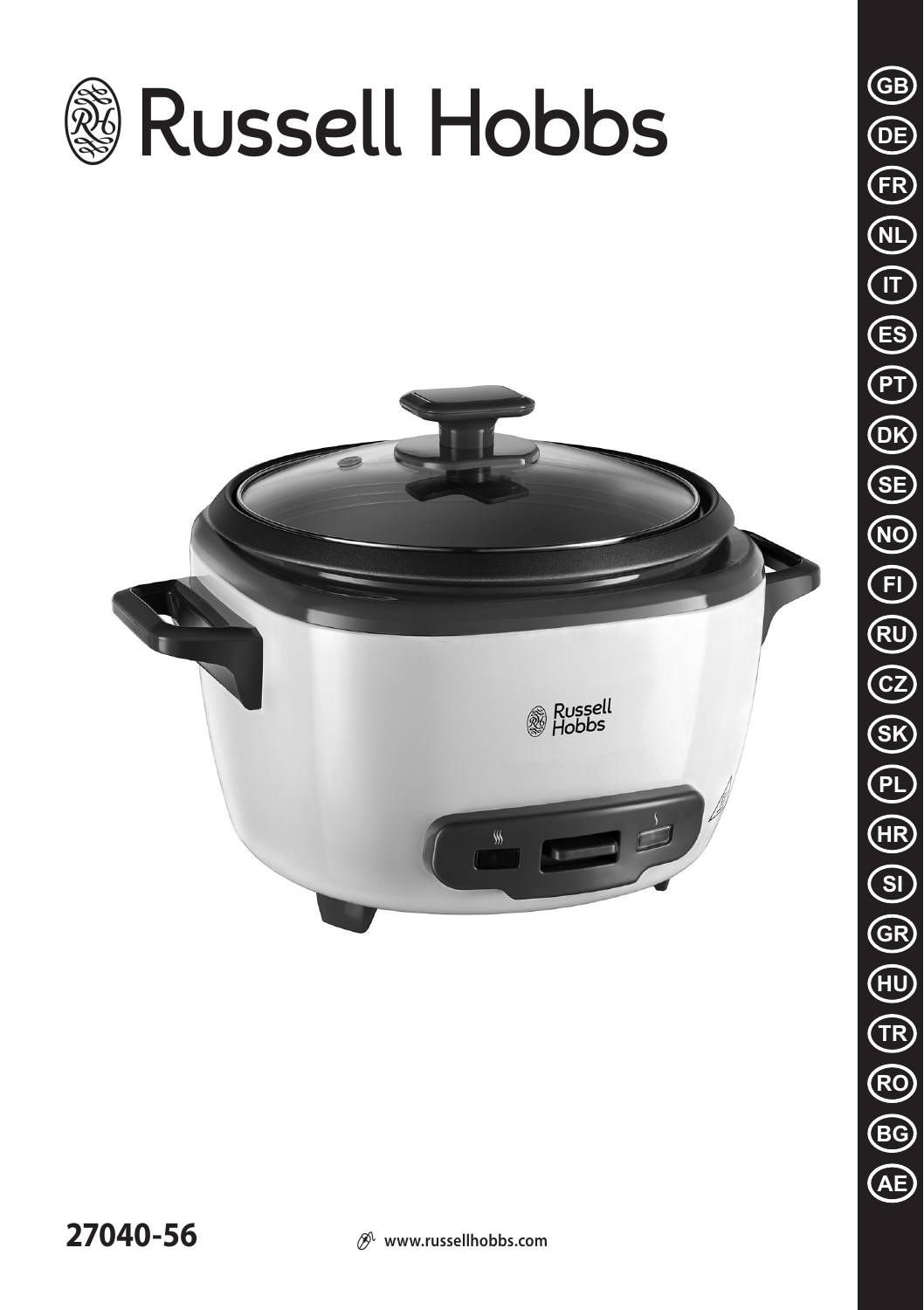

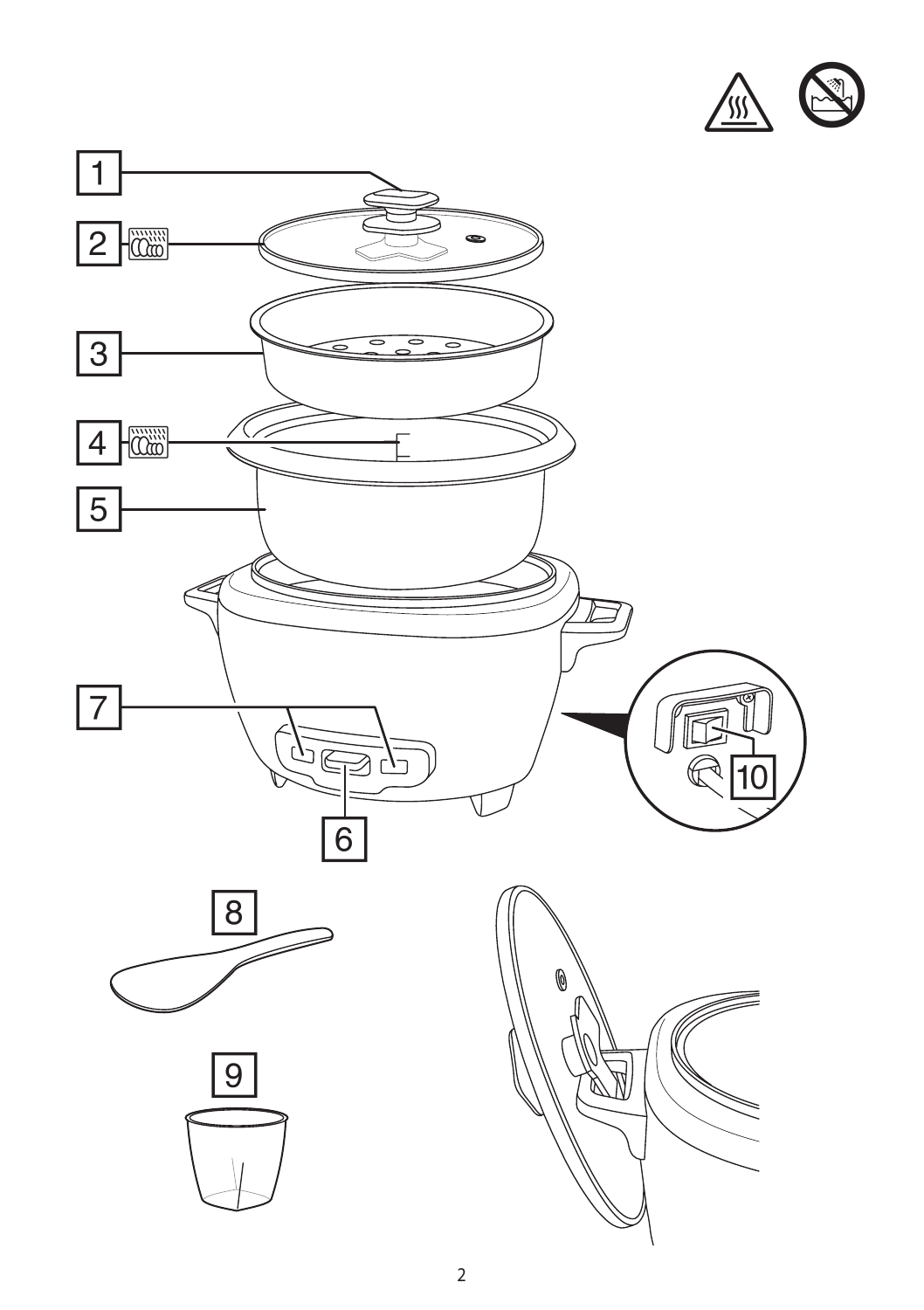Read the instructions, keep them safe, pass them on if you pass the appliance on. Remove all packaging before use.



## **IMPORTANT SAFEGUARDS**

Follow basic safety precautions, including:

This appliance can be used by children aged from 8 years and above and persons with reduced physical, sensory or mental capabilities or lack of experience and knowledge if they have been supervised/instructed and understand the hazards involved. Children shall not play with the appliance. Cleaning and user maintenance shall not be done by children unless they are older than 8 and supervised. Keep the appliance and cable out of reach of children under 8 years.

If the cable is damaged, it must be replaced by the manufacturer, its service agent, or someone similarly qualified, to avoid hazard.

 $\triangle$  The surfaces of the appliance will get hot.

 $\circledR$  Do not use this appliance near bathtubs, showers, basins or other vessels containing water.

- Don't put frozen meat or poultry in the appliance defrost fully before use.
- Cook meat, poultry, and derivatives (mince, burgers, etc.) till the juices run clear. Cook fish till the flesh is opaque throughout.
- Don't try to cook anything in the body of the cooker cook only in the removable bowl.
- Don't reach over the appliance, and keep hands, arms, face, etc. clear of the escaping steam.
- Fill with at least 1 cup of water.
- Don't fill above the top of the fill mark.
- Don't cover the appliance or put anything on top of it.
- Unplug the appliance when not in use.
- Don't use accessories or attachments other than those we supply.
- Don't use the appliance for any purpose other than those described in these instructions.
- Don't use the appliance if it's damaged or malfunctions.

# **HOUSEHOLD USE ONLY**

### **PARTS**

- 1. Knob
- 2. Lid
- 3. Basket
- 4. Fill mark
- 5. Bowl
- 6. Switch
- 7. Lights
- 8. Spatula
- 9. Measuring cup
- 10. On/off switch
- **THE YOU MAY WASH these parts in a dishwasher**
- **BEFORE USING FOR THE FIRST TIME**

Wash the bowl, lid, and basket in warm soapy water, rinse and dry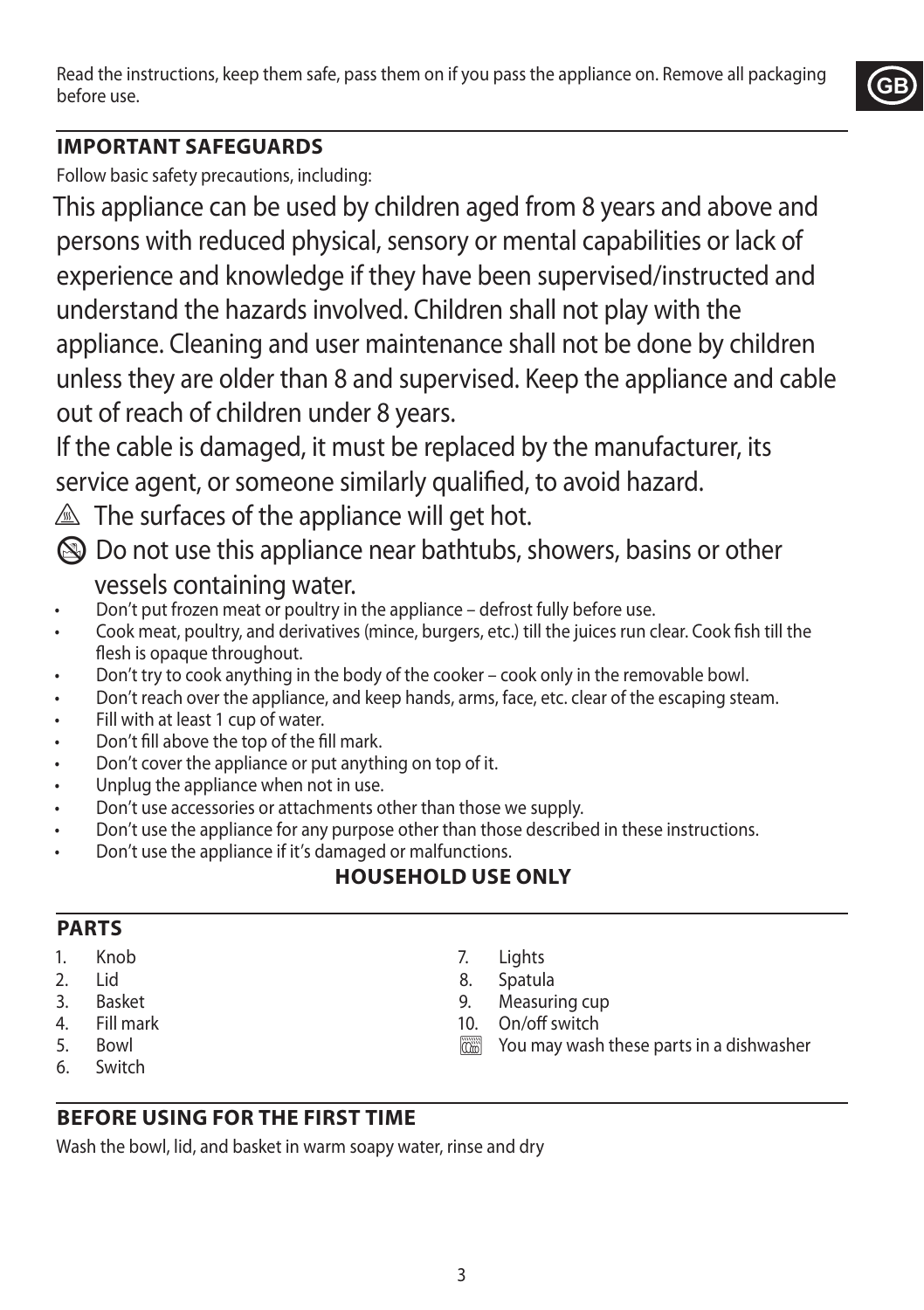### **PREPARATION**

- 1. Sit the appliance on a stable, level, heat-resistant surface, near a power socket.<br>2. Don't use the appliance near or below curtains, shelves, cupboards, or apything
- 2. Don't use the appliance near or below curtains, shelves, cupboards, or anything else likely to be damaged by the escaping steam.
- 3. Have oven gloves (or a cloth) to hand, and a heat-resistant mat or dinner plate to put the bowl on after cooking.
- 4. Put the bowl inside the cooker.

## **COOKING**

- 1. Use the measuring cup to put the rice into the bowl.
- 2. Fill the bowl with water up to the number corresponding to the number of cups of rice used.
- 3. Give the bowl quarter of a turn each way, to ensure the bottom of the bowl makes good contact with the element.
- 4. Put the lid on the bowl.
- 5. Put the plug into the power socket. Move the on/off switch to **I**. Move the switch to the Sposition. The  $\int$  light will come on.
- 6. Move the switch to  $\frac{1}{2}$ . The  $\frac{1}{2}$  light will go out.
- 7. When the rice is cooked, the switch will move to  $\int_{\mathbb{R}}$  tight will go out, and the  $\int$  light will come on.
- 8. Let the rice rest for about 10 minutes, then unplug the cooker.
- 9. Put on the oven gloves.
- 10. Steam and hot air will escape when you lift the lid. Tilt it slightly to direct the steam away from you.
- 11. Lift out the bowl and set it down on a heat-resistant mat or dinner plate.
- 12. Use the spatula to turn and mix the rice, to let all the steam escape.
- Sometimes the layer of rice in contact with the bowl will form a crust.
- If you don't want it you can remove it with the spatula, after you've served the rice.

### **ADDITIONAL INGREDIENTS**

- If you add any additional ingredients (raisins, fruit, nuts, etc.), you should reduce the amount of rice to compensate for the amount of water they'll absorb.
- Raisins and dried fruit will absorb as much water as rice, so put them into the measuring cup along with the rice.
- Nuts won't generally absorb much water, so you can normally add them after you've measured the rice.

## **USING THE COOKER AS A STEAMER**

- 1. Add the required amount of water Use method 1 or 2 above.
- 2. Put the basket on top of the bowl and put the food into the basket.
- 3. For uniform cooking, cut all pieces of food to roughly the same size.
- 4. For peas, or anything that'll break up or drop into the water, make a parcel with aluminium foil.
- 5. Take care when removing the parcel wear oven gloves and use plastic tongs/spoons.
- 6. Put the lid on top of the basket.
- 7. Operate the cooker the same way you would when cooking rice.
- 8. Follow the steaming times.
- 9. Don't leave food in the cooker after steaming it'll go soggy.
- 10. Note the type and quantity of food and the amount of water. Next time, adjust the amount of water and let the cooker look after the timing.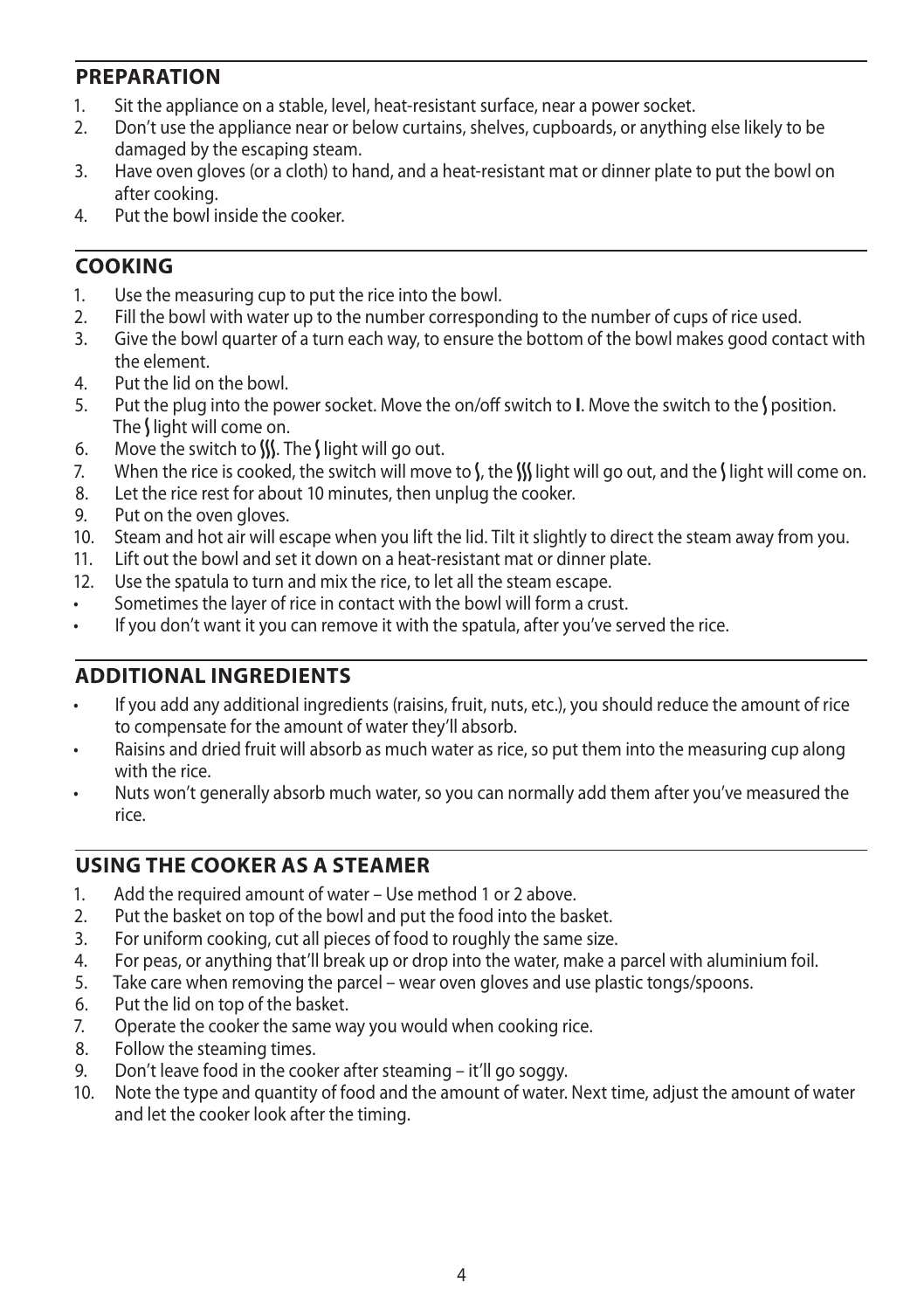## **FINISHED?**



- 1. Switch off the appliance and unplug it.<br>2. Don't move the rice cooker with the ful
- 2. Don't move the rice cooker with the full bowl inside it. It will be heavy, and the cable may catch on something as you move.
- 3. Remove the bowl from the rice cooker before emptying it. If you try to remove food from the bowl while it's in the rice cooker, you may spill the contents into the rice cooker. This will damage it.

### **CARE AND MAINTENANCE**

- 1. Switch off the appliance, unplug it and let it cool.
- 2. Wash the lid, bowl, and rack in warm, soapy water, rinse and dry.
- 3. Wipe all surfaces with a clean damp cloth.
- **WHE YOU MAY WASH these parts in a dishwasher. COOKING TIMES AND FOOD SAFETY**

| food (fresh)          | quantity       | time (minutes) |
|-----------------------|----------------|----------------|
| asparagus             | 400g           | $15-18$        |
| green beans           | 200q           | 20             |
| broccoli              | 200q           | 18             |
| brussels sprouts      | 200q           | 20             |
| cabbage (quarter)     |                | $25 - 30$      |
| carrots (sliced)      | 200q           | $15 - 20$      |
| cauliflower           | 200q           | 15             |
| corn cobs             | $\overline{2}$ | $24 - 35$      |
| courgette (sliced)    | 200q           | $10-12$        |
| potatoes (quartered)  | 400q           | $25 - 30$      |
| spinach               | 200q           | $5 - 8$        |
| chicken (boneless)    | 400q           | $6 - 8$        |
| fish fillets          | 400q           | $8 - 10$       |
| fish steaks           | $\overline{2}$ | $20 - 23$      |
| prawns                | 250g           | $10-12$        |
| lobster tail (frozen) |                | $12 - 15$      |
| mussels               | 250q           | 15             |

- Don't use mussels that are open prior to cooking. Steam until the shells open fully, and discard any that aren't open after cooking.
- These times are for a single layer of food. You'll need to experiment to find the times which suit your favourite foods and food combinations.
- Cook meat, poultry, and derivatives (mince, burgers, etc.) till the juices run clear. Cook fish till the flesh is opaque throughout.
- You should cook leaf vegetables as little as possible, to keep them green and crisp. Plunging them into iced water will stop the cooking process.

### **RECYCLING**



To avoid environmental and health problems due to hazardous substances, appliances<br>and rechargeable and non-rechargeable batteries marked with one of these symbols<br>must not be disposed of with unsorted municipal waste. Alw and rechargeable and non-rechargeable batteries marked with one of these symbols must not be disposed of with unsorted municipal waste. Always dispose of electrical batteries, at an appropriate official recycling/collection point.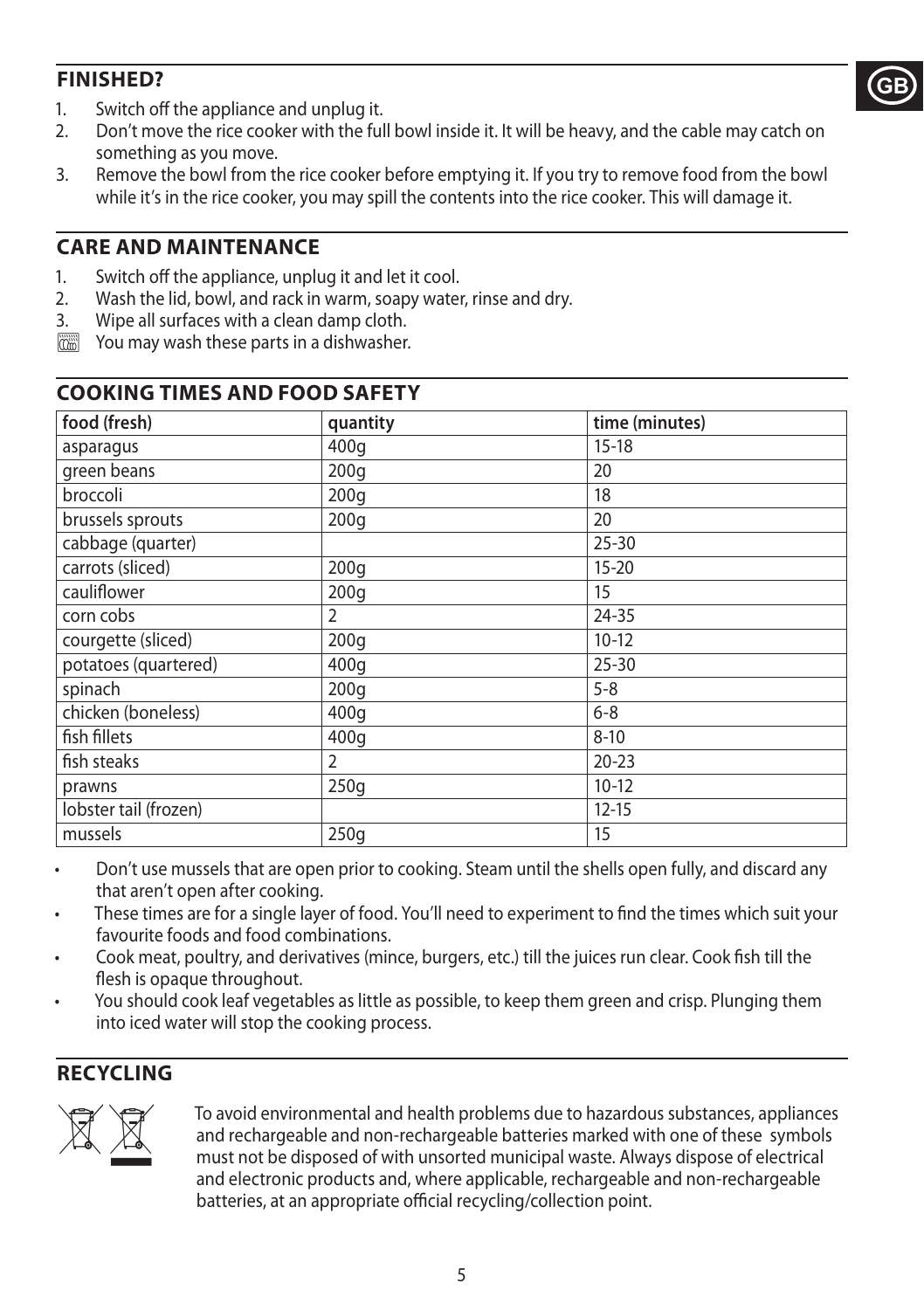Lesen Sie die Anleitung, bewahren Sie sie auf und falls Sie das Gerät an Dritte abgeben, geben Sie auch die Anleitung mit. Entfernen Sie die Verpackung vollständig, bevor Sie das Gerät einschalten.

## **WICHTIGE SICHERHEITSHINWEISE**

Beachten Sie bitte folgende grundlegende Vorsichtsmaßnahmen:

Dieses Gerät ist für die Nutzung von Kindern ab 8 Jahren und älter sowie von Personen mit eingeschränkten physischen, sensorischen oder geistigen Fähigkeiten oder Mangel an Erfahrung und Wissen geeignet, wenn ihnen die Handhabung erklärt wurde/ sie dabei beaufsichtigt werden und ihnen die damit verbundenen Gefahren bewusst sind. Kinder dürfen nicht mit dem Gerät spielen. Reinigung und Benutzerwartung dürfen nicht von Kindern durchgeführt werden, es sei denn sie sind älter als 8 Jahre und werden dabei beaufsichtigt. Bewahren Sie das Gerät und das Kabel außer Reichweite von Kindern unter 8 Jahren auf. Weist das Kabel Beschädigungen auf, muss es vom Hersteller, einer Wartungsvertretung des Herstellers oder einer qualifizierten Fachkraft ersetzt werden, um eine mögliche Gefährdung auszuschließen. Bei nicht ordnungsgemäßem Gebrauch kann es zu Verletzungen kommen. Achten Sie darauf, dass die Steckverbindungen nicht nass werden.

- L Verwenden Sie das Gerät nicht in der Nähe einer Badewanne, einem Behälter oder anderen Gefäßen, die Wasser enthalten.
- h Die Oberfläche des Geräts erhitzt sich. Die Restwärme hält die Oberfläche nach dem Gebrauch warm.
- Kein gefrorenes Fleisch oder Hühnerfleisch in das Gerät geben es muss vor dem Dämpfen ganz und gar aufgetaut werden.
- Braten Sie Fleisch, Geflügel und ähnliche Produkte (Hackfleisch, Hamburger, usw.), bis jeweils der Saft abgelaufen ist. Braten Sie den Fisch solange, bis das Fleisch nicht mehr glasig ist
- Versuchen Sie nicht in dem Gehäuse des Reiskochers zu kochen kochen Sie nur mit der herausnehmbaren Schüssel.
- Greifen Sie nicht über das Gerät Hände, Arme, Gesicht usw. vom entweichenden Dampf fernhalten.
- Füllen Sie mindestens 1 Tasse Wasser ein.
- Befüllen Sie die Schüssel nur bis zur obersten Markierung.
- Decken Sie das Gerät nicht ab und stellen Sie nichts darauf ab.
- Wenn Sie das Gerät nicht benutzen, ziehen Sie das Netzkabel aus der Steckdose.
- Bitte keine Zubehörteile oder Aufsätze verwenden, die nicht von uns geliefert wurden.
- Benutzen Sie das Gerät ausschließlich zu den in diesen Anweisungen beschriebenen Zwecken.
- Benutzen Sie das Gerät keinesfalls, wenn es beschädigt ist oder Fehlfunktionen zeigt.

## **NUR FÜR DEN GEBRAUCH IM HAUSHALT GEEIGNET**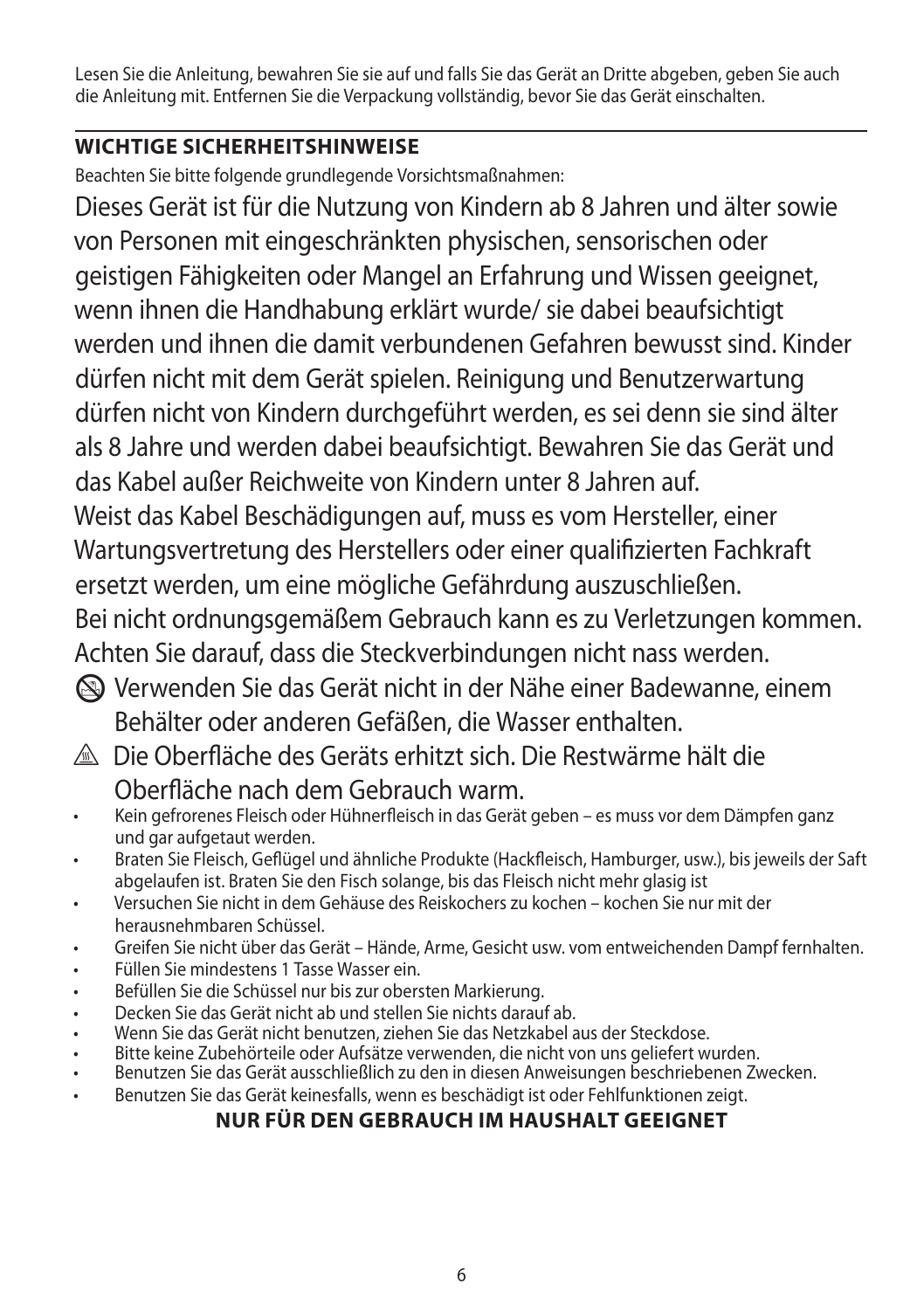### **HAUPTMERKMALE**

- 1. Deckelknopf
- 2. Deckel<br>3 Korb
- $K \cap r$
- 4. Markierung zum Befüllen
- 5. Schüssel<br>6 Schalter
- **Schalter**
- 7. Kontroll-Lampen
- 8. Pfannenwender<br>9. Messbecher
- Messbecher
- 10. Ein- / Ausschalter
- $\overline{\mathbb{C}\mathbb{C}\mathbb{C}}$  Sie können diese Teile im Geschirrspüler

**DE**

**VOR ERSTMALIGEM GEBRAUCH**

Reinigen Sie die Schüssel, den Deckel und den Korb mit warmem Seifenwasser, spülen Sie alles ab und lassen Sie die Teile trocknen

### **VORBEREITUNG**

- 1. Gerät auf eine stabile, ebene, hitzefeste Oberfläche stellen.
- 2. Benutzen Sie das Gerät nicht in der Nähe von Vorhängen, Regalen, Schränken oder einem anderen, durch den Dampf leicht zu beschädigenden Gegenstand.
- 3. Legen Sie Topfhandschuhe (oder Tücher) und eine hitzebeständige Unterlage oder einen Platzteller bereit, um die Schüssel nach dem Kochen abstellen zu können.
- 4. Geben Sie die Schüssel in den Kocher.

### **KOCHEN**

- 1. Füllen Sie den Reis mit dem Messbecher in die Schüssel.
- 2. Füllen Sie die Schüssel mit Wasser bis zu der Markierung, die der Zahl an Tassen Reis entspricht, die Sie eingefüllt haben.
- 3. Drehen Sie die Schüssel eine viertel Umdrehung hin und zurück, um sicher zu stellen, dass die Schüssel guten Kontakt zum Heizelement hat.
- 4. Geben Sie den Deckel auf die Schüssel.
- 5. Gerätenetzstecker in die Steckdose stecken. Stellen Sie den An-/Ausschalter auf die **I** Position. Stellen Sie den Schalter auf die *N* Position. Die Kontroll-Lampe Gleuchtet auf.
- 6. Stellen Sie den Schalter auf W. Die Kontroll-Lampe Lerlischt.
- 7. Ist der Reis zubereitet, stellt sich der Schalter auf S, die Kontroll-Lampe W erlischt und die Kontroll-Lampe I leuchtet auf.
- 8. Lassen Sie den Reis etwa 10 Minuten lang ziehen, schalten Sie den Reiskocher anschließend aus und ziehen Sie den Netzstecker vom Strom.
- 9. Ziehen Sie sich Topfhandschuhe an.
- 10. Dampf und heiße Luft wird austreten sobald Sie den Deckel öffnen. Kippen Sie den Deckel etwas, um den Dampf von Ihnen weg zu leiten.
- 11. Nehmen Sie die Schüssel heraus und stellen Sie sie auf eine hitzebeständige Unterlage oder auf einen Platzteller.
- 12. Wenden Sie den Reis mit dem Pfannenwender, damit der Dampf entweicht.
- Es kann sein, dass der Reis am Boden der Schüssel gelegentlich verkrustet ist.
- Möchten Sie diesen nicht verwenden, können Sie ihn mit Hilfe des Spatels entfernen, nachdem Sie den Reis serviert haben.

#### **WEITERE ZUTATEN**

- Falls Sie weitere Zutaten hinzufügen möchten (Rosinen, Obst, Nüsse etc.), sollten Sie die Reismenge reduzieren um die Menge an Wasser zu kompensieren, die zusätzlich aufgesaugt wird.
- Rosinen und Trockenobst werden soviel Wasser aufsaugen wie Reis, also geben Sie sie mit in die Tasse Reis.
- Nüsse nehmen normalerweise nicht viel Wasser auf, deshalb können Sie in der Regel die Nüsse hinzufügen, nachdem Sie den Reis gemessen haben.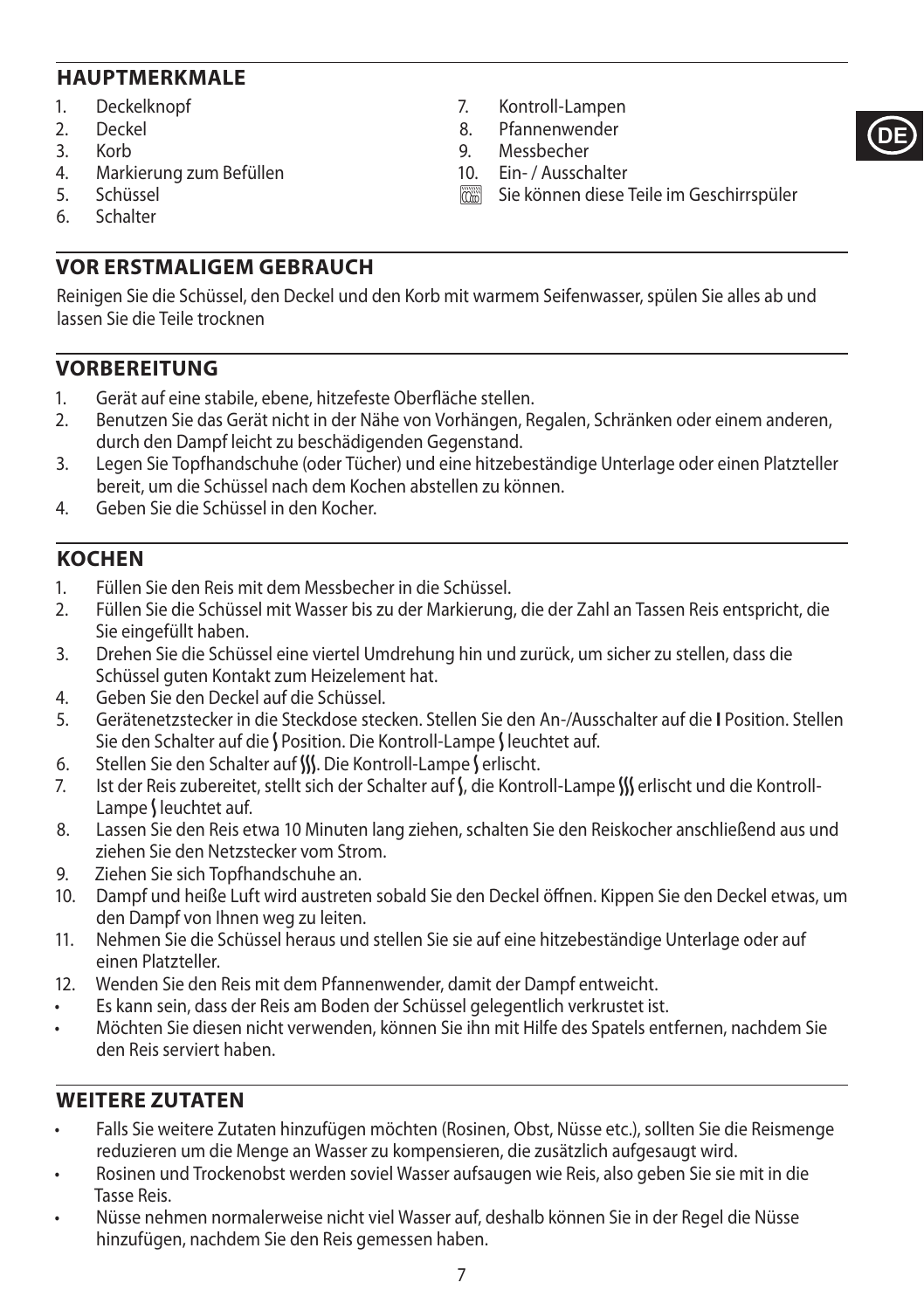### **DEN REISKOCHER ALS DAMPFGARER BENUTZEN**

- 1. Geben Sie die benötigte Menge Wasser hinzu Verfahren Sie nach Methode 1 oder 2 wie oben beschrieben.
- 2. Stellen Sie den Korb auf die Schüssel und legen Sie die Lebensmittel in den Korb.
- 3. Schneiden Sie, für gleichmäßiges Kochen, das Essen in etwa gleichgroße Stücke.
- 4. Legen Sie Erbsen oder andere Lebensmittel, die aufgehen oder ins Wasser fallen können, in ein Päckchen aus Aluminiumfolie.
- 5. Seien vorsichtig beim Herausnehmen des Gitters benutzen Sie Topfhandschuhe und Plastiklöffel.<br>6. Setzen Sie den Deckel auf den Korb
- Setzen Sie den Deckel auf den Korb.
- 7. Benutzen Sie den Reiskocher genauso, wie wenn Sie Reis kochen würden.
- 8. Folgen Sie den Dampfgarzeiten.
- 9. Lassen Sie kein Reis nach dem Dampfgaren im Reiskocher er wird wässrig.
- 10. Notieren Sie die Art und Menge des Essens und die Wassermenge. Nächstes Mal, geben Sie die richtige Wassermenge ein und der Reiskocher wird sich nach der Garzeit richten.

## **FERTIG?**

- 1. Schalten Sie das Gerät aus und ziehen Sie den Netzstecker vom Strom.
- 2. Verschieben Sie den Reiskocher nicht, wenn sich eine volle Schüssel darin befindet. Er ist schwer und das Kabel könnte sich verfangen.
- 3. Nehmen Sie die Schüssel aus dem Reiskocher heraus bevor Sie sie ausleeren. Wenn Sie versuchen Essen aus der Schüssel zu entnehmen, während sie noch im Reiskocher ist, könnten Sie den Inhalt in den Reiskocher ausschütten. Dies wird ihn beschädigen.

## **PFLEGE UND INSTANDHALTUNG**

- 1. Schalten Sie das Gerät aus, ziehen Sie den Netzstecker vom Strom und lassen Sie es abkühlen.
- 2. Säubern Sie den Deckel, Schüssel und Gitter in warmem Seifenwasser, spülen sie alles aus und trocknen es ab.
- 3. Alle Oberflächen mit einem sauberen, feuchten Tuch abwischen.
- $\overline{\mathbb{R}}$  Sie können diese Teile im Geschirrspüler.

### **GARZEITEN & LEBENSMITTELSICHERHEIT**

| Essen (frisch)           | Menge            | Zeit (Minuten) |
|--------------------------|------------------|----------------|
| Spargel                  | 400q             | $15 - 18$      |
| Grüne Bohnen             | 200 <sub>g</sub> | 20             |
| <b>Broccoli</b>          | 200 <sub>g</sub> | 18             |
| Rosenkohl                | 200q             | 20             |
| Kohl (Viertel)           |                  | $25 - 30$      |
| Karotten (geschält)      | 200 <sub>g</sub> | $15 - 20$      |
| Blumenkohl               | 200q             | 15             |
| Mais                     | 2                | 24-35          |
| Zucchini (geschält)      | 200q             | $10-12$        |
| Kartoffeln (geviertelt)  | 400q             | $25 - 30$      |
| Spinat                   | 200q             | $5 - 8$        |
| Hühnchen (ohne Knochen)  | 400q             | $6 - 8$        |
| Fisch-Filet              | 400g             | $8 - 10$       |
| <b>Fish-Steaks</b>       | 2                | $20 - 23$      |
| Krabben                  | 250g             | $10-12$        |
| Hummerschwanz (gefroren) |                  | $12 - 15$      |
| Miesmuscheln             | 250q             | 15             |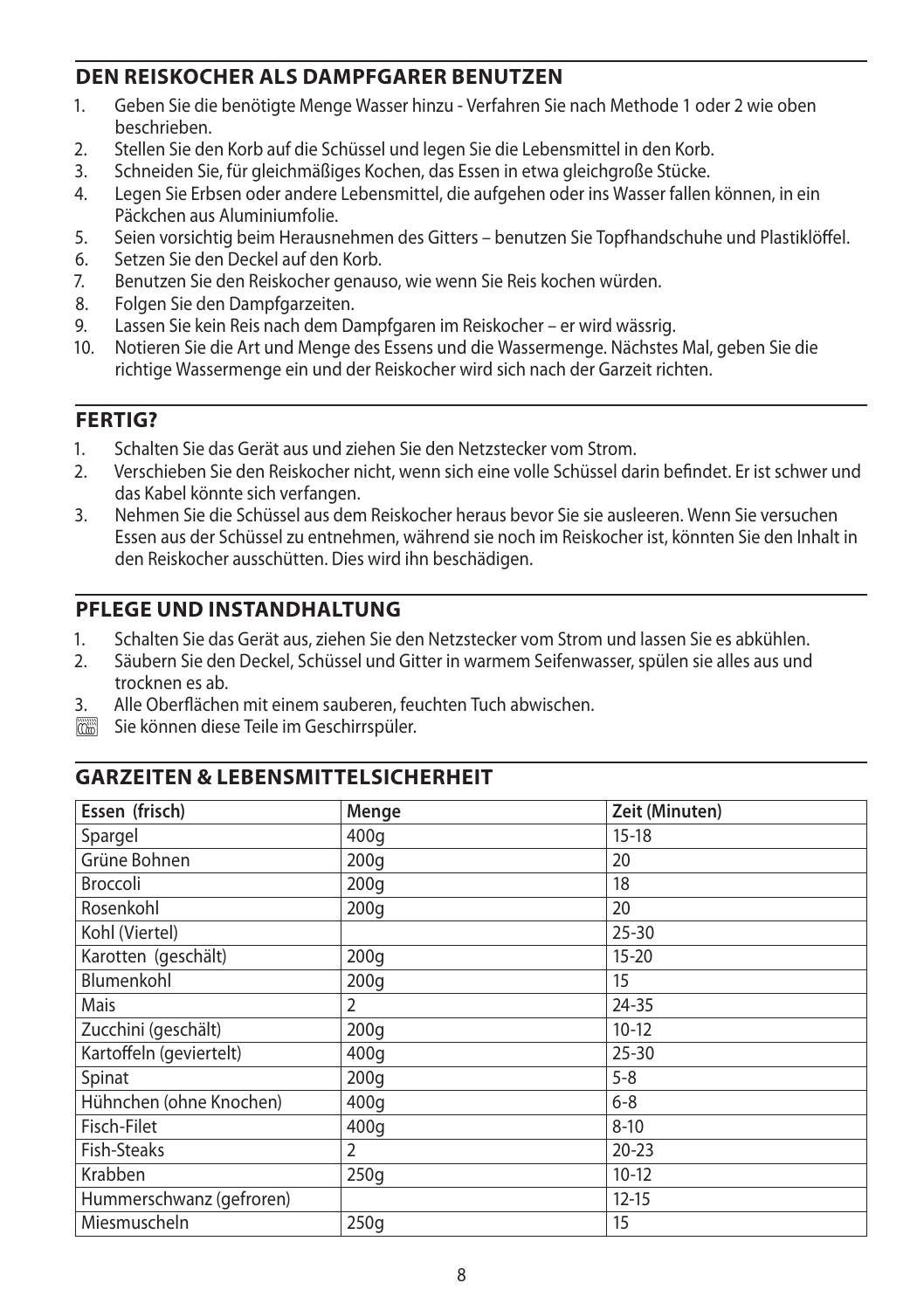- Miesmuscheln, die sich vor dem Garen bereits geöffnet haben, nicht verwenden. Solange dämpfen, bis sich die Schalen ganz geöffnet haben. Alle Muscheln, die sich nach dem Garen nicht geöffnet haben, entsorgen.
- Diese Zeiten gelten für eine Lage Essen. Sie müssen die richtigen Zeiten herausfinden, die zu Ihren Lieblingsspeisen passen.
- Braten Sie Fleisch, Geflügel und ähnliche Produkte (Hackfleisch, Hamburger, usw.), bis jeweils der Saft abgelaufen ist. Braten Sie den Fisch solange, bis das Fleisch nicht mehr glasig ist.
- Sie sollten Blattgemüse so kurz wie möglich kochen, um sie grün und knusprig zu lassen. Indem man sie in Eiswasser eintaucht, wird der Kochvorgang unterbrochen.

## **RECYCLING**



Um durch giftige Substanzen hervorgerufene Gefahren für Gesundheit und Umwelt zu<br>vermeiden, dürfen Geräte sowie wiederaufladbare und nicht wiederaufladbare<br>Batterien, die mit einem dieser Symbole gekennzeichnet sind, nicht vermeiden, dürfen Geräte sowie wiederaufladbare und nicht wiederaufladbare Batterien, die mit einem dieser Symbole gekennzeichnet sind, nicht mit unsortiertem Siedlungsabfall entsorgt werden. Entsorgen Sie elektrische und elektronische Produkte und gegebenenfalls wiederaufladbare und nicht wiederaufladbare Batterien bei entsprechenden amtlichen Recycling- / Rücknahmestellen.

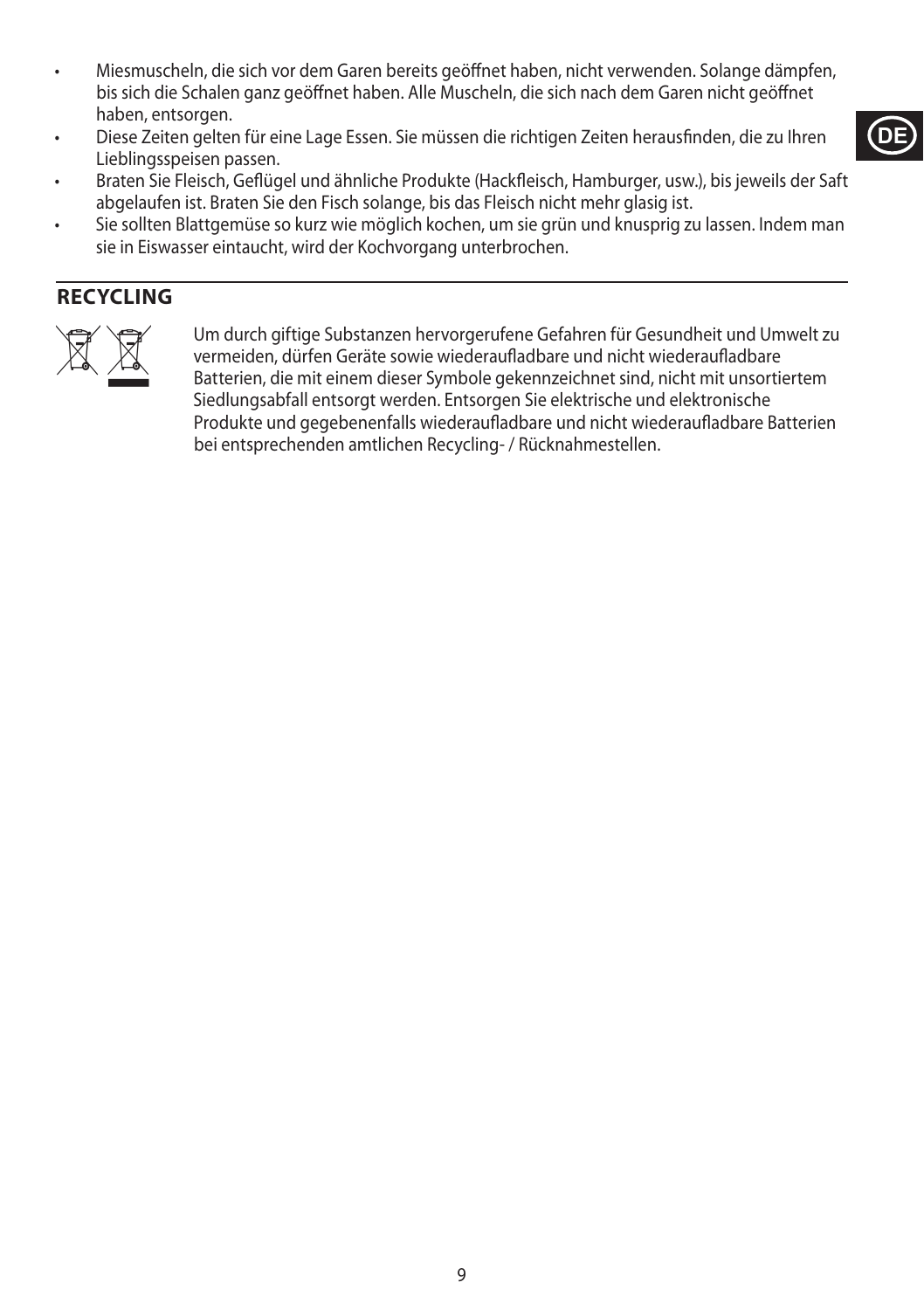Lisez les instructions, conservez-les et transférez-les si vous transférez l'appareil. Retirez tous les emballages avant utilisation.

# **PRÉCAUTIONS IMPORTANTES**

Suivez les précautions essentielles de sécurité, à savoir:

Cet appareil peut être utilisé par des enfants âgés de 8 ans et plus et par des personnes aux aptitudes physiques, sensorielles ou mentales réduites ou ne possédant pas l'expérience et les connaissances suffisantes, pour autant que ces personnes soient supervisées/aient reçu des instructions et soient conscientes des risques encourus. Les enfants ne peuvent pas jouer avec l'appareil. Le nettoyage et l'entretien par l'utilisateur ne doivent pas être effectués par des enfants, à moins qu'ils ne soient âgés de plus de 8 ans et qu'ils soient supervisés. Tenez l'appareil et le câble hors de portée des enfants de moins de 8 ans.

Si le câble est abîmé, vous devez le faire remplacer par le fabricant, un de ses techniciens agréés ou une personne également qualifiée, pour éviter tout danger.

Une utilisation inappropriée de l'appareil peut causer des blessures. Veuillez à maintenir les connecteurs au sec.

- $\triangle$  Les surfaces de l'appareil vont s'échauffer. La chaleur résiduelle permet de maintenir les surfaces chaudes après utilisation.
- L Veillez à ne pas utiliser cet appareil à proximité de baignoires, douches, lavabos ou autres récipients contenant de l'eau.
- Ne placez pas de la viande ou du poulet congelé dans l'appareil décongelez entièrement avant d'utiliser.
- Cuisinez la viande, la volaille et les dérivés (viande hachée, hamburgers, etc.) jusqu'à ce que le jus soit clair. Cuisinez le poisson jusqu'à ce que la chair soit opaque.
- Ne tentez pas de faire cuire des aliments dans la carcasse du cuiseur utilisez exclusivement le récipient amovible pour la cuisson.
- N'étendez pas le bras par-dessus l'appareil, et gardez les mains, le visage etc. éloignés de la vapeur qui s'échappe.
- Remplissez le cuiseur avec au moins 1 tasse d'eau.
- Ne remplissez pas le cuiseur au-delà de la marque de remplissage.
- Ne recouvrez pas l'appareil et ne posez rien dessus.
- Débranchez l'appareil quand vous ne l'utilisez pas.
- N'adaptez pas d'accessoires autres que ceux fournis.
- N'utilisez pas l'appareil à d'autres fins que celles décrites dans ce mode d'emploi.
- N'utilisez pas l'appareil s'il est endommagé ou s'il ne fonctionne pas correctement.

# **POUR UN USAGE DOMESTIQUE UNIQUEMENT**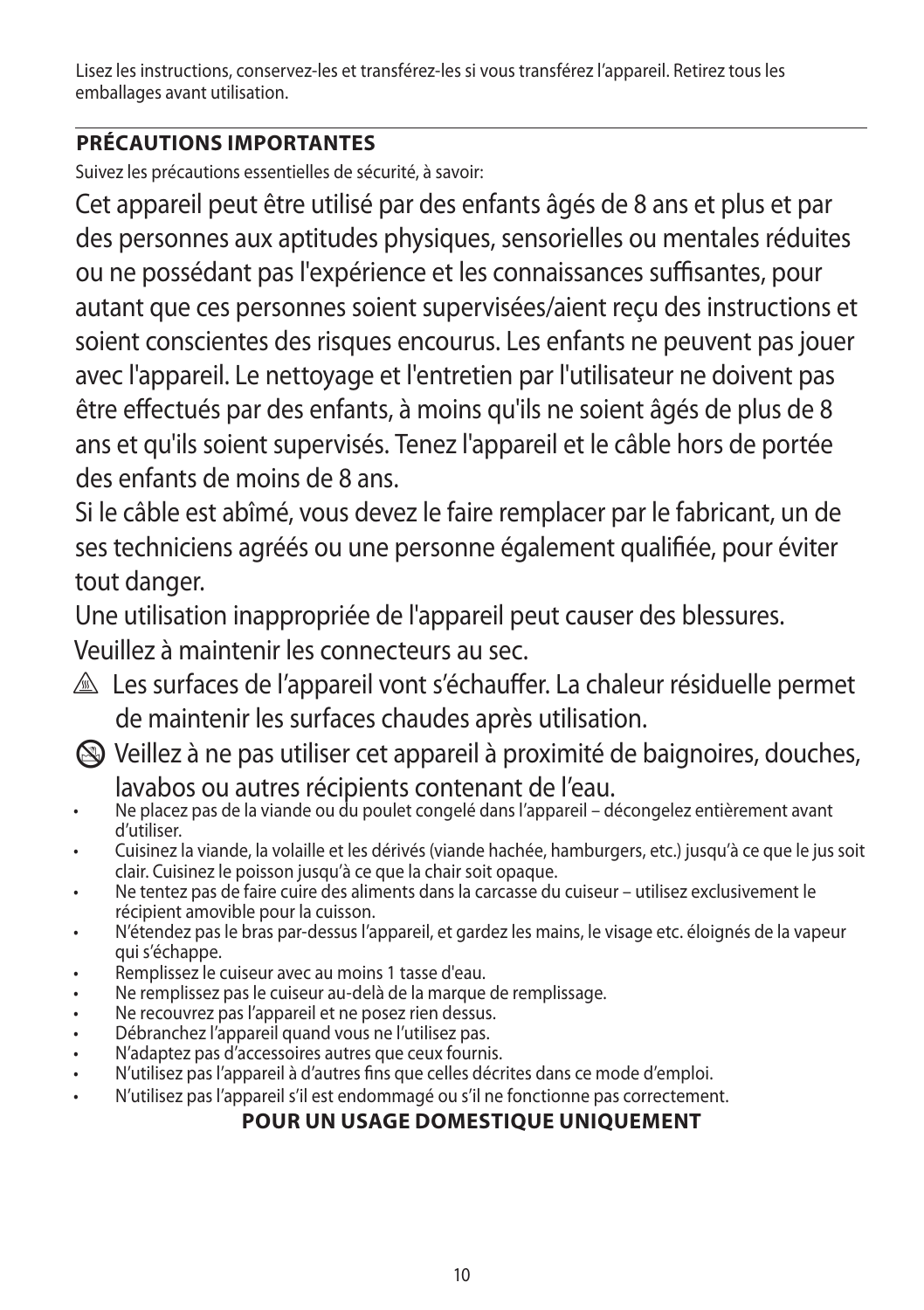## **SCHÉMAS**

- 1. Bouton
- 
- 2. Couvercle<br>3 Panier **Panier**
- 4. Marque de remplissage
- 5. Récipient
- 6. Interrupteur marche/arrêt
- 7. Voyants
- 8. Commande<br>9. Spatule
- 9. Spatule
- 10. Verre gradué
- $\overline{\mathbb{R}}$  Vous pouvez laver ces pièces dans un lave-vaisselle.



# **AVANT LA PREMIÈRE UTILISATION**

Lavez le récipient, le couvercle et le panier dans de l'eau chaude savonneuse et séchez-les.

## **PRÉPARATION**

- 1. Posez l'appareil sur une surface stable, à niveau et résistante à la chaleur, près d'une prise de courant.
- 2. N'utilisez pas l'appareil à proximité ou sous des rideaux, des étagères, des armoires ou tout autre élément susceptible d'être endommagé par la vapeur qui s'échappe.
- 3. Veillez à tenir à portée de main des gants de cuisine (ou un chiffon) et un set de table résistant à la chaleur ou une assiette â dîner pour déposer le récipient après la cuisson.
- 4. Placez le récipient à l'intérieur du cuiseur.

## **CUISSON**

- 1. Utilisez le verre gradué pour verser le riz dans le récipient.
- 2. Remplissez le récipient avec de l'eau jusqu'au numéro correspondant au nombre de tasses de riz utilisées.
- 3. Faites pivoter le récipient d'un quart de tour dans chaque sens, pour vous assurer que le fond du récipient est bien fixé à l'appareil.
- 4. Mettez le couvercle sur le récipient.
- 5. Mettez la fiche dans la prise de courant. Placez l'interrupteur Marche/Arrêt sur la position **I**. Placez l'interrupteur sur la position  $\Lambda$ . Le voyant  $\Lambda$  s'allume.
- 6. Réglez la commande sur S. Le voyant S'éteint.
- 7. Quand le riz est cuit, la commande se positionne sur  $\int$ , le voyant  $\iint s$  'éteint et le voyant  $\int s'$ allume.
- 8. Laissez le riz reposer pendant environ 10 minutes, puis éteignez le cuiseur et débranchez-le.
- 9. Enfilez les gants de cuisine.
- 10. De la vapeur et de l'air chaud vont s'échapper lorsque vous soulevez le couvercle. Inclinez-le légèrement de manière à diriger la vapeur loin de vous.
- 11. Retirez le récipient et placez-le sur un set de table résistant à la chaleur ou sur une assiette de dîner.
- 12. Utilisez la spatule pour faire tourner et mélanger le riz, de manière à ce que toute la vapeur puisse s'échapper.
- Dans certains cas, la couche de riz en contact avec le récipient forme une croûte.
- Si vous ne voulez pas de la croûte, vous pouvez l'enlever avec la spatule, après avoir servi le riz.

# **INGRÉDIENTS SUPPLÉMENTAIRES**

- Si vous ajoutez des ingrédients supplémentaires (raisins secs, fruits, noix, etc.), vous devez réduire la quantité de riz afin de compenser la quantité d'eau que ces ingrédients supplémentaires vont absorber.
- Les raisins et les fruits secs absorbent autant d'eau que le riz. Mettez-les dans le verre gradué avec le riz.
- En général, les noix n'absorbent pas beaucoup d'eau. Vous pouvez donc les ajouter après avoir mesuré le riz.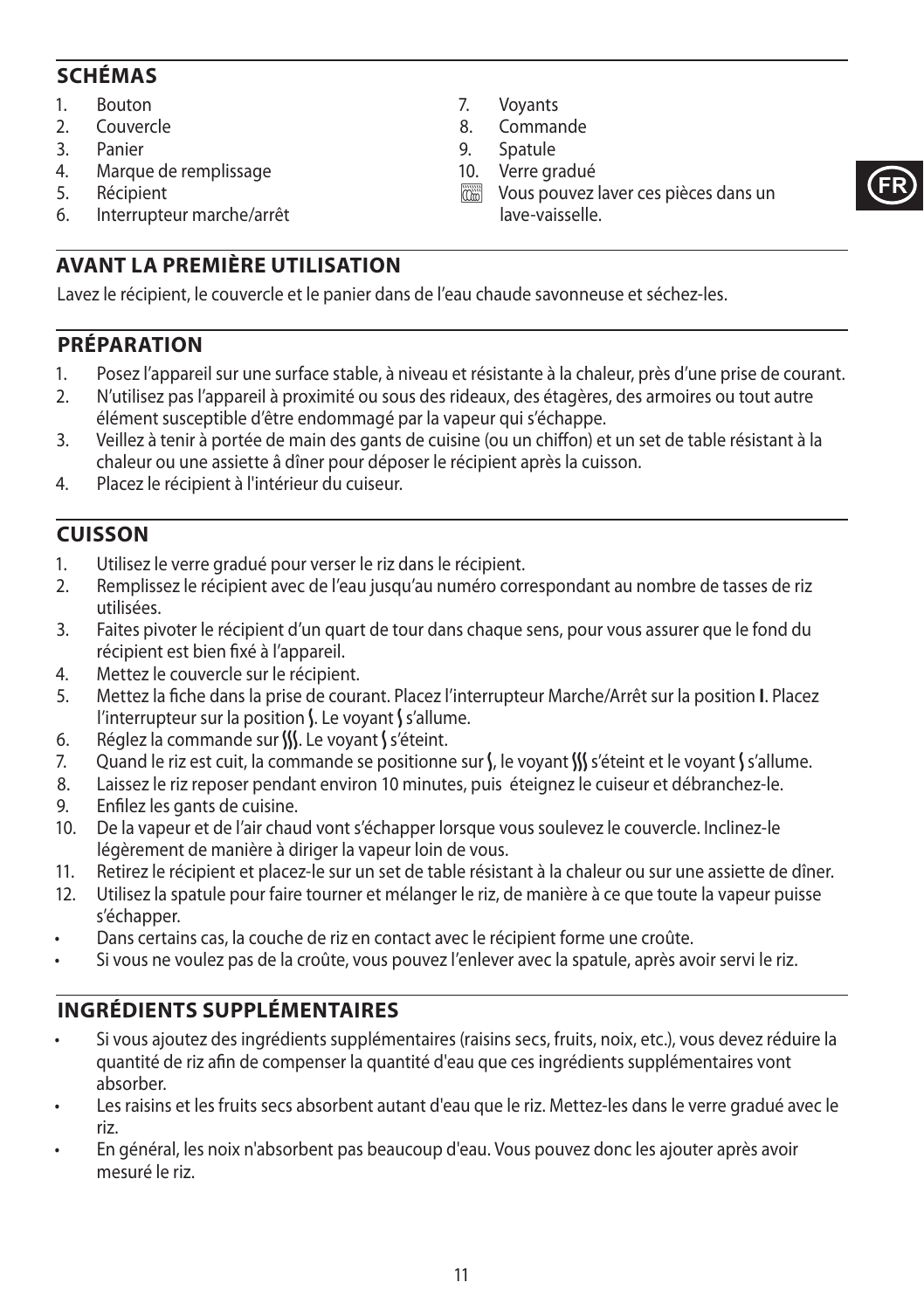## **UTILISATION DE L'APPAREIL COMME CUISEUR À VAPEUR**

- 1. Ajoutez la quantité requise d'eau Utilisez la méthode 1 ou 2 ci-dessus.
- 2. Placez le panier au-dessus du récipient et placez les aliments dans le panier.
- 3. Pour une cuisson uniforme, coupez les aliments en morceaux de taille plus ou moins identique.
- 4. Pour les pois ou pour les aliments qui vont se décomposer ou tomber dans l'eau, préparez un paquet avec du papier aluminium.
- 5. Prenez garde lors du retrait du paquet portez les gants de cuisine et utilisez des pinces/cuillères en plastique.
- 6. Mettez le couvercle sur le panier.
- 7. Utilisez le cuiseur de la même façon que lorsque vous cuisez du riz.
- 8. Respectez les temps de cuisson à la vapeur.
- 9. Ne laissez pas des aliments dans le cuiseur après la cuisson à la vapeur ils seraient détrempés.
- 10. Notez le type et la quantité des aliments, ainsi que la quantité d'eau utilisée. Lors de la prochaine utilisation, ajustez la quantité d'eau et laissez le cuiseur s'occuper de la programmation.

## **TERMINÉ ?**

- 1. Éteignez l'appareil et débranchez-le.
- 2. Ne déplacez pas le cuiseur à riz avec le récipient plein. L'appareil serait lourd et le câble pourrait accrocher l'un ou l'autre objet lorsque vous vous déplacez.
- 3. Retirez le récipient du cuiseur à riz avant de le vider. Si vous essayez de retirer les aliments du récipient alors qu'il est encore dans le cuiseur à riz, vous pourriez renverser le contenu du récipient dans le cuiseur à riz. Cela l'endommagerait.

## **SOINS ET ENTRETIEN**

- 1. Éteignez l'appareil, débranchez-le et laissez-le refroidir.
- 2. Lavez le couvercle, le récipient et le panier dans de l'eau chaude savonneuse, rincez et séchez.
- 3. Essuyez toutes les surfaces avec un tissu humide et propre.
- $\overline{\mathbb{R}}$  Vous pouvez laver ces pièces dans un lave-vaisselle.

## **TEMPS DE CUISSON ET SÉCURITÉ ALIMENTAIRE**

| aliments (frais)                    | quantité         | durée (minutes) |
|-------------------------------------|------------------|-----------------|
| asperges                            | 400q             | $15 - 18$       |
| haricots verts                      | 200q             | 20              |
| brocoli                             | 200q             | 18              |
| choux de Brussels                   | 200 <sub>g</sub> | 20              |
| chou (trimestre)                    |                  | $25 - 30$       |
| carottes (coupées en rondelles)     | 200 <sub>g</sub> | $15 - 20$       |
| chou-fleur                          | 200q             | 15              |
| maïs                                | 2                | 24-35           |
| courgettes (coupées en rondelles)   | 200q             | $10-12$         |
| pommes de terre (coupées en quatre) | 400q             | $25 - 30$       |
| épinards                            | 200q             | $5 - 8$         |
| filets de poulet                    | 400q             | $6 - 8$         |
| filets de poisson                   | 400g             | $8 - 10$        |
| darne                               | $\overline{2}$   | $20 - 23$       |
| crevettes                           | 250g             | $10-12$         |
| queue de homard (congelée)          |                  | $12 - 15$       |
| moules                              | 250q             | 15              |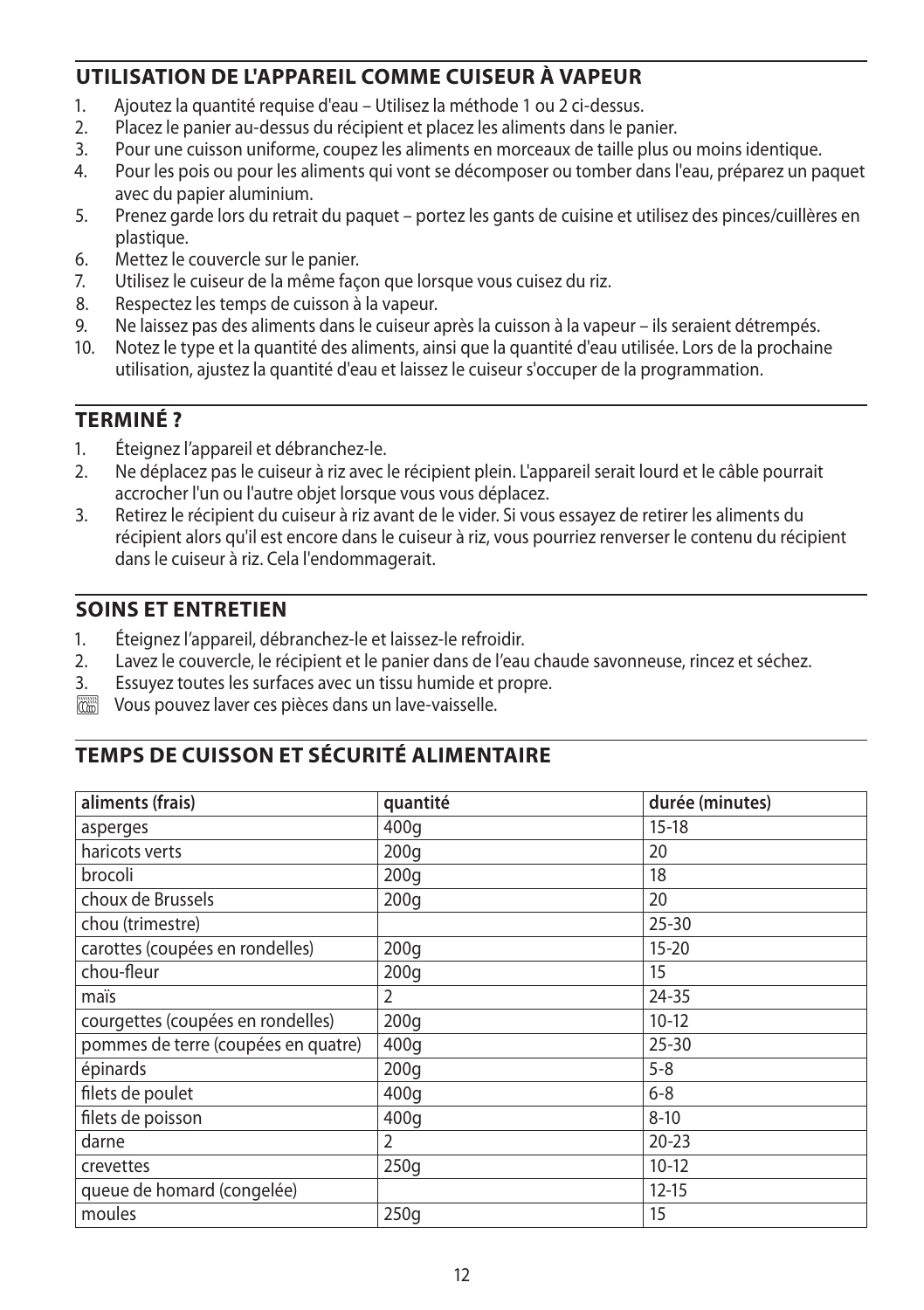- N'utilisez pas les moules ouvertes avant la cuisson. Cuisez à la vapeur jusqu'à ce que les coquilles s'ouvrent entièrement, et jetez celles qui ne sont pas ouvertes après la cuisson.
- Ces durées de cuisson s'appliquent à une seule couche d'aliments. Vous devrez faire plusieurs essais pour identifier les durées qui s'adaptent le mieux à vos aliments et combinaisons d'aliments préférés.
- Cuisinez la viande, la volaille et les dérivés (viande hachée, hamburgers, etc.) jusqu'à ce que le jus soit clair. Cuisinez le poisson jusqu'à ce que la chair soit opaque.
- Vous devriez cuire les légumes à feuilles aussi peu que possible, de façon à les maintenir bien verts et croquants. Si vous les plongez dans de l'eau glacée, vous pouvez arrêter le processus de cuisson.

## **RECYCLAGE**



MAFIN Afin d'éviter les problèmes occasionnés à l'environnement et à la santé par des<br>substances dangereuses, les appareils et les batteries rechargeables et non<br>rechargeables présentant l'un de ces symboles ne doivent pas substances dangereuses, les appareils et les batteries rechargeables et non rechargeables présentant l'un de ces symboles ne doivent pas être éliminés avec les déchets municipaux non triés. Éliminez dans tous les cas les produits électriques et électroniques et, le cas échéant, les batteries rechargeables et non rechargeables, dans un centre officiel et approprié de collecte/recyclage.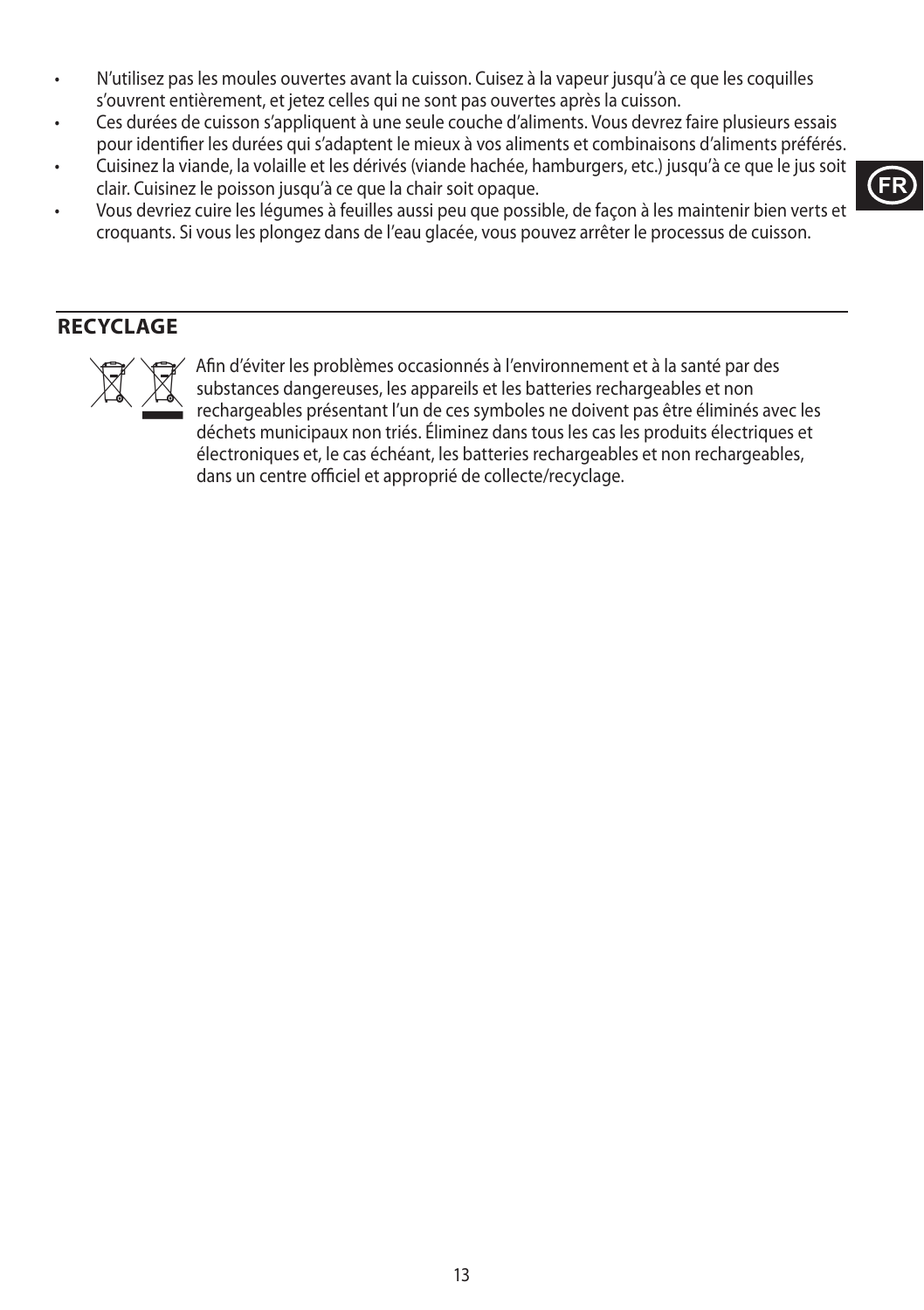Lees de instructies, bewaar ze goed en geef ze met het apparaat mee wanneer u deze aan een derde geeft. Verwijder alle verpakkingsmaterialen voor gebruik.

# **BELANGRIJKE VEILIGHEIDSMAATREGELEN**

Volg de gebruikelijke veiligheidsmaatregelen, zoals:

Dit apparaat kan gebruikt worden door kinderen van 8 jaar en ouder en personen met verminderde lichamelijke, zintuiglijke en verstandelijke vaardigheden of die onvoldoende ervaring of kennis hebben, indien zij onder toezicht staan of goed geïnformeerd zijn en zij de risico's begrijpen. Kinderen mogen niet met het apparaat spelen. Schoonmaak en gebruikersonderhoud mag niet door kinderen uitgevoerd worden, tenzij ze ouder dan 8 zijn en onder toezicht staan. Houd het apparaat en de kabel buiten het bereik van kinderen van jonger dan 8 jaar. Indien het snoer beschadigd is, moet het door de fabrikant, een technicus of een ander deskundig persoon vervangen worden om eventuele risico's te vermijden.

Verkeerd gebruik van het apparaat kan leiden tot letsels.

Houd de contacten droog.

- $\triangle$  De oppervlakken van het apparaat zullen heet worden. De restwarmte houdt na gebruik de oppervlakken warm.
- L Gebruik het apparaat niet in de buurt van badkuipen, douches, wastafels of andere reservoirs die water of andere vloeistoffen

# bevatten.

- Gebruik het apparaat niet met bevroren vlees of gevogelte; ontdooi etenswaren volledig voor gebruik.
- Rooster vlees, gevogelte en vergelijkbare producten (gehakt, hamburgers e.d.) tot het sap dat eruit loopt kleurloos is. Rooster vis totdat deze overal ondoorzichtig is.
- Probeer niets te koken in het lichaam van de koker kook alleen in de verwijderbare schaal.
- Reik niet over het apparaat heen en houd uw handen, armen, gezicht etc. verwijderd van de vrijkomende stoom.
- Vul met tenminste 1 beker water.
- Vul niet verder bij dan boven de vulmarkering.
- Houd de bovenkant van het apparaat vrij; zet er niets bovenop.
- Haal de stekker van het apparaat uit het stopcontact als hij niet wordt gebruikt.
- Gebruik alleen de bijgeleverde toebehoren of hulpstukken.
- Gebruik het apparaat niet voor andere doeleinden dan degene die in deze gebruiksaanwijzing worden beschreven.
- Gebruik het apparaat niet bij beschadigingen of storingen.

# **UITSLUITEND VOOR HUISHOUDELIJK GEBRUIK**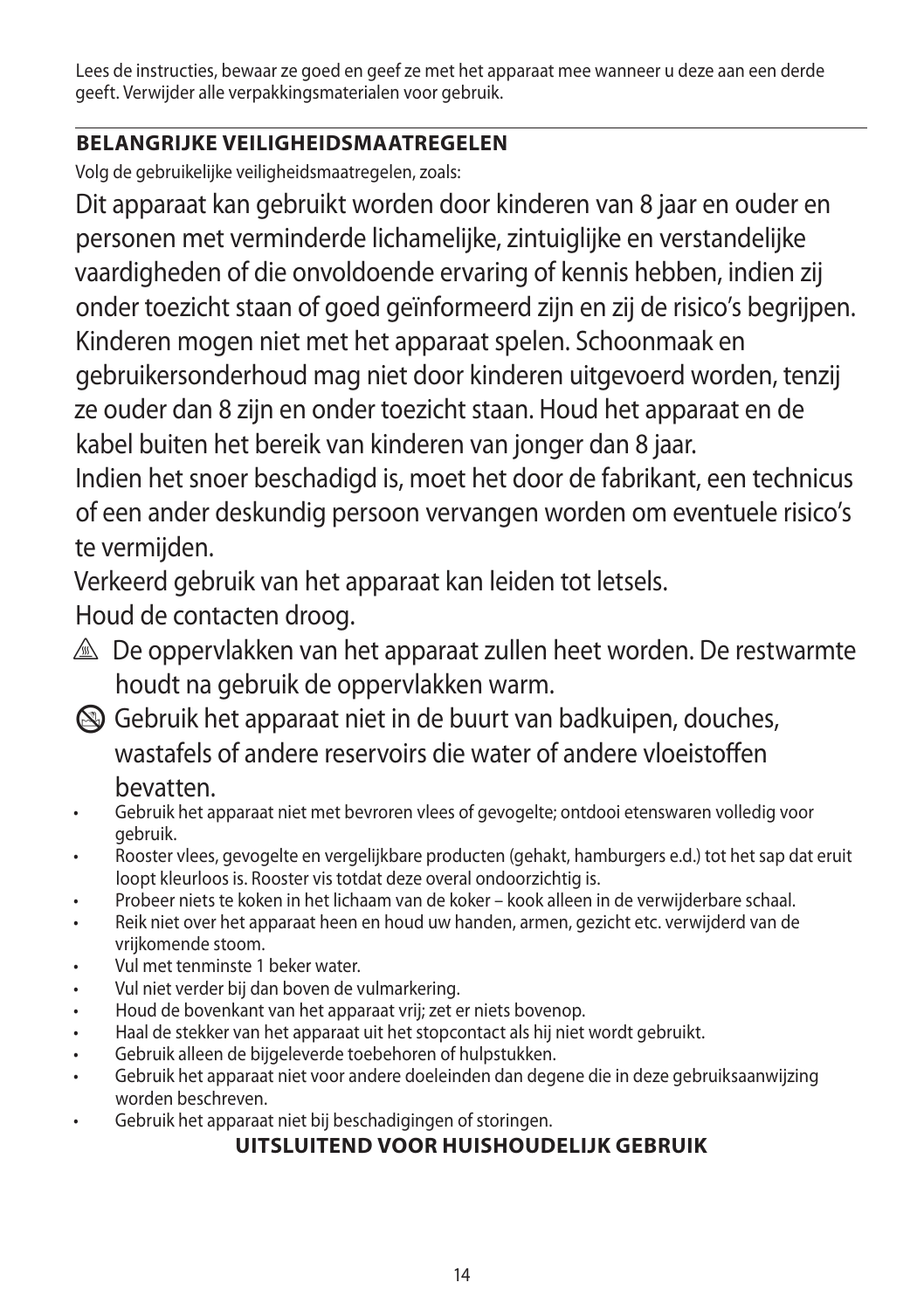#### **AFBEELDINGEN**

- 1. Knop
- 2. Deksel<br>3 Mand
- M<sub>and</sub>
- 4. Vulmarkering
- 5. Schaal<br>6 Schake
- 6. Schakelaar
- 7. Lampjes
- 8. Spatel
- **Maatheker**
- 10. Aan/uit-schakelaar
- $\overline{\mathbb{R}}$  U kunt deze onderdelen in een vaatwasmachine wassen

**NL**

## **VOOR HET EERSTE GEBRUIK**

Was de schaal, deksel en mand in warm zeepwater, maak ze schoon en droog ze af.

#### **VOORBEREIDING**

- 1. Zet het apparaat op een stabiele, vlakke, hittebestendige ondergrond.
- 2. Gebruik het apparaat niet in nabij en onder gordijnen, planken, kastjes, of iets anders dat mogelijk beschadigd kan raken door het ontsnappende stoom.
- 3. Zorg ervoor dat u ovenovenhandschoenen (of een doek) bij de hand hebt, en een hittebestendige mat of bord om de schaal op te plaatsen na het koken.
- 4. Plaats de schaal in de koker.

#### **KOKEN**

- 1. Gebruik de maatbeker om de rijst in de schaal te doen.
- 2. Vul de schaal met water tot de aanduiding die met het aantal kopjes rijst overeenstemt.
- 3. Draai de schaal een kwart beide kanten op, om er zeker van te zijn dat de onderkant van de schaal goed contact heeft met het verwarmingselement.
- 4. Plaats de deksel op de schaal.
- 5. Steek de stekker in het stopcontact. Zet de aan/uit-schakelaar op de positie **I**. Zet de schakelaar op de positie  $\Lambda$ . Het  $\Lambda$ -lampje zal oplichten.
- 6. Beweeg de bediening naar  $\frac{M}{M}$ . Het  $\frac{M}{M}$  -lampje zal uitgaan.
- 7. Wanneer de rijst gekookt is, zal de bediening naar Sveranderen, het  $\frac{M}{N}$ -lampje zal uitgaan en het S -lampje zal gaan branden.
- 8. Laat de rijst ongeveer 10 minuten staan, schakel de koker vervolgens uit en trek de stekker uit het stopcontact.
- 9. Trek uw ovenwanten aan.
- 10. Stoom en hete lucht zal ontsnappen bij het optillen van de deksel. Kantel hem lichtjes om de stoom van u vandaan te richten.
- 11. Neem de kom uit het apparaat en plaats het op een hittebestendige mat of bord.
- 12. Gebruik een spatel voor het roeren en mengen van de rijst, om alle stoom te laten ontsnappen.
- Soms zal de rijst aan de rand van de schaal een korst vormen.
- Indien u deze korst niet wilt, kunt u het verwijderen met een spatel nadat u de rijst hebt opgediend.

## **EXTRA INGREDIËNTEN**

- Indien u extra ingrediënten toevoegt (rozijnen, fruit, noten etc.) moet u de hoeveelheid rijst verminderen, om te compenseren voor de hoeveelheid water die de extra ingrediënten in zich op zullen nemen.
- Rozijnen en gedroogde stukken fruit zullen net zo veel water als rijst absorberen, daarom kunt u ze samen met de rijst in de maatbeker plaatsen.
- Nootjes absorberen over het algemeen niet zo veel water, hierdoor kunt u ze normaal gesproken toevoegen na het meten van de rijst.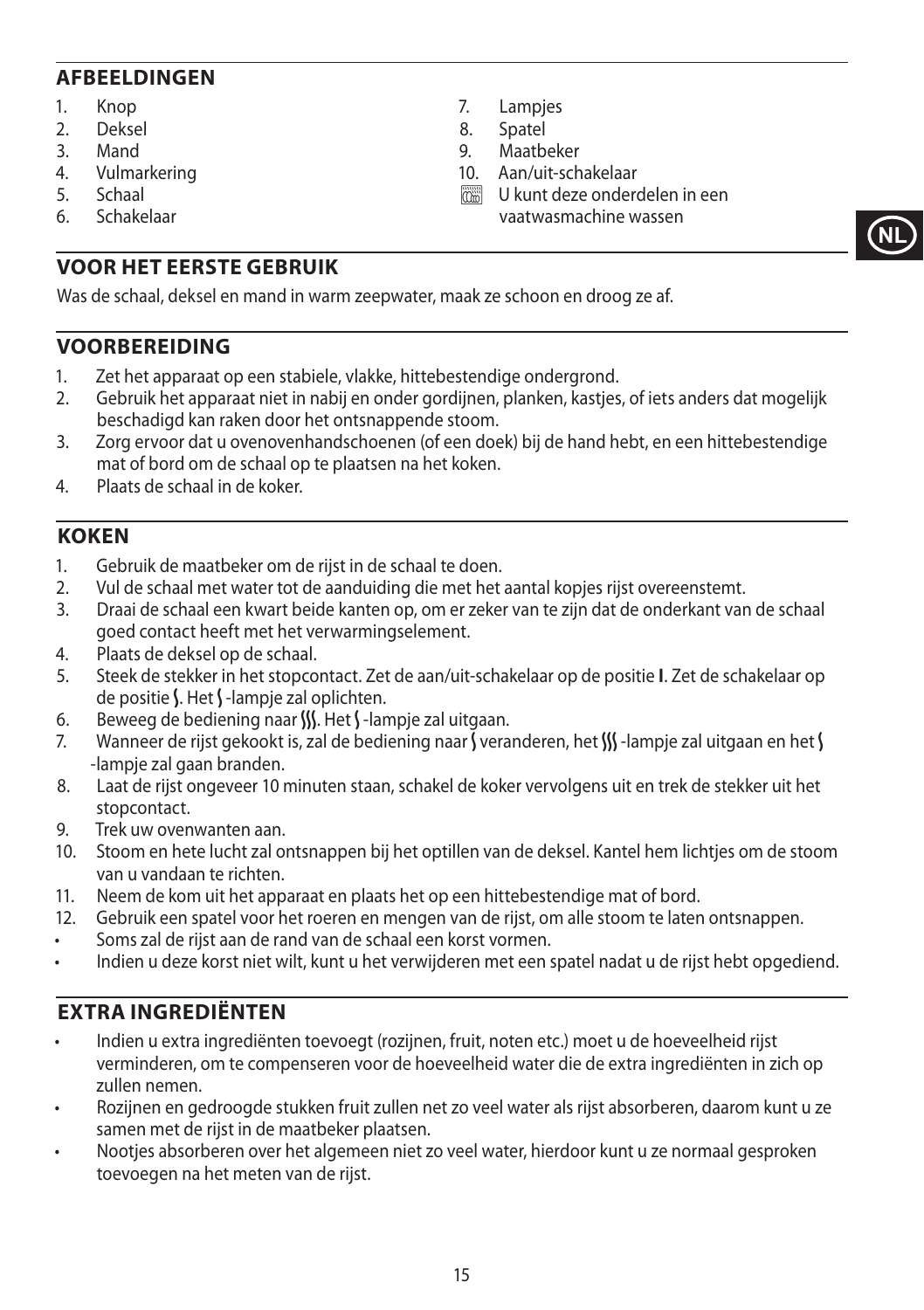## **DE KOKER GEBRUIKEN ALS EEN STOMER**

- 1. Voeg de benodigde hoeveelheid water toe Gebruik methode 1 of 2 hierboven.<br>2. Plaats de mand boven on de schaal en plaats het eten in de mand
- 2. Plaats de mand boven op de schaal en plaats het eten in de mand.
- 3. Voor eenvormig koken, moet u de stukken eten in ongeveer hetzelfde formaat snijden.
- 4. Voor erwten of iets anders dat breekt of in het water valt, maakt u een pakje met aluminium folie
- 5. Wees voorzichtig bij het verwijderen van het pakje draag ovenovenhandschoenen en gebruik een plastic tang of lepels.
- 6. Plaats het deksel bovenop de mand.<br>7. Gebruik de koker op dezelfde manier
- 7. Gebruik de koker op dezelfde manier als u zou doen bij het koken van rijst.
- 8. Volg de stoomtijden.
- 9. Laat geen eten in de koker na het stomen het zal klef worden.
- 10. Let op het type en de hoeveelheid eten en de hoeveelheid water. Pas vervolgens de volgende keer de hoeveelheid water, en laat de koker op de timing letten.

## **KLAAR?**

- 1. Schakel het apparaat uit en trek de stekker uit het stopcontact.
- 2. Beweeg de rijstkoker niet wanneer de volle schaal er in zit. Het zal zwaar zijn en de kabel kan ergens blijven haken bij het verplaatsen.
- 3. Verwijder de schaal uit de rijstkoker voordat u hem leeg maakt. Indien u eten probeert te verwijderen uit de schaal terwijl deze in de rijstkoker zit, kunt u de inhoud mogelijk op de rijstkoker morsen, en deze daardoor beschadigen.

## **ZORG EN ONDERHOUD**

- 1. Schakel het apparaat uit, trek de stekker uit het stopcontact en laat afkoelen.<br>2. Was de deksel, schaal en het rek in warm zeepwater, maak schoon en droog a
- 2. Was de deksel, schaal en het rek in warm zeepwater, maak schoon en droog af.
- 3. Neem alle oppervlakken af met een schone vochtige doek.
- $\overline{\mathbb{R}}$  U kunt deze onderdelen in een vaatwasmachine wassen.

## **KOOKTIJDEN & VOEDSELVEILIGHEID**

| etenswaren (vers)                  | hoeveelheid      | tijd (minuten) |
|------------------------------------|------------------|----------------|
| asperge                            | 400g             | $15 - 18$      |
| sperziebonen                       | 200q             | 20             |
| broccoli                           | 200q             | 18             |
| spruiten                           | 200q             | 20             |
| kool (kwartaal)                    |                  | $25 - 30$      |
| wortel (in plakjes)                | 200q             | $15 - 20$      |
| bloemkool                          | 200q             | 15             |
| maïskolven                         | 2                | 24-35          |
| courgettes (in plakjes)            | 200 <sub>g</sub> | $10-12$        |
| aardappelen (in vieren)            | 400q             | $25 - 30$      |
| spinazie, vers                     | 200q             | $5 - 8$        |
| kipfilet                           | 400q             | $6 - 8$        |
| visfilet, vers, 6-13 mm dik        | 400q             | $8 - 10$       |
| vis in plakken, vers, 19-25 mm dik | $\overline{2}$   | $20 - 23$      |
| garnalen, vers                     | 250q             | $10-12$        |
| langoustine, diepvries             |                  | $12 - 15$      |
| mosselen                           | 250q             | 15             |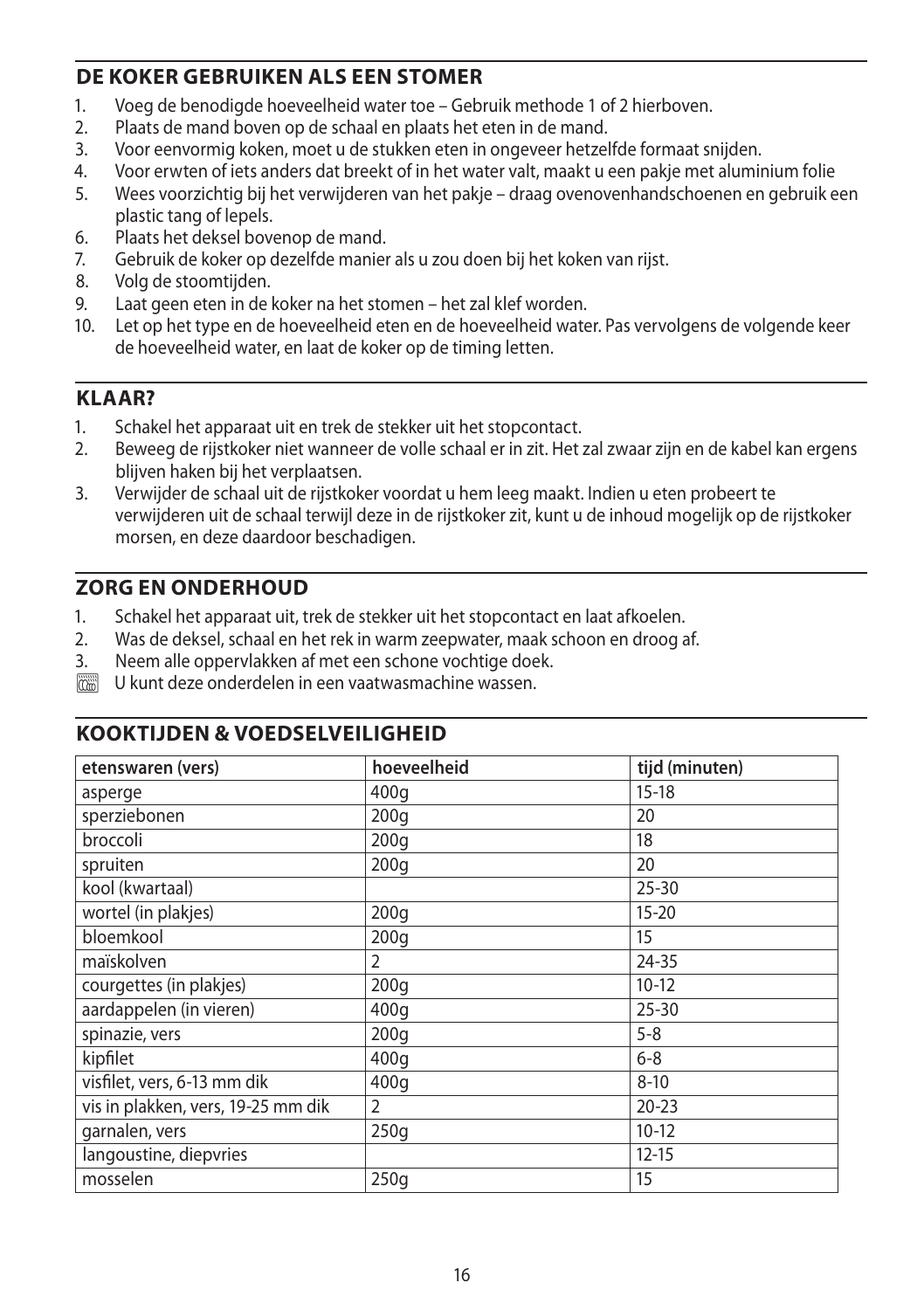- Gebruik geen mosselen die voor het stomen open zijn. Stoom ze totdat de schelpen volledig open zijn en gooi mosselen waarvan de schelpen na het stomen nog dicht zijn weg.
- Deze tijden zijn voor een enkele laag eten. U zult moeten experimenteren om de juiste tijden voor uw favoriete eten en voedselcombinaties te vinden.
- Rooster vlees, gevogelte en vergelijkbare producten (gehakt, hamburgers e.d.) tot het sap dat eruit loopt kleurloos is. Rooster vis totdat deze overal ondoorzichtig is.
- U moet bladgroentes zo min mogelijk koken, zodat ze groen en knapperig blijven. Door ze in ijswater te dopen zal het kookproces stoppen.

## **RECYCLING**



Om milieu- en gezondheidsproblemen door gevaarlijke stoffen te vermijden, mogen<br>apparaten en oplaadbare en niet oplaadbare batterijen met een van deze symbolen<br>niet samen met het huishoudelijk afval worden verwijderd. Bren apparaten en oplaadbare en niet oplaadbare batterijen met een van deze symbolen niet samen met het huishoudelijk afval worden verwijderd. Breng elektrische en elektronische producten en, indien van toepassing, oplaadbare en niet-oplaadbare batterijen, altijd naar een officieel recycling-/inzamelpunt.

**NL**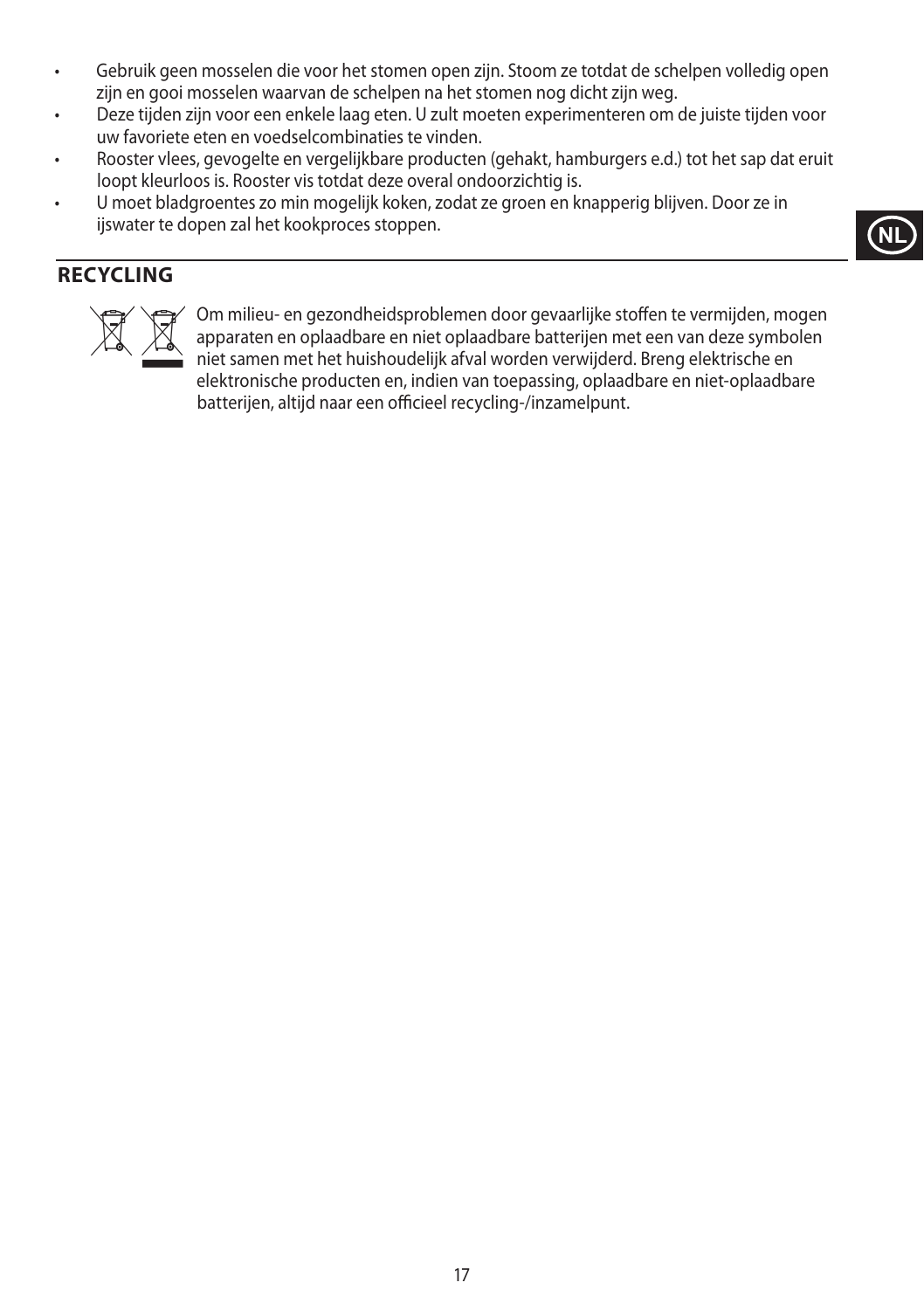Leggere le istruzioni e conservarle al sicuro. In caso di cessione dell'apparecchio ad altre persone, consegnare anche le istruzioni. Rimuovere tutto l'imballaggio prima dell'uso.

# **NORME DI SICUREZZA IMPORTANTI**

Osservare le precauzioni fondamentali di sicurezza e in particolare quanto segue:

L'apparecchio può essere utilizzato da bambini di almeno 8 ani e da persone con ridotte capacità fisiche, sensoriali o mentali o senza esperienza e conoscenza a condizione che vengano controllate/istruite e capiscano i pericoli in cui si può incorrere. I bambini non devono giocare con l'apparecchio. La pulizia e la manutenzione da parte dell'utente non devono essere effettuate da bambini di età inferiore agli 8 anni e sotto il controllo di un adulto. Tenere l'apparecchio e il cavo fuori dalla portata dei bambini di età inferiore agli 8 anni.

Se il cavo è danneggiato, farlo cambiare dal fabbricante, da un rivenditore autorizzato o da personale similmente qualificato, per evitare pericoli. L'uso errato dell'apparecchio può causare lesioni.

 $\triangle$  Le superfici dell'apparecchio diventeranno calde. Il calore residuo mantiene le superfici calde dopo l'uso.

Tenere i connettori asciutti.

L Non utilizzare l'apparecchio vicino a vasche da bagno, docce, lavandini o altri recipienti contenenti acqua.

- Non mettere nell'apparecchio carne o pollame congelato; scongelarli bene prima di usarla.
- Cuocere la carne, il pollame e derivati (carne macinata, hamburger, ecc.) fino a quando i liquidi che fuoriescono sono trasparenti. Cuocere il pesce fino a quando è completamente opaco all'interno.
- Non cercare di cuocere niente nel corpo della cooker cuocere solo nella ciotola rimovibile.
- Non sporgersi sopra la pentola, e tenere lontano le mani, le braccia, il volto, ecc. dal vapore che fuoriesce.
- Riempire con almeno 1 tazza di acqua.
- Non superare il limite di riempimento indicato.
- Non coprire l'apparecchio, e non metterci sopra niente.
- Staccare la spina dalla presa di corrente quando non state utilizzando l'apparecchio.
- Montare sull'apparecchio solo gli accessori o gli elementi dati in dotazione.
- Non usare l'apparecchio per altri scopi se non quelli per i quali è stato progettato, di seguito descritti in questo manuale di istruzioni.
- Non usare l'apparecchio se è danneggiato o funziona male.

# **SOLO PER USO DOMESTICO**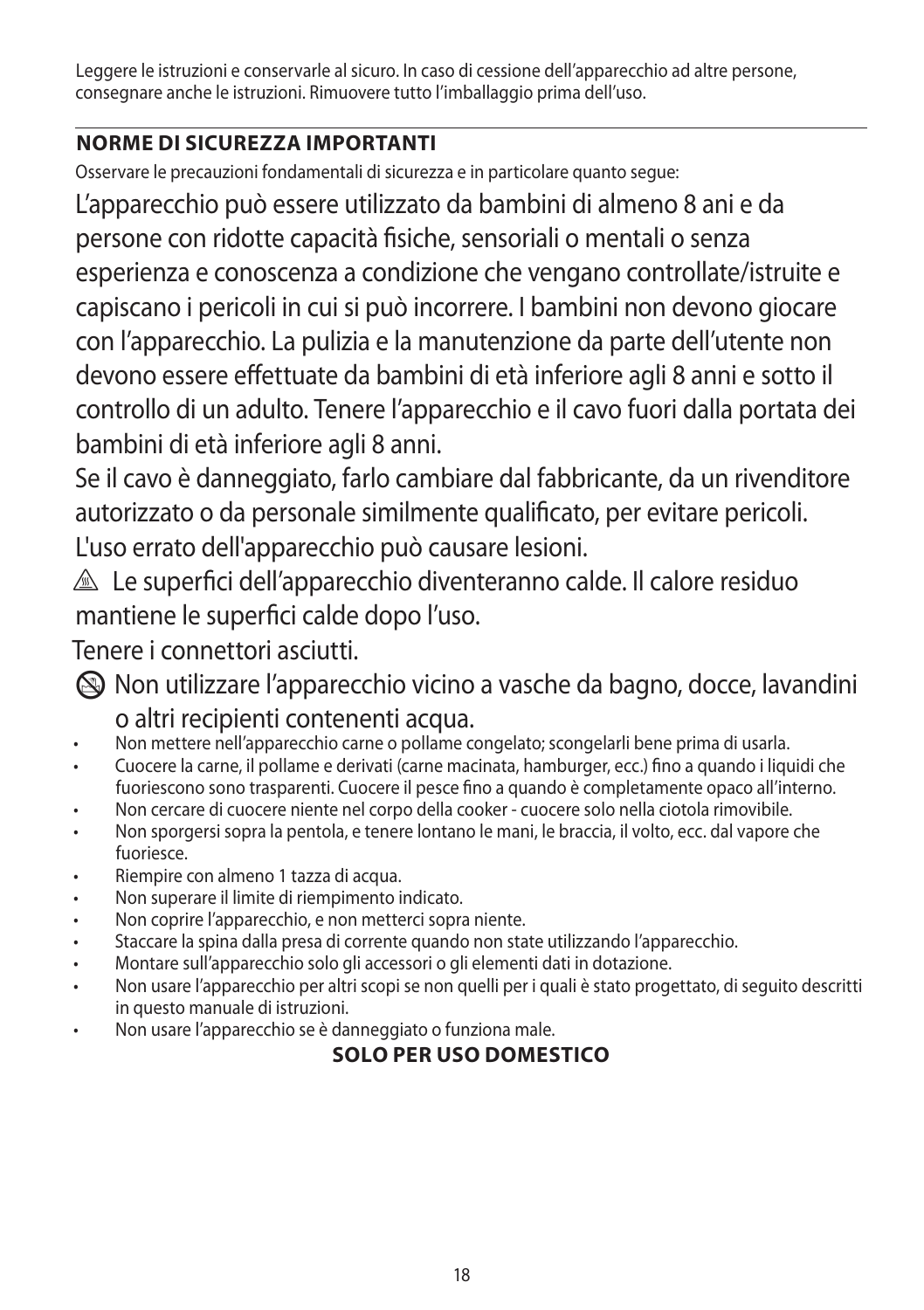#### **IMMAGINI**

- 1. Pomello
- 2. Coperchio
- 
- 3. Cestello<br>4 limite d 4. Limite di riempimento
- 5. Ciotola
- 6. Interruttore on/off (acceso/spento)

## **PRIMA DI UTILIZZARE L'APPARECCHIO PER LA PRIMA VOLTA**

Lavare ciotola, coperchio e cestello in acqua tiepida e detersivo, sciacquare e asciugare.

### **PREPARAZIONE**

- 1. Posizionare l'apparecchio su una superficie stabile, in piano e resistente al calore.
- 2. Non usare l'apparecchio vicino o sotto tende, scaffali, credenze o simili per evitare di danneggiarli con il vapore che fuoriesce.
- 3. Tenere dei guanti da forno (o uno strofinaccio) a portata di mano e un sottopentola resistente al calore o un piatto di portata per poggiare la ciotola dopo la cottura.
- 4. Inserire la ciotola all'interno della cooker.

### **COTTURA**

- 1. Utilizzare il misurino per mettere il riso nella ciotola.
- 2. Riempire il contenitore con acqua fino al valore corrispondente al numero di misurini di riso utilizzati.
- 3. Dare il contenitore un quarto di giro in ogni direzione per assicurarsi che la parte inferiore del contenitore stesso sia bene in contatto con l'elemento.
- 4. Posizionare il coperchio sulla ciotola.
- 5. Inserire la spina nella presa di corrente. Portare l'interruttore on/off sulla posizione **I**. Portare l'interruttore sulla posizione S. La spia S si accenderà.
- 6. Spostare il pulsante di controllo su  $\int \int$ . La spia  $\int$  si spegnerà.<br>7. Quando il riso sarà pronto, il pulsante di controllo si sposter
- Quando il riso sarà pronto, il pulsante di controllo si sposterà su S, la spia W si spegnerà, e la spia S si accenderà.
- 8. Lasciare riposare il riso per circa 10 minuti, poi spegnere l'apparecchio e scollegarlo.
- 9. Indossare i guanti da forno.
- 10. Il vapore e l'aria calda fuoriusciranno quando alzerete il coperchio. Inclinatelo leggermente per dirigere il vapore lontano da voi.
- 11. Sollevate il contenitore e posizionatelo su un sottopentola resistente al calore o su un piatto di portata.
- 12. Usare la spatola per mescolare il riso per lasciare fuoriuscire tutto il vapore.
- A volte sullo strato di riso a contatto con la ciotola può formarsi una crosta.
- Se non volete che si formi, potete rimuoverla con la spatola, dopo aver servito il riso.

### **INGREDIENTI AGGIUNTIVI**

- Se si aggiungono altri ingredienti (uva passa, frutta, noci, etc.), ridurre la quantità di riso per compensare la quantità di acqua che sarà assorbita.
- L'uva passa e la frutta secca assorbiranno tanta acqua quanto il riso, perciò metterli nel misurino insieme al riso.
- Le noci generalmente non assorbiranno molta acqua, perciò potete normalmente aggiungerli dopo aver misurato il riso.

**IT**

- 7. Spie
- 8. Pulsante di controllo
- 9. Spatola<br>10 Misurine
- Misurino
- $\overline{\mathbb{C}\mathbb{C}\mathbb{C}}$  Queste parti sono lavabili in lavastoviglie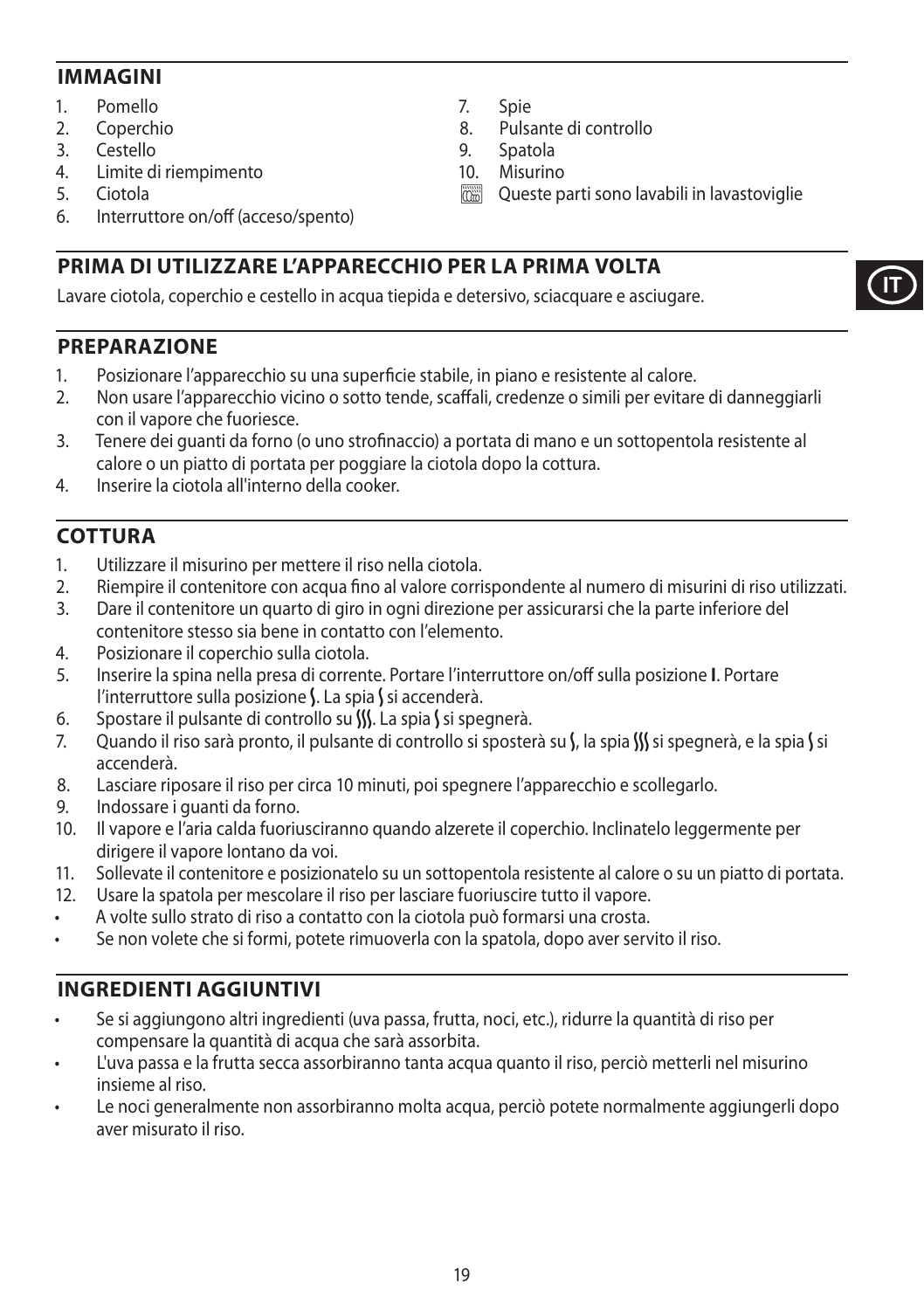## **USARE IL COOKER COME VAPORIERA**

- 1. Aggiungere la quantità di acqua necessaria Usare il metodo 1 o 2 come sopra.
- 2. Posizionare il cestello sulla ciotola e mettere il cibo nel cestello.
- 3. Per ottenere una cottura uniforme, tagliare tutti i pezzi di cibo più o meno delle stesse dimensioni.
- 4. Se si usano i piselli, o altro cibo che può sfaldarsi o cadere nell'acqua, avvolgere in carta di alluminio.
- 5. Rimuovere la carta di alluminio con cura indossare guanti da forno e usare pinze/cucchiai in plastica.
- 6. Posizionare il coperchio sopra il cestello.
- 7. Fare funzionare la cooker come quando si cucina il riso.
- 8. Seguire i tempi di vaporizzazione.
- 9. Non lasciare il cibo nella cooker dopo la vaporizzazione diventerebbe molliccio.
- 10. Annotate il tipo e la quantità di cibo e la quantità di acqua. La volta successiva, regolare la quantità di acqua e lasciare che sia la cooker ad occuparsi del tempo.

## **FINITO?**

- 1. Apague y desenchufe el aparato.
- 2. Non muovere la rice cooker con la ciotola piena all'interno. Sarebbe pesante e il cavo potrebbe impigliarsi mentre vi muovete.
- 3. Rimuovere la ciotola dalla rice cooker prima di svuotarla. Se cercherete di rimuovere il cibo dalla ciotola mentre si trova nella rice cooker, potreste far cadere il contenuto nella rice cooker. Questo potrebbe danneggiarla.

## **CURA E MANUTENZIONE**

- 1. Apague el aparato, desenchúfelo y deje que se enfríe.
- 2. Passare su tutte le superfici un panno pulito inumidito.
- 3. Non mettere alcuna parte dell'apparecchio in lavastoviglie.
- $\overline{\mathbb{R}}$  Queste parti sono lavabili in lavastoviglie.

### **TEMPI DI COTTURA E SICUREZZA DEI CIBI**

| cibo (fresco)                          | quantità | tempo (minuti) |
|----------------------------------------|----------|----------------|
| asparagi                               | 400q     | $15-18$        |
| fagiolini                              | 200q     | 20             |
| broccoli                               | 200q     | 18             |
| cavolini di Bruxelles                  | 200q     | 20             |
| cavolo (quarto)                        |          | $25 - 30$      |
| carote, a fette                        | 200q     | $15 - 20$      |
| cavolfiore                             | 200q     | 15             |
| granoturco a pannocchia                | 2        | 24-35          |
| zucchine (a fette)                     | 200q     | $10-12$        |
| patate (quarti)                        | 400q     | $25 - 30$      |
| spinaci, freschi                       | 200q     | $5 - 8$        |
| filetti di petto di pollo              | 400q     | $6 - 8$        |
| filetti di pesce, freschi, di 6-13 mm  | 400q     | $8 - 10$       |
| trance di pesche, fresche, di 19-25 mm | 2        | $20 - 23$      |
| gamberetti, freschi                    | 250q     | $10-12$        |
| coda di aragosta, congelata            |          | $12 - 15$      |
| muscoli                                | 250q     | 15             |

• Non usare i muscoli che si sono aperti prima della cottura. Cuocerli a vapore fino a quando il guscio è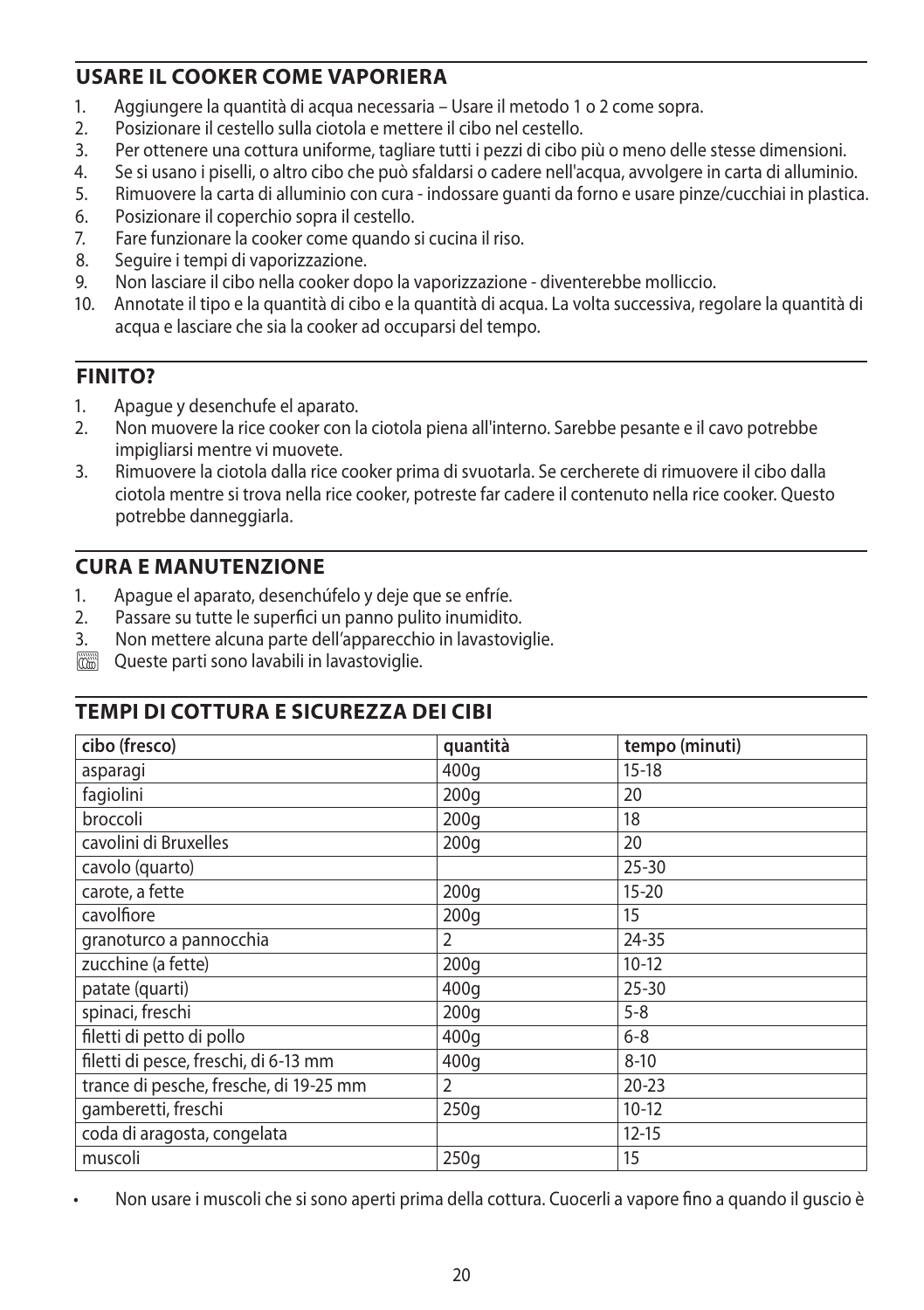completamente aperto, e gettare via quelli che dopo la cottura non si sono aperti.

- Questi tempi valgono per un singolo strato di cibo. Dovrete avere un po' di esperienza per capire i tempi adatti ai vostri cibi e alle combinazioni di cibo preferiti.
- Cuocere la carne, il pollame e derivati (carne macinata, hamburger, ecc.) fino a quando i liquidi che fuoriescono sono trasparenti. Cuocere il pesce fino a quando è completamente opaco all'interno.
- Le verdure a foglia dovranno cuocere il meno possibile, per rimanere verdi e croccanti. Immergendole in acqua ghiacciata arresterete il processo di cottura.

## **RICICLO**



Per evitare problemi di salute ed ambientali dovuti a sostanze pericolose, gli<br>apparecchi e le batterie ricaricabili e non ricaricabili contrassegnati con uno o<br>simboli non devono essere smaltiti con i rifiuti urbani indif apparecchi e le batterie ricaricabili e non ricaricabili contrassegnati con uno di questi simboli non devono essere smaltiti con i rifiuti urbani indifferenziati. Smaltire i prodotti elettrici ed elettronici e, quando possibile, le batterie ricaricabili e non ricaricabili, in un punto di raccolta autorizzato per il riciclo/la raccolta.

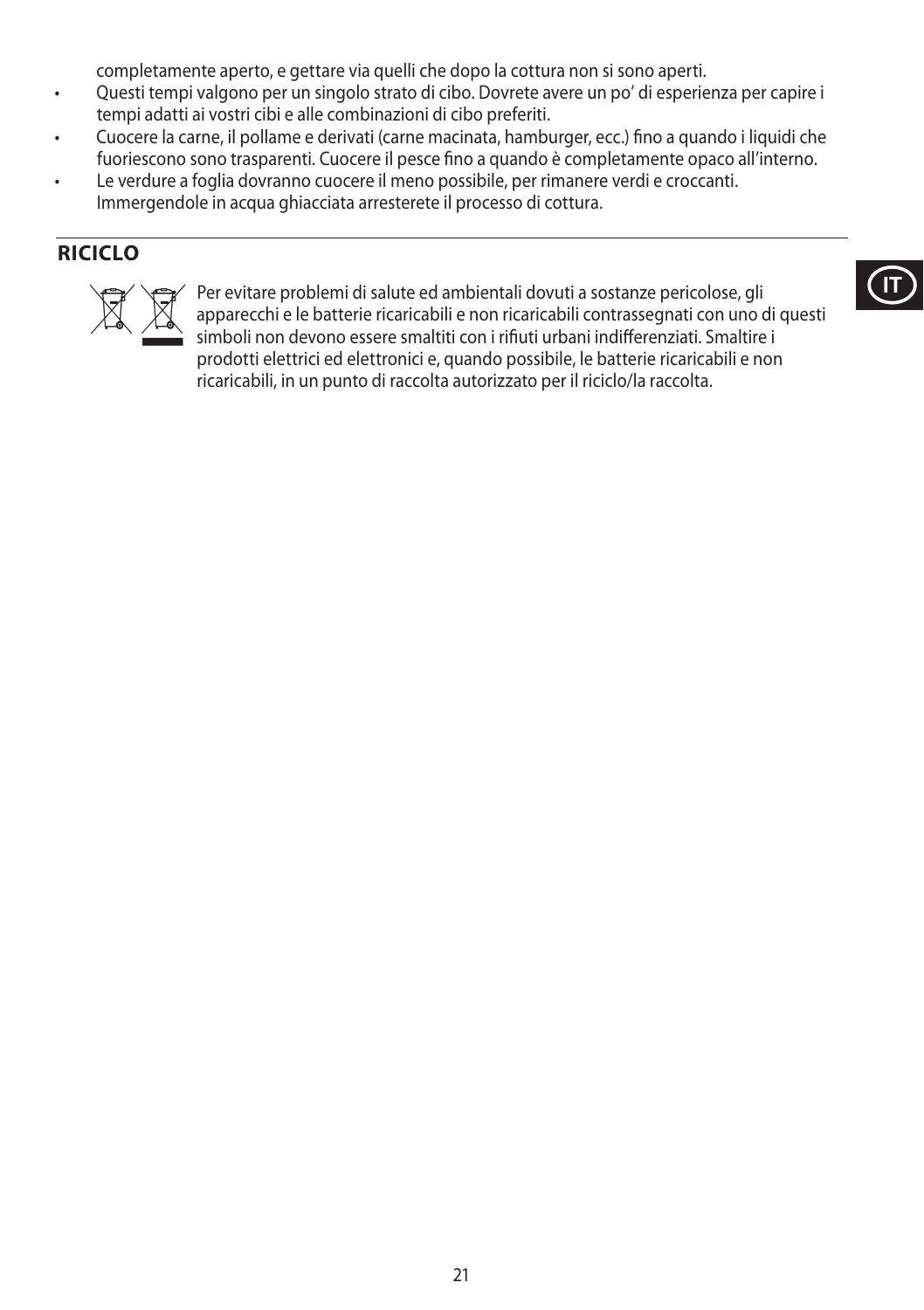Lea las instrucciones, guárdelas en un lugar seguro y, en caso de dar el aparato a otra persona, entrégueselas también. Retire todo el embalaje antes de usar el aparato.

# **MEDIDAS DE SEGURIDAD IMPORTANTES**

Siga las precauciones básicas de seguridad, incluyendo:

Este aparato puede ser utilizado por niños mayores de 8 años y por personas con discapacidad física, mental o sensorial o sin experiencia en su manejo, siempre que sean supervisadas o guiadas por otra persona y comprendan los posibles riesgos. Los niños no deben jugar con el aparato. Los niños solo deben realizar tareas de limpieza y mantenimiento si son mayores de 8 años y están supervisados por un adulto. Mantenga el aparato y el cable fuera del alcance de niños menores de 8 años. Si el cable está dañado, éste deberá ser cambiado por el fabricante, su agente de servicio, o alguien con cualificación similar para evitar peligro. El uso inadecuado del aparato puede ocasionar heridas. Mantenga secos los conectores.

- $\triangle$  Las superficies del aparato estarán calientes. El calor residual mantendrá las superficies calientes después de usar el aparato.
- L No utilice el aparato cerca de bañeras, duchas, lavabos u otros

recipientes que contengan agua.

- No ponga carne congelada ni carne de ave en el aparato de cocinar a vapor descongélela antes de usar.
- Cocine la carne, aves y derivados (carne picada, hamburguesas, etc.) hasta que salgan los jugos. Cocine el pescado hasta que su carne quede totalmente opaca.
- No trate de cocer nada en el cuerpo del arrocero. Cueza sólo en el bol extraíble.
- No pase ninguna parte del cuerpo por encima del aparato, y mantenga las manos, brazos, cara, etc. fuera del alcance del vapor emanante.
- Llene el bol con una taza de agua como mínimo.
- No llene por encima de la marca superior.
- No cubra el aparato ni ponga nada sobre él.
- Cuando no lo use, desenchufe el aparato.
- No ponga ningún otro acoplamiento o accesorio (recambio) que no haya sido adquirido del fabricante.
- No use el aparato para ningún fin distinto a los descritos en estas instrucciones.
- No use el aparato si está dañado o si no funciona bien.

# **SOLO PARA USO DOMÉSTICO**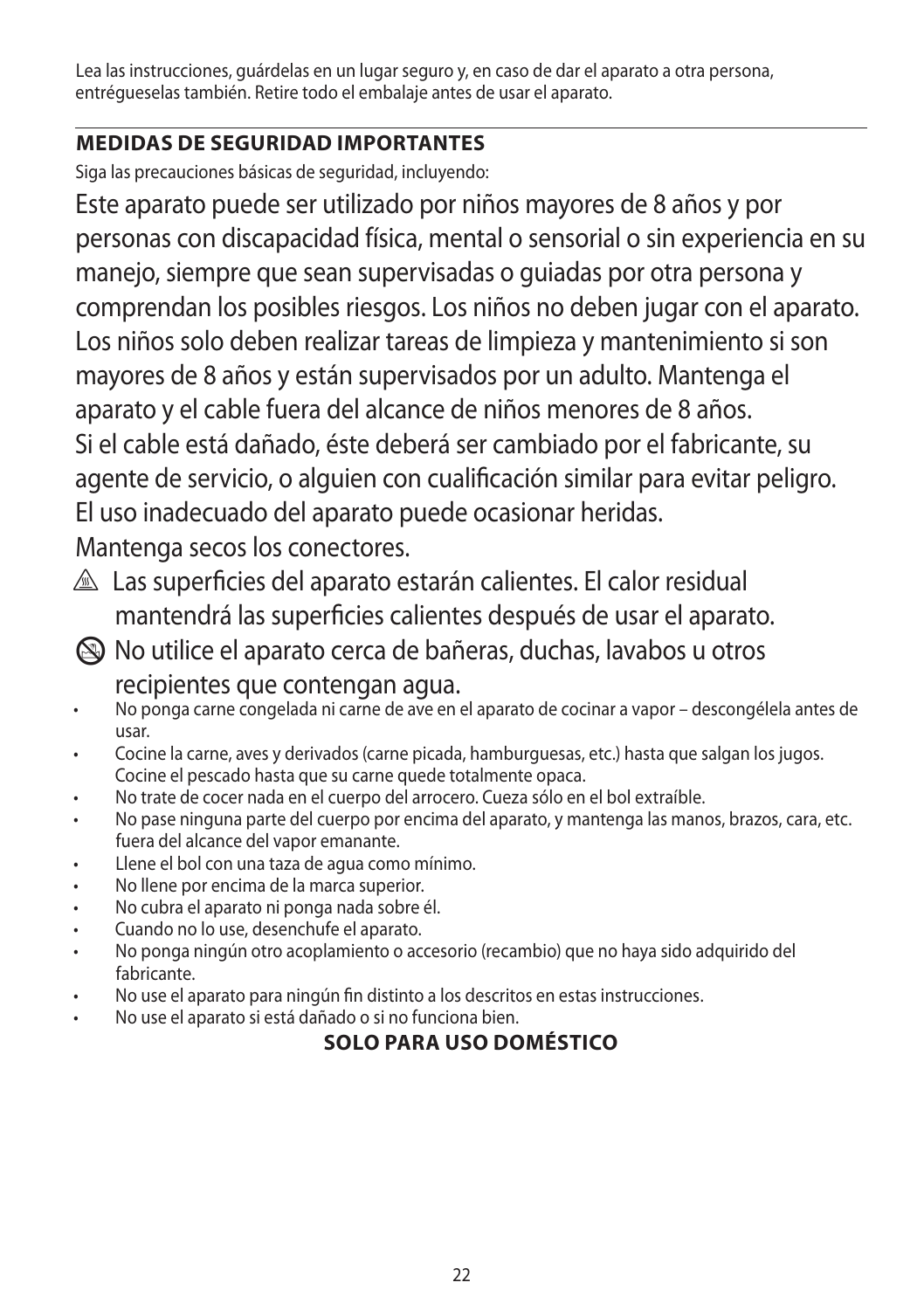### **ILUSTRACIONES**

- 1. Pomo
- 2. Tapa
- 3. Cesta
- 4. Marca de llenado
- 5. Bol
- 6. Interruptor

## **ANTES DE USAR POR PRIMERA VEZ**

Lave el bol, la tapa y la cesta con agua caliente y jabón. Escúrralos y séquelos.

### **PREPARACIÓN**

- 1. Ponga el aparato en una superficie estable, nivelada y resistente al calor.
- 2. No use el aparato cerca o debajo de cortinas, mangas, armarios, o cualquier otra cosa que sea susceptible de ser dañado por el vapor.
- 3. Tenga guantes para el horno (o un trapo) a mano y un salvamanteles resistente al calor o plato para poner el bol después de la cocción.

7. Indicadores luminosos

10. Interruptor de encendido/apagado  $\overline{\mathbb{R}}$  Puede lavar estas piezas en el lavavajillas

8. Espátula 9. Taza medidora<br>10. Interruptor de e

4. Ponga el bol dentro del arrocero.

## **COCER**

- 1. Utilice la taza medidora para poner el arroz en el bol.
- 2. Llene el bol con agua hasta el número correspondiente al número de tazas de arroz que vaya a usar.
- 3. De al bol un cuarto de vuelta hacia cada lado para asegurar que el fondo del bol está en contacto con la resistencia.
- 4. Ponga la tapa en el bol.
- 5. Enchufe el aparato a la corriente. Mueva el interruptor de encendido/apagado a la posición **I**. Mueva el interruptor a la posición S. El indicador S se encenderá.
- 6. Cambie el interruptor a  $\mathcal{W}$ . El indicador S se apagará.
- 7. Cuando el arroz esté listo, el interruptor cambiará a  $\int$ , El indicador  $\int$  se apagará, y El indicador  $\int$ .
- 8. Deje reposar el arroz durante unos 10 minutos. A continuación, apague y desenchufe el aparato.
- 9. Póngase los guantes para de cocina.
- 10. Saldrán vapor y aire caliente cuando levante la tapa. Inclínela ligeramente para dirigir el vapor lejos de usted.
- 11. Levante el bol y déjelo en un salvamanteles o un plato.
- 12. Use la espátula para remover y mezclar el arroz, para dejar escapar el vapor.
- A veces la capa de arroz que está en contacto con el bol forma una costra.
- Si a usted no le gusta la costra, basta con que la retire con la espátula al servir el arroz.

### **INGREDIENTES ADICIONALES**

- Si añade algunos ingredientes adicionales (pasas, fruta, nueces, etc.) debe reducir la cantidad de arroz para compensar la cantidad de agua que ellos absorberán.
- Las pasas y los frutos secos absorberán mucha más agua que el arroz, así que mídalos junto con el arroz.
- Los frutos secos generalmente no toman mucho agua así que puede añadirlos normalmente después de haber medido el arroz.

## **USAR EL ARROCERO COMO COCINA AL VAPOR.**

- 1. Añada el agua necesaria Use el método 1 o el método 2.
- 2. Coloque la cesta sobre la parte superior del bol y ponga la comida en la cesta.
- 3. Para una cocción uniforme, corte todas las piezas de los alimentos en el mismo tamaño.

**ES**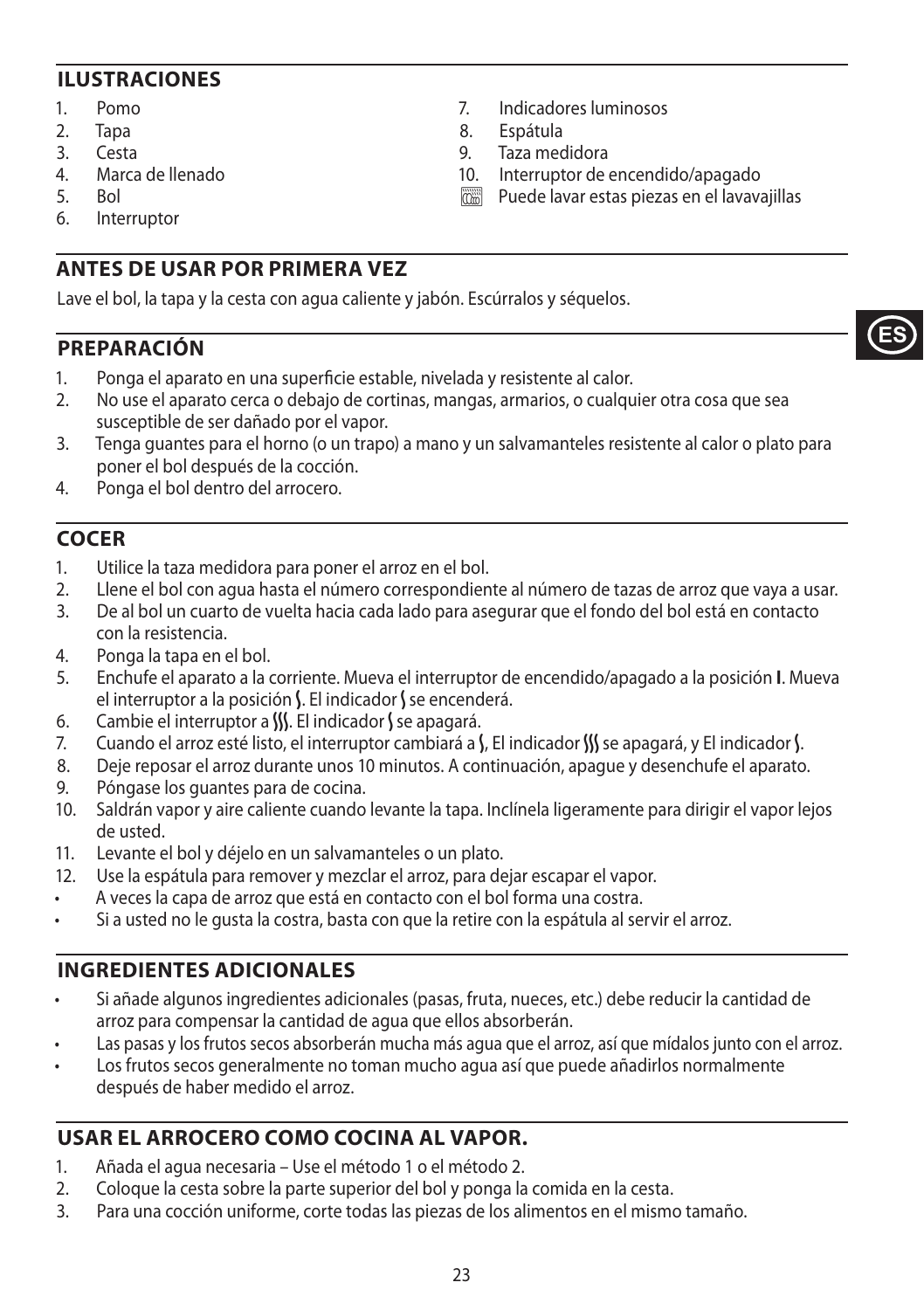- 4. Para cocinar guisantes u otros alimentos que puedan romperse o caer al agua, prepare un paquete de papel de aluminio e introdúzcalos en él.
- 5. Tenga cuidado cuando retire el papel de aluminio use guantes para el horno y cucharas largas de plástico.
- 6. Cierre la cesta con la tapa.
- 7. Haga funcionar el arrocero de la misma manera que lo haría cuando cuece arroz
- 8. Siga a los tiempos de cocción.
- 9. No deje la comida en el arrocero después de cocerla al vapor se pasaría.
- 10. Anote el tipo y la cantidad de comida y la cantidad de agua. La próxima vez, ajuste la cantidad de agua y deje que sea el arrocero el que se ocupe del tiempo.

### **HA TERMINADO?**

- 1. Apague y desenchufe el aparato.<br>2. No mueva el arrocero con el bol d
- 2. No mueva el arrocero con el bol dentro de él. Pesará y puede que el cable se enganche con algo cuando se mueva.
- 3. Retire el bol del arrocero antes de vaciarlo. Si intenta retirar la comida del bol mientras está en el arrocero, puede que derrame el contenido en el arrocero y esto puede dañarlo.

### **CUIDADO Y MANTENIMIENTO**

- 1. Apague el aparato, desenchúfelo y deje que se enfríe.
- 2. Limpie la tapa, el bol y la rejilla en agua templada jabonosa, aclare y seque.
- 3. Limpie todas las superficies con un paño húmedo limpio.
- $\overline{\mathbb{R}}$  Puede lavar estas piezas en el lavavajillas.

### **TIEMPOS DE COCCIÓN Y SEGURIDAD ALIMENTARIA**

| alimento (fresco)            | cantidad         | tiempo (minutos) |
|------------------------------|------------------|------------------|
| espárragos                   | 400q             | $15-18$          |
| judías verdes                | 200q             | 20               |
| brócoli                      | 200q             | 18               |
| coles de bruselas            | 200q             | 20               |
| col (un cuarto)              |                  | $25 - 30$        |
| zanahorias (en rodajas)      | 200q             | $15 - 20$        |
| coliflor                     | 200 <sub>g</sub> | 15               |
| mazorcas de maíz             | 2                | 24-35            |
| calabacín (en rodajas)       | 200 <sub>g</sub> | $10-12$          |
| patatas (cuartos)            | 400q             | $25 - 30$        |
| espinacas                    | 200q             | $5 - 8$          |
| pollo (sin hueso)            | 400g             | $6 - 8$          |
| filete de pescado            | 400g             | $8 - 10$         |
| bistecs de pescado           | $\overline{2}$   | $20 - 23$        |
| gambas                       | 250g             | $10-12$          |
| cola de langosta (congelada) |                  | $12 - 15$        |
| mejillones                   | 250q             | 15               |

• No use mejillones que estén abiertos antes de cocinarlos. Cocine a vapor hasta que las conchas estén totalmente abiertas, y tire los mejillones que no estén abiertos después de cocinarlos.

• Estos tiempos son para una sola capa de comida. Necesitará hacer experimentos para encontrar los tiempos que más consiguen su cocción favorita.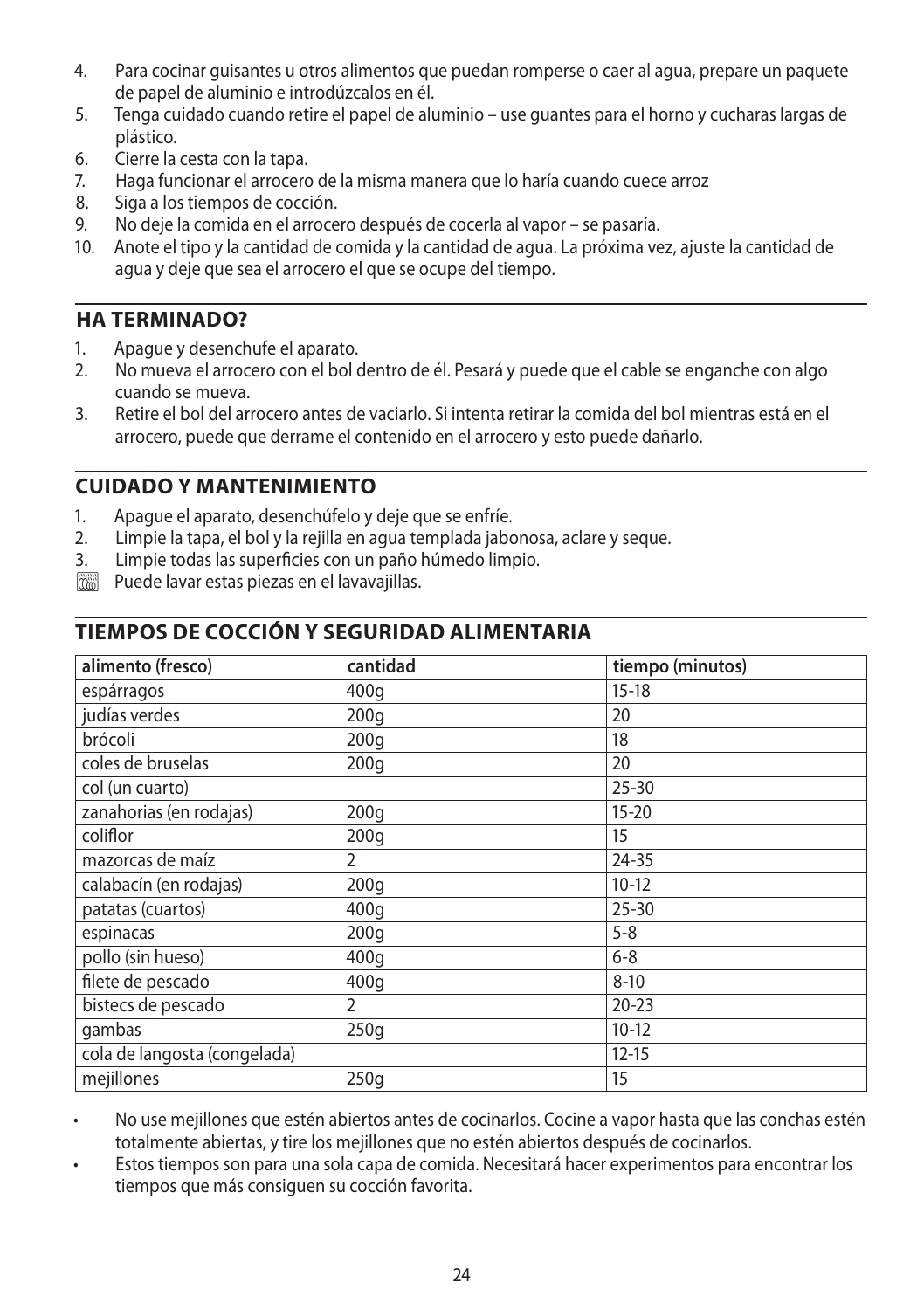- Cocine la carne, aves y derivados (carne picada, hamburguesas, etc.) hasta que salgan los jugos. Cocine el pescado hasta que su carne quede totalmente opaca.
- Debe cocinar los vegetales de hojas lo menos posible para mantenerlos verdes y crujientes. Sumergiéndolos en agua helada parará el proceso de cocción.

## **RECICLAJE**



Para evitar problemas medioambientales y de salud derivados de sustancias<br>peligrosas, los electrodomésticos y las pilas recargables y no recargables en l<br>aparezca uno de estos símbolos no deben eliminarse junto con los res peligrosas, los electrodomésticos y las pilas recargables y no recargables en las que aparezca uno de estos símbolos no deben eliminarse junto con los residuos urbanos no seleccionados. Deseche siempre los aparatos eléctricos y electrónicos y, cuando corresponda, las pilas recargables y no recargables, en puntos oficiales de recogida/ reciclado adecuados.

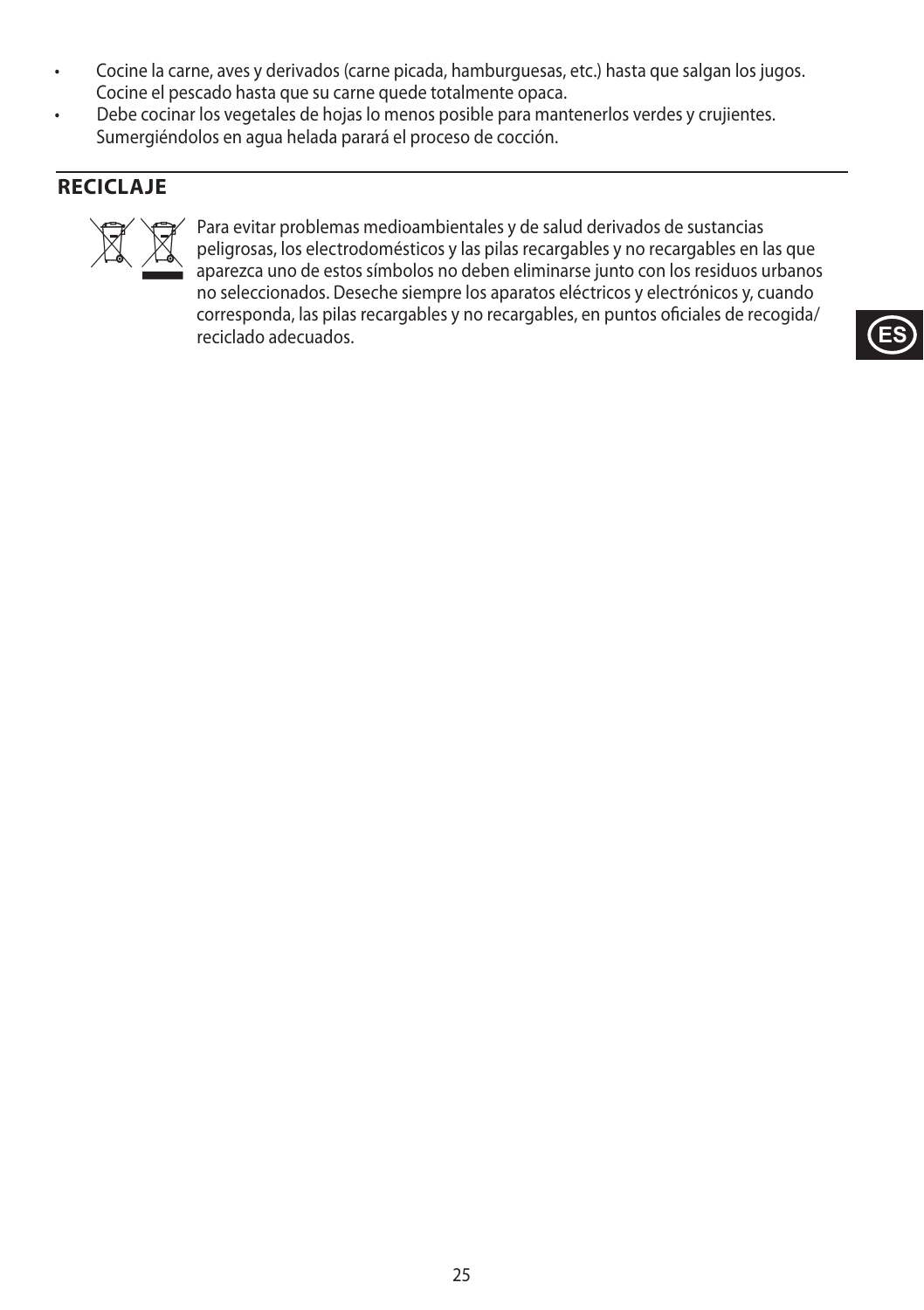Leia as instruções e guarde em lugar seguro. Forneça-as também caso venha a fornecer o aparelho a alguém. Retire todo o material de embalar antes da utilização.

# **MEDIDAS DE PRECAUÇÃO IMPORTANTES**

Siga as seguintes instruções básicas de segurança:

Este aparelho pode ser usado por crianças com idade de 8 anos ou superior e pessoas com capacidades físicas, sensoriais ou mentais reduzidas ou com falta de experiência e conhecimentos, desde que supervisionadas/instruídas e que compreendam os riscos envolvidos. As crianças não devem brincar com o aparelho. A limpeza e manutenção por parte do utilizador não deverão ser feitas por crianças a não ser que tenham mais de 8 anos e sejam supervisionadas. Mantenha o aparelho e o cabo fora do alcance de crianças com menos de 8 anos.

Se o cabo estiver danificado, o fabricante, o seu agente de assistência técnica ou alguém igualmente qualificado deverá substituí-lo a fim de evitar acidentes.

Mantenha os conectores secos.

Utilizar o aparelho incorretamente poderá resultar em ferimentos.

- $\triangle$  As superfícies do aparelho aquecerão. O calor residual manterá as superfícies quentes após a utilização.
- L Não utilize o aparelho perto de casas de banho, duches, bacias ou outros recipientes que contêm água.
- Não coloque carne ou aves domésticas congeladas no aparelho descongele completamente antes de utilizar.
- Cozinhe carne, aves e derivados (picado, hambúrgueres, etc.) até o suco sair claro. Cozinhe o peixe até ficar totalmente opaco.
- Não tente cozinhar nada no corpo do aparelho. Cozinhe apenas no recipiente extraível.
- Não se debruce por cima do aparelho, mantenha as mãos, os braços, a cara, etc. afastados do vapor que sai.
- Encha com 1 chávena de água, no mínimo.
- Não encha acima da marca de enchimento.
- Não cubra o aparelho nem coloque seja o que for sobre ele.
- Desligue o aparelho da tomada quando não o estiver a utilizar.
- Não utilize acessórios ou peças que não sejam fornecidos pela nossa empresa.
- Não utilize o aparelho para quaisquer outras finalidades senão as descritas nestas instruções.
- Não utilize o aparelho se estiver danificado ou defeituoso.

# **APENAS PARA USO DOMÉSTICO**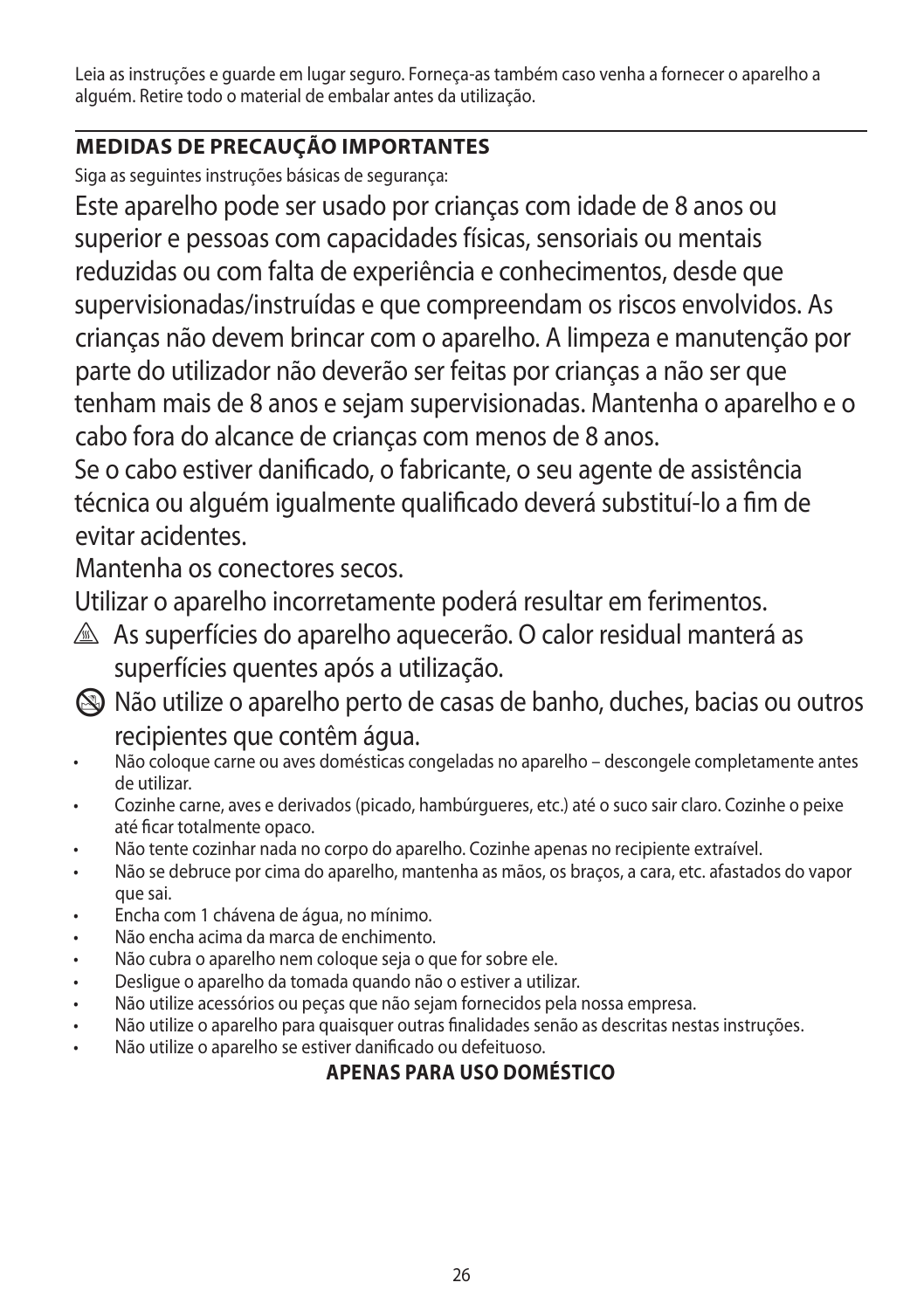## **ESQUEMAS**

- 1. Pega da tampa
- 2. Tampa
- 3. Cesto
- 4. Marca de enchimento
- 5. Recipiente<br>6 Rotão
- 6. Botão

# **ANTES DE UTILIZAR PELA PRIMEIRA VEZ**

Lave a taça, a tampa e o cesto, em água quente com detergente, enxagúe e seque.

# **PREPARAÇÃO**

- 1. Coloque o aparelho numa superfície estável, plana, resistente ao calor.
- 2. Não utilize o aparelho perto ou por baixo de cortinas, prateleiras, armários ou qualquer outro objecto que possa sofrer danos pelo vapor que se escapa.
- 3. Tenha uma pega (ou um pano de cozinha) à mão, e uma base ou prato termo-resistente para colocar o recipiente quando tiver acabado de cozinhar.

7. Luzes 8. Espátula<br>9. Copo de

loiça

Copo de medida 10. Botão on/off

 $\overline{\mathbb{C}\mathbb{C}\mathbb{C}}$  Poderá lavar estas peças na máquina de lavar

4. Coloque o recipiente dentro do aparelho.

# **COZINHAR**

- 1. Use o copo de medida para colocar o arroz dentro do recipiente.
- 2. Encha o recipiente com água até ao número correspondente ao número de copos de arroz usados.
- 3. Dê ao recipiente um quarto de volta para cada lado, para se certificar que a sua parte inferior faz bem contacto com a resistência.
- 4. Coloque a tampa no recipiente.
- 5. Ligue a ficha à tomada elétrica. Mova o botão on/off para a posição I. Mova o botão para a posição S. A luz Sbrilhará.
- 6. Mova o controlo para  $W_1$ . A luz Sapagar-se-á.
- 7. Quando o arroz estiver cozinhado, o controlo move-se para S, a luz SS apaga-se e a luz S brilhará.
- 8. Deixe o arroz repousar durante cerca de 10 minutos e, em seguida, desligue o aparelho e desconecte-o da corrente elétrica.
- 9. Coloque as luvas de forno.
- 10. Quando levantar a tampa, vai sair vapor e ar quente do recipiente. Incline-a ligeiramente para dirigir o vapor para longe de si.
- 11. Retire o recipiente e coloque-o numa base ou num prato termo-resistente.
- 12. Utilize a espátula para virar e mexer o arroz, para que todo o vapor saia.
- Por vezes, a camada de arroz em contacto com a cuba forma uma crosta.
- Caso não pretenda, poderá removê-la com a espátula, após ter servido o arroz.

# **INGREDIENTES ADICIONAIS**

- Se quiser colocar alguns ingredientes adicionais (passas, fruta, frutos secos, etc.), deve reduzir a quantidade de arroz para compensar a quantidade de água que absorverão.
- As passas e a fruta seca absorvem tanta água como o arroz, por isso coloque-as no copo juntamente com o arroz para medir a água a utilizar.
- Geralmente, os frutos secos não absorvem muita água, por isso pode colocá-los depois de ter medido o arroz.

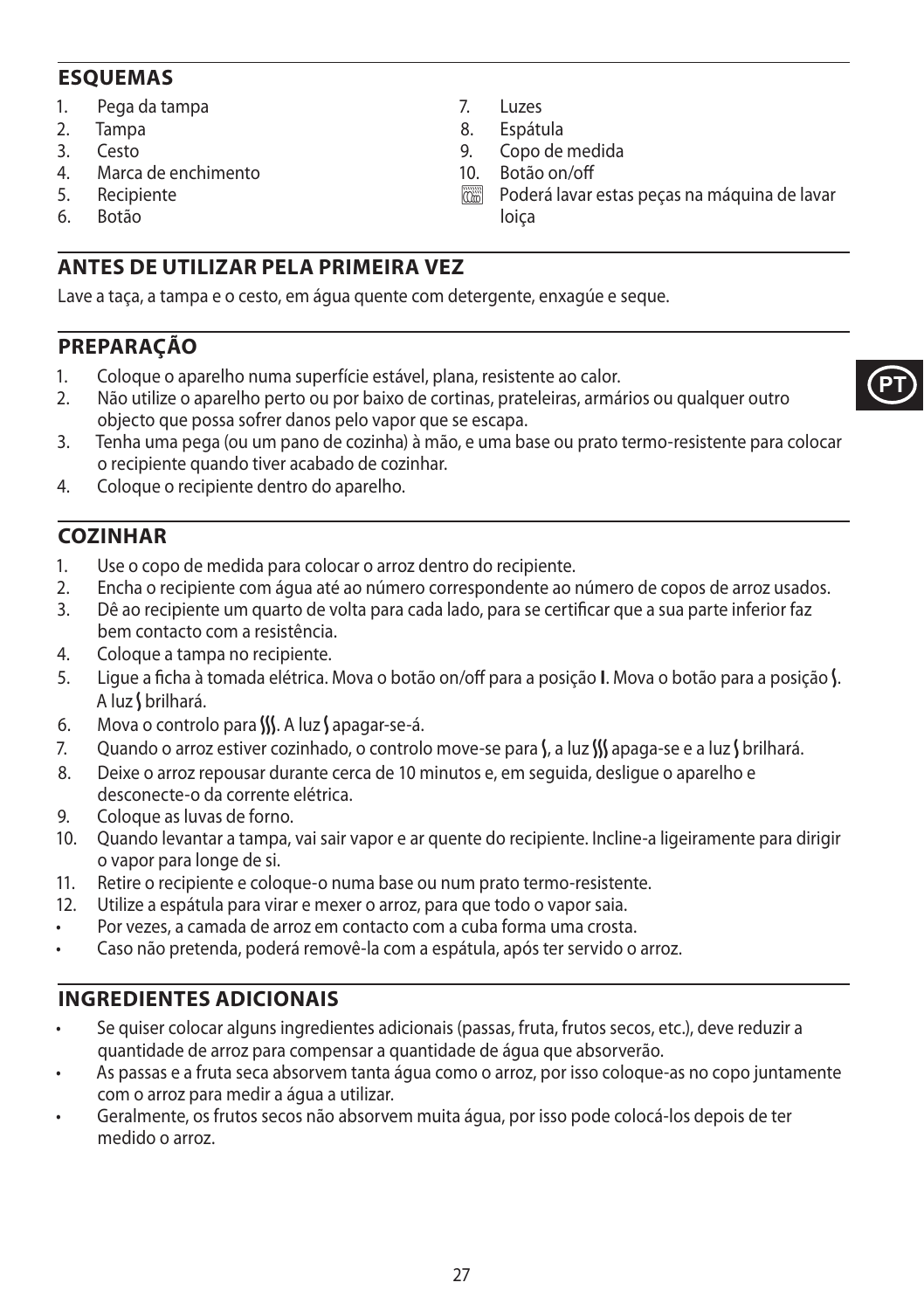## **USAR O APARELHO PARA COZINHAR A VAPOR**

- 1. Junte a quantidade de água necessária Utilize o método 1 ou 2 acima.<br>2. Cologue o cesto sobre o topo da cuba e deite os alimentos no cesto.
- 2. Coloque o cesto sobre o topo da cuba e deite os alimentos no cesto.
- 3. Para uma confecção uniforme, corte os alimentos e pedaços de tamanho semelhante.
- 4. No caso das ervilhas, ou qualquer coisa que se separe ou caia na água, faça um embrulho com uma folha de alumínio.
- 5. Tenha cuidado ao retirar a folha de alumínio. Use uma pega ou umas tenazes.
- 6. Coloque a tampa por cima do cesto.
- 7. Ponha o aparelho a funcionar da mesma forma utilizada para cozer arroz.
- 8. Siga os tempos de cozedura ao vapor indicados.
- 9. Não deixe comida no aparelho depois de a cozer ao vapor ficará ensopada.
- 10. Anote o tipo e quantidade de comida e a quantidade de água. Da próxima vez, ajuste a quantidade de água e deixe que o aparelho se preocupe com o tempo.

## **TERMINOU?**

- 1. Desligue o aparelho e desconecte-o da corrente elétrica.
- 2. Não tente mover o aparelho com o recipiente cheio no seu interior. Estará mais pesado e o cabo pode prender-se em qualquer lado à medida que se mover.
- 3. Extraia o recipiente do aparelho antes de retirar o seu conteúdo. Se tentar tirar comida do recipiente enquanto este se encontrar no aparelho, pode entornar o conteúdo para o aparelho, o que o danificará.

## **CUIDADOS E MANUTENÇÃO**

- 1. Desligue o aparelho, desconecte-o da corrente elétrica e deixe arrefecer.
- 2. Lave o recipiente, a tampa e a grelha em água quente com detergente, enxagúe e seque.
- 3. Limpe todas as superfícies com um pano limpo e húmido.
- $\overline{\mathbb{C}\mathbb{C}\mathbb{C}}$  Poderá lavar estas peças na máquina de lavar loiça.

### **TEMPOS DE COZEDURA E SEGURANÇA ALIMENTAR**

| alimento (fresco)            | quantidade | tempo (minutos) |
|------------------------------|------------|-----------------|
| espargos                     | 400q       | $15-18$         |
| feijão verde                 | 200q       | 20              |
| brócolos                     | 200q       | 18              |
| couves de bruxelas           | 200q       | 20              |
| couve (1 quarto)             |            | $25 - 30$       |
| cenouras (rodelas)           | 200q       | $15 - 20$       |
| couve-flor                   | 200q       | 15              |
| macarocas de milho           | 2          | 24-35           |
| courgette (rodelas,)         | 200q       | $10-12$         |
| batatas (esquartejado)       | 400q       | $25 - 30$       |
| espinafres                   | 200q       | $5 - 8$         |
| frango (sem ossos)           | 400g       | $6 - 8$         |
| filetes de peixe             | 400q       | $8 - 10$        |
| postas de peixe              | 2          | $20 - 23$       |
| gambas                       | 250q       | $10-12$         |
| cauda de lagosta (congelada) |            | $12 - 15$       |
| mexilhões                    | 250q       | 15              |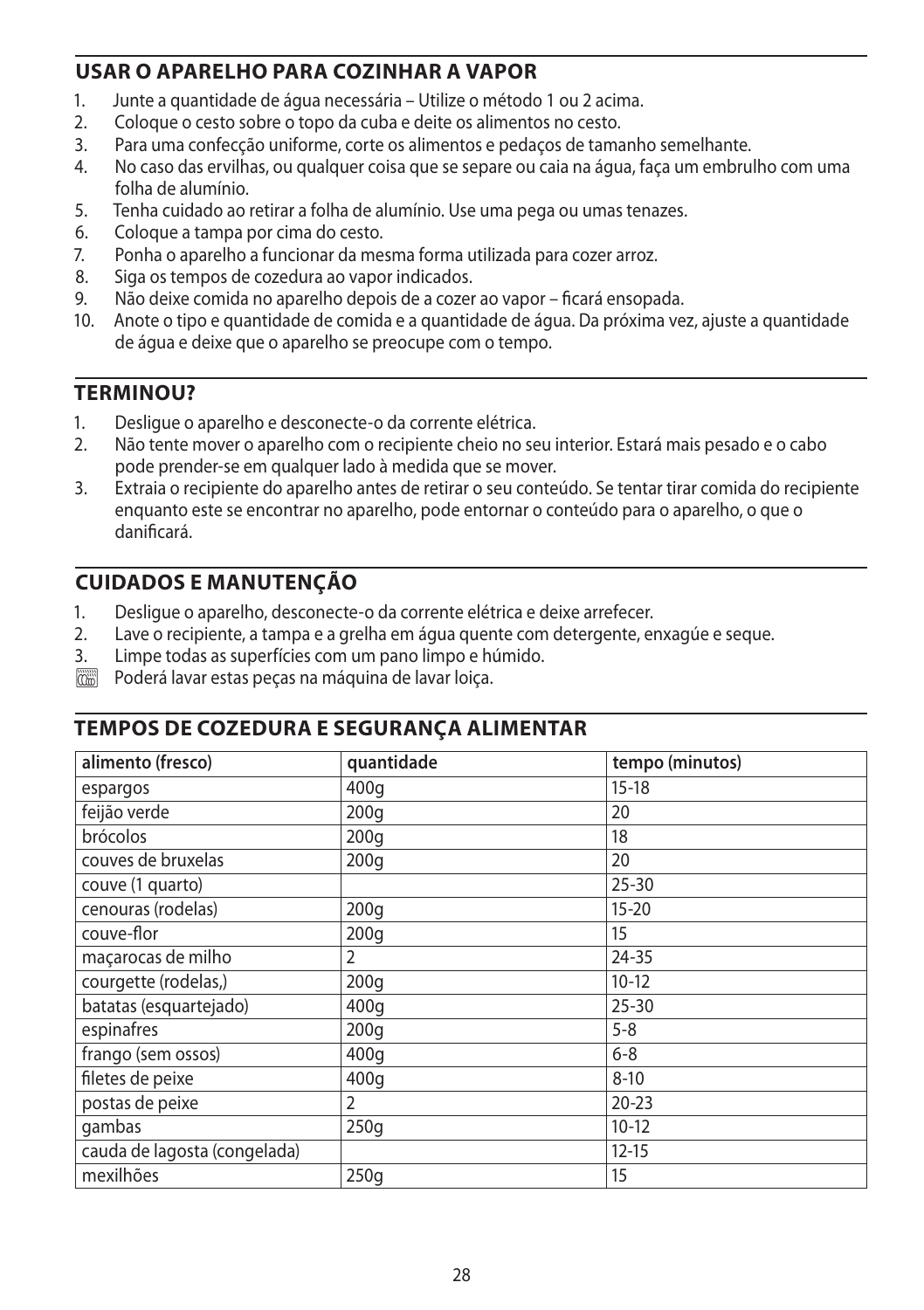- Não utilize mexilhões se já estiverem abertos antes de os cozinhar. Coza ao vapor deixando-os abrir completamente. Elimine todos aqueles que não estejam abertos depois de cozidos.
- Estes tempos são para uma única camada de alimentos. Terá de ir experimentando para descobrir os tempos que melhor se adaptam aos seus alimentos e combinações preferidos.
- Cozinhe carne, aves e derivados (picado, hambúrgueres, etc.) até o suco sair claro. Cozinhe o peixe até ficar totalmente opaco.
- Os vegetais de folha devem ser cozinhados o menos possível, para os manter verdes e estaladiços. Mergulhá-los em água gelada pára o processo de cozedura.

# **RECICLAGEM**



Para evitar problemas ambientais e de saúde devido a substâncias perigosas, os<br>aparelhos e baterias recarregáveis e não recarregáveis com um destes símbolos i<br>deverão ser eliminados com o lixo doméstico normal. Elimine sem aparelhos e baterias recarregáveis e não recarregáveis com um destes símbolos não deverão ser eliminados com o lixo doméstico normal. Elimine sempre os produtos elétricos e eletrónicos e, quando aplicável, as baterias recarregáveis e não recarregáveis, no ponto de reciclagem/recolha oficial apropriado.

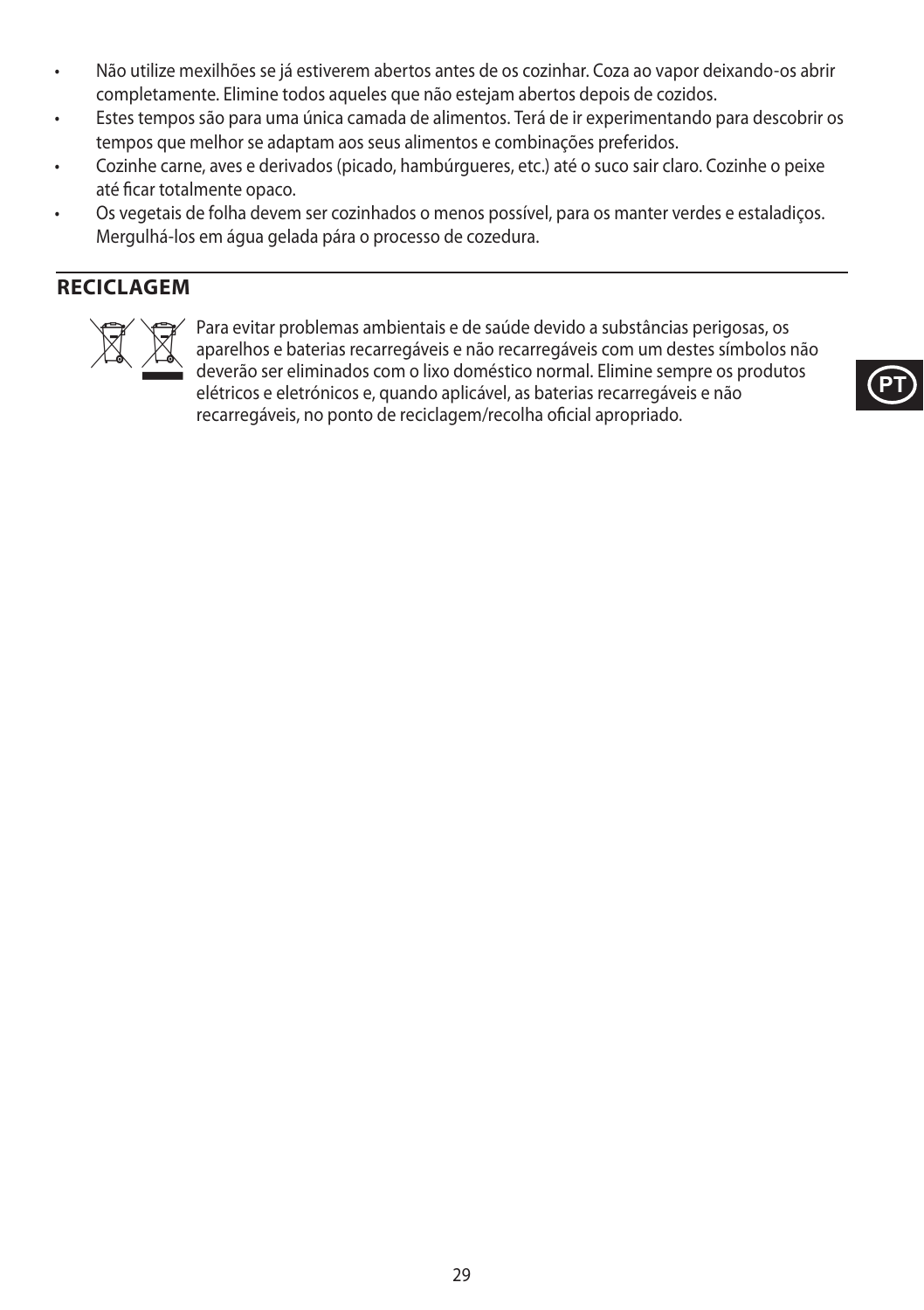Læs vejledningen og behold den til senere brug. Lad den følge med apparatet, hvis det overdrages til andre. Fjern al emballage før brug.

# **VIGTIGE SIKKERHEDSINSTRUKTIONER**

Følg altid de grundlæggende sikkerhedsregler, herunder:

Dette apparat kan anvendes af børn fra 8 år og derover og personer hvis fysiske, sansemæssige eller mentale evner er nedsat, eller personer uden den fornødne erfaring, hvis de er blevet instrueret/har været under opsyn og forstår de forbundne farer. Børn må ikke lege med apparatet.

Rengøring og vedligeholdelse må ikke foretages af børn, medmindre de er over 8 år og holdes under opsyn. Apparatet og ledningen skal holdes uden for rækkevidden af børn under 8 år.

Hvis ledningen er beskadiget, skal den udskiftes af producenten, serviceværkstedet eller en tilsvarende kvalificeret fagmand, så eventuelle skader undgås.

Forket brug af apparatet kan forårsage tilskadekomst.

Sørg for at kontakterne altid er tørre.

 $\triangle$  Apparatets overflader kan blive meget varme. Eftervarme holder overfladerne varme efter brug.

L Brug ikke dette apparat i nærheden af et badekar, brusebad, håndvask eller andre beholdere med vand.

- Læg ikke frosset kød eller fjerkræ i apparatet optø helt inden brug.
- Tilbered altid kød, fjerkræ og halvfabrikata heraf (hakket kød, burgerbøffer, etc.), til kødsaften er klar. Tilbered fisk indtil kødet er ugennemsigtigt hele vejen igennem.
- Forsøg ikke at tilberede mad i kogerens base kun i den aftagelige skål.
- Ræk ikke ind over apparatet og hold hænder, arme, ansigt, etc. væk fra damp, som slipper ud.
- Fyld op med mindst en kop vand.
- Fyld ikke op til over opfyldningsmærket.
- Undlad at tildække apparatet eller anbringe noget oven på det.
- Tag apparatet ud af stikket, når det ikke er i brug.
- Anvend ikke andet tilbehør eller andre dele end de medfølgende.
- Anvend ikke apparatet til andre formål end dem, der er beskrevet i denne brugsanvisning.
- Undlad at anvende apparatet, hvis det er beskadiget eller ikke fungerer korrekt.

## **KUN TIL PRIVAT BRUG**

# **TEGNINGER**

- 1. Knop
- 2. Låg
- 3. Kurv
- 4. Opfyldningsmærke
- 5. Skål
- 6. Kontakt
- 7. Lamper
- 8. Paletkniv
- 9. Målebæger
- 10. Tænd/sluk-kontakt
- $\overline{\mathbb{R}}$  Du kan vaske disse dele i opvaskemaskinen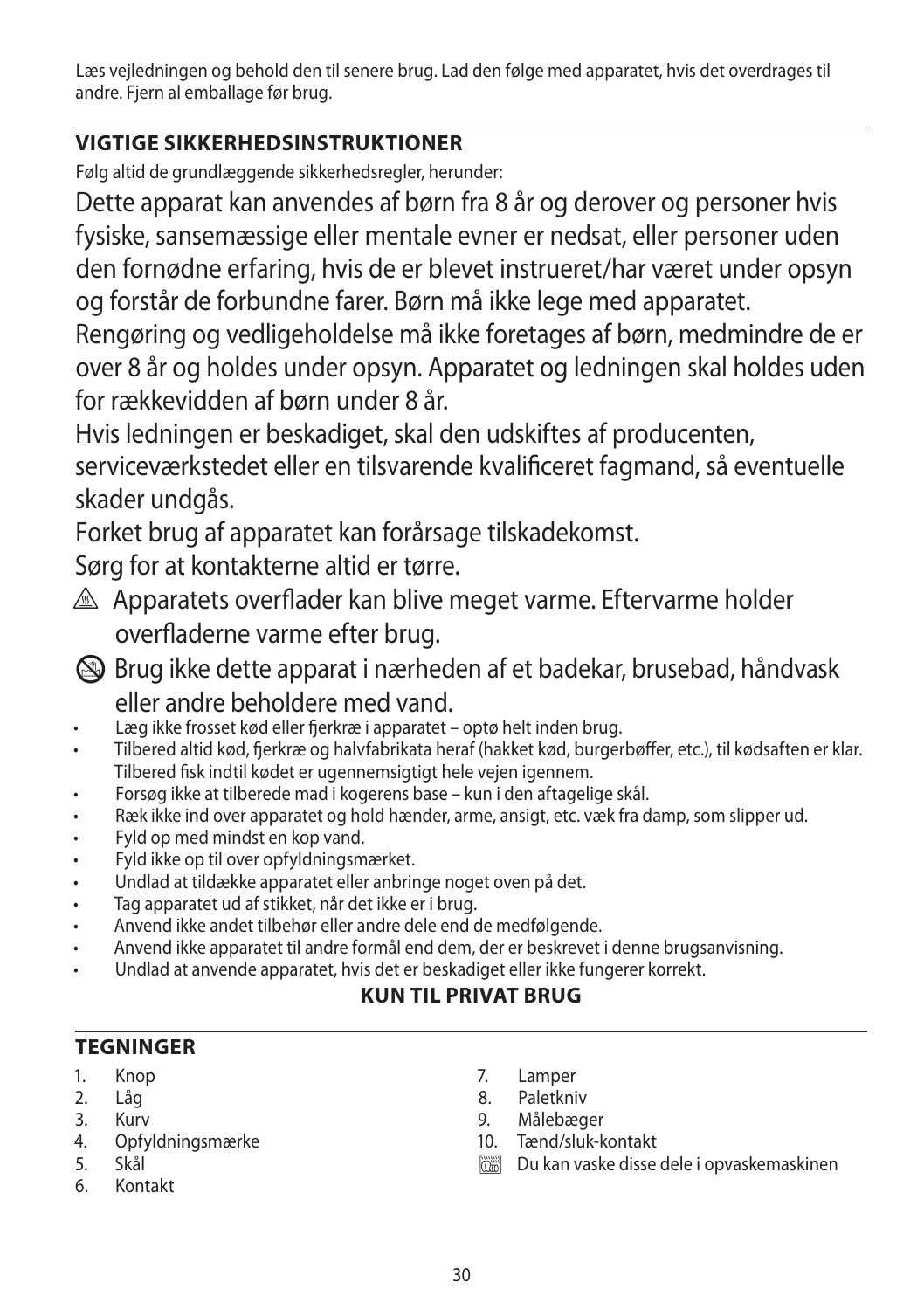# **FØR APPARATET TAGES I BRUG FØRSTE GANG**

Vask skål, låg og kurv i varmt sæbevand, skyl og tør af.

### **FORBEREDELSE**

- 1. Anbring apparatet på et stabilt, plant og varmebestandigt underlag.<br>2. Brug ikke apparatet i pærheden af eller under gardiner, bylder og ska
- 2. Brug ikke apparatet i nærheden af eller under gardiner, hylder og skabe eller noget andet som kan tage skade af damp, som slipper ud.
- 3. Hav ovnhandsker (eller et viskestykke) ved hånden og en bordskåner eller en middagstallerken til at stille skålen på efter tilberedning.
- 4. Sæt skålen ned i kogeren.

### **TILBEREDNING**

- 1. Mål ris af i målebægeret og kom risen i skålen.
- 2. Fyld vand i skålen op til det tal, som svarer til antal kopper af ris, du har tilsat.
- 3. Drej skålen en kvart omgang hver vej for at sikre, at skålens bund har god kontakt med elementet.
- 4. Læg låget på skålen.
- 5. Tilslut apparatet til strøm. Skub tænd/sluk-kontakten til position **I**. Skub kontakten til position N. Lampen  $\int$  vil lyse.
- 6. Sæt knappen på  $\frac{M}{2}$ . Lampen  $\frac{1}{2}$  vil slukke.
- 7. Når risen er kogt, vil knappen flytte sig til S, lampen SS går ud, og lampen S lyser.
- 8. Lad risene hvile i cirka 10 minutter, sluk derefter for kogeren og tag stikket ud.
- 9. Tag ovnhandsker på.
- 10. Der slipper damp og meget varm luft ud, når du løfter låget. Vip det en smule for at lede dampen væk fra dig selv.
- 11. Tag skålen op og sæt den på en bordskåner eller en middagstallerken.
- 12. Vend og bland risen med paletkniven, så al dampen slipper væk.
- Nogle gange vil et lag ris, som er i kontakt med skålen lægge sig som en skorpe.
- Hvis du ikke vil have den, kan du tage den op med paletkniven, når du har serveret risen.

### **EKSTRA INGREDIENSER**

- Hvis du tilsætter andre ingredienser (rosiner, frugt, nødder etc.), skal mængden af ris reduceres for at kompensere for den mængde vand, de absorberer.
- Rosiner og tørret frugt absorberer lige så meget vand som ris, så hæld dem i målebægeret sammen med risen.
- Nødder plejer ikke at absorbere meget vand, så du kan normalt tilsætte dem, efter du har afmålt risen.

#### **BRUG KOGEREN SOM DAMPKOGER**

- 1. Tilsæt den nødvendige mængde vand Benyt metode 1 eller 2 ovenfor.
- 2. Sæt kurven oven på skålen og læg mad i kurven.
- 3. En ensartet tilberedning opnås ved at skære al maden i cirka samme størrelse.
- 4. Ærter eller andet, som vil gå itu eller falde ned i vandet lægges i en pakke af aluminiumsfolie.
- 5. Vær forsigtig, når du fjerner pakken brug ovnhandsker eller en plastik pincet/skeer.
- 6. Læg låget på kurven.
- 7. Betjen kogeren på sammen måde, som når du tilbereder ris.
- 8. Følg tiderne for dampning.
- 9. Lad ikke maden stå i kogeren efter dampning den bliver svampet.
- 10. Notér madens type og mængde samt vandmængden. Næste gang kan du afmåle vandmængden og lade kogeren holde øje med tiden.

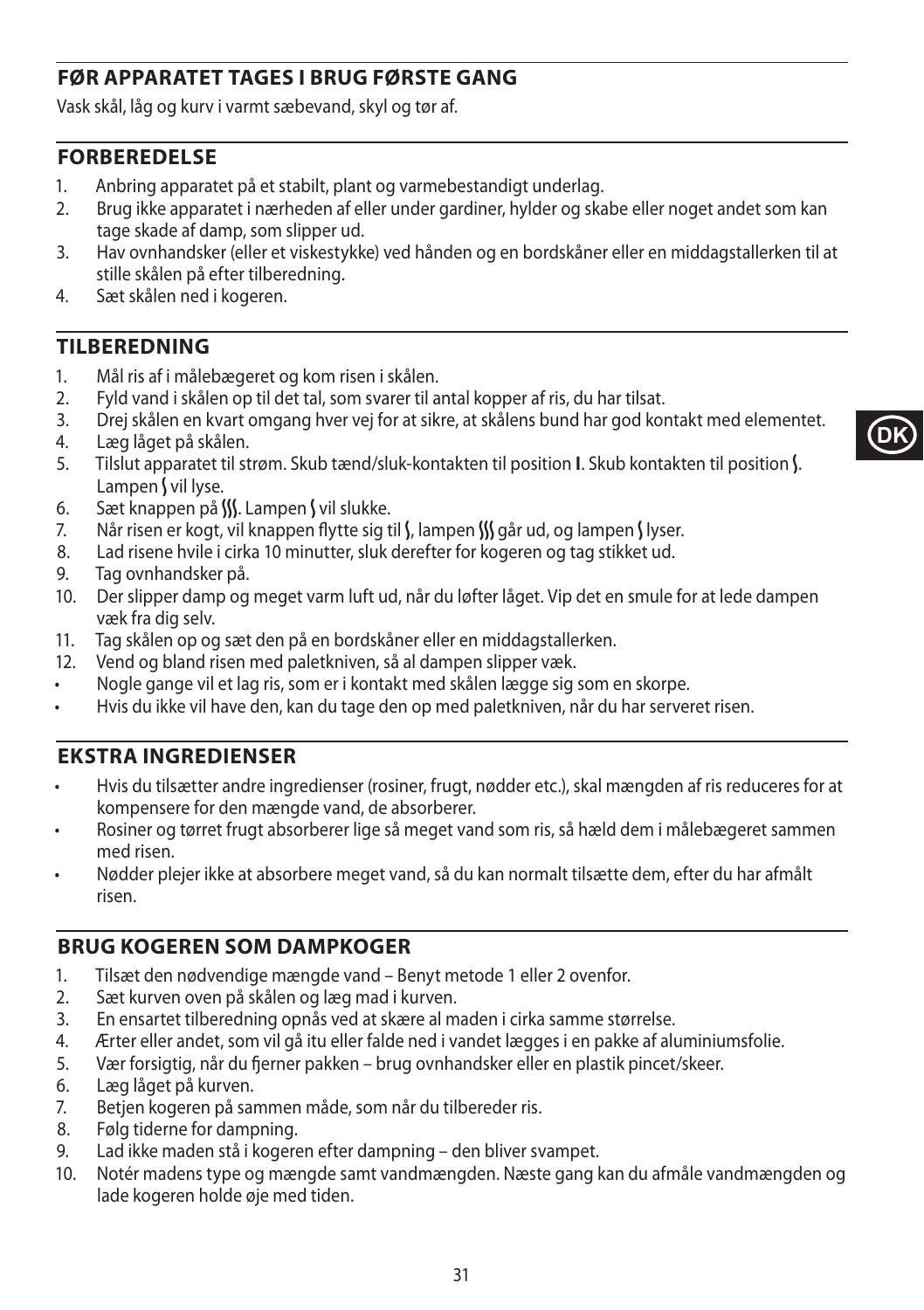## **FÆRDIG?**

- 1. Sluk for apparatet og tag stikket ud.<br>2. Elyt ikke riskogeren med den fyldte
- 2. Flyt ikke riskogeren med den fyldte skål indeni. Den er tung, og ledningen kan gribe fat i noget, når du flytter kogeren.
- 3. Tag skålen op af riskogeren, inden du tømmer den. Hvis du forsøger at tage maden op af skålen, mens den står i riskogeren, kan du komme til at spilde indholdet ned i riskogeren. Dette vil beskadige den.

## **PLEJE OG VEDLIGEHOLDELSE**

- 1. Sluk for apparatet, tag stikket ud og lad det køle af.
- 2. Vask låg, skål og rist i varmt sæbevand, skyl og tør af.
- 3. Tør alle overflader af med en ren, fugtig klud.
- 4. Ingen af delene tåler opvaskemaskine.
- $\overline{\mathbb{R}}$  Du kan vaske disse dele i opvaskemaskinen.

## **TILBEREDNINGSTID OG FØDEVARESIKKERHED**

| mad (fersk)           | mængde           | tid (minutter) |
|-----------------------|------------------|----------------|
| asparges              | 400q             | $15 - 18$      |
| grønne bønner         | 200q             | 20             |
| broccoli              | 200 <sub>g</sub> | 18             |
| rosenkål              | 200 <sub>g</sub> | 20             |
| kål (kvart)           |                  | $25 - 30$      |
| qulerødder (i skiver) | 200q             | $15 - 20$      |
| blomkål               | 200q             | 15             |
| majskolber            | 2                | 24-35          |
| squash (i skiver)     | 200 <sub>g</sub> | $10-12$        |
| kartofler (i kvarter) | 400q             | $25 - 30$      |
| spinat                | 200q             | $5 - 8$        |
| kylling (u. ben)      | 400q             | $6 - 8$        |
| fiskefileter          | 400q             | $8 - 10$       |
| fiskebøffer           | 2                | $20 - 23$      |
| rejer                 | 250q             | $10-12$        |

- Brug ikke muslinger, som er åbne inden kogning. Damp indtil skallerne er helt åbne, og kassér skaller, som ikke har åbnet sig efter tilberedning.
- Disse tider er for et enkelt lag mad. Du er nødt til at eksperimentere for at finde frem til de tider, som bedst passer til din yndlingsmad og madsammensætninger.
- Tilbered altid kød, fjerkræ og halvfabrikata heraf (hakket kød, burgerbøffer, etc.), til kødsaften er klar. Tilbered fisk indtil kødet er ugennemsigtigt hele vejen igennem.
- Bladgrønsager skal koges så lidt som muligt, så de forbliver grønne og sprøde. Tilberedningsprocessen stoppes ved at lægge dem hurtigt i iskoldt vand.

# **GENBRUG**



For at undgå miljø- og sundhedsmæssige problemer forårsaget af farlige stoffer, må<br>apparater og genopladelige og ikke-genopladelige batterier, der er mærket med et a<br>disse symboler, ikke kasseres sammen med almindeligt hus apparater og genopladelige og ikke-genopladelige batterier, der er mærket med et af disse symboler, ikke kasseres sammen med almindeligt husholdningsaffald. Udtjente elektriske og elektroniske produkter samt genopladelige og ikke-genopladelige batterier fra produkterne skal afleveres på en godkendt genbrugsplads eller indsamlingssted.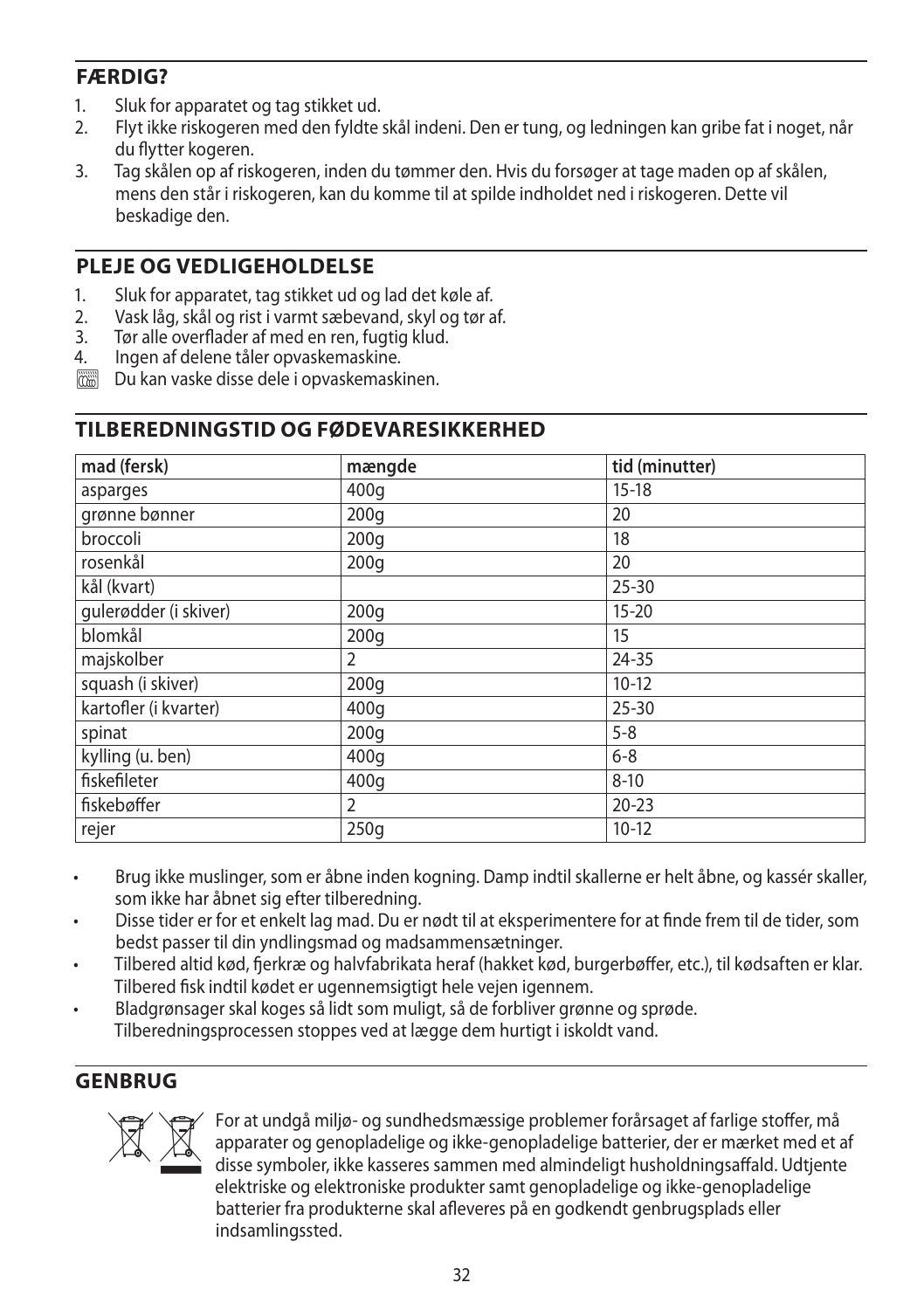Läs bruksanvisningen och spara den för framtida bruk. Låt bruksanvisningen följa med om du överlåter apparaten. Ta bort allt förpackningsmaterial före användning.

# **VIKTIGA SKYDDSÅTGÄRDER**

Följ allmänna säkerhetsföreskrifter, däribland följande:

Denna apparat kan användas av barn från 8 års ålder och uppåt och av personer med nedsatt fysisk, sensorisk eller mental förmåga eller med bristande erfarenhet och kunskap, om personerna i fråga är under uppsikt och har fått anvisningar om hur apparaten fungerar och om de har förstått vilka risker som användningen kan medföra. Barn ska inte leka med apparaten. Rengöring och användarunderhåll ska inte utföras av barn, såvida de inte är över 8 år och är under uppsikt. Håll apparat och elkabel utom räckhåll för barn under 8 år.

Om sladden är skadad måste den ersättas av tillverkaren, serviceombud eller någon med liknande kompetens för att undvika skaderisker.

Felaktig användning av apparaten kan orsaka skada.

Se till att anslutningarna är torra.

- $\triangle$  Apparatens utsida blir varm. Eftervärmen gör att utsidorna fortfarande är varma efter avslutad användning.
- L Använd inte denna apparat nära badkar, dusch, handfat eller andra behållare för vatten.
- Lägg inte ned djupfryst kött eller fågel i apparaten tina ingredienserna fullständigt före tillagningen.
- Tillaga alla kött- och fågelprodukter, även styckade och malda delar, tills köttsaften tränger igenom. Tillaga fisk tills köttet är fast.
- Tillaga ingenting i apparatens hölje all mat ska tillagas i den avtagbara skålen.
- Böj dig inte över apparaten och håll dig på avstånd från utströmmande ånga.
- Häll minst 1 kopp vatten i skålen.
- Häll inte vatten över den översta påfyllningsmarkeringen.
- Täck inte över apparaten och lägg inte heller något ovanpå den.
- Dra ut nätsladden när grillen inte används.
- Använd bara tillbehör och övrig utrustning som företaget tillhandahåller.
- Använd inte apparaten för några andra ändamål än sådana som beskrivs i denna bruksanvisning.
- Använd inte apparaten om den är skadad eller fungerar dåligt.

# **ENDAST FÖR HUSHÅLLSBRUK**

# **BILDER**

- 1. Knopp
- 2. Lock
- 3. Korg
- 4. Påfyllningsmarkering
- 5. Skål
- 6. Knapp
- 7. Lampor
- 8. Köksspade
- 9. Kopp
- 10. På/av-knapp
- $\overline{\mathbb{R}}$  Dessa delar kan diskas i diskmaskin

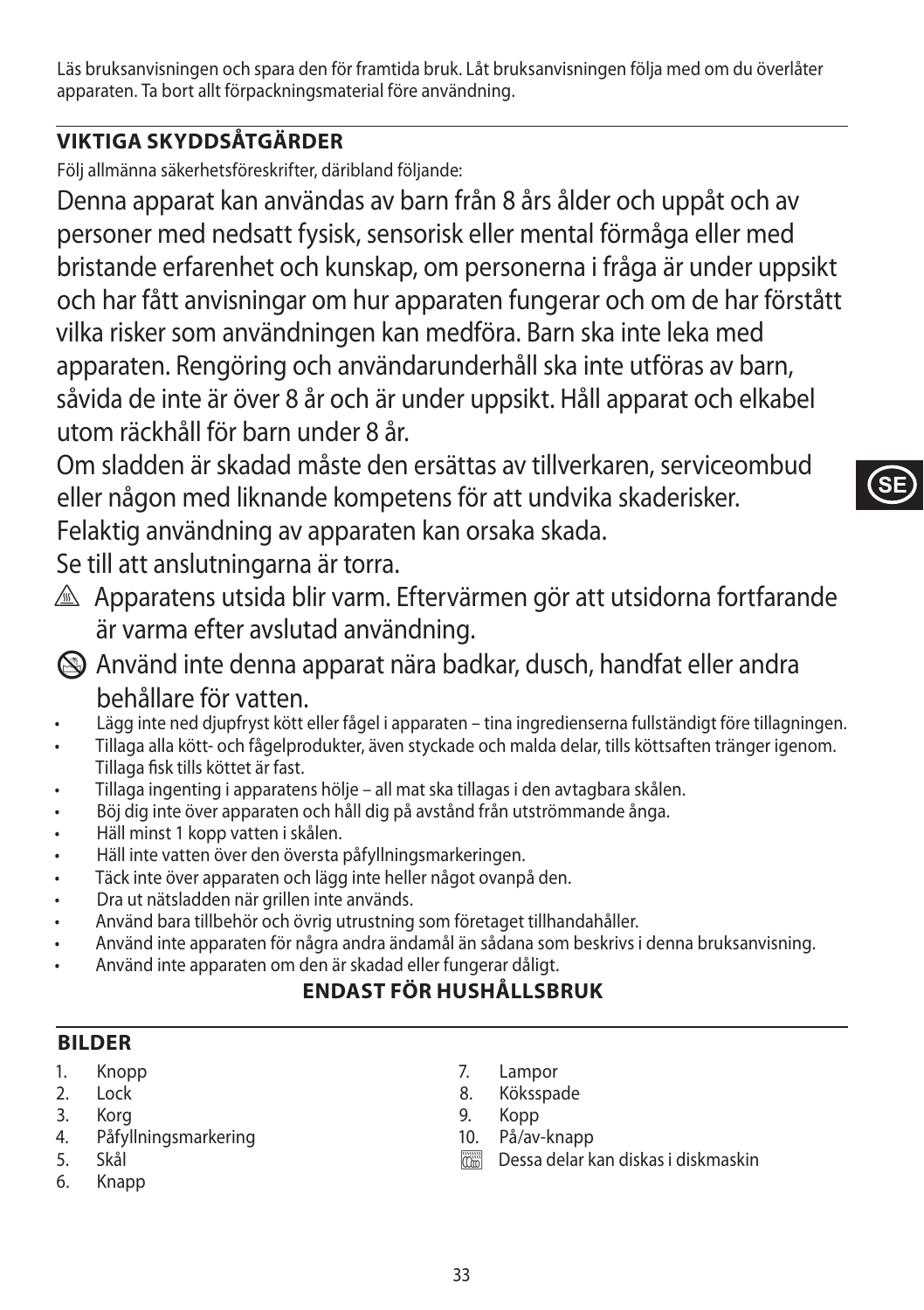# **FÖRE FÖRSTA ANVÄNDNINGEN**

Diska skålen, locket och korgen i varmt vatten med diskmedel, skölj sedan och torka.

## **FÖRBEREDELSE**

- 1. Ställ apparaten på en fast, jämn och värmetålig yta.
- 2. Använd inte apparaten nära eller under gardiner, hyllor, skåp eller något annat som skulle kunna skadas av utströmmande ånga.
- 3. Ha grillvantar eller en handduk i närheten samt ett värmetåligt underlägg eller en tallrik att sätta skålen på.
- 4. Placera skålen inne i apparaten.

## **TILLAGNING**

- 1. Använd koppen för att hälla riset i skålen.
- 2. Fyll skålen med vatten upp till det nummer som motsvarar antal koppar ris som används.
- 3. Vrid skålen ett kvarts varv i vardera riktningen för att vara säker på att skålens botten har kontakt med elementet.
- 4. Sätt locket på skålen.
- 5. Sätt stickproppen i väggkontakten. Flytta på/av-knappen till läget **I**. Flytta knappen till läget N. Lampan (tänds (värmefunktion).
- 6. Flytta reglaget till W (kokfunktion). Lampan Ssläcks.
- 7. När riset är färdigt kommer reglaget att växla till S. lampan S släcks och lampan S tänds.
- 8. Låt riset vila i ungefär 10 minuter, stäng sedan av kokaren och dra ur sladden.
- 9. Ta på grillhandskarna.
- 10. Ånga och varm luft strömmar ut när du tar av locket. Luta locket något för att leda ångan bort från dig.
- 11. Flytta skålen och ställ den på ett värmetåligt underlägg eller en tallrik.
- 12. Använd köksspaden för att röra om och blanda riset så att all ånga avdunstar.
- Ibland får riset i skålens botten en knaprig yta.
- Du kan också välja att ta bort den knapriga ytan med hjälp av köksspaden när du har hällt upp riset.

# **TILLSÄTTA ANDRA INGREDIENSER**

- Om du tillsätter andra ingredienser (russin, frukt, nötter eller liknande) bör man minska mängden ris eftersom de andra ingredienserna också suger upp vatten.
- Russin och torkad frukt suger upp lika mycket vatten som ris så lägg ned sådana ingredienser i koppen tillsammans med riset.
- Nötter suger inte upp särskilt mycket vatten så de kan tillsättas efter det att du har mätt upp riset.

## **ANVÄNDA APPARATEN SOM ÅNGKOKARE**

- 1. Tillsätt vatten. Använd metod 1 eller 2 (se ovan).
- 2. Placera korgen uppe på skålen och lägg maten i skålen.
- 3. Skär ingredienserna i ungefär lika stora delar så allting blir färdigt samtidigt.
- 4. Gör ett paket av aluminiumfolie och lägg in ärtor och liknande ingredienser som kan mosas sönder eller glida ned i vattnet.
- 5. Var försiktig när du öppnar paketet efter tillagningen använd grillvantar eller en tång/sked av plast.
- 6. Sätt locket på skålen.
- 7. Använd apparaten på samma sätt som vid riskokning.
- 8. Följ de tider som gäller för ångkokning.
- 9. Lämna inte kvar några ingredienser i apparaten efter ångkokningen de blir blöta.
- 10. Notera ingredienserna (sort och kvantitet) och hur mycket vatten du använder. Nästa gång kan du lätt anpassa mängden vatten och låta apparaten sköta programmeringen.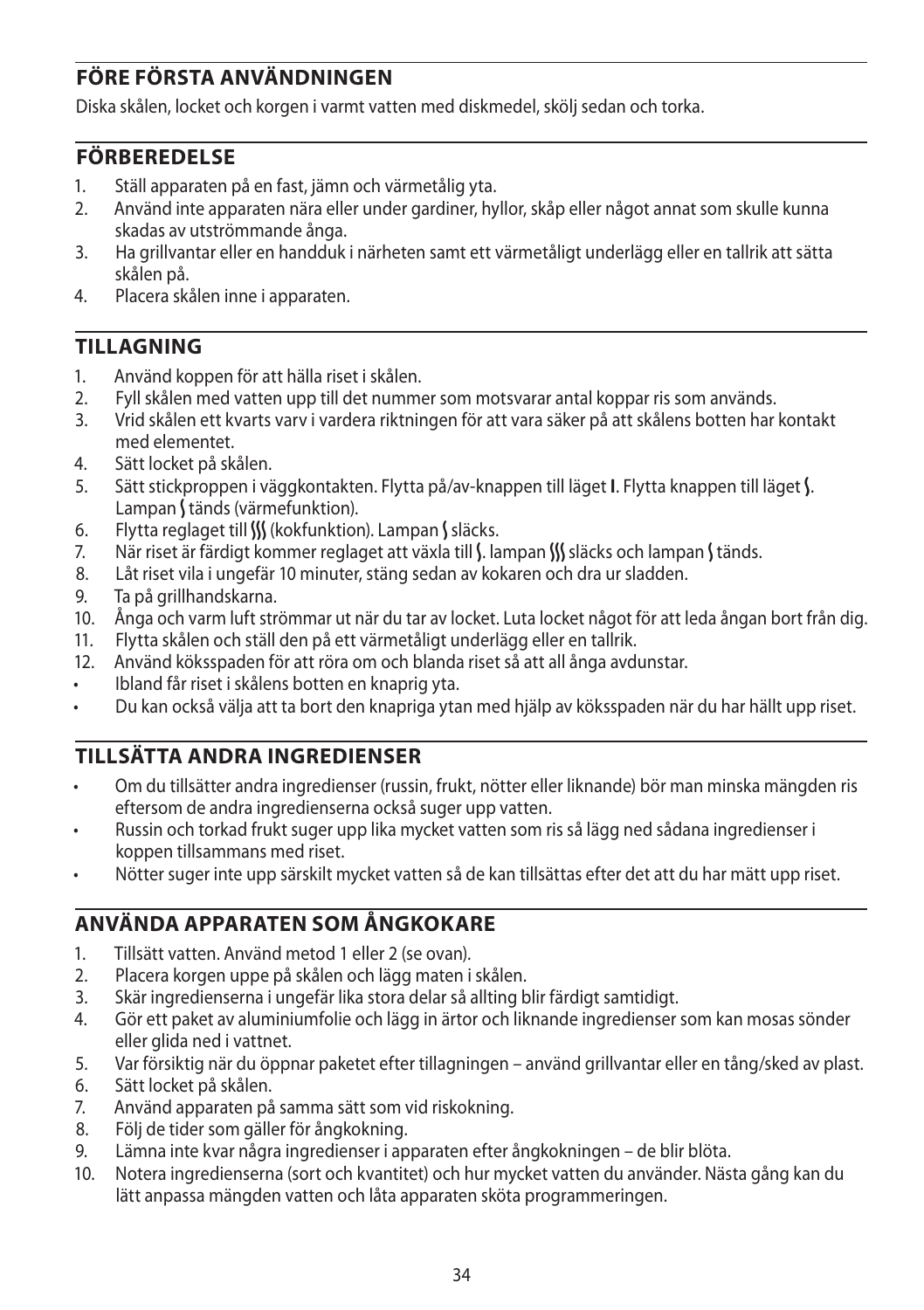# **FÄRDIG?**

- 1. Stäng av apparaten och dra ur sladden.<br>2. Elytta inte riskokaren med den fulla skå
- 2. Flytta inte riskokaren med den fulla skålen inuti. Apparaten blir tung att bära och sladden kan komma att fastna någonstans.
- 3. Lyft upp skålen från riskokaren innan du tömmer den. Om du tar bort ingredienserna från skålen när den fortfarande är inne i riskokaren kan ingredienserna komma in i apparaten och skada den.

## **SKÖTSEL OCH UNDERHÅLL**

- 1. Stäng av apparaten, dra ur sladden och låt den svalna.
- 2. Diska skålen, locket och insatsen i varmt vatten med diskmedel, skölj sedan och torka.
- 3. Torka av alla ytor med en ren och fuktig trasa.
- $\overline{\mathbb{R}}$  Dessa delar kan diskas i diskmaskin.

## **TILLAGNINGSTID OCH LIVSMEDELSSÄKERHET**

| mat (färsk)                      | kvantitet | tid (minuter) |
|----------------------------------|-----------|---------------|
| sparris                          | 400g      | $15 - 18$     |
| gröna bönor                      | 200q      | 20            |
| broccoli                         | 200q      | 18            |
| brysselkål                       | 200q      | 20            |
| vitkålhuvud (delat i fyra delar) |           | $25 - 30$     |
| morötter (skivade)               | 200q      | $15 - 20$     |
| blomkål                          | 200q      | 15            |
| majskolvar                       | 2         | 24-35         |
| zucchini (skivad)                | 200q      | $10-12$       |
| potatisar (delade i fyra delar)  | 400q      | $25 - 30$     |
| spenat                           | 200q      | $5 - 8$       |
| kyckling (utan ben)              | 400q      | $6 - 8$       |
| fiskfiléer                       | 400q      | $8 - 10$      |
| fisk i bitar                     | 2         | $20 - 23$     |
| räkor                            | 250q      | $10-12$       |
| hummerstjärtar (djupfrysta)      |           | $12 - 15$     |
| musslor                          | 250q      | 15            |

- Använd inte musslor som redan är öppna före tillagningen. Ångkoka musslor tills skalet är helt öppet och kasta dem som inte har öppnats under tillagningen.
- Tidsangivelsen gäller för ett (1) lager ingredienser. Prova dig fram så att du vet vilka tider som gäller för just dina ingredienser eller blandningar.
- Tillaga alla kött- och fågelprodukter, även styckade och malda delar, tills köttsaften tränger igenom. Tillaga fisk tills köttet är fast.
- Man bör koka bladgrönsaker så kort tid som möjligt för att färgen och sprödheten ska bevaras. Doppa ned dem i iskallt vatten om du vill att kokningen ska avstanna snabbt.

# **ÅTERVINNING**



För att undvika miljö- och hälsoproblem pga. farliga ämnen får man inte kassera<br>apparater eller laddningsbara och icke-laddningsbara batterier märkta med någe<br>dessa symboler i osorterat kommunalt avfall. Elektriska och ele apparater eller laddningsbara och icke-laddningsbara batterier märkta med någon av dessa symboler i osorterat kommunalt avfall. Elektriska och elektroniska produkter och, där tillämpligt, laddningsbara och icke-laddningsbara batterier ska alltid kasseras vid en lämplig, officiell återvinnings-/uppsamlingsstation.

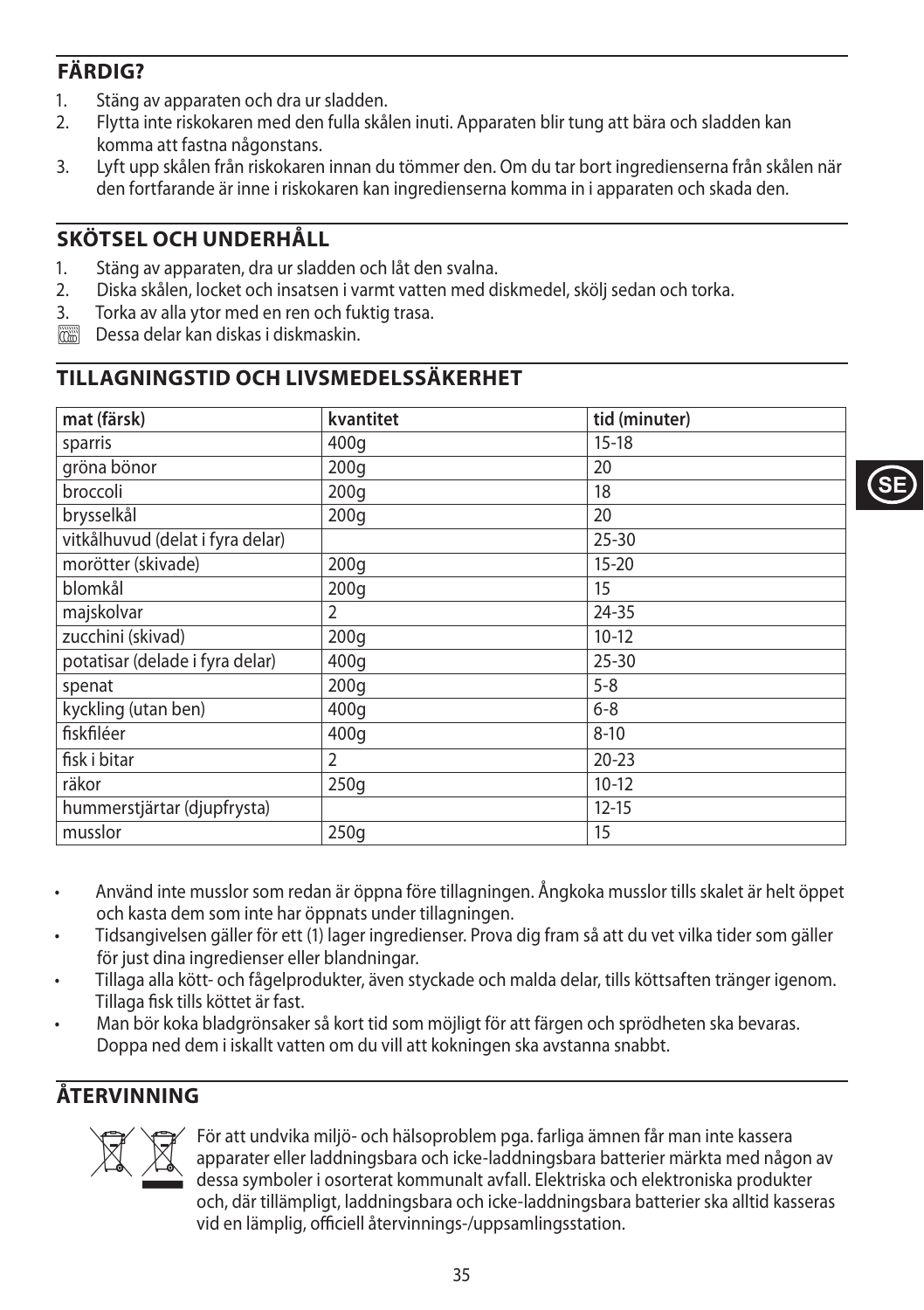Les instruksjonene, oppbevar dem på et trygt sted, og send de med apparatet hvis du gir det videre. Fjern all emballasje før bruk.

# **VIKTIG SIKKERHETSTILTAK**

Følg sikkerhetsinstruksene, inkludert

Dette apparatet kan brukes av barn fra åtte år og personer med nedsatte fysiske, sansende eller mentale evner eller manglende erfaring eller kunnskap hvis slike personer har fått opplæring eller blir holdt under oppsyn og forstår farene som er tilknyttet bruken av apparatet. Barn skal ikke leke med apparatet. Rengjøring og vedlikehold skal ikke utføres av barn med mindre de er over åtte år og holdes under oppsyn. Hold apparatet og ledningen utilgjengelig for barn under åtte år. Hvis kabelen er skadet så må den bli erstattet av fabrikanten, servicekontoret eller andre som er kvalifiserte for å unngå fare. Feil bruk av apparatet kan føre til skader.

Hold koplingene tørre.

- A Apparatets overflater vil bli varme. Restvarmen vil holde overflatene varme etter bruk.
- L Dypp aldri apparatet i væsker, ikke bruk det på baderom, nær vann eller utendørs.
- Ikke legg frossen mat elle fugl i apparatet tin helt opp før bruk.
- Kok kjøtt, fjørfe, og lignende produkter (kjøttdeig, hamburgere, osv.) til saften renner av. Stek fisk til den er ugjennomsiktig.
- Ikke forsøk å koke noe i selve apparatet bruk kun bollen som kan tas ut.
- Ikke strekk deg over apparatet, og hold hender, armer, ansikt osv. unna dampen som kommer ut.
- Fyll opp med minst én kopp vann.
- Ikke fyll opp over toppen av påfyllingsmerket.
- Ikke dekk til apparatet eller ha noe på det.
- Dra ut kontakten til apparatet når det ikke er i bruk.
- Ikke bruk tilleggsutstyr eller annet utstyr annet enn de vi leverer.
- Ikke bruk apparatet til andre formål enn det som beskrives i disse instruksene.
- Ikke bruk apparatet hvis det er skadet eller har mangler.

# **KUN FOR BRUK I HJEMMET**

# **FIGURER**

- 1. Knott
- 2. Lokk
- 3. Kurv
- 4. Påfyllingsmerke
- 5. Bolle
- 6. Bryter
- 7. Lamper
- 8. Spatel
- 9. Målekopp
- 10. Av/på-bryter
- $\overline{\mathbb{R}}$  Du kan vaske disse delene i oppvaskmaskinen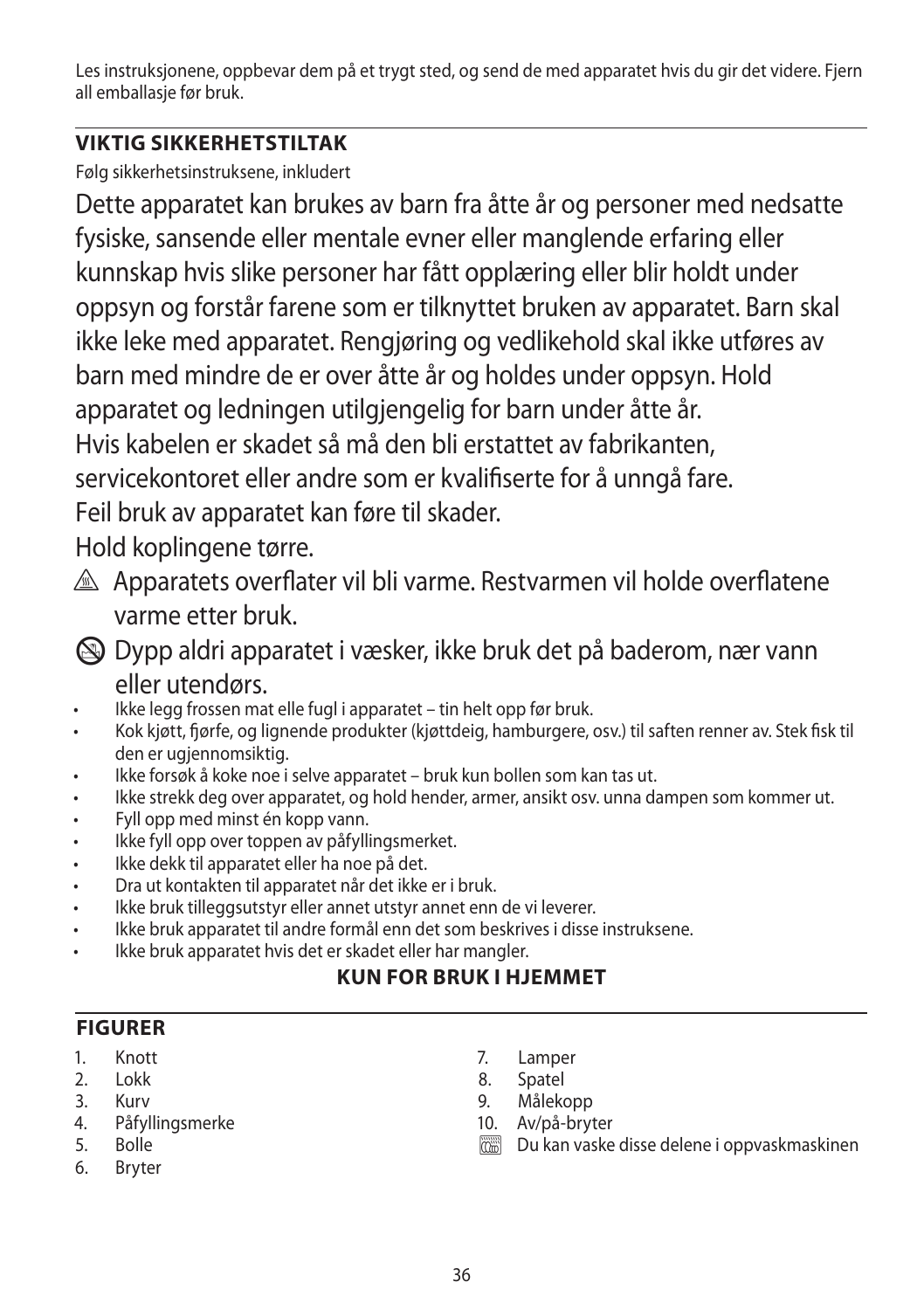### **FØR FØRSTEGANGSBRUK**

Vask bollen, lokket og kurven i varmt såpevann. Skyll og tørk.

#### **FORBEREDELSE**

- 1. Sett apparatet på en stabil, flat og varmeherdet overflate.
- 2. Ikke bruk apparatet i nærheten av eller under gardiner, hyller, skap eller noe annet som kan ta skade av dampen som siver ut.
- 3. Bruk ovnsvotter (eller en klut) og en plate eller tallerken som tåler varme som du kan sette bollen på etter koking.
- 4. Sett bollen i kokeren.

#### **KOKING**

- 1. Bruk målekoppen til å legge ris i bollen.
- 2. Fyll bollen med vann opp til det tallet som svarer til antallet kopper ris som skal brukes.
- 3. Vri bollen en kvart gang til hver side, slik at du sørger for at bunnen av bollen har god kontakt med elementet.
- 4. Sett lokket på bollen.
- 5. Ha kontakten i støpselet. Sett av/på-bryteren til posisjon **I**. Sett bryteren til posisjon S. Lampen S vil lyse.
- 6. Sett bryteren til  $III$ . Lampen S vil slutte å lyse.
- 7. Når risen er kokt, vil bryteren flyttes til  $\int$ , lampen  $\int$  vil slukke og lampen  $\int$  vil lyse.
- 8. La risen hvile i ca. 10 minutter. Slå så av kokeren og ta ut stikkontakten.
- 9. Ta på deg ovnsvottene.
- 10. Damp og varm luft vil sive ut når du tar av lokket. Vipp lokket litt til siden for å lede dampen vekk fra deg.
- 11. Løft ut bollen og sett den på en plate eller tallerken som tåler varme.
- 12. Bruk spatelen til å vende og røre i risen, slik at all dampen forsvinner.
- Noen ganger vil det dannes en skorpe der risen er i kontakt med bollen.
- Hvis du ikke ønsker skorpe, kan du fjerne den med spatelen etter at risen er servert.

### **TILLEGGSINGREDIENSER**

- Hvis du skal tilsette ekstra ingredienser (rosiner, frukt, nøtter osv.), bør du redusere mengden ris for å kompensere for vannet ingrediensene vil absorbere.
- Rosiner og tørket frukt vil absorbere like mye vann som risen gjør, så legg dem i målekoppen sammen med risen.
- Nøtter absorberer normalt ikke mye vann, så du kan legge dem til etter at du har målt risen.

#### **BRUKE KOKEREN SOM DAMPKOKER**

- 1. Tilsett riktig mengde vann Bruk metode 1 eller 2 som beskrevet over.
- 2. Sett kurven oppå bollen og legg maten i kurven.
- 3. For jevn koking bør du skjære alle matbitene i omtrent like størrelser.
- 4. Erter eller annen mat som kan smuldres opp og falle i vannet, bør du pakke inn i aluminiumsfolie.
- 5. Vær forsiktig når du pakker ut bruk ovnsvotter og bruk klyper eller skjeer av plast.
- 6. Sett lokket på kurven.
- 7. Bruk kokeren på samme måte som du ville gjort for riskoking.
- 8. Følg tidene for dampkoking.
- 9. Ikke la maten ligge i kokeren etter dampingen den vil da bli våt.
- 10. Noter ned type og mengde mat og mengden vann. Neste gang kan du tilpasse mengden vann og la kokeren selv passe tiden.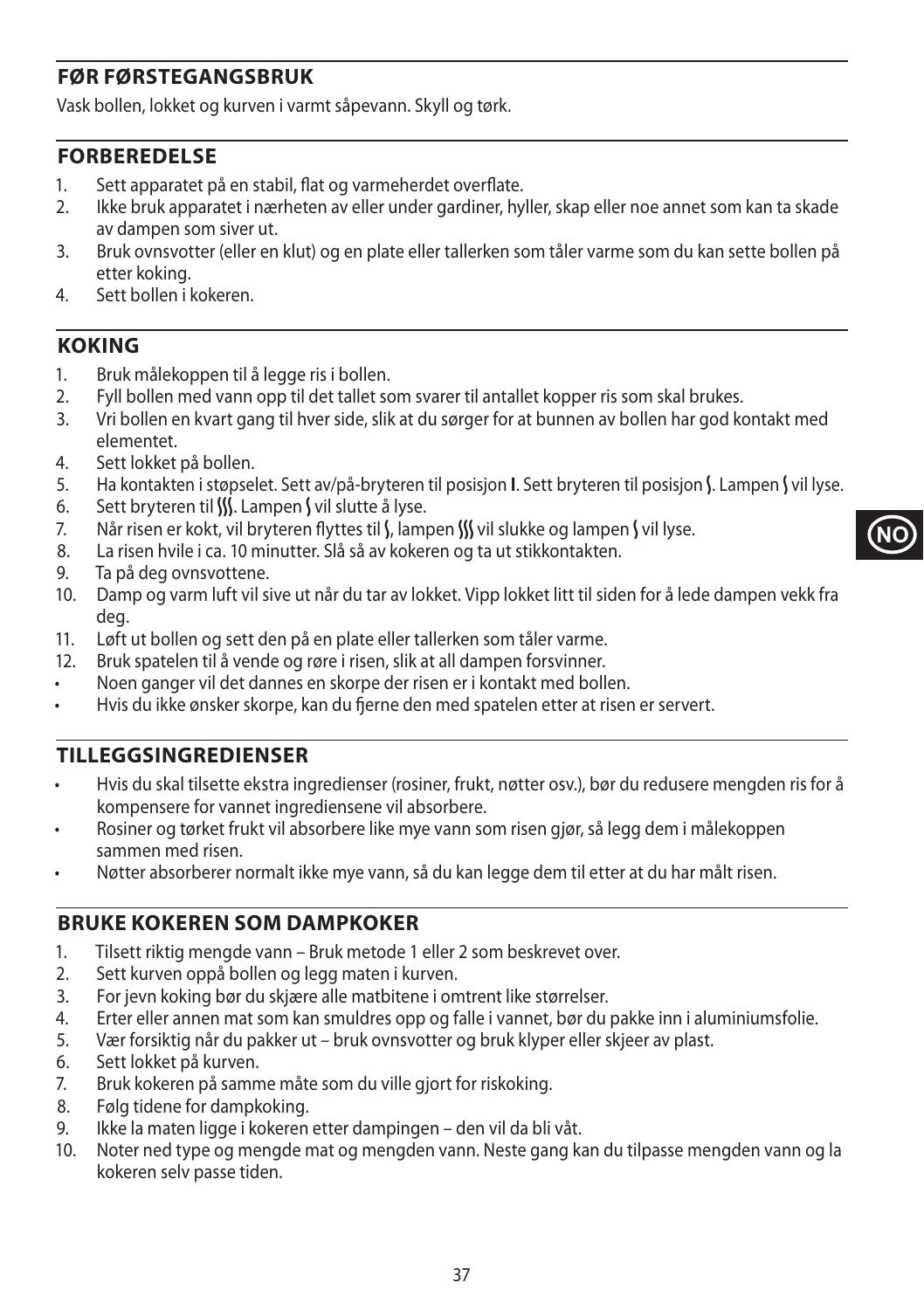### **FERDIG?**

- 1. Slå av apparatet, og trekk ut stikkontakten.<br>2. Ikke flytt riskokeren med hele bollen inni. D
- 2. Ikke flytt riskokeren med hele bollen inni. Den vil være tung, og det kan hende ledningen henger seg fast i noe mens du holder på.
- 3. Ta bollen ut av riskokeren før du tømmer den. Hvis du prøver å ta mat ut av bollen mens den fortsatt står i kokeren, kan det hende at du vil søle noe av innholdet inn i kokeren. Dette kan skade apparatet.

### **STELL OG VEDLIKEHOLD**

- 1. Slå av apparatet, trekk ut stikkontakten, og la det avkjøles.
- 2. Vask lokket, bollen og risten i varmt såpevann. Skyll og tørk.
- 3. Tørk av alle overflater med en ren fuktig klut.
- $\overline{\mathbb{R}}$  Du kan vaske disse delene i oppvaskmaskinen.

| mat (fersk)          | mengde         | tid (minutter) |
|----------------------|----------------|----------------|
| asparges             | 400q           | $15 - 18$      |
| grønne bønner        | 200q           | 20             |
| brokkoli             | 200q           | 18             |
| rosenkål             | 200q           | 20             |
| kål (kvart)          |                | $25 - 30$      |
| gulrøtter (skårne)   | 200q           | $15 - 20$      |
| blomkål              | 200q           | 15             |
| maiskolber           | $\overline{2}$ | 24-35          |
| squash               | 200q           | $10-12$        |
| poteter (kvarte)     | 400q           | $25 - 30$      |
| spinat               | 200q           | $5 - 8$        |
| kylling (uten ben)   | 400q           | $6 - 8$        |
| fiskefileter         | 400q           | $8 - 10$       |
| fiskeskiver          | $\overline{2}$ | $20 - 23$      |
| reker                | 250g           | $10-12$        |
| krepsehaler (frosne) |                | $12 - 15$      |
| muslinger            | 250g           | 15             |

## **STEKETID OG SIKKERHET**

- Ikke bruk muslinger som er åpne før du koker dem. Damp skjellene til de har åpnet seg helt og kast skjell som ikke er åpne etter koking.
- Disse tidene gjelder for ett enkelt lag med mat. Du må prøve deg frem for å finne tidene som passer til din favorittmat og dine favorittkombinasjoner.
- Kok kjøtt, fjørfe, og lignende produkter (kjøttdeig, hamburgere, osv.) til saften renner av. Stek fisk til den er ugjennomsiktig.
- Du bør koke bladgrønnsaker så kort tid som mulig, slik at de holder seg grønne og sprøe. Du kan legge dem i iskaldt vann for å stoppe kokeprosessen.

### **RESIRKULERING**



For å unngå miljø- og helseproblemer på grunn av farlige stoffer, må apparater og oppladbare og ikke-oppladbare batterier markert med en av disse symbolene ikke<br>kastes i usortert offentlig avfall. Kast alltid elektriske og oppladbare og ikke-oppladbare batterier markert med en av disse symbolene ikke kastes i usortert offentlig avfall. Kast alltid elektriske og elektroniske produkter og, hvis relevant, oppladbare og ikke-oppladbare batterier, på et egnet retursted for offentlig resirkulering/innsamling.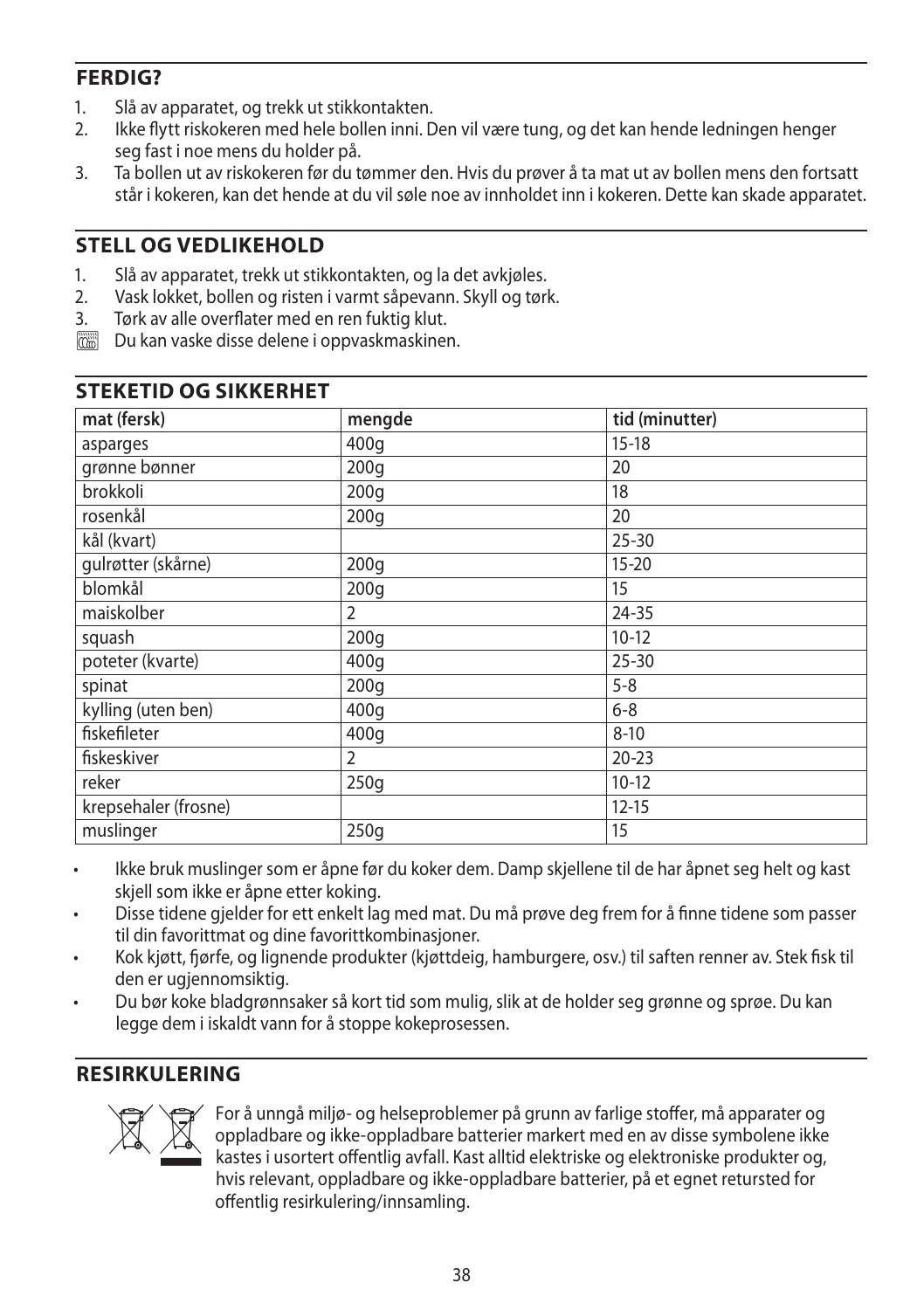Lue käyttöohjeet, säilytä ne ja anna ne laitteen mukana, mikäli luovutat sen toiselle henkilölle. Poista kaikki pakkausmateriaali ennen käyttöä.

# **TÄRKEITÄ VAROTOIMIA**

Seuraa perusvarotoimia, muun muassa seuraavia ohjeita:

Laitetta saavat käyttää yli 8-vuotiaat lapset ja henkilöt, joiden fyysinen, aistienvarainen tai henkinen toimintakyky on heikentynyt, tai joilla ei ole kokemusta ja tietoa, jos heitä valvotaan/ohjeistetaan, ja he ymmärtävät käyttöön liittyvät vaarat. Lapset eivät saa leikkiä laitteella. Lapset eivät saa puhdistaa tai tehdä hoitotoimia, jos he eivät ole yli 8-vuotiaita ja valvonnan alla. Pidä laite ja kaapeli alle 8-vuotiaiden ulottumattomissa. Jos sähköjohto on vahingoittunut, se pitää antaa valmistajan, tämän huoltopalvelun tai vastaavan pätevyyden omaavan henkilön vaihdettavaksi vaarojen välttämiseksi.

Laitteen väärinkäyttö saattaa aiheuttaa henkilövahingon. Pidä liittimet kuivina.

- $\triangle$  Laitteen pinnat tulevat kuumiksi. Jälkilämpö pitää pinnat kuumina käytön jälkeen.
- **FI**
- L Älä käytä tätä laitetta kylpyammeen, suihkun, pesualtaan tai muun vettä sisältävän säiliön lähellä.
- Älä laita jäässä olevaa lihaa tai siipikarjan lihaa laitteeseen ne tulee sulattaa täysin ennen valmistamista.
- Valmista liha, kana ja lihatuotteet (jauheliha, hampurilaispihvit jne.) kunnes lihan neste on kirkasta. Valmista kala kunnes sen liha on läpikypsää.
- Älä valmista mitään keittimen runko-osassa käytä valmistamiseen ainoastaan irrotettavaa kulhoa.
- Älä kurkottele laitteen yli, ja pidä kädet, käsivarret, kasvot jne. etäällä haihtuvasta vesihöyrystä.
- Täytä vähintään 1 kupillinen vettä.
- Älä täytä täyttömerkin yli.
- Älä peitä laitetta tai laita mitään sen päälle.
- Irrota laite verkkovirrasta silloin, kun se ei ole käytössä.
- Älä käytä muita kuin valmistajan omia lisälaitteita.
- Älä käytä laitetta muihin kuin tässä käyttöohjeessa kuvattuihin tarkoituksiin.
	- Älä käytä laitetta, jos se on vahingoittunut tai toimii huonosti.

# **VAIN KOTIKÄYTTÖÖN**

# **PIIRROKSET**

- 1. Nuppi
- 2. Kansi
- 3. Kori
- 4. Täyttömerkki
- 5. Kulho
- 6. Katkaisija
- 7. Merkkivalot
- 8. Lasta
- 9. Mittakuppi
- 10. Virtakytkin
- $\overline{\mathbb{R}}$  Voit pestä nämä osat myös pesukoneessa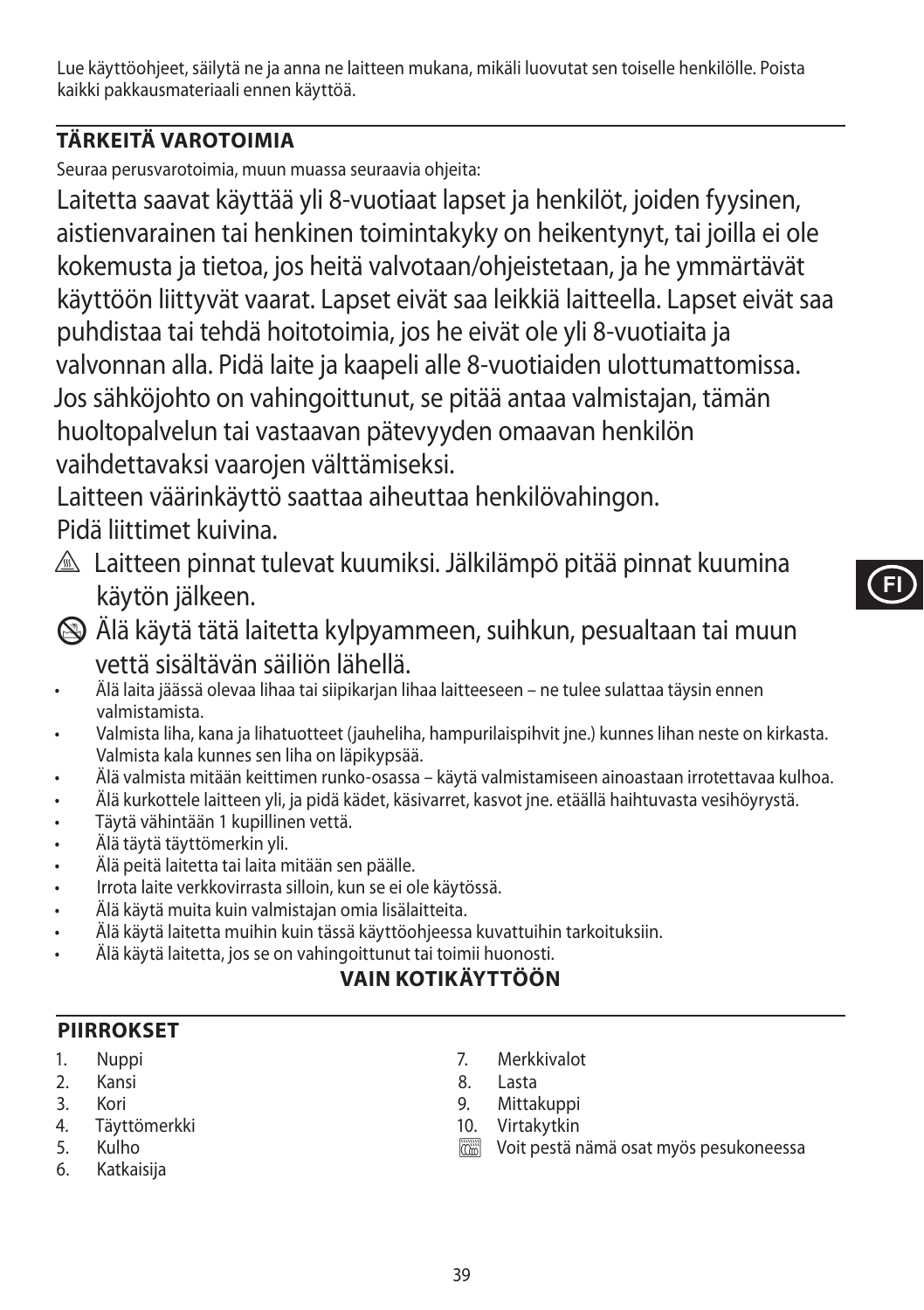## **ENNEN ENSIMMÄISTÄ KÄYTTÖKERTAA**

Pese kulho, kansi ja kori lämpimällä saippuavedellä, huuhtele ja kuivaa

### **VALMISTELU**

- 1. Aseta laite vakaalla, tasaiselle ja kuumuutta kestävälle alustalle.
- 2. Älä käytä laitetta lähellä verhoja tai niiden alla tai hyllyjen, kaappien tai minkään muun nousevasta vesihöyrystä vahingoittuvan alla.
- 3. Käytä patakinnasta (tai liinaa) käsissä ja lämpöä kestävää alustaa tai ruokalautasta, jonka päälle laitat kulhon valmistuksen jälkeen.
- 4. Laita kulho keittimen sisälle.

## **HÖYRYTTÄMINEN**

- 1. Käytä mittakuppia riisin mittaamisessa kulhoon.
- 2. Täytä kulho vedellä vastaamaan käytettävien riisikupillisten määrää.
- 3. Käännä kulhoa neljänneskierroksen verran kumpaankin suuntaan, jotta varmistat kulhon pohjan kontaktin elementtiin.
- 4. Laita kansi kulhon päälle.
- 5. Laita pistoke kiinni pistorasiaan. Siirrä virtakytkin asentoon **I**. Siirrä virtakytkin asentoon N. Merkkivalo N palaa.
- 6. Siirrä säädin kohtaan SSS. Merkkivalo Sammuu.
- 7. Kun riisi on valmista, säädin siirtyy kohtaan (, merkkivalo () sammuu ja merkkivalo ( palaa.
- 8. Anna riisin olla noin 10 minuuttia, kytke keitin sitten pois päältä ja irrota pistoke pistorasiasta.
- 9. Laita patakintaat käsiin.
- 10. Höyry ja kuuma ilma pääsee ulos kun nostat kantta. Kallista astiaa hieman, jotta höyryn suunta on itsestäsi poispäin.
- 11. Nosta kulho pois ja aseta se lämmönkestävän alustan tai ruokalautasen päälle.
- 12. Käytä lastaa riisin kääntämiseen ja sekoittamiseen, jotta kaikki jäljellä oleva höyry haihtuu.
- Joskus kulhoon kosketuksissa olevaan riisikerrokseen muodostuu kuorta.
- Jos et halua sitä, voit poistaa sen lastalla sen jälkeen, kun olet tarjoillut riisin.

## **LISÄTYT AINEKSET**

- Jos lisäät muita ainesosia (rusinat, hedelmät, pähkinät jne.), sinun pitää vähentää riisin määrää kompensoidaksesi lisättyjen ainesten imemän vesimäärän.
- Rusinat ja kuivatut hedelmät imevät yhtä paljon vettä kuin riisi, joten laita ne mittakuppiin riisin mukana.
- Pähkinät eivät yleensä ime paljon vettä, joten voit lisätä ne sen jälkeen, kun olet mitannut riisin.

## **KÄYTTÖ HÖYRYKEITTIMENÄ**

- 1. Lisää tarvittava määrä vettä Käytä menetelmää 1 tai 2 edellä.
- 2. Aseta kori kulhon päälle ja laita ruoka koriin.
- 3. Leikkaa kaikki ruoka-aineet suunnilleen samankokoisiksi tasaisen kypsymisen varmistamiseksi.
- 4. Kääri kaikki ainekset, jotka voivat päästä veteen, kuten herneet, alumiinifolioon.
- 5. Ole varovainen poistaessasi paketin käytä patakinnasta ja muovisia pihtejä/lusikoita.
- 6. Aseta kansi korin päälle.
- 7. Käytä keitintä samalla tavalla kuin riisiä keittäessäsi.
- 8. Noudata höyrytysaikoja.
- 9. Älä jätä ruokaa keittimeen höyrytyksen jälkeen siitä tulee vetistä.
- 10. Merkitse ylös ruoka, sen määrä ja veden määrä. Seuraavan kerran osaat laittaa oikean määrän vettä ja keitin voi hoitaa valmistuksen automaattisesti.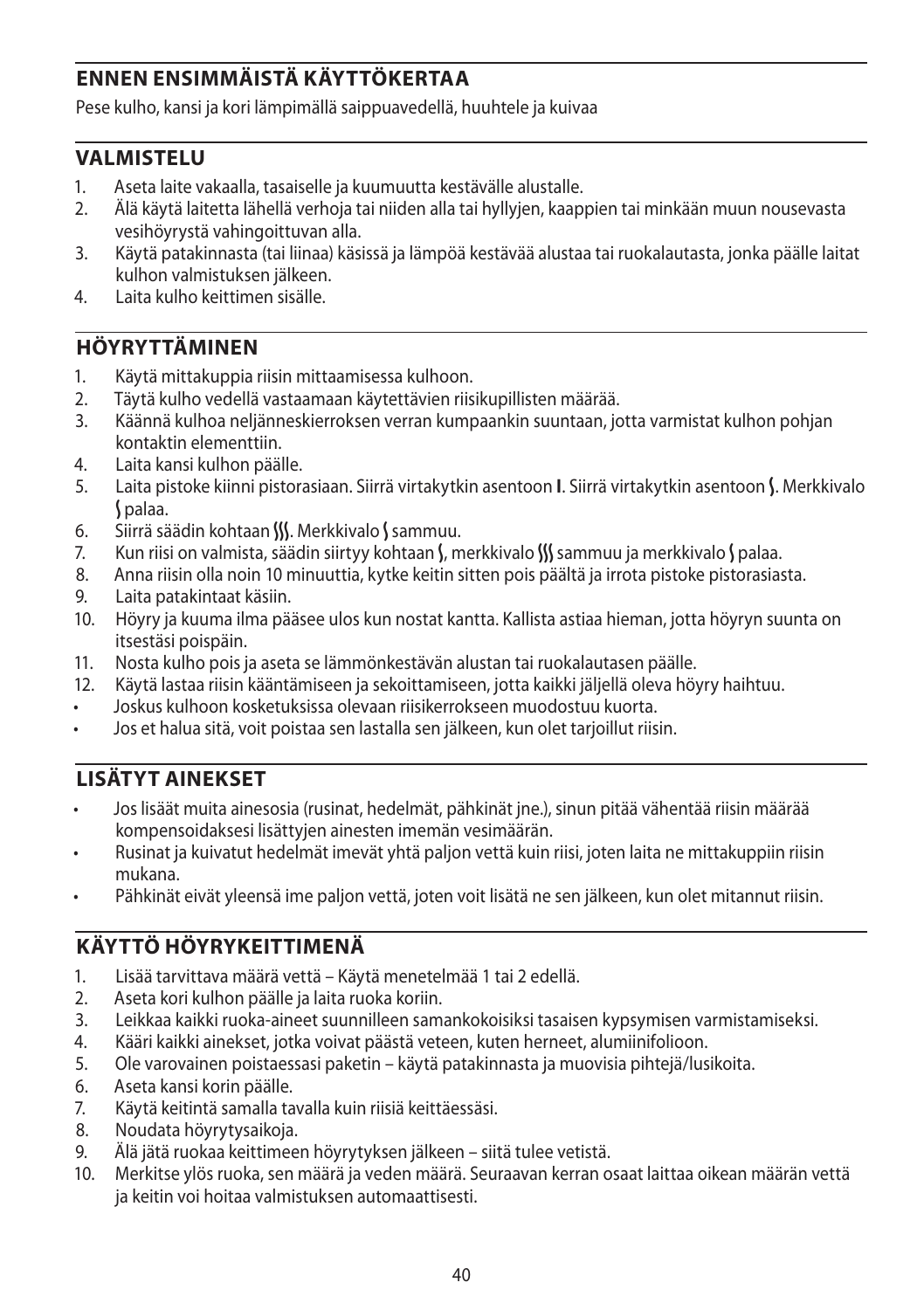### **VALMISTA?**

- 1. Kytke laite pois päältä ja irrota pistoke pistorasiasta.<br>2. Kälä siirrä riisikeitintä, kun täysi kulbo on sisällä. Se on
- 2. Älä siirrä riisikeitintä, kun täysi kulho on sisällä. Se on raskas ja kaapeli voi tarttua kiinni johonkin liikkuessasi.
- 3. Poista kulho riisikeittimestä ennen tyhjentämistä. Jos yrität poistaa ruokaa kulhosta sen ollessa keittimen sisällä, ruokaa voi roiskua riisikeittimen sisälle. Tämä vahingoittaa keitintä.

## **HOITO JA HUOLTO**

- 1. Kytke laite pois päältä, irrota pistoke pistorasiasta ja anna sen jäähtyä.
- 2. Pese kansi, kulho ja teline lämpimällä saippuavedellä, huuhtele ja kuivaa.
- 3. Pyyhi kaikki pinnat puhtaalla, kostealla liinalla.
- $\overline{\mathbb{C}\mathbb{C}\mathbb{C}}$  Voit pestä nämä osat myös pesukoneessa.

| ruoka (tuore)                | määrä | aika (minuutteja) |
|------------------------------|-------|-------------------|
| parsat                       | 400q  | $15 - 18$         |
| vihreät pavut                | 200q  | 20                |
| parsakaali                   | 200q  | 18                |
| ruusukaali                   | 200q  | 20                |
| keräkaali (neljännes)        |       | $25 - 30$         |
| porkkanat (viipaleina)       | 200q  | $15 - 20$         |
| kukkakaali                   | 200q  | 15                |
| maissintähkät                | 2     | 24-35             |
| kesäkurpitsa (viipaloitu)    | 200q  | $10-12$           |
| perunoita (lohkottu neljään) | 400g  | 25-30             |
| pinaatti                     | 200q  | $5 - 8$           |
| kana (luuton)                | 400g  | $6 - 8$           |
| kalafileet                   | 400q  | $8 - 10$          |
| kalapihvit                   | 2     | $20 - 23$         |
| katkaravut                   | 250g  | $10-12$           |
| ravunpyrstöt (pakaste)       |       | $12 - 15$         |
| simpukat                     | 250q  | 15                |

### **VALMISTUSAJAT & TURVALLISUUS**

- Älä käytä simpukoita, jotka ovat avoinna ennen kypsentämistä. Höyrytä kunnes kuoret avautuvat kokonaan, ja heitä pois kaikki, jotka eivät ole auki höyryttämisen jälkeen.
- Nämä ajat ovat yhdelle ruokakerrokselle. Kokeile eri aikoja, jotta näet mitkä sopivat parhaiten suosikkiruokiisi ja eri ruoka-aineiden yhdistelmiin.
- Valmista liha, kana ja lihatuotteet (jauheliha, hampurilaispihvit jne.) kunnes lihan neste on kirkasta. Valmista kala kunnes sen liha on läpikypsää.
- Keitä lehtivihanneksia mahdollisimman vähän, jätä ne vihreiksi ja rapeiksi. Niiden upottaminen jääveteen lopettaa kypsennyksen.

### **KIERRÄTYS**



Sotta vältettäisiin vaarallisista aineista ympäristölle ja terveydelle koituvat haitat, näillä<br>symboleilla varustettuja laitteita sekä ladattavia ja kertakäyttöisiä paristoja ei saa<br>hävittää lajittelemattomana sekajätteenä symboleilla varustettuja laitteita sekä ladattavia ja kertakäyttöisiä paristoja ei saa hävittää lajittelemattomana sekajätteenä. Hävitä sähkö- ja elektroniikkatuotteet sekä, mikäli sovellettavissa, ladattavat ja kertakäyttöiset paristot asianmukaiseen viralliseen kierrätys-/keräilypisteeseen.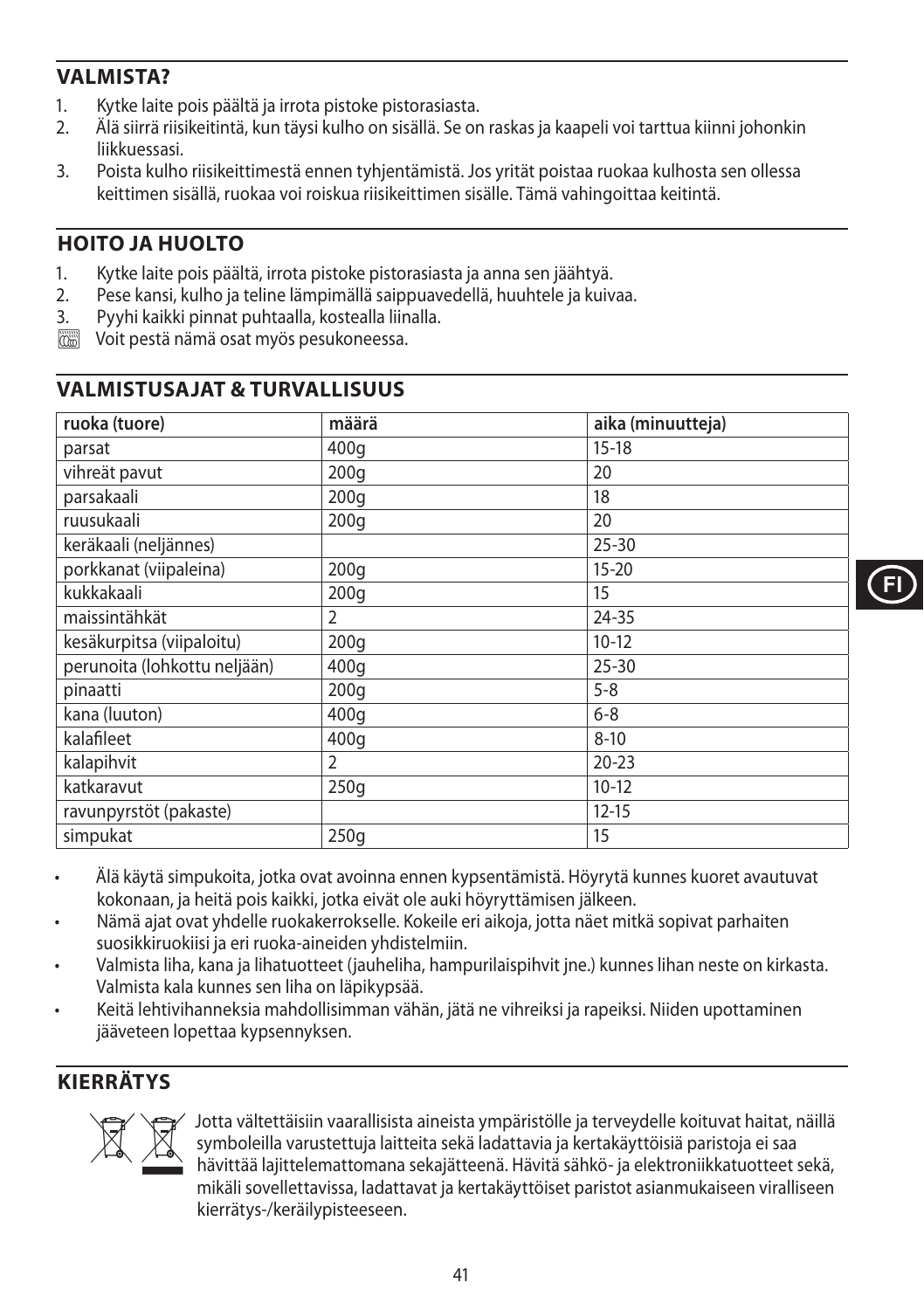#### **РИСОВАРКА**

Прочтите инструкции, сохраните их, при передаче сопроводите инструкцией. Перед применением изделия снимите с него упаковку.

## **ВАЖНЫЕ МЕРЫ ПРЕДОСТОРОЖНОСТИ**

Следуйте основным инструкциям по безопасности, включая следующие:

Использование данного устройства детьми старше 8 лет, лицами с ограниченными физическими, сенсорными или умственными способностями, недостатком опыта или знаний допускается при условии контроля или инструктажа и осознания связанных рисков. Детям запрещено играть с устройством. Очистку и обслуживание устройства могут выполнять дети старше 8 лет при условии наблюдения взрослыми. Храните устройство и кабель в недоступном для детей до 8 лет месте.

Если кабель поврежден, он должен быть заменен производителем, сервисным агентом или другим квалифицированным лицом для предотвращения опасности.

Неправильное использование прибора может привести к травме. Разъемы должны всегда быть сухими.

- $\triangle$  Поверхности прибора нагреваются. За счет остаточного тепла поверхности будут оставаться горячими после использования.
- L Не пользуйтесь устройством вблизи ванны, душа, бассейна или прочих емкостей с водой.
- Не кладите в устройство замороженное мясо или птицу перед использованием полностью размораживайте.
- Готовьте мясо, птицу и продукты их переработки (фарш, рубленые бифштексы и т. д.) до тех пор, пока выделяемый сок не станет прозрачным. Готовьте рыбу до тех пор, пока мякоть не станет полностью матовой.
- Не пытайтесь приготовить пищу в корпусе электрокастрюли готовьте только в съемной чаше.
- Не наклоняйтесь над устройством и остерегайтесь попадания горячего пара на лицо, руки и другие части тела.
- Заливайте как минимум 1 чашку воды.
- Не заполняйте выше максимальной отметки.
- Не накрывайте прибор и не размещайте ничего на его поверхности.
- Если прибор не используется, отключайте его от сетевой розетки.
- Используйте только принадлежности и насадки от производителя.
- Прибор не может работать от внешнего таймера или дистанционной системы управления.
- Не используйте прибор, если он поврежден или работает с перебоями.

## **ТОЛЬКО ДЛЯ БЫТОВОГО ИСПОЛЬЗОВАНИЯ**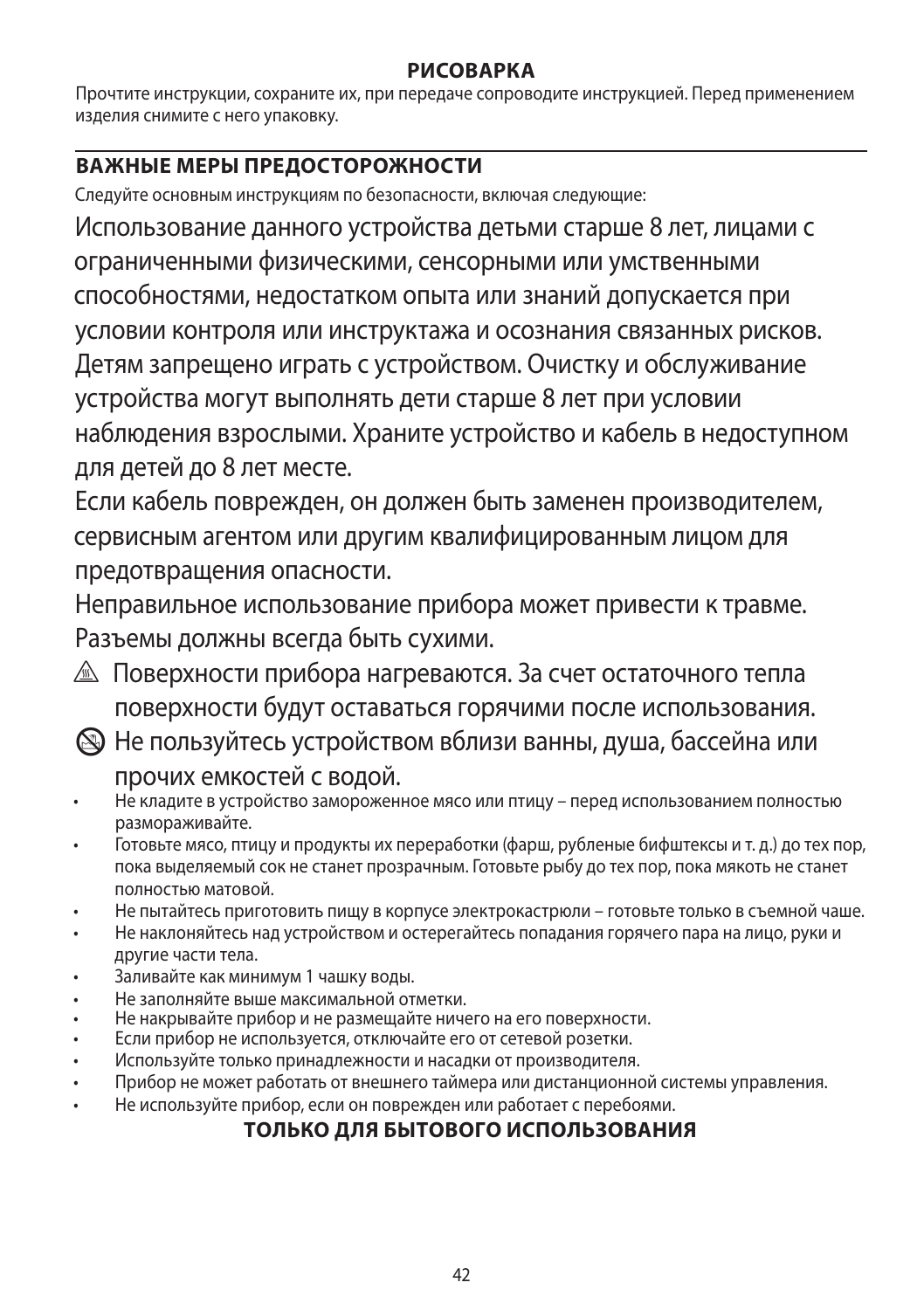#### **ИЛЛЮСТРАЦИИ**

- 1. Ручка
- 2. Крышка<br>3 Корзина
- Корзина
- 4. Заливные отметки
- 5. Чаша<br>6 Пере
- 6. Переключатель
- 7. Световые индикаторы
- 8. Плунжер<br>9 Мерная ч
- 9. Мерная чашка
- 10. Переключатель вкл./Выкл
- **MESS** Эти детали можно мыть в посудомоечной машине

### **ПЕРЕД ПЕРВЫМ ИСПОЛЬЗОВАНИЕМ ПРИБОРА**

Вымойте чашу, крышку и корзину теплой мыльной водой, ополосните и высушите.

#### **ПРИГОТОВЛЕНИЕ**

- 1. Устанавливайте прибор на устойчивую, горизонтальную, термостойкую поверхность.
- 2. Не помещайте устройство рядом или под занавесками, полками или стенными шкафчиками, а также поблизости от любых предметов, которые могут быть повреждены выбросом пара.
- 3. Извлекая чашу с приготовленным блюдом, используйте кухонные рукавицы (тряпку), и ставьте ее на термостойкую подставку или тарелку.
- 4. Поставьте чашу в электрокастрюлю.

#### **ГОТОВКА**

- 1. Используйте мерную чашку, чтобы поместить рис в чашу.
- 2. Наполните чашу водой до отметки, соответствующей количеству чашек используемого риса.
- 3. Поверните чашу на четверть оборота поочередно в каждую сторону, чтобы ее дно вошло в плотный контакт с элементом.
- 4. Закройте чашу крышкой.
- 5. Вставьте вилку в розетку. Переведите переключатель вкл./выкл. в положение **I**. Переведите переключатель в положение  $\mathsf{S}$ . Загорится индикатор  $\mathsf{S}$ .
- 6. Передвиньте кнопку выключателя на SSS. Индикатор S потухнет.
- 7. Когда рис сварится, кнопка выключателя вернется к V, а индикатор W погаснет, и останется гореть индикатор \.
- 8. Оставьте рис на медленном огне с плотно закрытой крышкой на 10 минут, а затем выключите электрокастрюлю и отключите ее от розетки.
- 9. Наденьте кухонные рукавицы.
- 10. При снятии крышки возможен выброс пара и горячего воздуха. Слегка приоткройте крышку с одной стороны, так чтобы направить пар в сторону от себя.
- 11. Извлеките чашу и поставьте ее на термостойкую подставку или тарелку.
- 12. Перемешайте рис лопаткой, так чтобы вышел весь оставшийся пар.
- Иногда слой риса, контактирующий с чашей, образует корку.
- Если не хотите, вы можете удалить ее с помощью лопатки после подачи риса.

## **ДОПОЛНИТЕЛЬНЫЕ ИНГРЕДИЕНТЫ**

- При добавлении дополнительных ингредиентов (изюм, фрукты, орехи и пр.) уменьшайте количество риса, с тем чтобы компенсировать количество воды, поглощаемое этими ингредиентами.
- Изюм и сухофрукты поглощают столько же воды, сколько и рис, поэтому кладите их в мерную чашку вместе с рисом.
- Орехи поглощают меньше воды, поэтому вы можете просто добавить их к отмеренному рису.

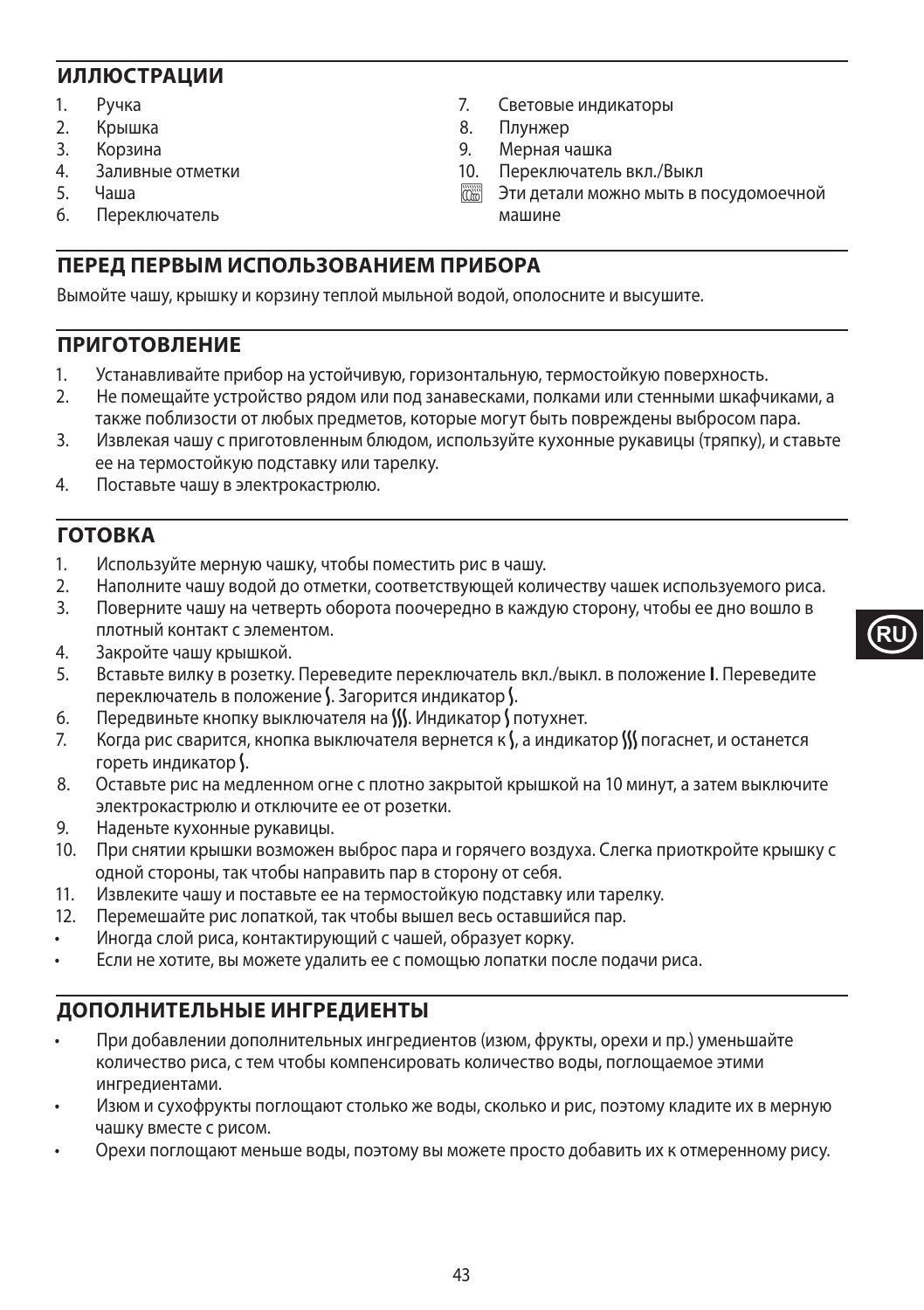#### **ИСПОЛЬЗОВАНИЕ ЭЛЕКТРОКАСТРЮЛИ В КАЧЕСТВЕ ПАРОВАРКИ**

- 1. Добавьте необходимое количество воды Используйте способ 1 или 2, описанные выше.
- 2. Поставьте корзину в чашу и положите продукты в корзину.
- 3. Для равномерной готовки нарежьте продукты на куски примерно одинакового размера.
- 4. Для гороха, фасоли и аналогичных продуктов сделайте конверт из алюминиевой фольги.
- 5. Извлекая конверт, соблюдайте осторожность надевайте кухонные рукавицы и используйте пластмассовые щипцы/ложки.
- 6. Опустите крышку на корзину.
- 7. Используйте электрокастрюлю так же, как и при варке риса.
- 8. При готовке на пару соблюдайте временной режим.
- 9. Не оставляйте приготовленное блюдо в электрокастрюле оно становится излишне разваренным.
- 10. Записывайте тип и количество продуктов, а также количество использованной воды. В следующий раз заливайте строго необходимое количество воды и устанавливайте электрокастрюлю в автоматический режим.

#### **ЗАКОНЧИЛИ?**

- 1. Выключите прибор и отключите его от розетки.
- 2. Не перемещайте электрокастрюлю для риса вместе с находящейся в ней чашей. Она может быть тяжелой, а кабель может зацепиться за посторонний предмет.
- 3. Перед тем как опорожнить чашу, извлеките ее из электрокастрюли. Если вы попытаетесь

опорожнить чашу, не извлекая ее из электрокастрюли, вы можете расплескать содержимое внутрь электрокастрюли. Это может повредить электрокастрюлю.

#### **УХОД И ОБСЛУЖИВАНИЕ**

- 1. Выключите прибор, отключите его от розетки и дайте ему остыть.<br>2. Вымойте крышку, чашу и паровую корзину теплой мыльной водой
- 2. Вымойте крышку, чашу и паровую корзину теплой мыльной водой, ополосните и высушите.
- 3. Протрите поверхность чистой влажной тканью.
- **MESS** Эти детали можно мыть в посудомоечной машине.

#### **ВРЕМЯ ПРИГОТОВЛЕНИЯ И БЕЗОПАСНОСТЬ ПИЩЕВЫХ ПРОДУКТОВ**

| продукты (свежие)      | количество | время (минуты) |
|------------------------|------------|----------------|
| спаржа                 | 400g       | $15-18$        |
| зеленая фасоль         | 200q       | 20             |
| брокколи               | 200q       | 18             |
| брюссельская капуста   | 200q       | 20             |
| капуста (четверть)     |            | $25 - 30$      |
| морковь (ломтиками)    | 200q       | $15 - 20$      |
| цветная капуста        | 200q       | 15             |
| кукурузные початки     | 2          | 24-35          |
| кабачок (ломтиками)    | 200q       | $10-12$        |
| картофель (четвертями) | 400g       | $25 - 30$      |
| шпинат                 | 200q       | $5 - 8$        |
| цыпленок (без костей)  | 400g       | $6 - 8$        |
| рыбное филе            | 400q       | $8 - 10$       |
| куски рыбы             | 2          | $20 - 23$      |
| креветки               | 250q       | $10 - 12$      |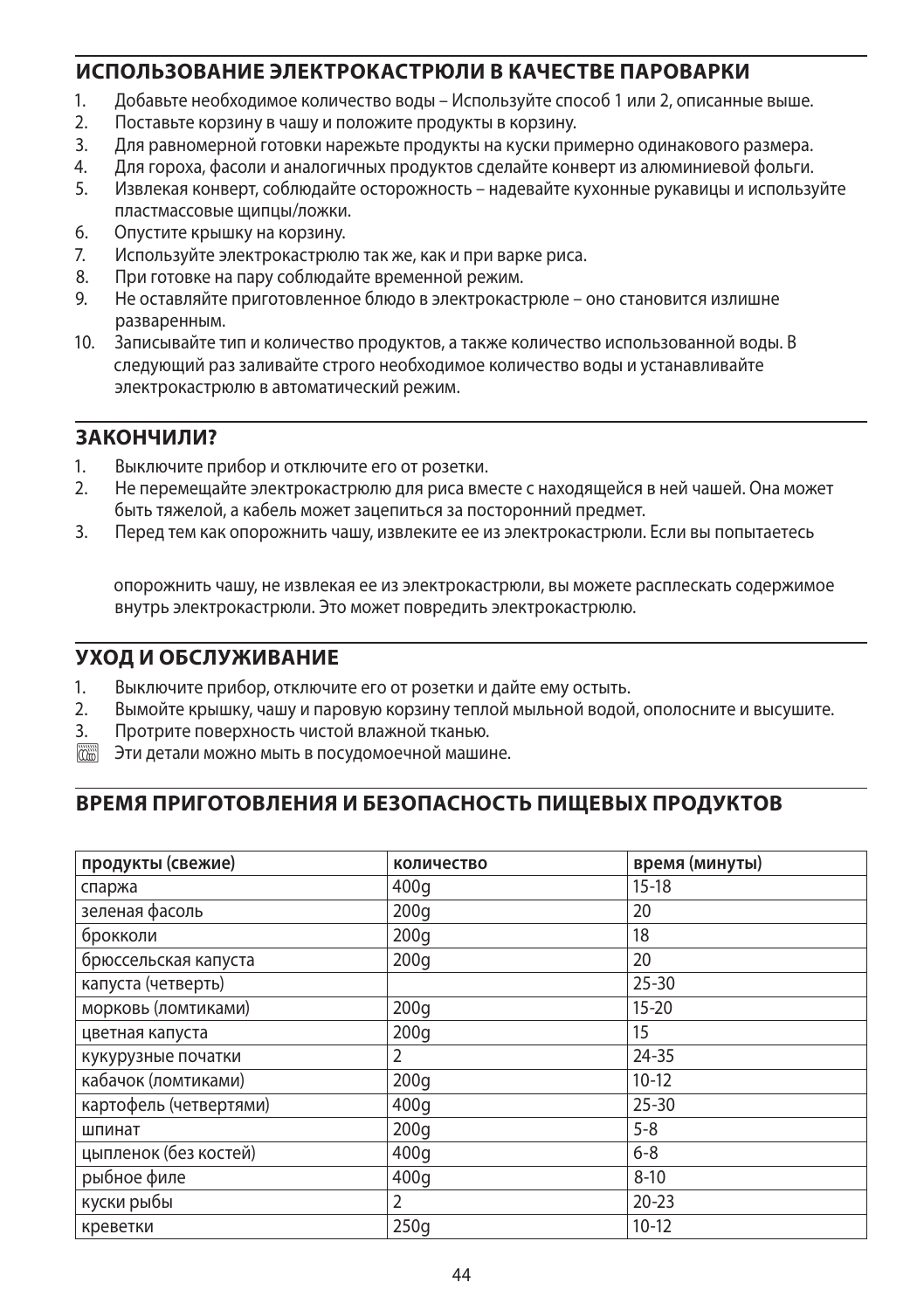| продукты (свежие)          | количество       | время (минуты) |
|----------------------------|------------------|----------------|
| шейка омара (замороженная) |                  | 12-15          |
| мидии                      | 250 <sub>a</sub> |                |

Не используйте уже раскрытые мидии. Пропаривайте до полного раскрытия, нераскрывшиеся выбрасывайте.

- Эти периоды времени необходимы для приготовления продуктов, уложенных в один слой. Вы должны экспериментально определить периоды времени, необходимые для приготовления ваших любимых продуктов или сочетаний продуктов.
- Готовьте мясо, птицу и продукты их переработки (фарш, рубленые бифштексы и т. д.) до тех пор, пока выделяемый сок не станет прозрачным. Готовьте рыбу до тех пор, пока мякоть не станет полностью матовой.
- Листовые овощи должны готовиться минимальное время, чтобы оставаться свежими и хрустящими. Процесс готовки овощей можно остановить путем их погружения в ледяную воду.

### **ПОВТОРНАЯ ПЕРЕРАБОТКА**



WBY Во избежание воздействия вредных веществ на окружающую среду и здоровье<br>приборы и батареи одноразового или многоразового использования,<br>помеченные одним из этих символов, необходимо утилизировать отдельно от<br>несортиро приборы и батареи одноразового или многоразового использования, помеченные одним из этих символов, необходимо утилизировать отдельно от несортированных бытовых отходов. Обязательно утилизируйте электрические и электронные изделия, а также (если это применимо) батареи одноразового или многоразового использования в соответствующих официальных пунктах повторной переработки / сбора отходов.

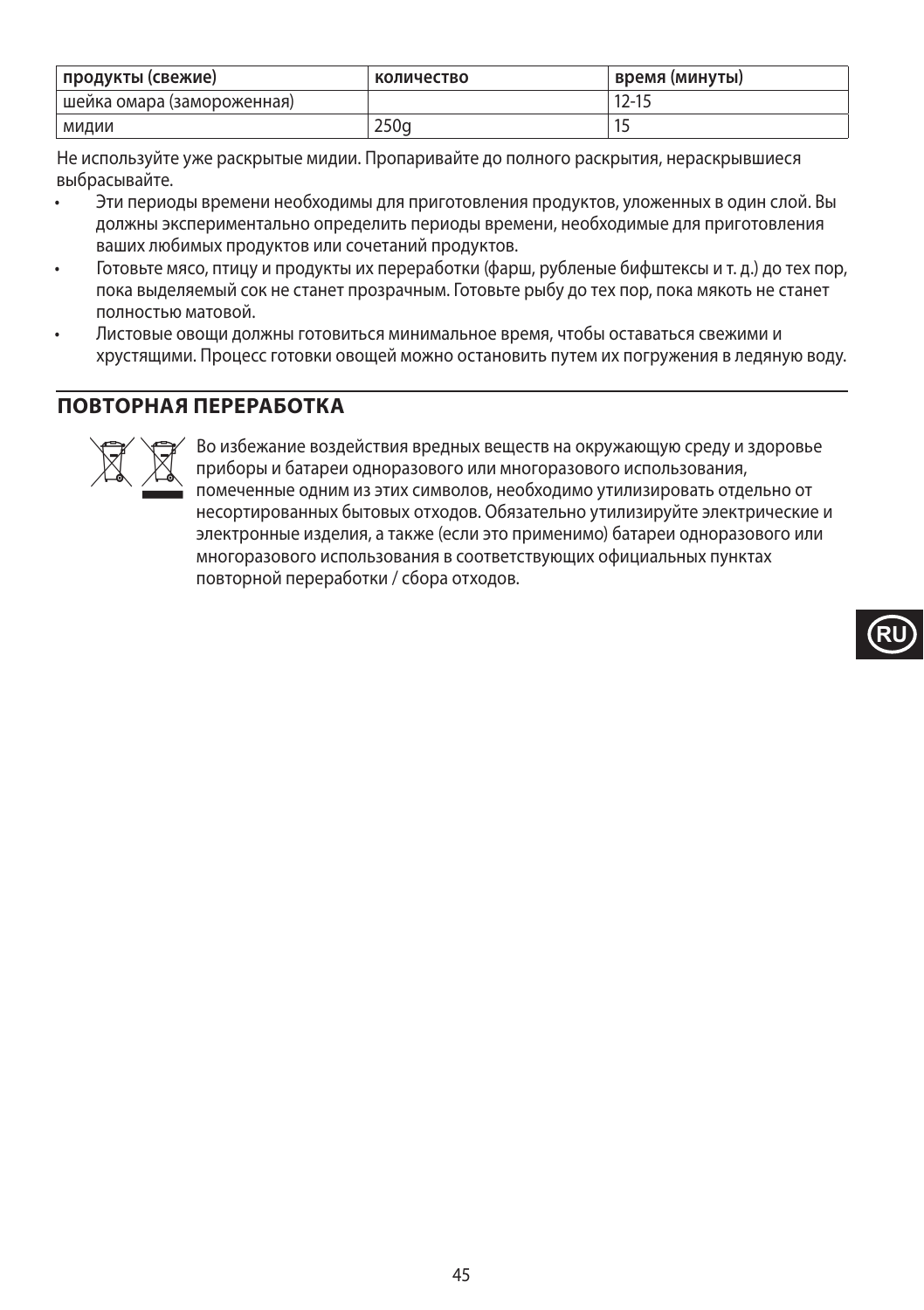Přečtěte si pokyny a uschovejte je. Pokud zařízení předáte dál, předejte ho i s návodem. Před použitím odstraňte všechny obaly.

# **DŮLEŽITÁ BEZPEČNOSTNÍ OPATŘENÍ**

Dodržujte základní bezpečnostní pokyny, jako jsou:

Tento přístroj mohou používat děti ve věku od 8 let a osoby se sníženými fyzickými, senzorickými či mentálními schopnostmi nebo osoby, které výrobek nikdy nepoužívaly nebo jej neznají, pokud tak činí pod dozorem/ byly poučeny a rozumí souvisejícím rizikům. S přístrojem si nesmějí hrát děti. Děti nesmějí provádět čištění a běžnou údržbu, pokud nedosáhly věku alespoň 8 let a nejsou-li pod dozorem. Přístroj i kabel uchovávejte mimo dosah dětí mladších 8 let.

Pokud je poškozený kabel, musí jej vyměnit výrobce, jeho servisní zástupce nebo osoba podobně kvalifikovaná, aby nedošlo k riziku. Neponořujte přístroj do kapaliny.

Nesprávné použití zařízení může vést ke zranění.

Kontakty udržujte v suchu.

- $\triangle$  Povrchy přístroje budou pálit. Zbytkové teplo zajistí, že povrchy po použití zůstanou horké.
- L Tento přístroj nepoužívejte v blízkosti van, sprch, umyvadel či jiných nádob obsahujících vodu.
- Do přístroje nevkládejte zmražené maso či drůbež napřed tyto potraviny zcela rozmrazte.
- Maso, drůbež a druhotné výrobky (mleté maso, burgery, atd.) připravujeme tak dlouho, dokud výrazně nepouští šťávu. Rybu grilujeme tak dlouho, dokud celkově neztmavne.
- V těle hrnce se nepokoušejte nic vařit, čili vařte pouze ve vyjímatelné míse.
- Nad přístroj se nenaklánějte a nedávejte nad něj ruce, paže, obličej, atd., ať vás unikající pára nepopálí.
- Nalijte alespoň 1 odměrku vody.
- Neplňte nad horní část rysky.
- Nezakrývejte spotřebič a nic na něj nestavte.
- Když přístroj nepoužíváte, vytáhněte jej ze sítě.
- Nepoužívejte příslušenství nebo přídavné prvky mimo těch, které dodáváme my.
- Tento spotřebič nesmí být ovládán externím časovačem nebo systémem dálkového ovládání.
- Nepoužívejte spotřebič, je-li poškozen nebo se objevují poruchy.

# **JEN PRO DOMÁCÍ POUŽITÍ**

### **NÁKRESY**

- 1. Úchyt
- 2. Poklice
- 3. Koš
- 4. Ryska
- 5. Mísa
- 6. Vypínač
- 7. Kontrolky<br>8. Lopatka
- Lopatka
- 9. Odměrka
- 10. Zapnutí / vypnutí
- $\overline{\mathbb{C}\mathbb{C}\mathbb{C}}$  Tyto díly můžete umýt v myčce na nádobí

# **PŘED PRVNÍM POUŽITÍM**

Mísu, poklici a koš umyjte v teplé mýdlové vodě, opláchněte a osušte.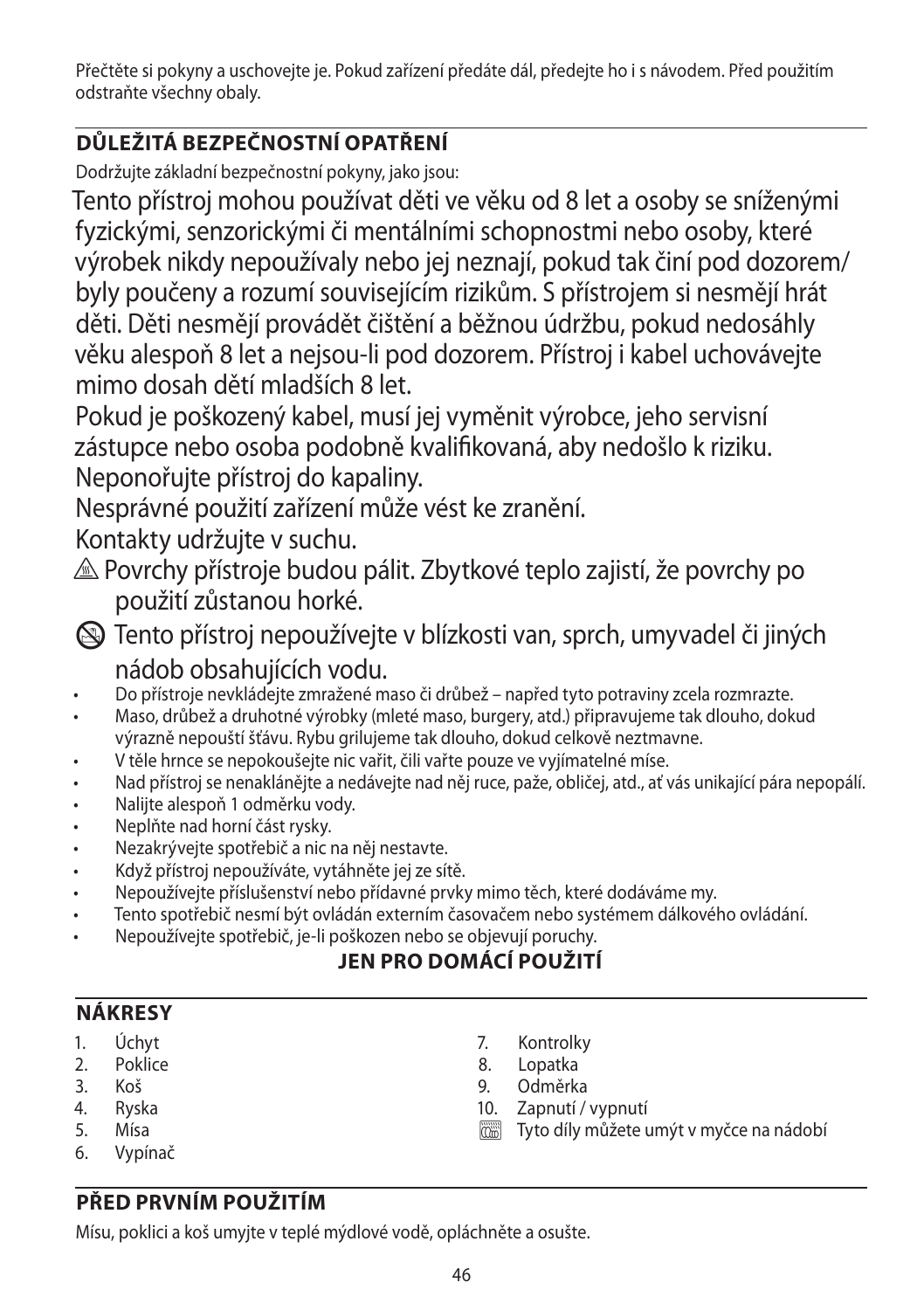### **PŘÍPRAVA**

- 1. Umístěte spotřebič na stabilní, rovnou plochu odolnou vůči teplu.
- 2. Přístroj nepoužívejte blízko záclon a závěsů nebo pod policemi či skříňkami nebo blízko něčeho, co se může působením unikající páry poškodit.
- 3. Mějte vždy připravené rukavice na pečení (nebo utěrku) a tepelně odolnou podložku nebo mělký talíř, na který po skončení vaření mísu položíte.
- 4. Vložte mísu do hrnce.

## **VAŘENÍ**

- 1. Rýži nasypte do mísy pomocí odměrky.
- 2. Mísu naplňte vodou až k číslu, které odpovídá počtu nasypaných šálků rýže.
- 3. Mísou pootočte o čtvrt otáčky do obou směrů, abyste se ujistili, že je mezi spodkem mísy a topným tělesem dobrý kontakt.
- 4. Na mísu dejte poklici.
- 5. Zasuňte zástrčku do zásuvky. Přesunout zapnutí / vypnutí do polohy **I**. Vypínač přepněte do polohy N. Kontrolka S se rozsvítí.
- 6. Přepínač přepněte na symbol SS. Kontrolka Szhasne.
- 7. Až bude rýže uvařená, přepínač přeskočí na symbol S, kontrolka W zhasne a rozsvítí se kontrolka S.
- 8. Rýži nechte odpočívat asi 10 minut, potom vařič vypněte a vypojte ze sítě.
- 9. Nasaďte si rukavice na pečení.
- 10. Když zvednete poklici, bude unikat pára a horký vzduch. Poklici tedy jen nahněte, aby unikající pára nesměřovala na vás.
- 11. Vyjměte mísu a položte ji na tepelně odolnou podložku nebo mělký talíř.
- 12. Lopatkou rýži prokypřete a promíchejte, aby unikla zbývající pára.
- Občas se stane, že na vrstvě rýže, která je v kontaktu s mísou, se utvoří krusta.
- Pokud ovšem o krustu zájem nemáte, můžete ji odstranit pomocí lopatky hned poté, co rýži naberete na talíř.



## **DALŠÍ INGREDIENCE**

- Pokud chcete přidat nějaké další ingredience (rozinky, ovoce, ořechy, atd.), měli byste použít menší množství rýže, protože tyto přísady také absorbují vodu.
- Rozinky a sušené ovoce absorbují stejné množství vody jako rýže, čili nasypte tyto přísady do odměrky společně s rýží.
- Ořechy tolik vody nenasají, čili ty můžete přidat až poté, co jste odměřili požadované množství rýže.

### **POUŽÍVÁNÍ PŘÍSTROJE JAKO PARNÍHO HRNCE**

- 1. Přidejte požadované množství vody Použijte výše uvedený způsob 1 nebo 2.
- 2. Koš umístěte na horní část mísy, do koše pak umístěte jídlo.
- 3. Aby se potraviny udělaly stejnoměrně, nakrájejte je přibližně na stejně veliké kousky.
- 4. Potraviny, které by se mohly rozpadnout a propadnout do vody, či potraviny malých rozměrů (např. hrášek), zabalte do alobalu.
- 5. Při vyjímání zabalených potravin buďte opatrní používejte rukavice na pečení a plastové kleště/ lžíce.
- 6. Koš zadělejte poklicí.
- 7. S přístrojem pracujte úplně stejně jako při vaření rýže.
- 8. Držte se uvedených časů pro napařování.
- 9. Po napařování potraviny v hrnci nenechávejte rozbředly by.
- 10. Zapište si druh a množství potravin a také množství vody. Příště už použijte jen požadované množství vody a nechte hrnec pracovat podle časovače.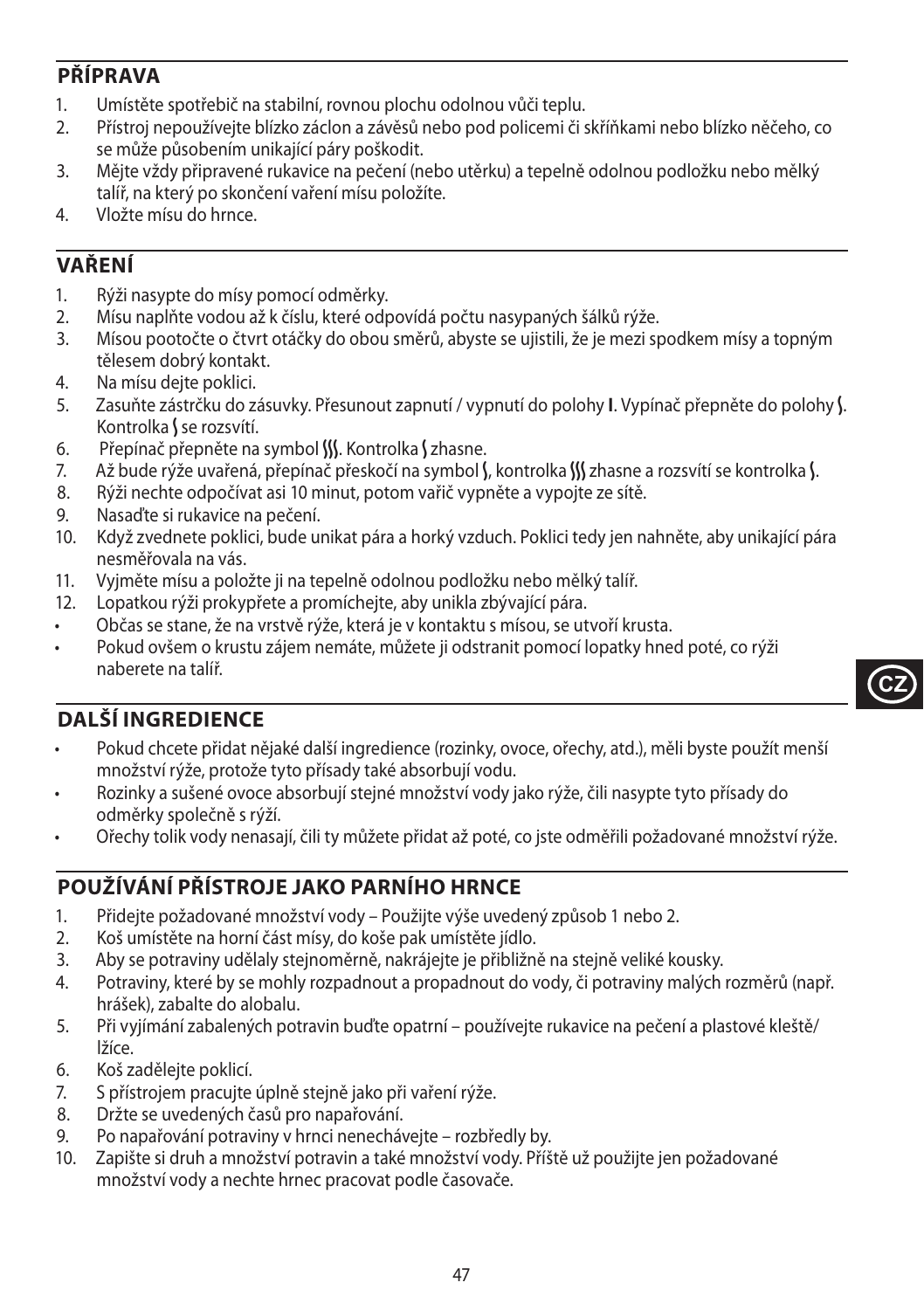### **HOTOVO?**

- 1. Přístroj vypněte a vypojte ze sítě.
- 2. Hrncem na rýži nemanipulujte, když je uvnitř plná mísa. Hrnec je v tomto případě těžký, čili mohli byste kabelem snadno za něco zachytit.
- 3. Před vyprázdněním mísy je třeba mísu z hrnce na rýži vyjmout. Pokud budete potraviny z mísy nabírat a přitom ji z hrnce nevyjmete, mohou vám potraviny upadnout do přístroje, čímž přístroj poškodíte.

## **PÉČE A ÚDRŽBA**

- 1. Vždy používejte správnou velikost hrnce na množství jídla, které vaříte.
- 2. Poklici, mísu a napařovák umyjte v teplé mýdlové vodě, opláchněte a osušte.<br>3. Všechny plochy otřete čistým vlhkým hadrem.
- Všechny plochy otřete čistým vlhkým hadrem.
- $\overline{\mathbb{R}}$  Tyto díly můžete umýt v myčce na nádobí.

# **ČASY PŘÍPRAVY A BEZPEČNOST POTRAVIN**

| potraviny (čerstvé)   | množství | čas (minuty) |
|-----------------------|----------|--------------|
| chřest                | 400g     | $15 - 18$    |
| zelené fazolky        | 200q     | 20           |
| brokolice             | 200q     | 18           |
| růžičková kapusta     | 200q     | 20           |
| zelí (čtvrtka)        |          | $25 - 30$    |
| mrkev (na plátky)     | 200q     | $15 - 20$    |
| květák                | 200q     | 15           |
| kukuřičné klasy       | 2        | 24-35        |
| cuketa (na plátky)    | 200q     | $10-12$      |
| brambory (na čtvrtky) | 400g     | $25 - 30$    |
| špenát                | 200q     | $5 - 8$      |
| kuře (vykostěné)      | 400q     | $6 - 8$      |
| rybí filety           | 400q     | $8 - 10$     |
| rybí steaky           | 2        | $20 - 23$    |
| krevety               | 250q     | $10-12$      |
| humří ocas (mražený)  |          | $12 - 15$    |
| slávky                | 250q     | 15           |

Nepoužívejte slávky, které jsou otevřené už před vařením. Vařte je v páře, dokud se zcela neotevřou. Ty, které se po vaření neotevřou, vyhoďte.

- Uvedené časy jsou pro jednu vrstvu potravin. Abyste zjistili, jaké časy nejlépe vyhovují vašim oblíbeným potravinám a jejich kombinacím, budete muset experimentovat.
- Maso, drůbež a druhotné výrobky (mleté maso, burgery, atd.) připravujeme tak dlouho, dokud výrazně nepouští šťávu. Rybu grilujeme tak dlouho, dokud celkově neztmavne.
- Listovou zeleninu musíte připravovat jen krátce, aby zůstala zelená a čerstvá. Když ji ponoříte do ledové vody, proces tepelné úpravy se zastaví.

### **RECYKLACE**



MABy nedocházelo k ničení životního prostředí a zdraví kvůli obsaženým nebezpečným<br>látkám, přístroje a dobíjecí i nedobíjecí baterie označené jedním z těchto symbolů<br>nesmějí být vyhazovány do směsného komunálního odpadu. E látkám, přístroje a dobíjecí i nedobíjecí baterie označené jedním z těchto symbolů nesmějí být vyhazovány do směsného komunálního odpadu. Elektrické a elektronické výrobky, a pokud to přísluší, i dobíjecí i nedobíjecí baterie, vždy likvidujte na oficiálním recyklačním/sběrném místě.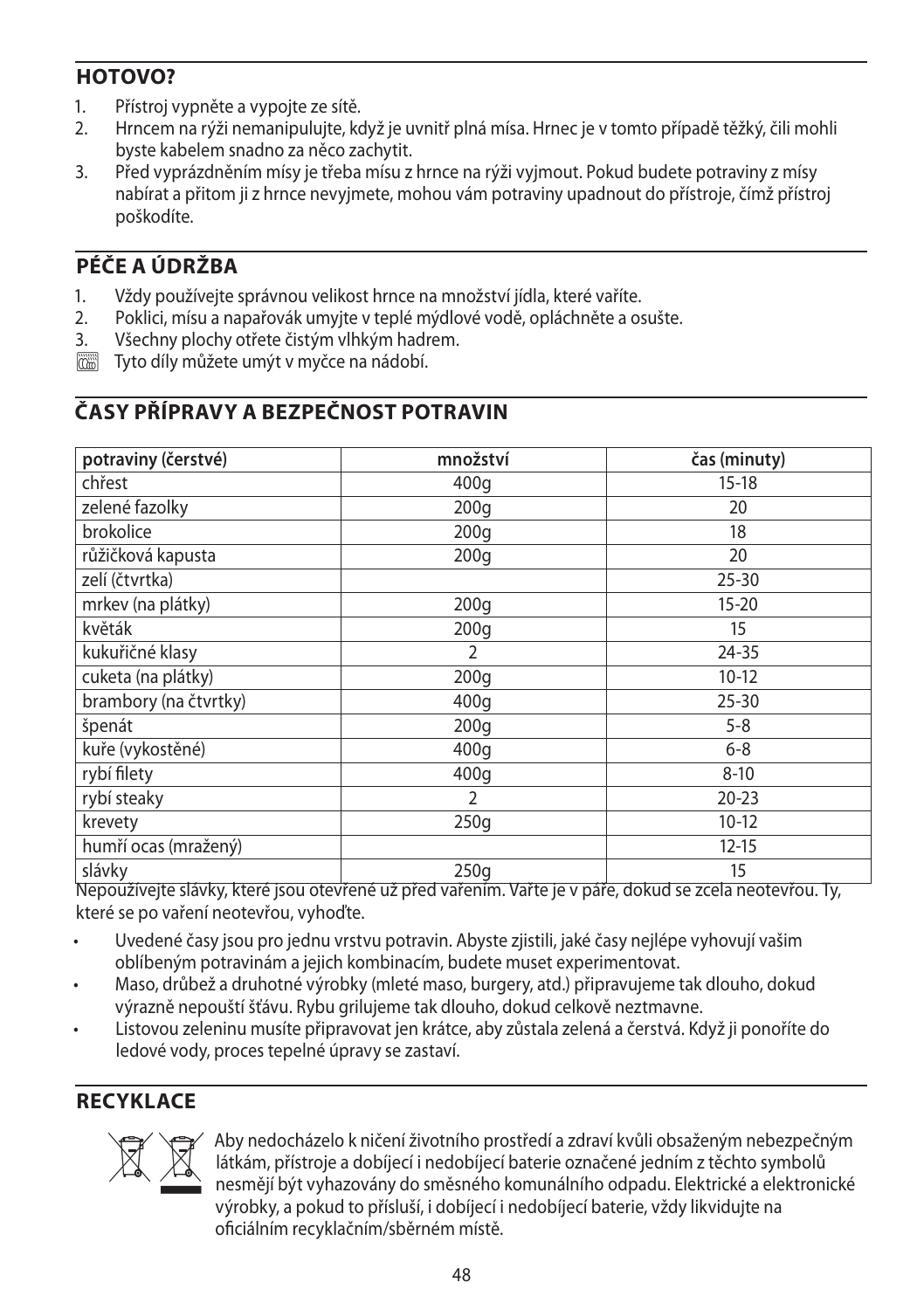Prečítajte si pokyny a odložte tak, aby ste ich mohli priložiť pri prípadnom odovzdaní výrobku niekomu inému. Pred použitím odstráňte všetky obaly.

## **DÔLEŽITÉ BEZPEČNOSTNÉ OPATRENIA**

Dodržujte základné bezpečnostné opatrenia, vrátane:

Tento prístroj môžu používať deti od 8 rokov a osoby so zníženými fyzickými, zmyslovými alebo psychickými schopnosťami alebo nedostatkom skúseností a vedomostí ak sú pod dozorom/poučení a sú si vedomí s tým spojených rizík. Deti sa s prístrojom nemajú hrať. Čistenie a používateľská údržba nemajú byť vykonávané deťmi ak nie sú staršie ako 8 rokov a pod dozorom. Prístroj a elektrickú šnúru uchovávajte mimo dosahu detí mladších ako 8 rokov.

Ak je prívodný kábel poškodený, musí byť vymenený výrobcom, jeho servisným technikom alebo iným kvalifikovaným odborníkom, aby nedošlo k riziku.

Nesprávne používanie spotrebiča môže viesť k poraneniu.

 $\triangle$  Povrchy spotrebiča budú horúce. Zvyškové teplo bude po použití udržiavať povrchy teplé.

Konektory udržiavajte v suchu.

- L Nepoužívajte tento prístroj v blízkosti vane, sprchy, umývadla alebo iných nádob s vodou.
- Nedávajte do spotrebiča mrazené mäso alebo hydinu pred použitím ich úplne rozmrazte.
- Mäso, hydinu a jedlá z nich (mleté mäso, hamburgery, atď.) grilujte, až kým z nich nevyteká čistá šťava. Rybu grilujte dovtedy, kým nie je mäso vo všetkých častiach nepriehľadné.
- Nepokúšajte sa čokoľvek variť v tele hrnca varte iba v odnímateľnej nádobe.
- Nenaťahujte sa ponad spotrebič a ruky, ramená, tvár a pod. nevystavujte unikajúcej pare.
- Naplňte aspoň 1 šálkou vody.
- Nenapĺňajte vyše hornej značky.
- Spotrebič neprikrývajte ani nedávajte žiadne predmety na jeho vrchnú časť.
- Keď prístroj nepoužívate, odpojte ho z elektrickej siete.
- Nepoužívajte iné doplnky alebo vybavenie ako tie, ktoré boli dodané.
- Tento spotrebič nesmie byť ovládaný prostredníctvom externého časového spínača alebo diaľkového ovládania.
- Nepoužívajte tento spotrebič, ak je poškodený alebo má poruchu.

### **LEN NA DOMÁCE POUŽITIE**

### **NÁKRESY**

- 1. Okrúhle držadlo
- 2. Vrchnák
- 3. Košík
- 4. Značka naplnenia
- 5. Nádoba
- 6. Prepínač
- 7. Kontrolky
- 8. Vareška
- 9. Odmerka
- 10. Spínač zapnutia a vypnutia (on/off)
- $\overline{\mathbb{R}}$  Tieto časti môžete umývať v umývačke riadu

**SK**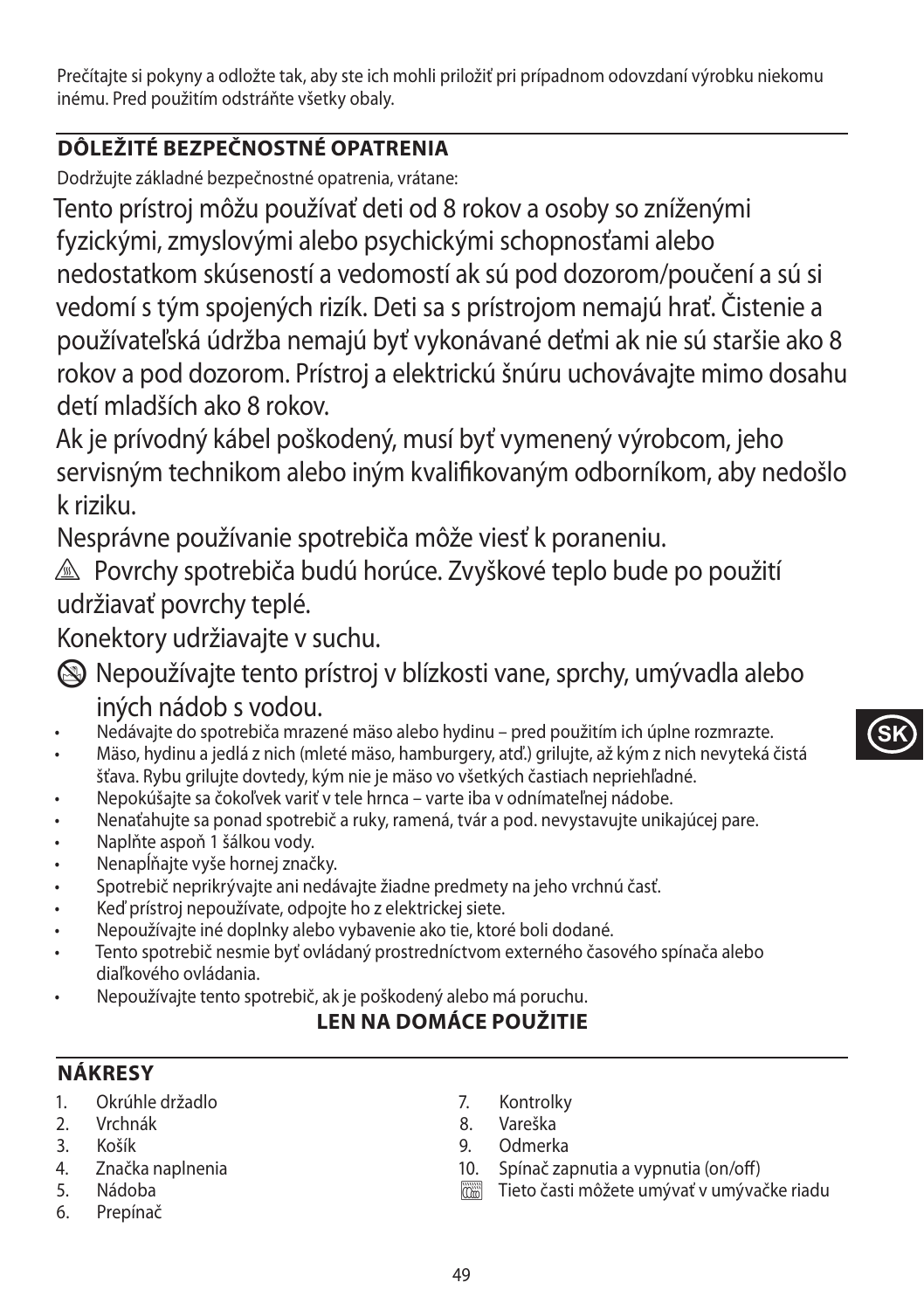### **PRED PRVÝM POUŽITÍM**

Umyte nádobu, vrchnák a košík v teplej vode so saponátom, opláchnite a osušte.

#### **PRÍPRAVA**

- 1. Spotrebič postavte na stabilný, vodorovný a teplu odolný povrch.
- 2. Nepoužívajte spotrebič v blízkosti alebo pod záclonami, poličkami, skrinkami alebo čímkoľvek, čo sa dá ľahko poškodiť unikajúcou parou.
- 3. Majte poruke kuchynské chňapky (alebo utierku) a tepelne odolnú podložku alebo plytký tanier, na ktoré položíte nádobu po varení.
- 4. Nádobu vložte do parného hrnca.

#### **VARENIE**

- 1. Ryžu nasypte do nádoby pomocou odmerky.
- 2. Naplňte nádobu vodou až po číslo, ktoré sa zhoduje s počtom odmeriek pridanej ryže.
- 3. Otočte nádobou o štvrť otočky v každom smere, aby ste zabezpečili dobrý kontakt dna nádoby s ohrievacím telesom.
- 4. Založte na nádobu pokrievku.
- 5. Vložte zástrčku do zásuvky na stene. Posuňte spínač zapnutia a vypnutia do pozície **I**. Posuňte prepínač do polohy \.
- 6. Posuňte prepínač do polohy W. Kontrolka Szhasne.
- 7. Keď bude ryža hotová, prepínač sa posunie do polohy (, kontrolka () zhasne, a rozsvieti sa kontrolka (.
- 8. Nechajte ryžu stáť asi 10 minút, potom prístroj vypnite a odpojte z elektrickej siete.
- 9. Založte si kuchynské chňapky.
- 10. Keď nadvihnete pokrievku, bude unikať para a horúci vzduch. Pokrievku trochu nakloňte, aby ste paru odklonili smerom od seba.
- 11. Nádobu vyberte a položte ju na teplovzdornú podložku alebo plytký tanier.
- 12. Vareškou prevráťte a zamiešajte ryžu, aby ste uvoľnili všetku paru.
- Niekedy sa na vrstve ryže, ktorá je v kontakte so stenami nádoby vytvorí kôra.
- Ak ju nechcete, môžete ju po naservírovaní ryže odstrániť vareškou.

### **ĎALŠIE PRÍSADY**

- Ak pridáte akékoľvek ďalšie prísady (hrozienka, ovocie, oriešky a pod.), mali by ste znížiť množstvo ryže, aby ste kompenzovali množstvo vody, ktoré tieto absorbujú.
- Hrozienka a sušené ovocie absorbujú toľko vody, čo ryža, takže ich nasypte do odmerky spolu s ryžou.
- Orechy vo všeobecnosti neabsorbujú veľa vody, takže ich môžete pridať po odmeraní množstva ryže.

### **POUZÍTIE HRNCA NA VARENIE V PARE**

- 1. Pridajte požadované množstvo vody Použite metódu 1 alebo 2 uvedenú vyššie.
- 2. Košík vložte do vrchnej časti nádoby a vložte do neho jedlo.
- 3. Kvôli rovnomernému vareniu pokrájajte všetky kúsky potraviny na približne rovnakú veľkosť.
- 4. Na hrášok, alebo čokoľvek, čo sa rozpadne alebo popadá do vody, použite balíček z alobalu.
- 5. Pri vyberaní balíčka si dávajte pozor použite kuchynské chňapky a plastové kliešte/lyžice.
- 6. Na košík založte vrchnák.
- 7. Použite varný hrniec rovnako, ako pri varení ryže.
- 8. Sledujte časy varenia v pare.
- 9. Po skončení varenia v pare nenechávajte jedlo v hrnci rozmočí sa.
- 10. Poznačte si typ a množstvo potraviny a množstvo vody. Nabudúce prispôsobnte množsvo vody a nechajte varný hrniec strážiť čas.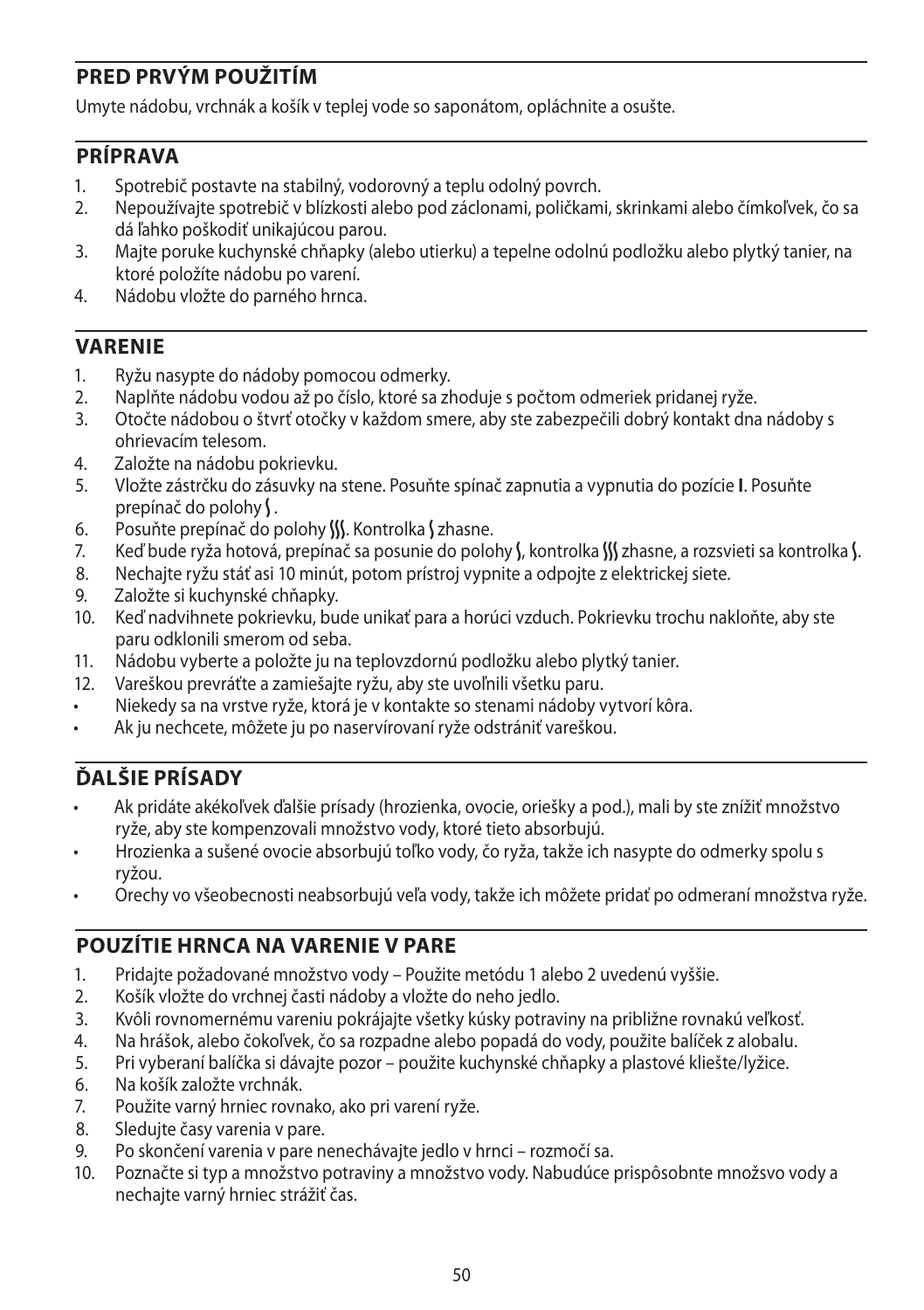### **HOTOVO?**

- 1. Vypnite prístroj a odpojte ho z elektrickej siete.<br>2. Neprenášajte hrniec na varenie ryže s plnou ná
- 2. Neprenášajte hrniec na varenie ryže s plnou nádobou vo vnútri. Bude ťažký a kábel sa vám pri pohybe môže o niečo zachytiť.
- 3. Pred vyberaním ryže z nádoby nádobu vyberte z hrnca. Ak sa budete snažiť vybrať jedlo z nádoby, ktorá je ešte v hrnci, môže vám z neho časť spadnúť do hrnca a poškodiť ho.

## STAROSTI IVOSŤ A ÚDRŽBA

- 1. Vypnite prístroj, odpojte ho z elektrickej siete a nechajte vychladnúť.
- 2. Vrchnák, nádobu a mriežku umyte v teplej vode so saponátom, opláchnite a osušte.
- 3. Všetky povrchy utrite čistou vlhkou utierkou.
- $\overline{\mathbb{C}\mathbb{C}\mathbb{C}}$  Tieto časti môžete umývať v umývačke riadu.

### **ČASY PRÍPRAVY & BEZPEČNOSŤ POTRAVÍN**

| potravina (čerstvá)    | množstvo         | čas (minúty) |
|------------------------|------------------|--------------|
| špargľa                | 400q             | $15 - 18$    |
| zelená fazuľka         | 200q             | 20           |
| brokolica              | 200q             | 18           |
| ružičkový kel          | 200q             | 20           |
| kapusta (štvrťka)      |                  | $25 - 30$    |
| mrkva (plátky)         | 200 <sub>g</sub> | $15 - 20$    |
| karfiol                | 200q             | 15           |
| kukuričné struky       | 2                | $24 - 35$    |
| cuketa (plátky)        | 200q             | $10-12$      |
| zemiaky (štvrťky)      | 400q             | $25 - 30$    |
| špenát                 | 200q             | $5 - 8$      |
| kura (bez kostí)       | 400q             | $6 - 8$      |
| rybie filety (tenké)   | 400q             | $8 - 10$     |
| rybie filé (hrubé)     | $\overline{2}$   | $20 - 23$    |
| krevety                | 250q             | $10-12$      |
| chvost kraba (mrazený) |                  | $12 - 15$    |
| mušle                  | 250q             | 15           |

- Nepoužívajte mušle, ktoré sú otvorené pred varením. Nechajte ich v pare, kým sa úplne neotvoria a vyhoďte všetky, ktoré sa neotvoria počas varenia.
- Tieto časy sa vzťahujú na jednu vrstvu jedla. Budete musieť experimentovať, aby ste zistili časy potrebné na vaše obľúbené jedlá a ich kombinácie.
- Mäso, hydinu a jedlá z nich (mleté mäso, hamburgery, atď.) grilujte, až kým z nich nevyteká čistá šťava. Rybu grilujte dovtedy, kým nie je mäso vo všetkých častiach nepriehľadné.
- Listovú zeleninu by ste mali variť čo najmenej, aby ste ju zachovali zelenú a krehkú. Pri ponorení do ľadovej vody zastavíte proces jej varenia.

## **RECYKLÁCIA**



MAby nedochádzalo k ohrozeniu zdravia a životného prostredia vplyvom<br>nebezpečných látok, prístroje a nabíjacie a nenabíjacie batérie označení<br>týchto symbolov nesmú byť likvidované s netriedeným komunálnym od<br>Elektrické a e nebezpečných látok, prístroje a nabíjacie a nenabíjacie batérie označené niektorým z týchto symbolov nesmú byť likvidované s netriedeným komunálnym odpadom. Elektrické a elektronické výrobky a prípadne nabíjacie a nenabíjacie batérie vždy odovzdajte na príslušnom oficiálnom mieste pre recykláciu / zber.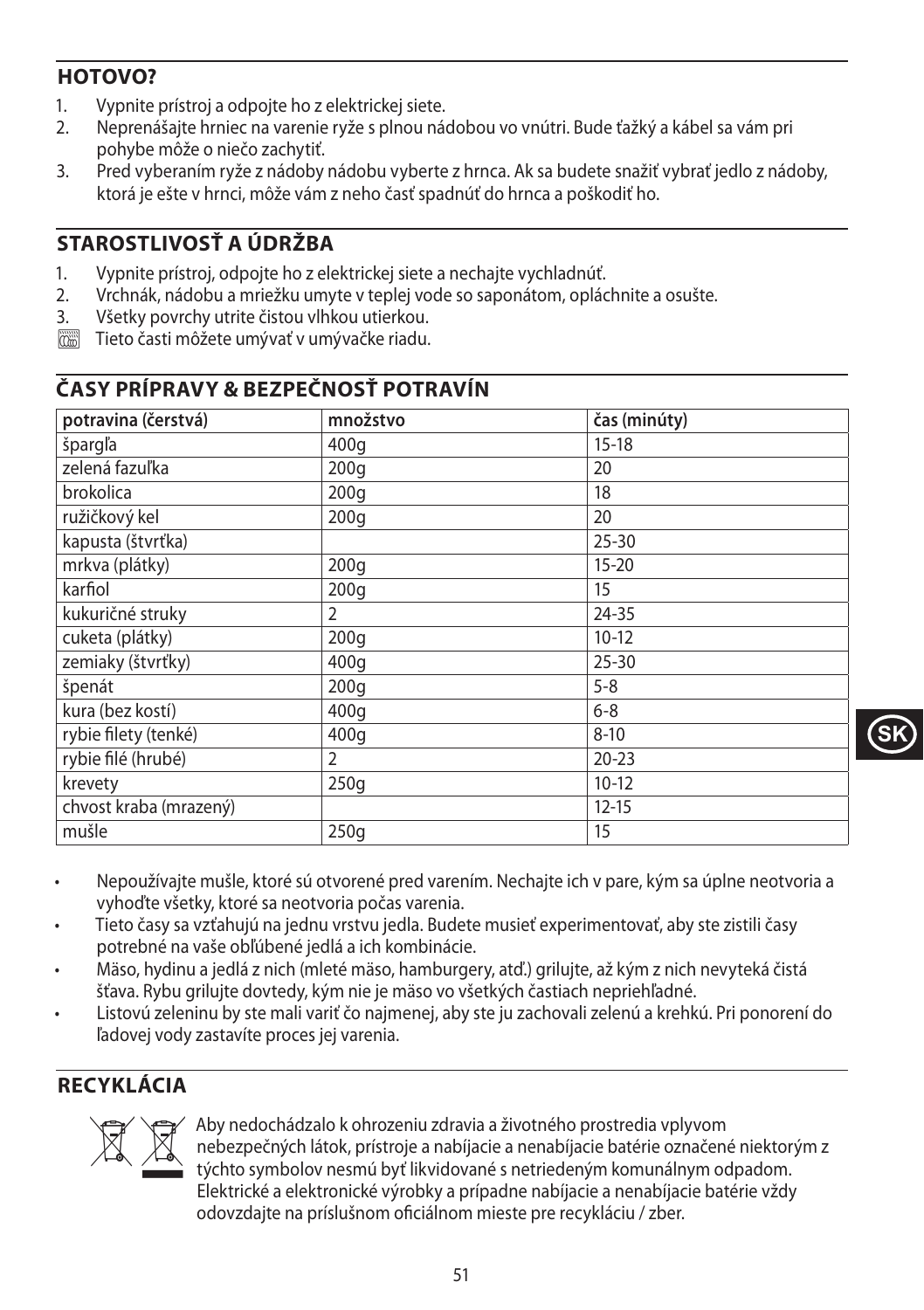Instrukcję należy przeczytać, zachować, przekazać kolejnemu użytkownikowi, jeśli odstępujemy urządzenie innej osobie. Wyjmij z opakowania przed użyciem.

## **WSKAZÓWKI DOTYCZĄCE BEZPIECZEŃSTWA**

Postępuj zgodnie ze wskazówkami dotyczącymi bezpieczeństwa, między innymi:

Urządzenie może być użytkowane przez dzieci w wieku od 8 lat i starsze oraz osoby o ograniczonej sprawności fizycznej, czuciowej lub psychicznej lub osoby niemające doświadczenia lub znajomości urządzenia, jeśli odbywa się to pod nadzorem / z instruktażem, oraz są świadome istniejących zagrożeń. Dzieci nie powinny bawić się urządzeniem. Dzieci nie powinny czyścić i obsługiwać urządzenia, o ile nie są starsze niż 8 lat i są nadzorowane.

Przechowuj urządzenie i przewód zasilania w miejscu niedostępnym dla dzieci w wieku poniżej 8 lat.

Jeżeli przewód zasilający ulegnie uszkodzeniu, powinien być wymieniony przez producenta, jego serwis techniczny lub specjalistyczny zakład naprawczy w celu uniknięcia zagrożenia.

Styki powinny być suche.

Niewłaściwe użytkowanie urządzenia może spowodować obrażenia ciała.

- </u> <u>△</u> Powierzchnie urządzenia rozgrzewają się. Resztkowe ciepło powoduje, że powierzchnie jeszcze pozostają gorące po użyciu.
- $\circledR$  Nie należy używać tego urządzenia w pobliżu wanny, prysznica, umywalki lub innych naczyń zawierających wodę.
- Nie wkładaj zamrożonego mięsa lub drobiu w urządzenie przed użyciem trzeba je całkowicie rozmrozić.
- Piecz mięso, drób, i ich pochodne (mielone, hamburgery, itp.), aż będzie wyciekać czysty sos. Przyrządzaj ryby, aż w całości będą gotowe do spożycia.
- Nie staraj się gotować czegokolwiek w korpusie urządzenia gotuj tylko w wyjmowanej misie.
- Nie trzymaj rąk nad urządzeniem, chroń ręce, ramiona, twarz itp. przed wydobywającą się parą.
- Wlej co najmniej 1 szklankę wody.
- Nie napełniaj powyżej oznaczenia.
- Nie przykrywaj urządzenia i niczego na nim nie stawiaj.
- Odłącz urządzenie od sieci, kiedy nie jest używane.
- Nie używaj innych akcesoriów niż te, które są dostarczone z urządzeniem.
- Nigdy nie używaj urządzenia niezgodnie z jego przeznaczeniem określonym w niniejszej instrukcji.
- Nigdy nie używaj uszkodzonego urządzenia lub jeśli zaczęło wadliwie działać.

# **TYLKO DO UŻYTKU DOMOWEGO**

### **RYSUNKI**

- 1. Pokrętło
- 2. Pokrywa
- 3. Kosz
- 4. Oznaczenie napełniania
- 5. Miska
- 6. Przełącznik włączania/wyłączania
- 7. Lampki
- 8. Przełącznik<br>9. Łopatka
- 9. Łopatka
- 10. Miarka
- $\overline{\mathbb{C}\mathbb{C}\mathbb{C}}$  Te części można myć w zmywarce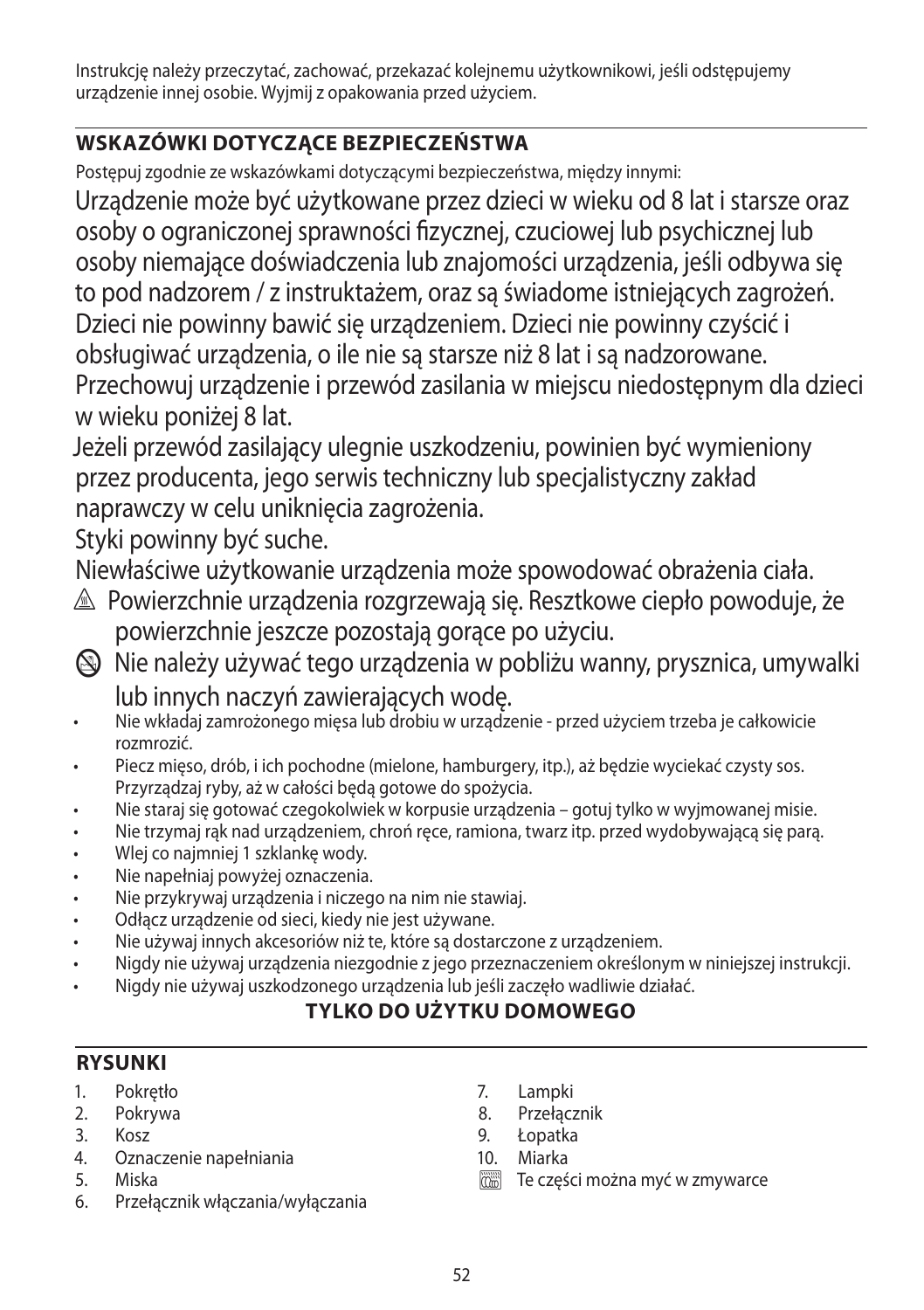### **PRZED PIERWSZYM UŻYCIEM**

Umyj misę, pokrywę i kosz w ciepłej wodzie z płynem do naczyń, wypłucz i wysusz.

#### **PRZYGOTOWANIE**

- 1. Ustaw urządzenie na stabilnej, równej i termoodpornej powierzchni.<br>2. Nie pależy umieszcząć urządzenia w pobliżu zasłon, pod półkami lub
- 2. Nie należy umieszczać urządzenia w pobliżu zasłon, pod półkami lub szafkami ani w pobliżu czegokolwiek, co mogłoby zostać uszkodzone przez uciekającą parę.
- 3. Zakładaj żaroodporne lub tkaninowe rękawice kuchenne oraz żaroodporne podkładki lub talerze do ustawienia miski po ugotowaniu.
- 4. Umieść miskę wewnątrz szybkowaru.

#### **GOTOWANIE**

- 1. Użyj miarki do wsypywania ryżu do miski.
- 2. Napełnij miskę wodą w ilości odpowiadającej liczbie filiżanek, wsypanego ryżu.
- 3. Obróć miskę ćwierć obrotu w każdą stronę, aby dno miski lepiej przylegało do grzałki.
- 4. Przykryj miskę pokrywą.
- 5. Włóż wtyczkę w gniazdko sieciowe. Ustawić przełącznik włączania/wyłączania w pozycji **I**. Ustawić przełącznik w pozycji S. Lampka Szaświeci się.
- 6. Ustaw przełącznik na W. Lampka (zgaśnie.
- 7. Gdy ryż jest już ugotowany, przełącznik przestawi sięna S, lampka S zgaśnie, a lampka S zaświeci się.
- 8. Pozostawić ryż na około 10 minut, a następnie wyłączyć kuchenkę i wyjąć wtyczkę z gniazdka.
- 9. Zakładaj rękawice kuchenne.
- 10. Po podniesieniu pokrywy ujdą para i gorące powietrze. Lekko przechyl naczynie i skieruj strumień pary od ciebie.
- 11. Podnieś miskę i ustaw na żaroodpornej podkładce lub talerzu.
- 12. Przemieszaj ryż łopatką, aż wyleci cała para.
- Niekiedy warstwa przylegająca do miski utworzy skórkę.
- Jeśli jednak nie lubisz takiej skórki, usuń ją łopatką służącą do nakładania ryżu.

### **DODATKOWE SKŁADNIKI**

• Jeśli dodajesz do ryżu inne składniki (rodzynki, owoce, orzechy itp.), należy zmniejszyć ilość ryżu w celu skompensowania ilości wody, jaką wchłoną.

**PL**

- Rodzynki i suszone owoce chłoną tyle wody co ryż -dlatego do miarki należy je wsypywać razem z ryżem.
- Orzechy zazwyczaj pochłaniają mniej wody, można je dodać już po zmierzeniu ryżu.

#### **WYKORZYSTANIE SZYBKOWARU JAKO PAROWAR**

- 1. Dodaj wymaganą ilość wody Użyj sposobu 1 lub 2 jak wyżej.
- 2. Nałóż kosz na miskę i włóż do niego produkty.
- 3. Aby produkty gotowały się równomiernie, potnij je na w przybliżeniu tej samej wielkości kawałki.
- 4. W przypadku grochu, czy innych produktów, które mogą się rozpadać lub wpadać do wody, zawinąć je w folię aluminiową.
- 5. Przy wyjmowaniu jedzenia zawiniętego w folię, należy zachować ostrożność założyć rękawice kuchenne i używać plastikowych szczypców/łyżek.
- 6. Kosz przykryj pokrywą
- 7. Włącz szybkowar w ten sam sposób, jak do gotowania ryżu.
- 8. Przestrzegaj czasów gotowania na parze.
- 9. Nie pozostawiaj jedzenia w szybkowarze po ugotowaniu rozmoczy się.
- 10. Notuj rodzaj i ilość produktów i dodawaną ilość wody. Następnym razem, użyj odpowiedniej ilości wody, a szybkowar sam przypilnuje czasu gotowania.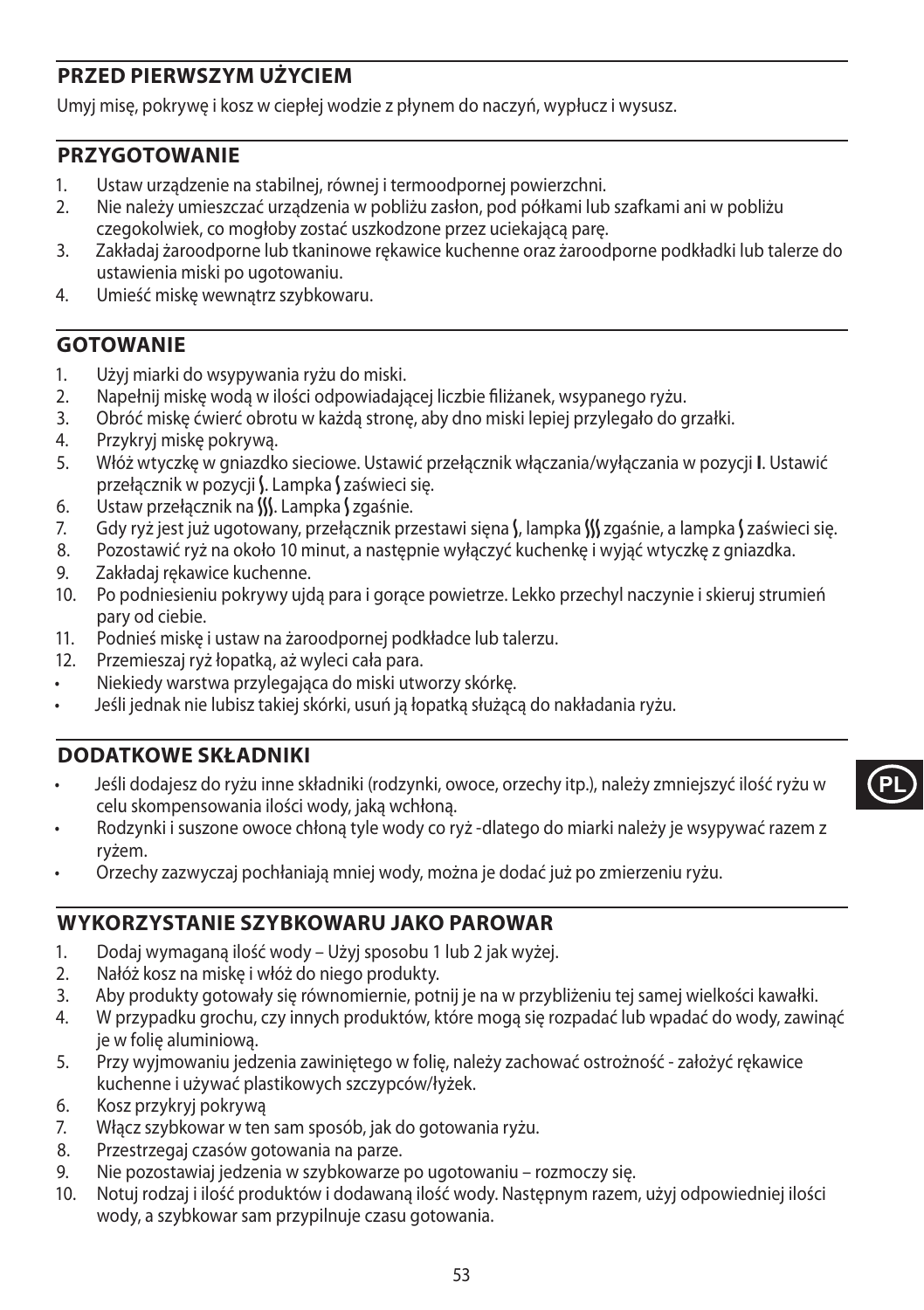### **SKOŃCZONE?**

- 1. Wyłączyć urządzenie i wyjąć wtyczkę z gniazdka.
- 2. Nie przenoś szybkowaru z pełną miską ryżu w środku. Szybkowar będzie ciężki, a kablem można o coś zahaczyć.
- 3. Przed opróżnieniem wyjmij miskę z szybkowaru do ryżu. Próba wyjęcia ryżu miski , dopóki znajduje się ona w szybkowarze do ryżu, może spowodować przedostanie się zawartości do wnętrza szybkowaru. I w efekcie uszkodzenie szybkowaru.

### **KONSERWACJA I OBSŁUGA**

- 1. Wyłączyć urządzenie, wyjąć wtyczkę z gniazdka i pozostawić do ostygnięcia.
- 2. Umyj pokrywę, miskę i półkę w ciepłej wodzie z mydłem, wypłucz i wysusz.
- 3. Wytrzyj wszystkie powierzchnie czystą wilgotną szmatką.
- $\overline{\mathbb{R}}$  Te części można myć w zmywarce.

### **CZASY PRZYRZĄDZANIA I BEZPIECZEŃSTWO ŻYWNOŚCI**

| jedzenie (świeże)     | ilość | czas (minuty) |
|-----------------------|-------|---------------|
| szparagi              | 400g  | $15 - 18$     |
| zielona fasola        | 200q  | 20            |
| brokuł                | 200q  | 18            |
| brukselka             | 200q  | 20            |
| kapusta (ćwiartka)    |       | $25 - 30$     |
| marchew (w plastrach) | 200q  | $15 - 20$     |
| kalafior              | 200q  | 15            |
| kukurydza w kolbach   | 2     | 24-35         |
| cukinia (w plastrach) | 200q  | $10-12$       |
| ziemniaki (ćwiartki)  | 400g  | $25 - 30$     |
| szpinak               | 200q  | $5 - 8$       |
| kurczak (bez kości)   | 400g  | $6 - 8$       |
| filety rybne          | 400q  | $8 - 10$      |
| steki rybne           | 2     | $20 - 23$     |
| krewetki              | 250q  | $10-12$       |
| ogon homara (mrożony) |       | $12 - 15$     |
| małże                 | 250q  | 15            |

- Nie bierz małży, które przed gotowaniem były otwarte. Gotuj na parze dopóki nie otworzą się i odrzucić takie, które po ugotowaniu nadal się nie otworzyły.
- Podane czasy odnoszą się do pojedynczej warstwy żywności. Aby znaleźć optymalne czasy dla ulubionych potraw i ich kombinacji, trzeba trochę poeksperymentować.
- Piecz mięso, drób, i ich pochodne (mielone, hamburgery, itp.), aż będzie wyciekać czysty sos. Przyrządzaj ryby, aż w całości będą gotowe do spożycia.
- Warzywa liściaste powinny być gotowane możliwie najkrócej, aby pozostały zielone i chrupiące. Zmoczenie lodowatą wodą wodzie zatrzyma proces gotowania.

### **RECYKLING**



WABy uniknąć problemów środowiskowych i zdrowotnych spowodowanych<br>niebezpiecznymi substancjami, sprzętu, akumulatorów i baterii oznaczonyc<br>tych symboli nie należy wyrzucać z nieposortowanymi odpadami komunali<br>Produkty elek niebezpiecznymi substancjami, sprzętu, akumulatorów i baterii oznaczonych jednym z tych symboli nie należy wyrzucać z nieposortowanymi odpadami komunalnymi. Produkty elektryczne i elektroniczne, w tym, baterie jednorazowe i akumulatory, należy zawsze utylizować w odpowiednim publicznym punkcie zbiórki odpadów/recyklingu.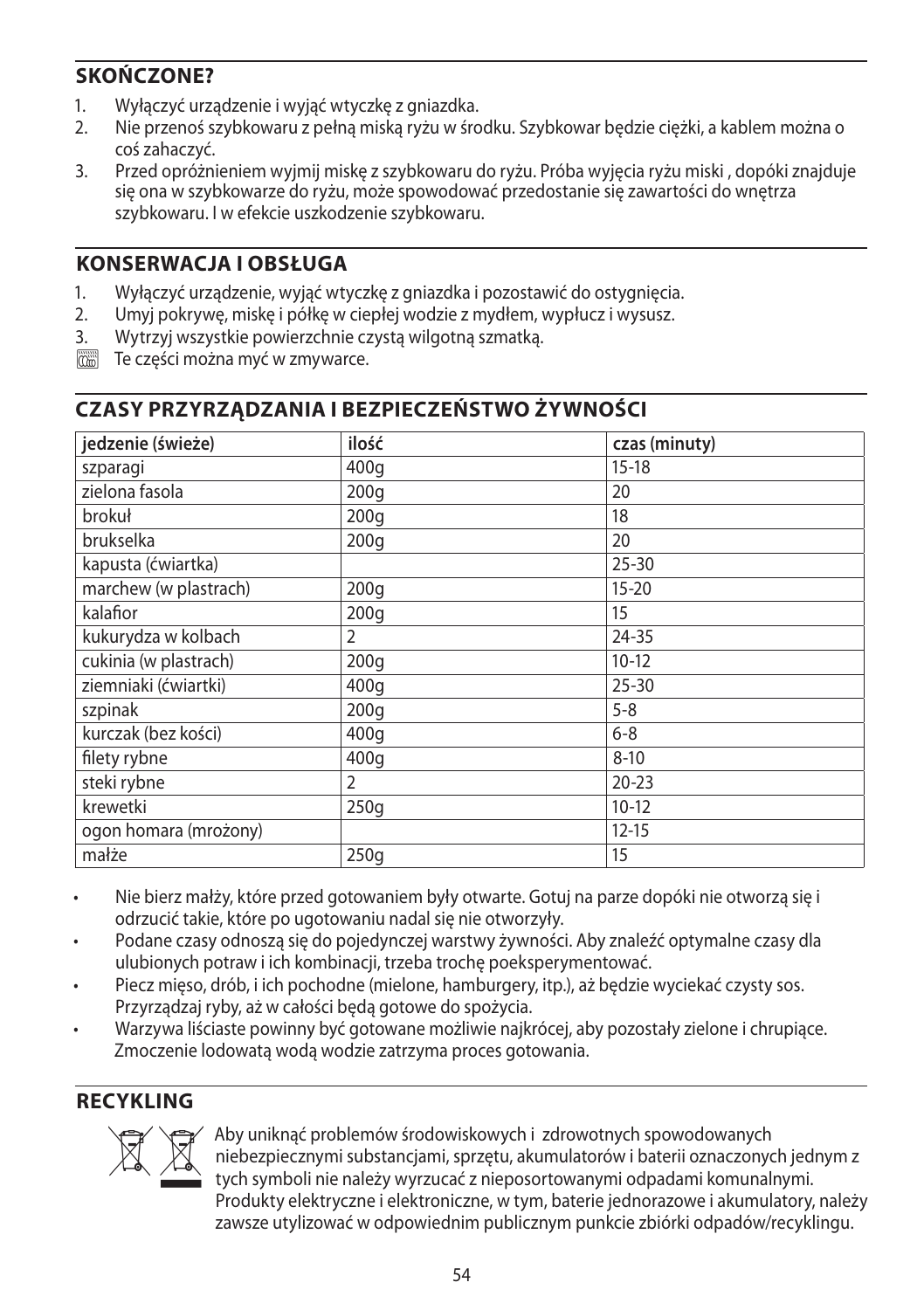Pročitajte upute, držite ih na sigurnom mjestu, proslijedite ih ako dajete uređaj. Uklonite cijelo pakiranje prije uporabe.

## **VAŽNE SIGURNOSNE MJERE**

Poštujte osnovne sigurnosne mjere, uključujući slijedeće:

Ovaj uređaj mogu koristiti djeca od 8 godina pa na više i osobe smanjenih tjelesnih, osjetilnih ili mentalnih sposobnosti ili osobe koje ne raspolažu iskustvom i znanjem ako su pod nadzorom ili rade po uputama, te razumiju uključene opasnosti. Djeca se ne smiju igrati s uređajem. Čišćenje i održavanje ne smiju vršiti djeca ako nisu starija od 8 godina i moraju biti pod nadzorom. Držite uređaj i kabel van dosega djece mlađe od 8 godina. Ako je kabel oštećen, radi izbjegavanja opasnosti, mora ga zamijeniti proizvođač, ovlašteni servis ili osoba slične stručnosti.

Nemojte uranjati uređaj u tekućinu.

Pogrešna uporaba aparata može uzrokovati ozljedu.

Održavajte sve priključke suhim.

- $\triangle$  Površine uređaja će postati vruće. Preostala toplina održavat će površine toplim nakon uporabe.
- L Nemojte koristiti ovaj uređaj u blizini kada, tuševa, umivaonika ili drugih posuda s vodom.
- Nemojte stavljati zamrznuto meso ili perad u uređaj; odmrznite ga potpuno prije uporabe.
- Kuhajte meso, perad i prerađevine (mljeveno meso, hamburgere, itd) dok se iz njih ne pojavi bistri sok. Kuhajte ribu dok joj boja ne postane potpuno mutna.
- Nemojte pokušavati da kuhate bilo šta u tijelu kuhala; kuhajte samo u odvojivoj posudi.
- Nemojte pružati ruke preko uređaja i držite ruke, lice itd. van domašaja izlazne pare.
- Napunite s najmanje 1 šalicom vode.
- Nemojte puniti preko oznake punjenja.
- Nemojte stavljati poklopac ili neki drugi predmet na uređaj.
- Iskopčajte uređaj iz utičnice kad nije u uporabi.
- Nemojte koristiti dijelove ili dodatke drugih proizvođača.
- Nemojte koristiti uređaj u bilo koje druge svrhe osim onih opisanih u ovim uputama.
- Nemojte koristiti uređaj ako je oštećen ili neispravan.

## **ISKLJUČIVO ZA KUĆNU UPORABU**

### **CRTEŽI**

- 1. Ručica
- 2. Poklopac
- 3. Košara
- 4. Oznaka punjenja
- 5. Posuda
- 6. Prekidač

## **PRIJE PRVE UPORABE**

Operite posudu, poklopac i košaricu u toploj sapunici, isperite i osušite.

- 7. Svjetla
- 8. Lopatica
- 9. Mjerica
- 10. Prekidač za isključivanje/uključivanje

**HR**

**TE dijelove možete prati u perilici**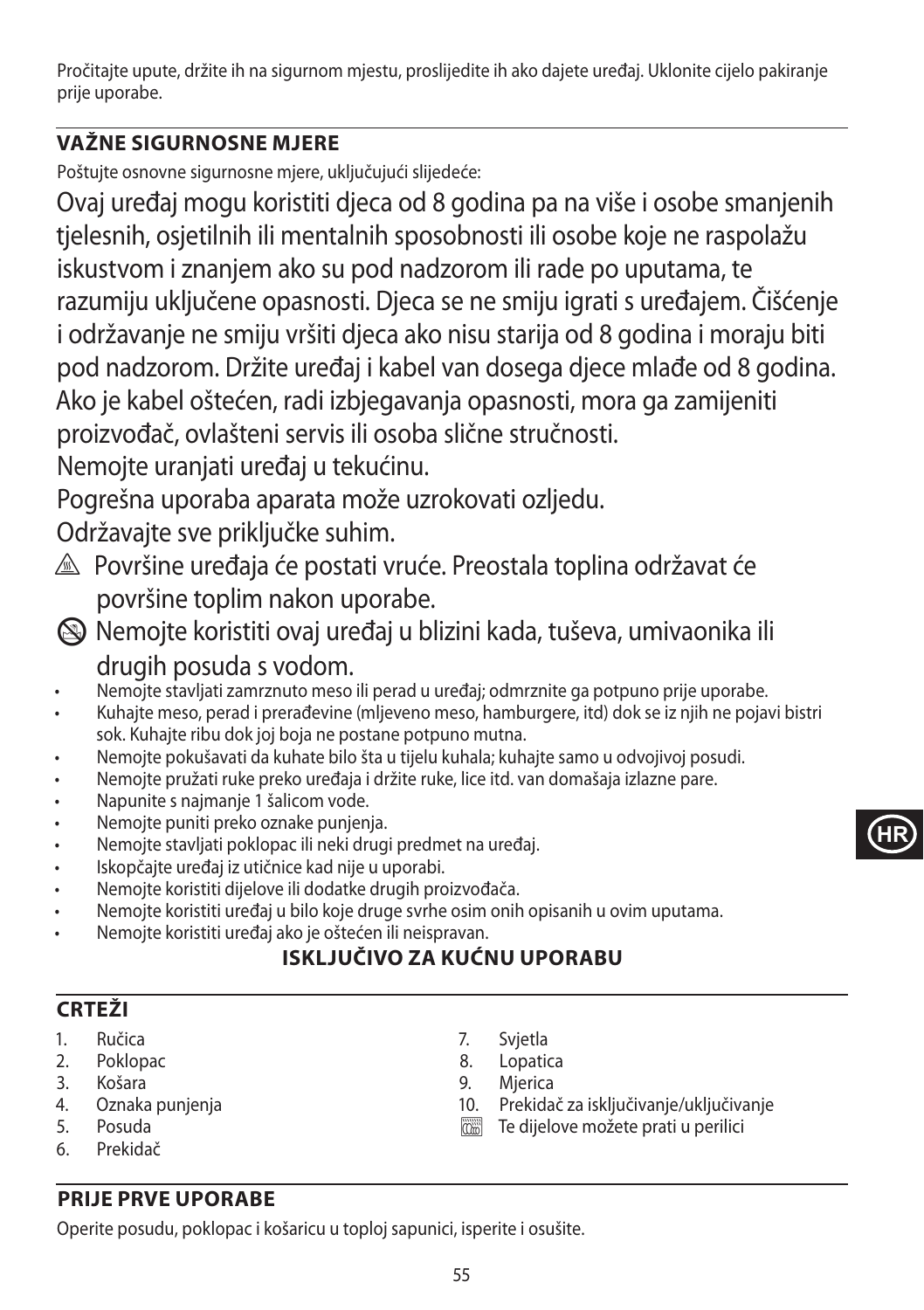#### **PRIPREMA:**

- 1. Postavite uređaj na stabilnu, ravnu površinu, otpornu na toplinu.
- 2. Nemojte postavljati uređaj u blizini zavjesa, ispod polica, ormarića ili blizu bilo čega što se može oštetiti izlaznom parom.
- 3. Držite rukavice za pećnicu pri ruci, kao i podlošku otpornu na toplinu ili ploču na koju ćete postaviti posudu poslije kuhanja.
- 4. Stavite posudu u kuhalo.

#### **KUHANJE**

- 1. Koristite mjericu za stavljanje riže u posudu.
- 2. Napunite posudu vodom do broja koji odgovara broju mjerica riže.
- 3. Okrenite posudu na četvrtinu okreta u oba pravca, kako biste bili sigurni da dno posude ima dobar kontakt s elementom.
- 4. Stavite poklopac na posudu.
- 5. Stavite utikač u utičnicu. Pomaknite prekidač za uključivanje/isključivanje na **I** položaj. Pomaknite prekidač na Spoložaj. Upalit će se svjetlo s oznakom S.
- 6. Pomaknite kontrolu na oznaku W. Svjetlo s oznakom S će se ugasiti.
- 7. Kad je riža skuhana, kontrola će se pomaknuti na oznaku S, svjetlo oznake W će se ugasiti i upalit će se svjetlo oznake §.
- 8. Ostavite rižu da miruje otprilike 10 minuta, potom isključite kuhalo i izvucite kabel iz utičnice.
- 9. Navucite rukavice za pećnicu.
- 10. Kad podignete poklopac izlaze para i vruć zrak. Nagnite uređaj lagano kako biste usmjerili paru od vas.
- 11. Podignite posudu i postavite je na podlošku otpornu na toplinu ili ploču.
- 12. Uz pomoć lopatice promiješajte rižu kako bi para izišla van.
- Ponekad će se na sloju riže koji je u kontaktu sa zdjelom pojaviti korica.
- Ako je ne želite, možete je skinuti uz pomoć lopatice, pošto ste poslužili rižu.

#### **DODATNI SASTOJCI**

- Ako dodajete sastojke (grožđice, voće, jezgričasto voće, itd.) potrebno je smanjiti količinu riže kako bi se nadoknadila količina vode koju će ti sastojci upiti.
- Grožđice i suho voće će upijati istu količinu vode kao i riža, stoga ih stavite u mjericu zajedno s rižom.
- Jezgričasto voće uglavnom ne upija puno vode, tako da ih možete normalno dodati pošto ste izmjerili rižu.

#### **UPORABA KUHALA ZA KUHANJE NA PARI**

- 1. Dodajte potrebnu količinu vode. Koristite gornje načine 1 ili 2.
- 2. Stavite košaru na vrh posude i stavite hranu u košaru.
- 3. Za ravnomjerno kuhanje, izrežite sve komade hrane otprilike na istu veličinu.
- 4. Ukoliko kuhate grašak ili bilo šta što može prsnuti ili upasti u vodu, napravite paketić od aluminijske folije.
- 5. Budite pažljivi kod skidanja paketića: stavite rukavice za pećnicu i koristite se plastičnim hvataljkama/ žlicama.
- 6. Stavite poklopac na vrh košare.
- 7. Pustite kuhalo da radi na isti način kao da se radi o kuhanju riže.
- 8. Slijedite vrijeme kuhanja na pari.
- 9. Nemojte ostavljati hranu u kuhalu poslije kuhanja na pari, jer će postati gnjecava.
- 10. Zabilježite vrstu i količinu hrane i količinu vode. Sljedeći put, popravite količinu vode i ostavite da se kuhalo brine o vremenu.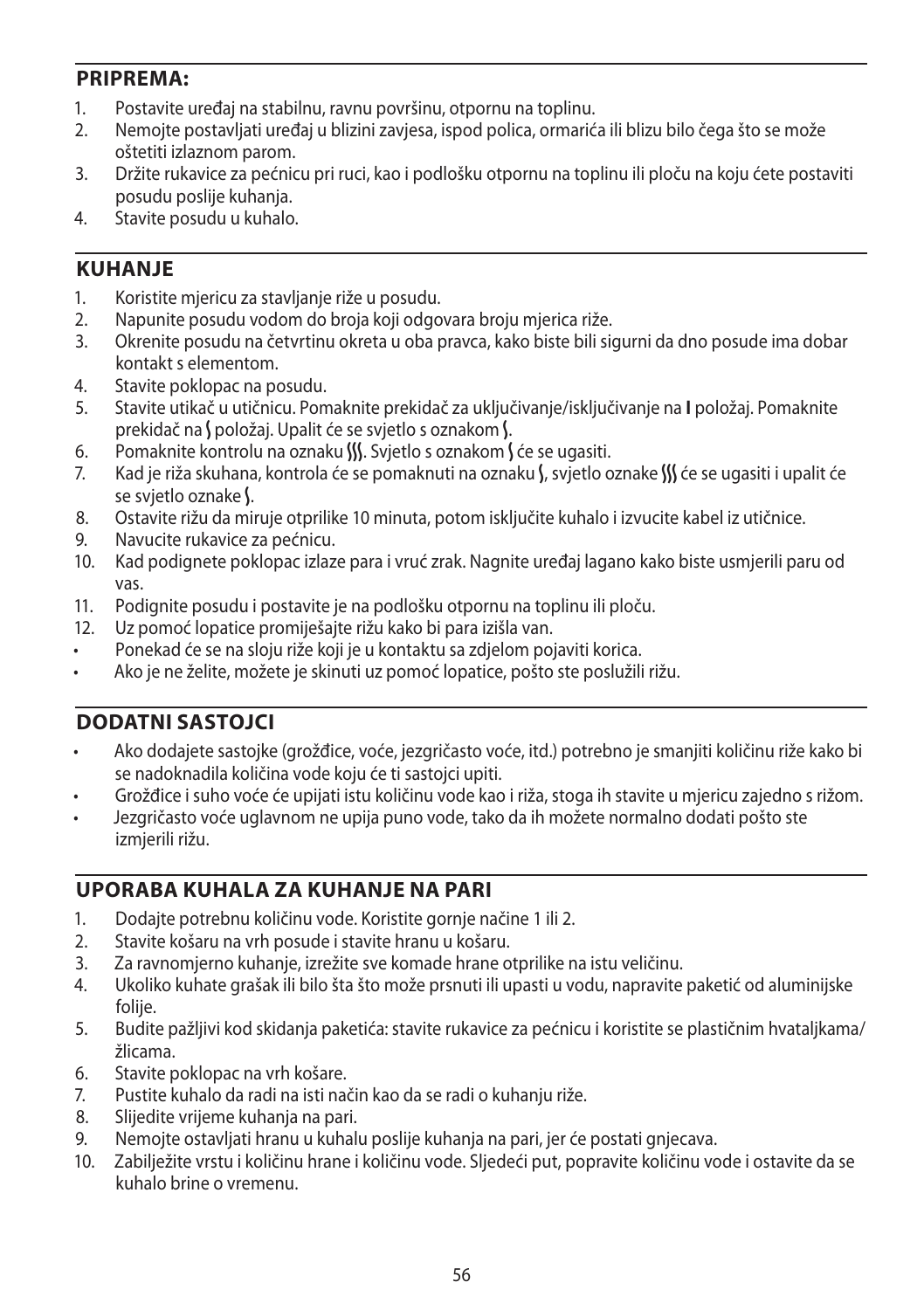## **JESTE LI ZAVRŠILI?**

- 1. Isključite uređaj i izvucite kabel iz utičnice.<br>2. Nemojte pomjerati kuhalo za rižu ako se na
- 2. Nemojte pomjerati kuhalo za rižu ako se na njemu nalazi puna posuda. Kuhalo će biti teško i kabel se može zaplesti oko nečega dok se krećete.
- 3. Prije pražnjenja, skinite posudu s kuhala za rižu. Ukoliko nastojite da izvadite hranu iz posude dok je još na kuhalu, riža može ispasti u kuhalo i oštetiti ga.

## **ČIŠĆENJE I ODRŽAVANJE**

- 1. Isključite uređaj, izvucite utikač iz utičnice i ostavite ga da se ohladi.
- 2. Operite posudu, poklopac i rešetku u toploj sapunici, isperite i osušite.<br>3. Obrišite sve površine čistom vlažnom krpom.
- 3. Obrišite sve površine čistom vlažnom krpom.
- $\overline{\mathbb{C}\mathbb{C}\mathbb{C}}$  Te dijelove možete prati u perilici.

### **VRIJEME PEČENJA I SIGURNOST HRANE**

| hrana (svježa)           | količina         | vrijeme (u minutama) |
|--------------------------|------------------|----------------------|
| šparoge                  | 400q             | $15 - 18$            |
| mahune                   | 200q             | 20                   |
| brokule                  | 200q             | 18                   |
| prokulice                | 200q             | 20                   |
| kupus (četvrt)           |                  | $25 - 30$            |
| mrkve (rezane)           | 200 <sub>g</sub> | $15 - 20$            |
| cvjetača                 | 200q             | 15                   |
| klipovi kukuruza         | $\overline{2}$   | $24 - 35$            |
| tikvice (rezane)         | 200q             | $10-12$              |
| krumpiri (rezani)        | 400q             | $25 - 30$            |
| špinat                   | 200q             | $5 - 8$              |
| piletina (bez kostiju)   | 400 <sub>g</sub> | $6 - 8$              |
| riblji fileti            | 400q             | $8 - 10$             |
| riblji odresci           | $\overline{2}$   | $20 - 23$            |
| rakovi                   | 250q             | $10-12$              |
| jastogov rep (zamrznuti) |                  | $12 - 15$            |
| dagnje                   | 250q             | 15                   |

- Nemojte koristiti dagnje koje su već otvorene prije kuhanja. Kuhajte na pari dok se školjke potpuno ne otvore i bacite one koje se nisu otvorile poslije kuhanja.
- Ovo vrijeme odnosi se na pojedinačni sloj hrane. Morat ćete vršiti nekoliko proba kako biste pronašli vrijeme koje najbolje odgovara vašim omiljenim jelima i njihovim kombinacijama.
- Kuhajte meso, perad i prerađevine (mljeveno meso, hamburgere, itd) dok se iz njih ne pojavi bistri sok. Kuhajte ribu dok joj boja ne postane potpuno mutna.
- Kuhajte lisnato povrće što je manje moguće, kako bi se održali zelenim i hrskavim. Ako ih potopite u ledenu vodu, zaustavlja se proces kuhanja.

### **RECIKLAŽA**



Kako bi se izbjegle štetne posljedice na okoliš i zdravlje zbog opasnih supstanci,<br>uređaji i punjive i nepunjive baterije obilježene jednim od ovih simbola ne smiju<br>zbrinjavati kao nerazvrstani komunalni otpad. Uvijek odlo uređaji i punjive i nepunjive baterije obilježene jednim od ovih simbola ne smiju se zbrinjavati kao nerazvrstani komunalni otpad. Uvijek odložite električne i elektroničke proizvode i , gdje je primjenljivo, punjive i nepunjive baterije, u odgovarajućem zvaničnom mjestu za sakupljanje/reciklažu.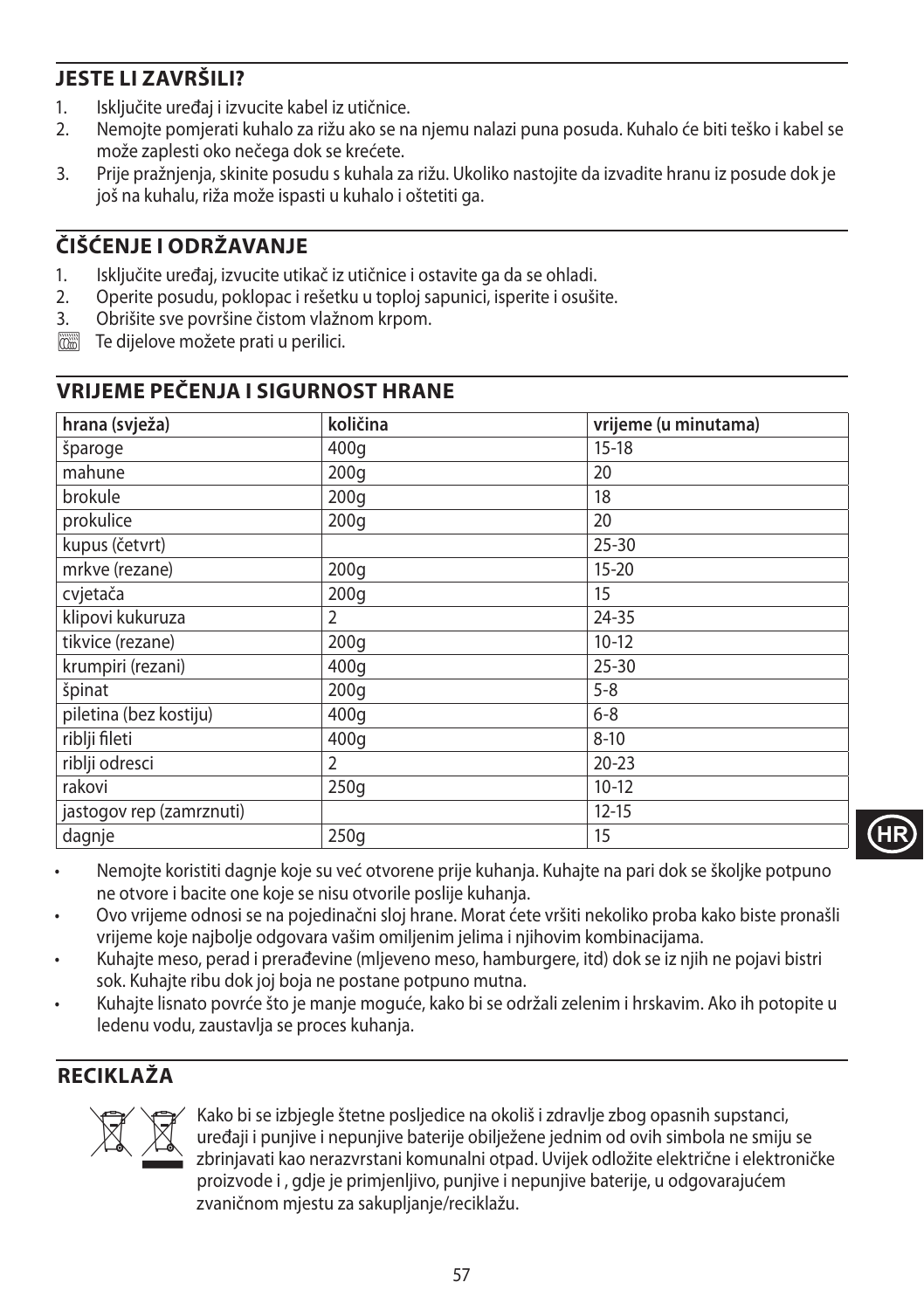Preberite navodila, jih shranite na varnem in jih predajte skupaj z napravo, če jo posredujete naprej. Pred uporabo odstranite vso embalažo.

### **POMEMBNA VAROVALA**

Sledite osnovnim varnostnim ukrepom, vključno z:

To napravo smejo uporabljati otroci, stari najmanj 8 let, in osebe z zmanjšanimi fizičnimi, čutnimi ali duševnimi sposobnostmi ali s pomanjkljivimi izkušnjami in znanjem, če so pri tem pod nadzorom/dobijo navodila in razumejo s tem povezana tveganja. Otroci se z napravo ne smejo igrati. Otroci ne smejo čistiti in vzdrževati naprave, če niso starejši od 8 let ter pod nadzorom. Napravo in kabel varujte pred dosegom otrok, mlajših od 8 let.

Če je kabel poškodovan, ga mora zamenjati proizvajalec, njegov servisni zastopnik ali kdo s podobnimi pooblastili, da se prepreči tveganje.

Zloraba naprave lahko povzroči telesne poškodbe.

Priključke ohranite suhe.

- $\triangle$  Površine naprave se segrejejo. Zaradi preostale toplote bodo površine vroče tudi po uporabi.
- L Te naprave ne uporabljajte v bližini kadi, prh, lavorjev in drugih posod z vodo. Napravo postavite na stabilno vodoravno površino, ki je odporna proti vročini.
- V napravo ne dajajte zamrznjenega mesa ali perutnine pred uporabo ga v celoti odmrznite.
- Meso, perutnino in sorodne izdelke (mleto meso, burgerji itd.) pecite toliko časa, da so sokovi bistri. Ribe pecite toliko časa, da je meso v celoti neprosojno.
- Ničesar ne poskušajte kuhati v ohišju kuhalnika kuhajte samo v izmenljivi skledi.
- Ne segajte čez napravo in držite dlani, roke, obraz itd. stran od uhajajoče pare.
- Napolnite z najmanj 1 skodelico vode.
- Na napolnite nad zgornjo oznako za polnjenje.
- Naprave ne pokrivajte in nanjo ne dajajte drugih predmetov.
- Odklopite napravo, ko ni v uporabi.
- Ne uporabljajte nobene druge opreme ali priključka, razen priloženih.
- Naprave ne uporabljajte za nič drugega kot za namene, ki so opisani v teh navodilih.
- Naprave ne upravljajte, če je poškodovana ali če ne deluje pravilno.

## **SAMO ZA GOSPODINJSKO UPORABO**

#### **RISBE**

- 1. Gumb
- 2. Pokrov
- 3. Košara
- 4. Oznaka za polnjenje
- 5. Skleda
- 6. Stikalo
- 7. Lučke
- 8. Lopatica
- 9. Merilna posodica
- 10. Stikalo za vklop/izklop
- $\sqrt{\frac{1}{100}}$  Te dele lahko pomivate v pomivalnem stroju

# **PRED PRVO UPORABO**

Skledo, pokrov in košaro operite v topli milnici, jih sperite ter posušite.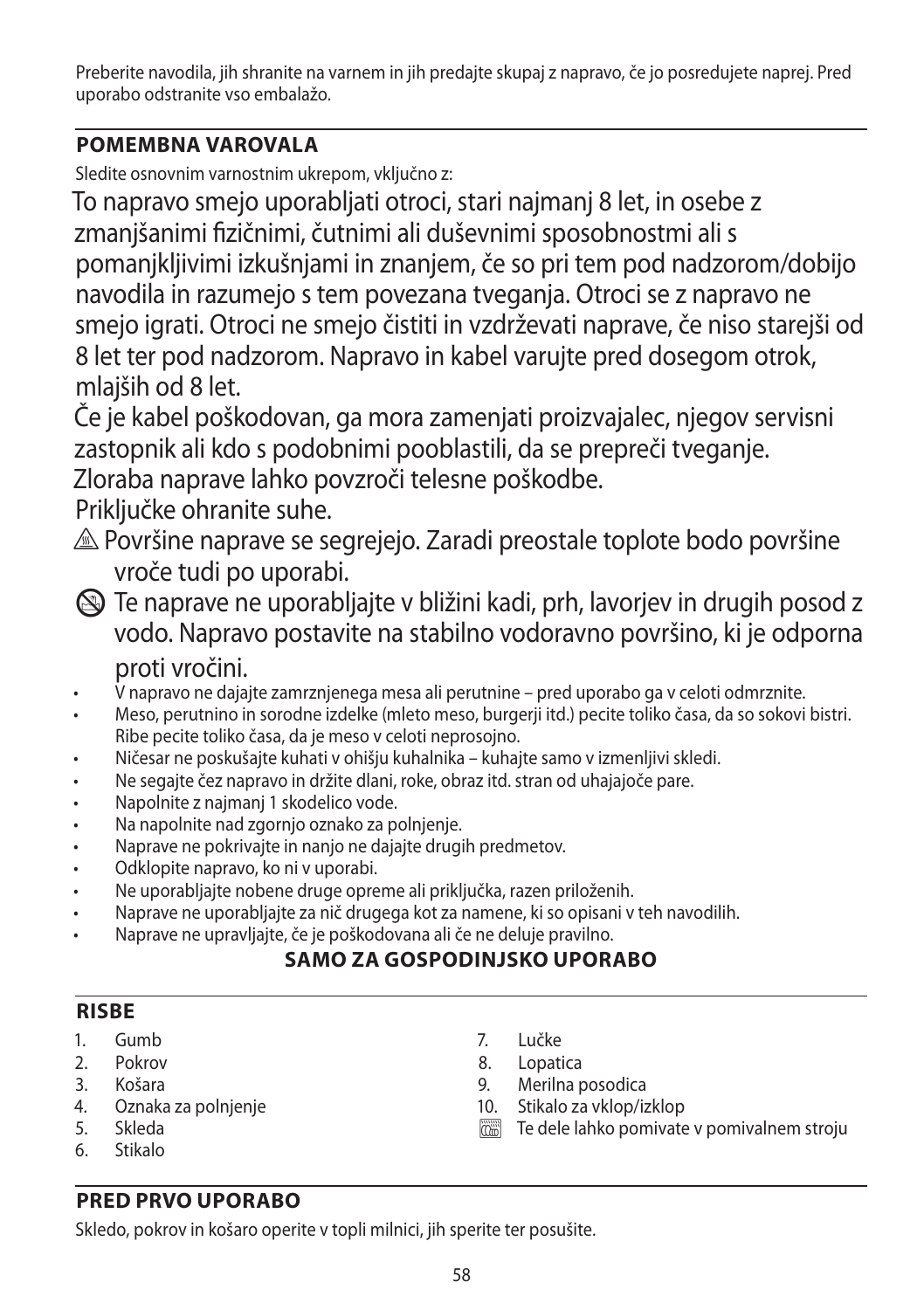#### **PRIPRAVA**

- 1. Napravo postavite na stabilno vodoravno površino, ki je odporna proti vročini.
- 2. Naprave na postavljajte v bližino ali pod zavese, police ali omare ali v bližino česar koli, kar bi se lahko poškodovalo zaradi uhajanja pare.
- 3. Pri roki imejte kuhinjske rokavice (ali krpo) in toplotno odporno prevleko ali krožnik, na katerega boste dali skledo po kuhanju.
- 4. Skledo postavite v kuhalnik.

### **KUHANJE**

- 1. Z merilno posodico dajte riž v skledo.
- 2. Skledo napolnite z vodo do številke, ki se ujema z uporabljenim številom posodic riža.
- 3. Skledo zavrtite za četrt obrata v vsako stran, da zagotovite, da ima dno sklede dober stik z grelnikom.
- 4. Na skledo dajte pokrov.
- 5. Vtič vstavite v električno vtičnico. Pomaknite stikalo za vklop/izklop v položaj **I**. Pomaknite stikalo za v položaj S. Svetila bo lučka S.
- 6. Element za upravljanje premaknite na W. Lučka S se izključi.
- 7. Ko je riž kuhan, se element za upravljanje premakne na  $\int$ , lučka  $\int$  se izključi in zasveti lučka  $\int$ .
- 8. Riž pustite pri miru približno 10 minut, nato izklopite kuhalnik in ga odklopite iz omrežja.
- 9. Nadenite si kuhinjske rokavice.<br>10. Ko dvianete pokrov, uideta par
- 10. Ko dvignete pokrov, uideta para in vroč zrak. Malo ga nagnite, da paro usmerite stran od sebe.
- 11. Dvignite skledo in jo postavite na ploščo, odporno na vročino, ali krožnik.
- 12. Z lopatico premešajte riž, da uide vsa para.
- Včasih bo plast riža v stiku s posodo dobila skorjo.
- Če je ne želite, jo lahko odstranite z lopatico, ko riž postrežete.

### **DODATNE SESTAVINE**

- Če dodate dodatne sestavine (rozine, sadje, oreški itd.), zmanjšajte količino riža za količino vode, ki jo bodo vpile.
- Rozine in suho sadje bodo vpili toliko vode kot riž, tako da jih dajte v merilno posod skupaj z rižem.
- Oreški navadno ne vpijejo veliko vode, tako da jih lahko dodate po odmerjanju riža.

### **UPORABA KUHALNIKA ZA KUHANJE S PARO**

- 1. Dodajte potrebno količino vode Uporabite 1. ali 2. način zgoraj.
- 2. Košaro postavite na vrh sklede in vanjo položite hrano.
- 3. Za enakomerno kuhanje razrežite vse kose hrane na približno enako velikost.
- 4. Za grah ali kar koli, kar se lahko razlomi in pade v vodo, pripravite posodico iz aluminijaste folije.
- 5. Pri odstranjevanju posodice bodite previdni nosite kuhinjske rokavice in uporabljajte klešče oziroma žlice iz umetne mase.
- 6. Postavite pokrov na košaro.
- 7. Kuhalnik upravljajte enako kot pri kuhanju riža.
- 8. Upoštevajte čase kuhanja s paro.
- 9. Po kuhanju v pari hrane ne puščajte v kuhalniku postala bo mokra.
- 10. Zabeležite si vrsto in količino hrane ter količino vode. Naslednjič prilagodite količino vode in pustite, da kuhalnik kuha samostojno.

## **KONČANO?**

- 1. Izklopite napravo in jo odklopite iz omrežja.
- 2. Kuhalnika riža ne premikajte, če je v njem polna skleda. Takrat bo težak, kabel pa se lahko med premikanjem kam zatakne.
- 3. Posodo pred praznjenjem odstranite iz kuhalnika riža. Če želite odstraniti hrano iz posode, ko je v kuhalniku riža, lahko razsujete vsebino v kuhalnik riža. S tem ga boste poškodovali.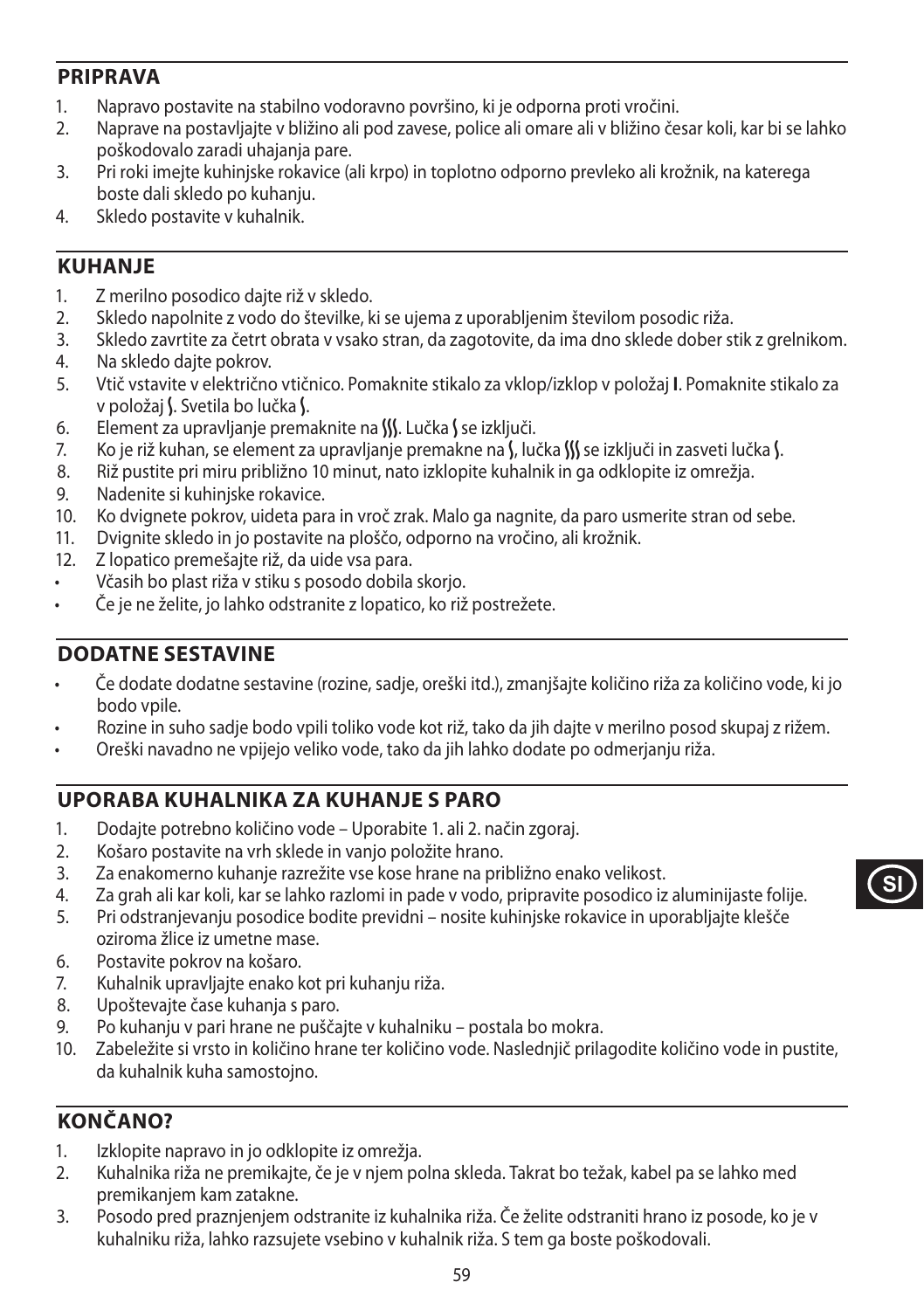### **NEGA IN VZDRŽEVANJE**

- 1. Izklopite napravo, jo odklopite iz omrežja in pustite, da se ohladi.<br>2. Pokrov, skledo in mrežo operite v topli milnici, ijh sperite ter posu
- 2. Pokrov, skledo in mrežo operite v topli milnici, jih sperite ter posušite.
- 3. Vse površine obrišite s čisto vlažno krpo.
- $\overline{\mathbb{R}}$  Te dele lahko pomivate v pomivalnem stroju.

#### **ČASI KUHANJA IN VARNOST HRANE**

| hrana (sveža)           | količina         | čas (minut) |
|-------------------------|------------------|-------------|
| šparglji                | 400g             | $15 - 18$   |
| zelen fižol             | 200q             | 20          |
| brokoli                 | 200 <sub>g</sub> | 18          |
| brstični ohrovt         | 200q             | 20          |
| zelje (četrtina)        |                  | $25 - 30$   |
| korenček (narezan)      | 200g             | $15 - 20$   |
| cvetača                 | 200 <sub>g</sub> | 15          |
| koruzni storži          | 2                | 24-35       |
| bučke (narezane)        | 200q             | $10-12$     |
| krompir (četrtine)      | 400q             | $25 - 30$   |
| špinača                 | 200q             | $5 - 8$     |
| piščanec (brez kosti)   | 400g             | $6 - 8$     |
| ribji fileji            | 400q             | $8 - 10$    |
| ribji zrezki            | $\overline{2}$   | $20 - 23$   |
| kozice                  | 250q             | $10-12$     |
| jastogov rep (zmrznjen) |                  | $12 - 15$   |
| školjke                 | 250q             | 15          |

- Ne uporabljajte školjk, ki so pred kuhanjem že odprte. V pari jih kuhajte toliko časa, da se do konca odprejo, in zavrzite vse, ki se po kuhanju ne odprejo.
- Ti časi so za eno plast hrane. S poskusi boste morali najti čase, ki se najbolje ujemajo z vašimi najljubšimi živili in kombinacijami živil.
- Meso, perutnino in sorodne izdelke (mleto meso, burgerji itd.) pecite toliko časa, da so sokovi bistri. Ribe pecite toliko časa, da je meso v celoti neprosojno.
- Listnato zelenjavo kihajte čim manj, da ostane zelena in hrustljava. Če jo vržete v ledeno vodo, boste ustavili postopek kuhanja.

### **RECIKLIRANJE**



Za preprečitev okoljskih in zdravstvenih težav zaradi nevarnih snovi naprav in<br>polnilnih in navadnih baterij, označenih z enim od teh simbolov, ni dovoljeno<br>odstraniti med nesortirane komunalne odpadke. Električne in elekt polnilnih in navadnih baterij, označenih z enim od teh simbolov, ni dovoljeno odstraniti med nesortirane komunalne odpadke. Električne in elektronske izdelke in, kjer velja, tudi polnilne in navadne baterije odstranite na ustreznem uradnem mestu za recikliranje/zbiranje.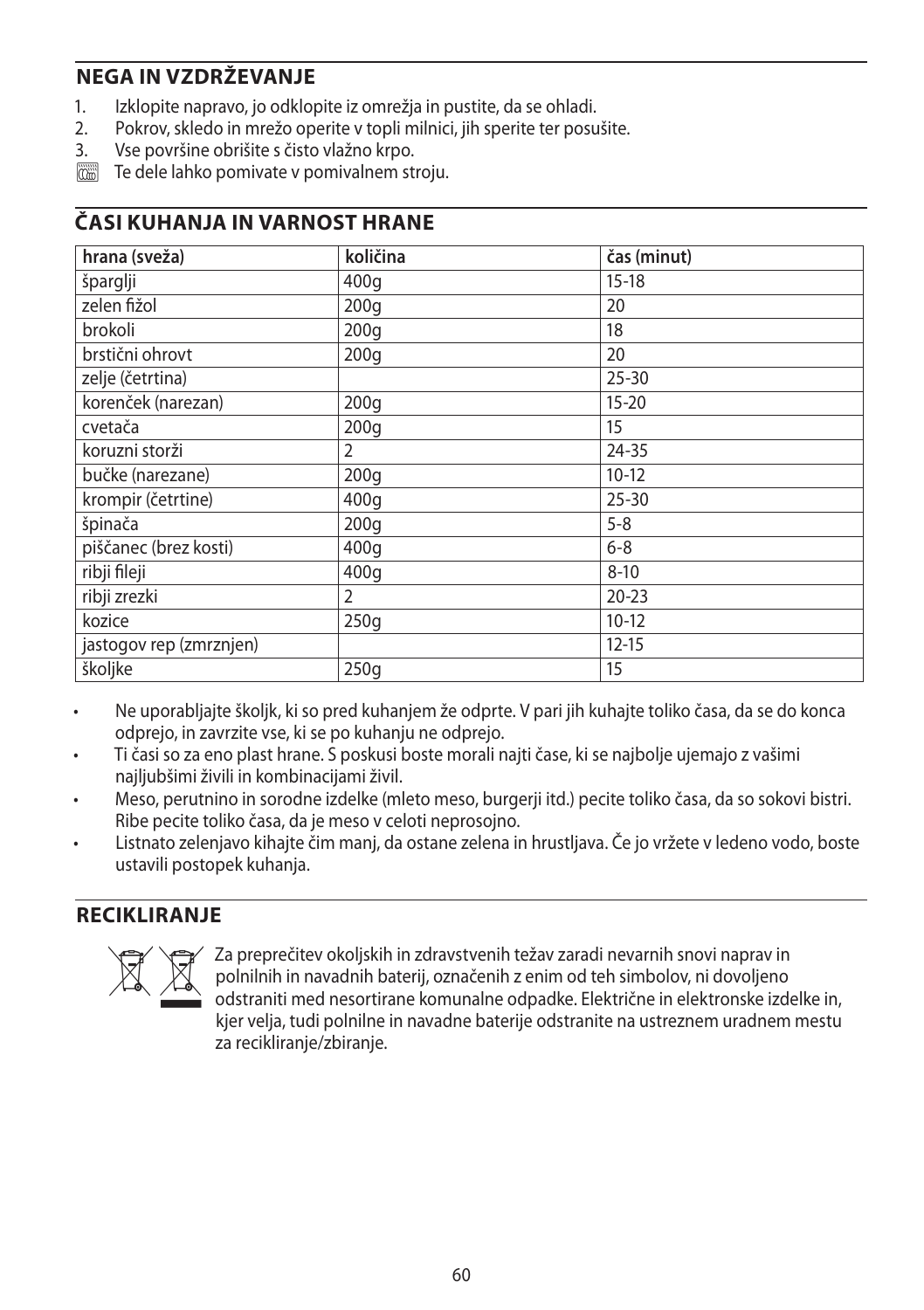Διαβάστε τις οδηγίες, φυλάξτε τις σε ασφαλές μέρος και σε περίπτωση που δώσετε τη συσκευή σε άλλον χρήστη, δώστε μαζί και τις οδηγίες. Αφαιρέστε όλα τα υλικά συσκευασίας πριν από τη χρήση.

## **ΣΗΜΑΝΤΙΚA ΜEΤΡΑ ΑΣΦAΛΕΙΑΣ**

Τηρείτε τα βασικά μέτρα ασφάλειας, συμπεριλαμβανομένων των παρακάτω:

Η παρούσα συσκευή μπορεί να χρησιμοποιηθεί από παιδιά ηλικίας άνω των 8 ετών και άτομα με μειωμένες σωματικές, αισθητήριες ή διανοητικές ικανότητες ή άτομα που δεν διαθέτουν επαρκή εμπειρία ή γνώση, υπό την προϋπόθεση ότι θα βρίσκονται υπό επίβλεψη ή θα λάβουν σχετικές οδηγίες και κατανοούν τους κινδύνους που ενέχει η χρήση της συσκευής. Τα παιδιά δεν πρέπει να χρησιμοποιούν τη συσκευή ως παιχνίδι. Ο καθαρισμός και η συντήρηση από χρήστη δεν πρέπει να πραγματοποιούνται από παιδιά, εκτός κι αν είναι άνω των 8 ετών και

βρίσκονται υπό επίβλεψη. Να διατηρείτε τη συσκευή και το καλώδιο μακριά από παιδιά ηλικίας κάτω των 8 ετών.

Εάν το καλώδιο είναι φθαρμένο, πρέπει να αντικατασταθεί από τον κατασκευαστή, τον αντιπρόσωπό του ή κάποιο εξουσιοδοτημένο πρόσωπο προς αποφυγή κινδύνων.

Σε περίπτωση κακής χρήσης της συσκευής μπορεί να προκληθεί τραυματισμός.

Οι ακροδέκτες δεν πρέπει να βραχούν.

- ¬ Οι επιφάνειες της συσκευής θερμαίνονται υπερβολικά. Οι επιφάνειες θα συνεχίσουν να καίνε και μετά από τη χρήση λόγω της υπολειπόμενης θερμότητας.
- L Μην χρησιμοποιείτε αυτή τη συσκευή κοντά σε μπανιέρες, ντουζιέρες, νιπτήρες ή άλλα δοχεία που περιέχουν νερό.
- Μη βάζετε κατεψυγμένο κρέας ή πουλερικά μέσα στη συσκευή να ξεπαγώνετε πλήρως το κρέας πριν το χρησιμοποιήσετε.
- Να ψήνετε το κρέας, τα πουλερικά, καθώς και τα παράγωγά τους (κιμάς, μπιφτέκια κ.λπ.) έως ότου να εξαχθούν όλοι οι χυμοί τους. Να ψήνετε το ψάρι έως ότου να ροδίσουν όλες οι πλευρές του.
- Μην προσπαθήσετε να μαγειρέψετε οτιδήποτε μέσα στο σώμα του βραστήρα να μαγειρεύετε μόνο μέσα στον αφαιρούμενο κάδο.
- Μη σκύβετε πάνω από τη συσκευή, και κρατήστε τις παλάμες, τους βραχίονες, το πρόσωπο, κλπ. μακριά από τον διαφεύγοντα ατμό.
- Ρίξτε τουλάχιστον 1 φλιτζάνι νερό.
- Μη ρίχνετε νερό περισσότερο από την ένδειξη πλήρωσης.
- Μην καλύπτετε τη συσκευή ή τοποθετείτε τίποτα πάνω σε αυτή.
- Να αποσυνδέετε τη συσκευή από το ρεύμα όταν δεν τη χρησιμοποιείτε.
- Μη χρησιμοποιείτε εξαρτήματα διαφορετικά από αυτά που παρέχονται από την εταιρεία μας.
- Μη χρησιμοποιείτε τη συσκευή για οποιονδήποτε σκοπό πέραν αυτού που περιγράφεται στις παρούσες οδηγίες.
- Μη χρησιμοποιείτε τη συσκευή εάν είναι φθαρμένη ή παρουσιάζει δυσλειτουργίες.

#### **ΑΠΟΚΛΕΙΣΤΙΚΑ ΓΙΑ ΟΙΚΙΑΚΗ ΧΡΗΣΗ**

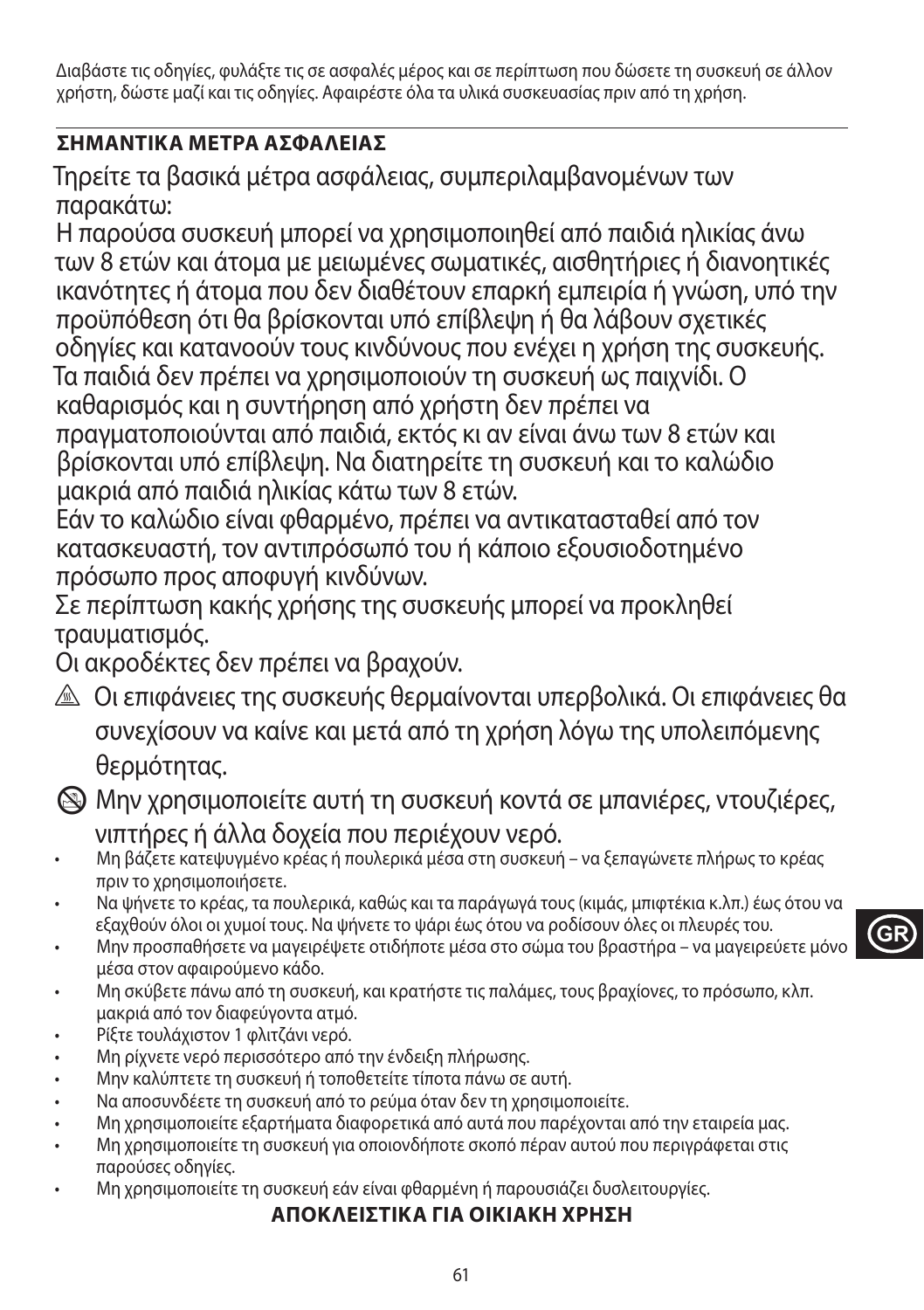### **ΣΧΕΔΙΑ**

- 
- 1. Λαβή<br>2. Καπάι 2. Καπάκι
- 
- 3. Καλάθι<br>4 Ένδειξη 4. Ένδειξη πλήρωσης
- 5. Κάδος
- 6. Διακόπτης

## 7. Λυχνίες<br>8. Σπάτουλ 8. Σπάτουλα

- 9. Φλιτζάνι μέτρησης<br>10. Διακόπτης λειτουρ 10. Διακόπτης λειτουργίας
- **<b>Ε Η Μπορείτε, αν θέλετε, να πλύνετε αυτά τα** εξαρτήματα στο πλυντήριο πιάτων

## **ΠΡΙΝ ΑΠΟ ΤΗΝ ΠΡΩΤΗ ΧΡΗΣΗ**

Πλύνετε τον κάδο, το καπάκι και το καλάθι σε ζεστή σαπουνάδα, ξεπλύνετε και σκουπίστε

### **ΠΡΟΕΤΟΙΜΑΣΙΑ**

- 1. Τοποθετήστε τη συσκευή σε σταθερή, πυράντοχη επιφάνεια.
- 2. Μην χρησιμοποιείτε τη συσκευή κοντά ή κάτω από κουρτίνες, ράφια, ντουλάπια, ή οτιδήποτε άλλο θα μπορούσε να φθαρεί από τον διαφεύγοντα ατμό.
- 3. Μετά από το μαγείρεμα να πιάνετε τον κάδο με γάντια φούρνου (ή με πανί) και να το ακουμπάτε σε θερμάντοχη επιφάνεια ή σε πιατέλα.
- 4. Βάλτε τον κάδο μέσα στον βραστήρα.

### **ΜΑΓΕΙΡΕΜΑ**

- 1. Χρησιμοποιήστε το φλιτζάνι μέτρησης για να βάλετε το ρύζι μέσα στο μπολ.
- 2. Γεμίστε το μπολ με νερό έως τον αριθμό που αντιστοιχεί στον αριθμό των φλιτζανιών ρυζιού που χρησιμοποιούνται.
- 3. Στρέψτε τον κάδο λίγο αριστερά-δεξιά ούτως ώστε ο πάτος του κάδου να κάνει καλή επαφή με την αντίσταση.
- 4. Σκεπάστε τον κάδο με το καπάκι.
- 5. Συνδέστε το βύσμα στην πρίζα. Βάλτε τον διακόπτη λειτουρνίας στη θέση **Ι**. Η λυχνία **S** ανάβει.
- 6. Γυρίστε τον διακόπτη στη θέση W. Βάλτε τον διακόπτη λειτουργίας στη θέση V. Η λυχνία V σβήνει.
- 7. Όταν το ρύζι βράσει, ο διακόπτης μετακινείται στη θέση (, η λυχνία () σβήνει, και η λυχνία ( ανάβει.
- 8. Αφήστε το ρύζι να ηρεμήσει για 10 λεπτά περίπου, μετά σβήστε τον βραστήρα και βγάλτε το βύσμα του από την πρίζα.
- 9. Φορέστε τα γάντια φούρνου.
- 10. Όταν θα σηκώσετε το καπάκι θα βγει ατμός και ζεστός αέρας. Γείρετε ελαφρώς το καπάκι για να κατευθύνετε τον ατμό προς την άλλη πλευρά.
- 11. Σηκώστε τον κάδο και τοποθετήστε τον σε θερμάντοχη επιφάνεια ή σε πιατέλα.
- 12. Με την σπάτουλα ανασηκώστε και ανακατέψτε το ρύζι για να φύγει όλος ο ατμός.
- Μερικές φορές το στρώμα του ρυζιού που ακουμπάει στον κάδο σχηματίζει κρούστα.
- Αν δεν τη θέλετε, μπορείτε να την αφαιρέσετε με τη σπάτουλα αφού σερβίρετε το ρύζι.

## **ΠΡΟΣΘΕΤΑ ΣΥΣΤΑΤΙΚΑ**

- Αν προσθέσετε επιπλέον συστατικά (σταφίδες, φρούτα, ξηρούς καρπούς, κλπ.), θα πρέπει να μειώσετε την ποσότητα του ρυζιού για να αντισταθμίσετε την ποσότητα νερού που θα απορροφήσουν τα συστατικά αυτά.
- Οι σταφίδες και τα αποξηραμένα φρούτα απορροφούν ίση ποσότητα νερού με το ρύζι, επομένως τα βάζετε στο φλιτζάνι μέτρησης μαζί με το ρύζι.
- Οι ξηροί καρποί κατά κανόνα δεν απορροφούν πολύ νερό, έτσι μπορείτε συνήθως να τους προσθέτετε αφού μετρήσετε το ρύζι.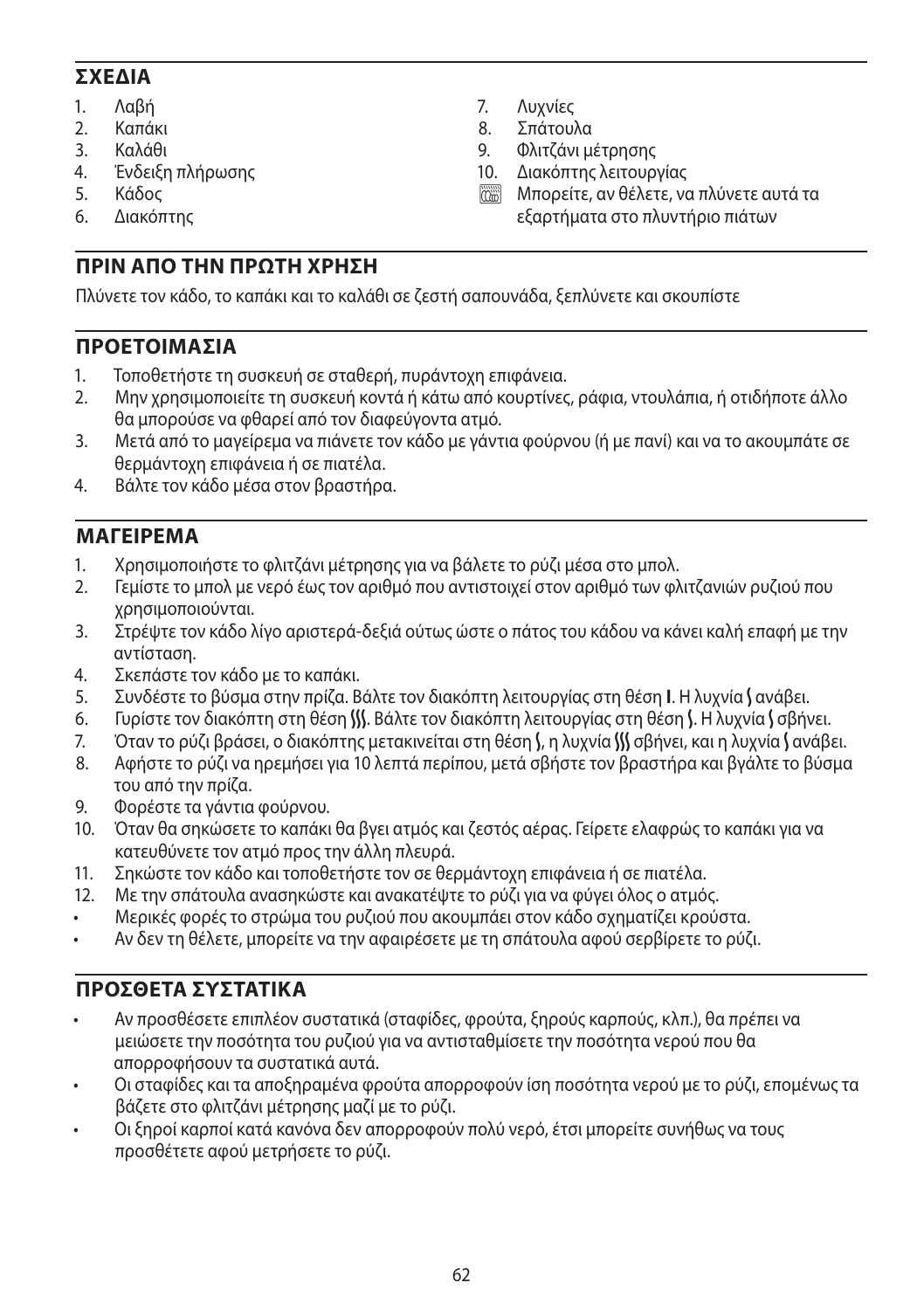### **ΧΡΗΣΙΜΟΠΟΙΩΝΤΑΣ ΤΟΝ ΒΡΑΣΤΗΡΑ ΩΣ ΑΤΜΟΜΑΓΕΙΡΑ**

- 1. Προσθέστε την απαιτούμενη ποσότητα νερού Χρησιμοποιήστε την παραπάνω μέθοδο 1 ή 2.
- 2. Βάλτε το καλάθι πάνω από τον κάδο και τοποθετήστε το φαγητό μέσα στο καλάθι.
- 3. Για ομοιόμορφο μαγείρεμα, κόβετε όλα τα τρόφιμα σε κομμάτια με περίπου το ίδιο μέγεθος.
- 4. Για αρακά, ή οτιδήποτε μπορεί να σκάσει ή να πέσει μέσα στο νερό, φτιάξτε ένα πουγκί με αλουμινόχαρτο
- 5. Να αφαιρείτε προσεχτικά το πουγκί να φοράτε γάντια φούρνου και να χρησιμοποιείτε πλαστική λαβίδα/κουτάλα.
- 6. Βάλτε το καπάκι πάνω από το καλάθι.
- 7. Χρησιμοποιήστε τον βραστήρα όπως θα τον χρησιμοποιούσατε για να βράσετε ρύζι.
- 8. Τηρήστε τους χρόνους μαγειρέματος στον ατμό.
- 9. Μην αφήνετε τα τρόφιμα μέσα στον βραστήρα μετά από το μαγείρεμα στον ατμό θα μουλιάσουν.
- 10. Σημειώστε τον τύπο και την ποσότητα τροφίμου και την ποσότητα νερού. Την επόμενη φορά, ρυθμίστε την ποσότητα νερού και αφήστε τον βραστήρα να φροντίσει για τον χρόνο.

### **ΤΕΛΕΙΩΣΑΤΕ;**

- 1. Σβήστε τη συσκευή και βγάλτε το βύσμα της από την πρίζα.
- 2. Μην μετακινείτε τον βραστήρα ρυζιού με τον γεμάτο κάδο μέσα του. Θα είναι πολύ βαρύς, και το καλώδιο μπορεί να πιαστεί κάπου καθώς μετακινείστε.
- 3. Αφαιρέστε τον κάδο από τον βραστήρα ρυζιού προτού τον αδειάσετε. Αν προσπαθήσετε να αφαιρέσετε φαγητό από τον κάδο ενώ βρίσκεται μέσα στον βραστήρα ρυζιού, μπορεί να χύσετε τα περιεχόμενα μέσα στον βραστήρα ρυζιού. Αυτό θα του προκαλέσει βλάβη.

### **ΦΡΟΝΤΙΔΑ ΚΑΙ ΣΥΝΤΗΡΗΣΗ**

- 1. Σβήστε τη συσκευή, βγάλτε το βύσμα της από την πρίζα και αφήστε την να κρυώσει.
- 2. Πλύνετε το καπάκι, τον κάδο και το σουρωτήρι σε ζεστή σαπουνάδα, ξεπλύνετε και σκουπίστε.
- 3. Σκουπίστε όλες τις επιφάνειες με ένα καθαρό βρεγμένο πανί.
- ` Μπορείτε, αν θέλετε, να πλύνετε αυτά τα εξαρτήματα στο πλυντήριο πιάτων.

#### **ΧΡΟΝΟΙ ΨΗΣΙΜΑΤΟΣ & ΑΣΦΑΛΕΙΑ ΤΡΟΦΙΜΩΝ**

| τρόφιμα (νωπά)           | ποσότητα         | χρόνος (λεπτά) |
|--------------------------|------------------|----------------|
| σπαράγγι                 | 400q             | $15-18$        |
| φασολάκια                | 200q             | 20             |
| μπρόκολο                 | 200q             | 18             |
| λαχανάκια Βρυξελλών      | 200q             | 20             |
| λάχανο (τέταρτο)         |                  | $25 - 30$      |
| καρότα (φέτες)           | 200 <sub>g</sub> | $15 - 20$      |
| κουνουπίδι               | 200q             | 15             |
| κότσαλα καλαμποκιού      | 2                | 24-35          |
| κολοκυθάκι (φέτες)       | 200q             | $10-12$        |
| πατάτες (τέταρτα)        | 400q             | $25 - 30$      |
| σπανάκι                  | 200q             | $5 - 8$        |
| κοτόπουλο (χωρίς κόκαλα) | 400q             | $6 - 8$        |
| φιλέτα ψαριού            | 400q             | $8 - 10$       |
| μπέργκερ ψαριού          | $\overline{2}$   | $20 - 23$      |
| γαρίδες                  | 250g             | $10-12$        |
| αστακοουρά (κατεψυγμένη) |                  | $12 - 15$      |
| μύδια                    | 250q             | 15             |

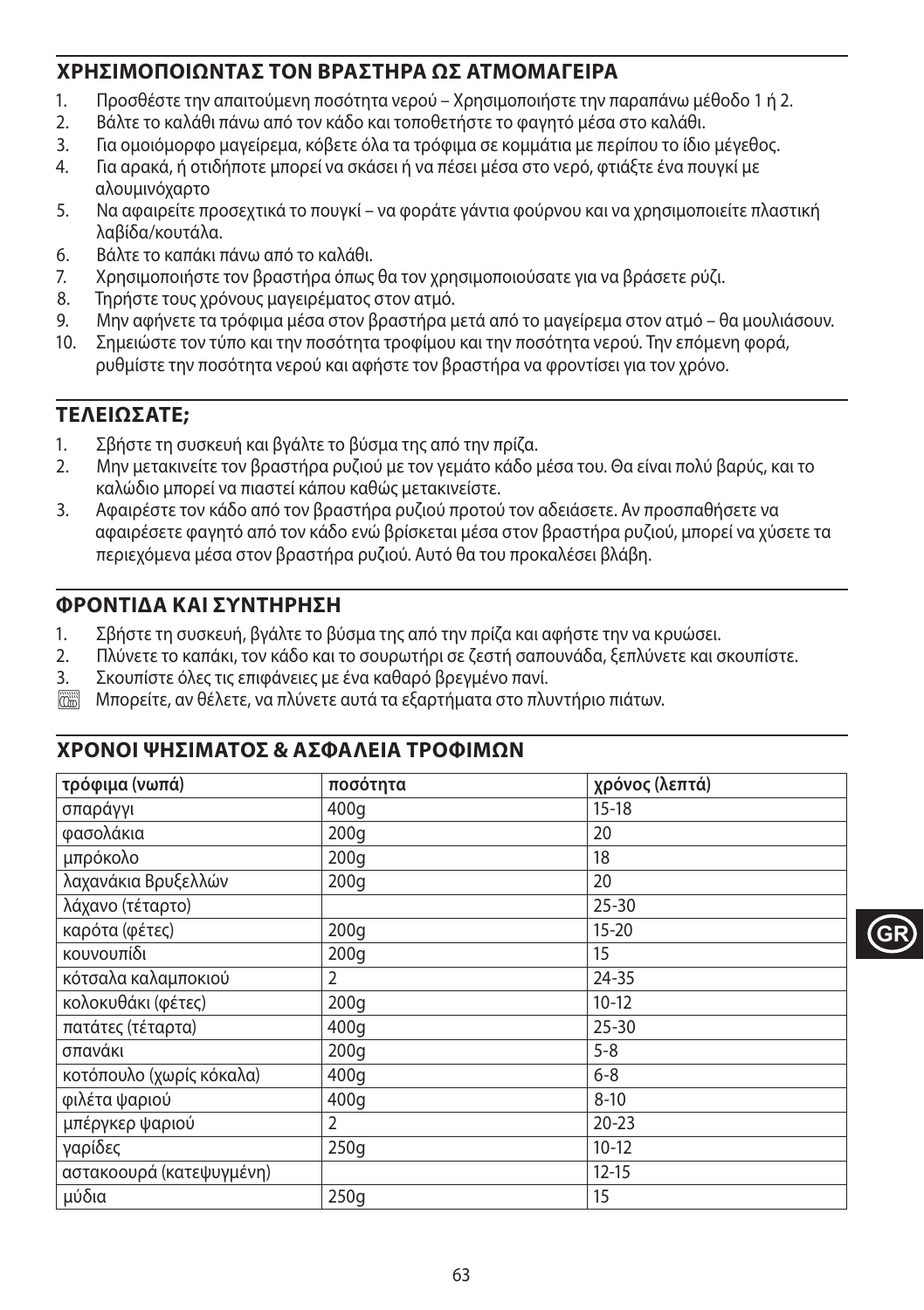- Μην χρησιμοποιείτε μύδια που έχουν ανοίξει πριν από το μαγείρεμα. Μαγειρέψτε τα μύδια στον ατμό έως ότου ανοίξουν εντελώς, και πετάξτε όσα δεν έχουν ανοίξει μετά από το μαγείρεμα.
- Οι χρόνοι αυτοί ισχύουν για μονό στρώμα τροφίμων. Θα πρέπει να πειραματιστείτε για να βρείτε τους χρόνους που αρμόζουν στα αγαπημένα σας τρόφιμα και στους αγαπημένους σας συνδυασμούς τροφίμων.
- Να ψήνετε το κρέας, τα πουλερικά, καθώς και τα παράγωγά τους (κιμάς, μπιφτέκια κ.λπ.) έως ότου να εξαχθούν όλοι οι χυμοί τους. Να ψήνετε το ψάρι έως ότου να ροδίσουν όλες οι πλευρές του.
- Θα πρέπει να μαγειρεύετε τα χορταρικά όσο το δυνατόν λιγότερο, για να τα διατηρείτε πράσινα και τραγανά. Αν τα βυθίσετε μέσα σε παγωμένο νερό, η διαδικασία μαγειρέματος διακόπτεται.

### **ΑΝΑΚΥΚΛΩΣΗ**



ΜΓ΄ Για την αποφυγή προβλημάτων στο περιβάλλον και την υγεία λόγω επιβλαβών ουσιών,<br>Οι συσκευές και οι επαναφορτιζόμενες και μη επαναφορτιζόμενες μπαταρίες που<br>επισημαίνονται με κάποιο από αυτά τα σύμβολα, δεν πρέπει να οι συσκευές και οι επαναφορτιζόμενες και μη επαναφορτιζόμενες μπαταρίες που επισημαίνονται με κάποιο από αυτά τα σύμβολα, δεν πρέπει να απορρίπτονται με τα κοινά οικιακά απορρίμματα. Να απορρίπτετε πάντα τις ηλεκτρικές και ηλεκτρονικές συσκευές και, όπου χρειάζεται, τις επαναφορτιζόμενες και μη επαναφορτιζόμενες μπαταρίες, σε κατάλληλο, επίσημο σημείο συλλογής/ανακύκλωσης.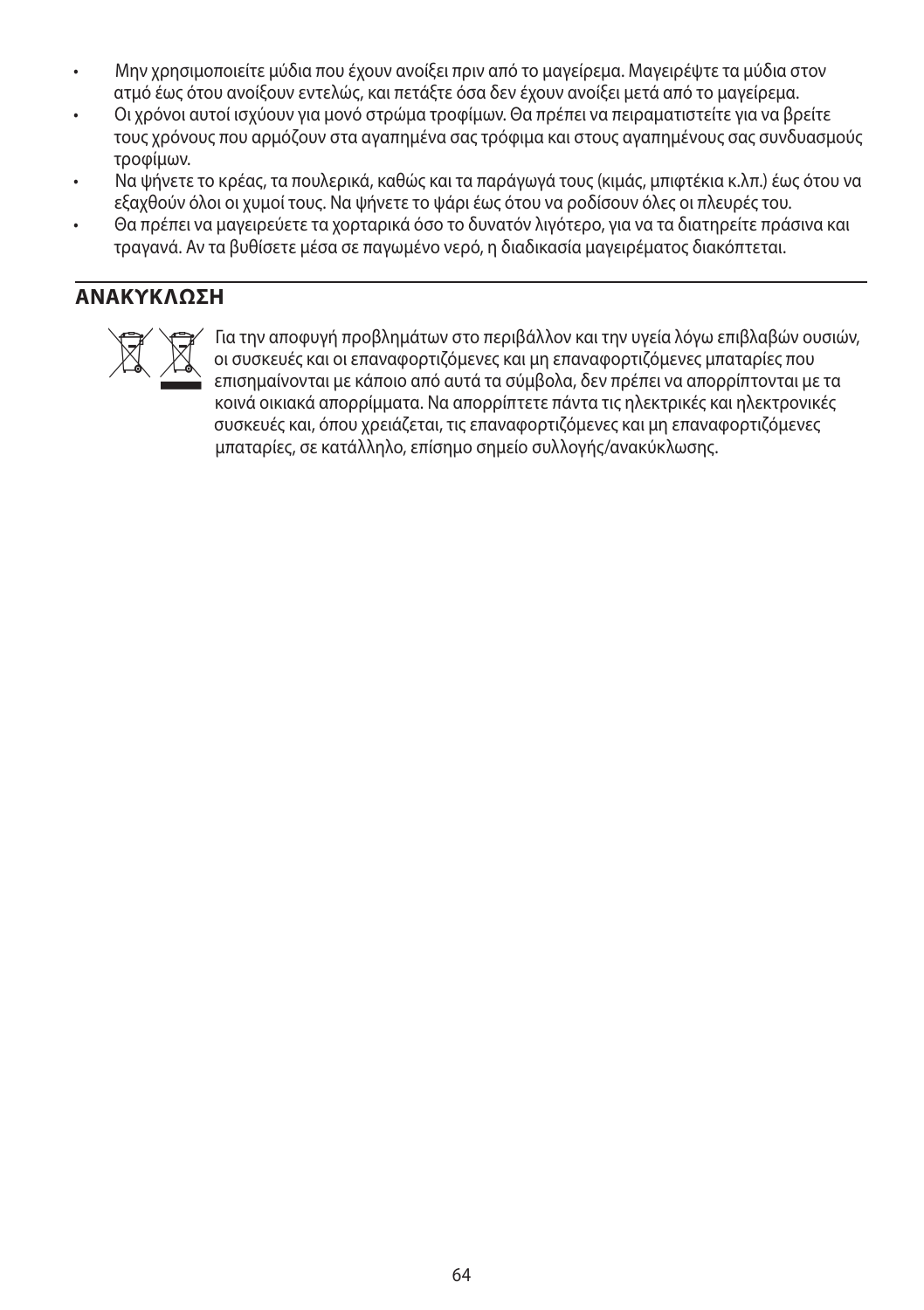A használati utasítást olvassa el és őrizze meg; és adja tovább a készülékkel együtt, ha azt továbbadja. Használat előtt teljes egészében távolítsa el a csomagolást.

## **FONTOS ÓVINTÉZKEDÉSEK**

Kövesse az alábbi alapvető biztonsági óvintézkedéseket:

Az eszközt 8 éves (vagy idősebb) gyermekek és csökkent fizikai, érzékszervi vagy mentális képességekkel rendelkező vagy tapasztalatlan személyek csak felügyelet alatt/mások utasításainak megfelelően és csak akkor használhatják, ha tisztában vannak a használatból eredő kockázatokkal. Gyermekek nem játszhatnak az eszközzel. A készülék tisztítását és karbantartását gyermekek csak felügyelet alatt és csak akkor végezhetik, ha 8 évesnél idősebbek. Tartsa az eszközt és a kábelt 8 éven aluli gyermekektől elzárva.

Ha a kábel megrongálódott, ki kell cseréltetni a gyártóval, egy szerviz munkatársával vagy egy hasonlóan szakképzett személlyel, hogy elkerülje a veszélyeket.

A készülék helytelen használata sérülést okozhat.

A csatlakozókat tartsa szárazon.

¬ A készülék felületei felforrósodnak. A maradék hő miatt használat után forróak maradnak a felületek.

L Ne használja a készüléket fürdőkád, zuhanyzó, medence vagy egyéb

# vizet tartalmazó edény mellett.

- Ne tegyen fagyott húst a készülékbe előtte teljesen olvassza ki.
- A húst, szárnyasokat és ezek származékait (vagdaltak, húspogácsák, stb.) addig süsse, míg a szaftos állag meg nem szűnik. A halat addig süsse, míg opálos színűvé nem válik.
- Ne főzzön semmit közvetlenül a főzőedényben főzésre csak a kivehető tálat használja.
- Ne nyúljon át a készülék felett, és tartsa a kezét, karját, arcát stb. távol a távozó gőztől.
- Töltse fel legalább 1 pohár vízzel.
- Ne töltse a jelzésnél tovább.
- Ne fedje le a készüléket és ne tegyen rá semmit.
- Ha nem használja, húzza ki a készüléket.
- Ne használjon más kiegészítőket és tartozékokat, mint amit hozzá adunk.
- A készüléket az utasításokban leírtakon kívül más célra ne használja.
- Ne működtesse a készüléket, ha az megrongálódott vagy hibásan működik.

## **CSAK HÁZTARTÁSI HASZNÁLATRA**

### **RAJZOK**

- 1. Fogantyú
- 2. Fedél
- 3. Kosár
- 4. Jelzés
- 5. Tál
- 6. Kapcsoló
- 7. Lámpák
- 8. Kanál
- 9. Mérőpohár
- 10. Be/ki kapcsoló
- $\overline{\mathbb{C}\mathbb{D}}$  Ezek az elemek mosogatógépben is moshatók

**HU**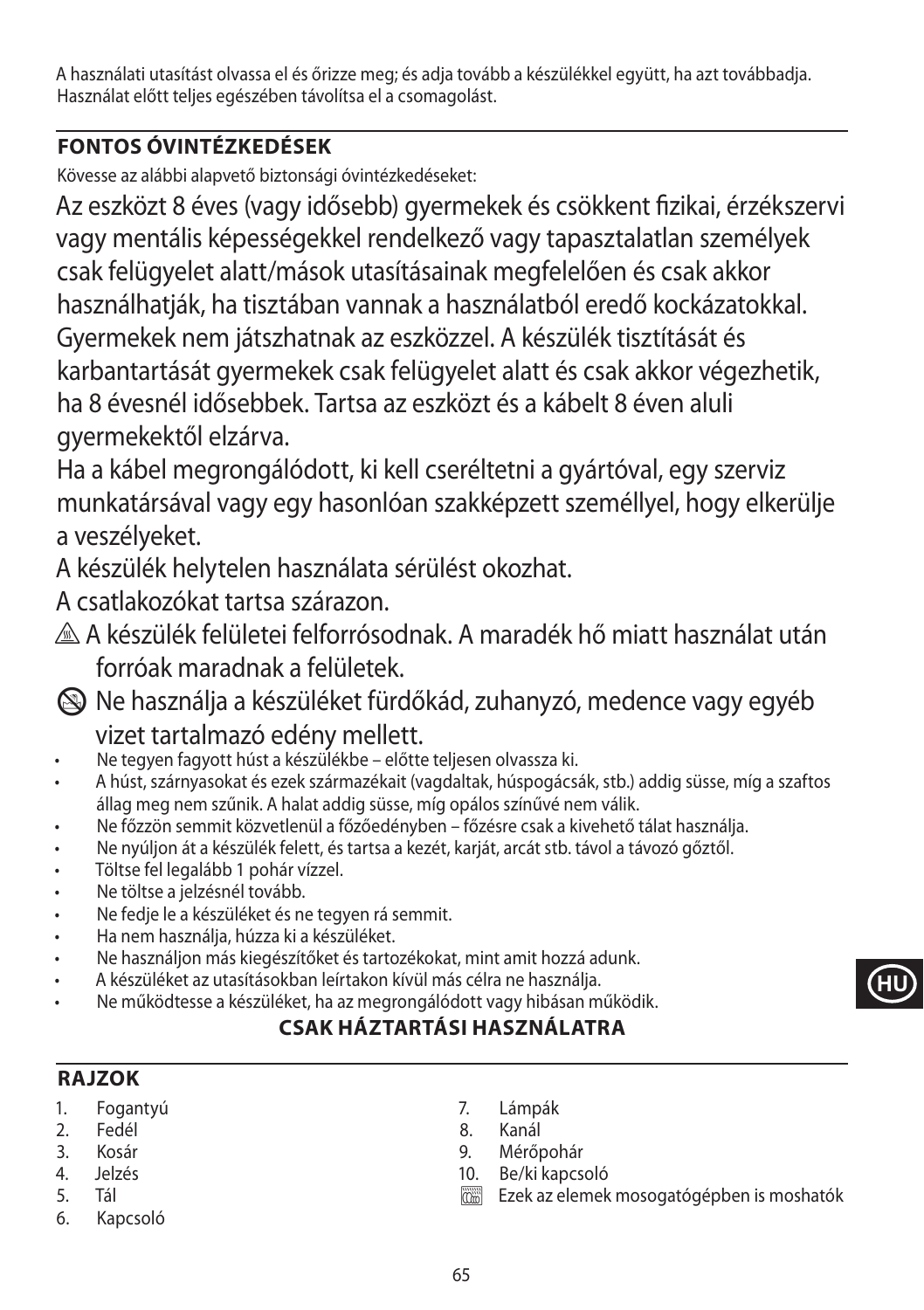## **AZ ELSŐ HASZNÁLAT ELŐTT**

Mossa el a tálat és a kosarat mosogatószeres vízzel, majd öblítse le és szárítsa meg.

### **ELŐKÉSZÍTÉS**

- 1. Helyezze a készüléket egy stabil, sík, hőálló felületre.
- 2. A készüléket ne használja függöny mellett, polc vagy szekrény alatt, vagy olyan tárgyak közelében, amikben kárt tehet a kilépő gőz.
- 3. Legyen kéznél kesztyű (vagy konyharuha) és egy hőálló alátét, amire ráteheti a tálat főzés után.
- 4. Tegye a tálat a főzőberendezésbe.

## **FŐZÉS**

- 1. Használja a mérőpoharat, hogy a rizst a tálba tegye.
- 2. Töltse meg a tálat vízzel addig a jelzésig, ahány pohárnyi rizst használt.
- 3. Negyed fordulattal fordítsa el a tálat minden irányba, hogy a tál alja megfelelően érintkezzen a főzőelemmel.
- 4. Tegye a fedelet a tálra.
- 5. Tegye be a dugót a csatlakozó aljzatba. Kapcsolja a be/ki kapcsolót **I** állapotba. Kapcsolja a kapcsolót  $\int$ állapotba. A  $\int$ lámpa világít.
- 6. Állítsa a szabályozógombot  $\mathcal{W}$  állásba. A Slámpa kialszik.
- 7. Amikor a rizs megfőtt, a szabályozógomb Sállásba kerül, a SS lámpa kialszik, és a S lámpa fog világítani.
- 8. Hagyja a rizst kb. 10 percig állni, majd kapcsolja ki a tűzhelyet és húzza ki.
- 9. Vegye fel a kesztyűt.
- 10. A fedél felemelésekor gőz és forró levegő fog kiszabadulni. Enyhén billentse meg a fedelet, hogy a gőzt elirányítsa maga felől.
- 11. Vegye ki a tálat és tegye egy hőálló alátétre.
- 12. A kanállal keverje meg a rizst, hogy kiszabaduljon az összes gőz.
- Időnként a rizsnek a tállal érintkező rétege kérget alkot.
- Ha nem szeretné ezt a réteget, eltávolíthatja a spatulával a rizs feltálalása után.

### **ADALÉKOK**

- Ha adalékokat (mazsola, gyümölcs, mogyoró stb.) ad hozzá, csökkentse a rizs mennyiségét, hogy kompenzálja az adalékok által felszívott vizet.
- A mazsola és az aszalt gyümölcs körülbelül annyi vizet szív fel, mint a rizs, ezért ezeket tegye a rizzsel együtt a mérőpohárba.
- A mogyoró általában nem sok vizet szív fel, ezért azt a rizs kimérése után is hozzáadhatja.

### **A FŐZŐBERENDEZÉS HASZNÁLATA PÁROLÓEDÉNYKÉNT**

- 1. Adja hozzá a szükséges mennyiségű vizet Alkalmazza a fent ismertetett 1. vagy 2. módszert.
- 2. Helyezze a kosarat a tál tetejére, és tegye az ételt a kosárba.
- 3. Az egyenletes párolódás érdekében vágja körülbelül egyforma darabokra az ételt.
- 4. Borsó, illetve olyan étel esetében, ami beleeshet a vízbe, tegyen egy darab alumínium fóliát a rácsra.
- 5. A fólia eltávolításakor legyen óvatos viseljen kesztyűt és használjon műanyag csipeszt/kanalat.
- 6. Helyezze a fedelet a kosár tetejére.
- 7. Használja a főzőberendezést úgy, mintha rizst főzne.
- 8. Tartsa be a párolási időt.
- 9. Ne hagyja az ételt a készülékben a párolás befejezése után ázott, vizes lesz.
- 10. Jegyezze fel az étel és a víz mennyiségét. Legközelebb már a szükséges vízmennyiséget használja és hagyja, hogy a főzőberendezés állítsa be az időt.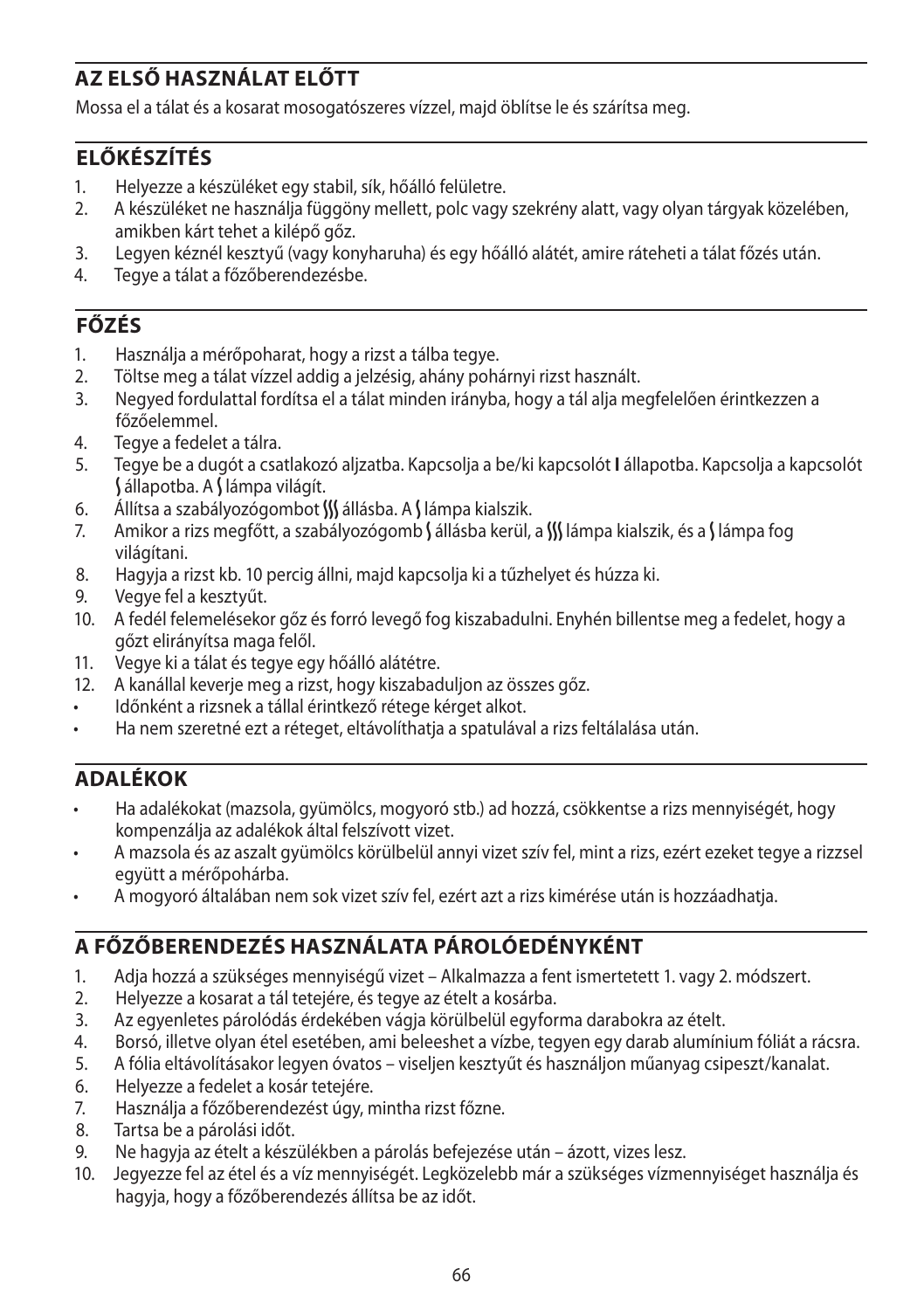## **KÉSZ?**

- 1. Kapcsolja ki a berendezést és húzza ki.
- 2. Ne mozgassa a rizsfőző berendezést, benne az étellel teli tállal, mert nehéz és a kábel beakadhat valamibe.
- 3. Vegye ki a tálat a rizsfőző berendezésből, mielőtt kiürítené. Ha úgy próbálja kiüríteni, hogy a készülékben van, a tál tartalma belefolyhat a készülékbe. Ezzel kárt tesz benne.

## **ÁPOLÁS ÉS KARBANTARTÁS**

- 1. Kapcsolja ki a berendezést, húzza ki és hagyja kihűlni.
- 2. Mossa el a fedelet, a tálat és a rácsot meleg, mosogatószeres vízben, majd öblítse el és szárítsa meg.
- 3. Az összes felületet törölje le tiszta nedves kendővel.
- $\overline{\text{max}}$  Ezek az elemek mosogatógépben is moshatók.

| SÜTÉSI IDŐK ÉS ÉLELMISZERBIZTONSÁG |                  |            |
|------------------------------------|------------------|------------|
| étel (friss)                       | mennyiség        | idő (perc) |
| spárga                             | 400 <sub>g</sub> | $15 - 18$  |
| zöldbab                            | 200q             | 20         |
| brokkoli                           | 200q             | 18         |
| kelbimbó                           | 200q             | 20         |
| káposzta (negyed)                  |                  | $25 - 30$  |
| sárgarépa (szeletelt)              | 200 <sub>g</sub> | $15 - 20$  |
| karfiol                            | 200q             | 15         |
| kukoricacső                        | 2                | $24 - 35$  |
| cukkíni (szeletelt)                | 200q             | $10-12$    |
| burgonya (negyedelt)               | 400q             | $25 - 30$  |
| spenót                             | 200q             | $5 - 8$    |
| csirke (filézett)                  | 400q             | $6 - 8$    |
| halfilé                            | 400g             | $8 - 10$   |
| halszelet                          | $\overline{2}$   | $20 - 23$  |
| rák                                | 250g             | $10-12$    |
| homárfarok (fagyott)               |                  | $12 - 15$  |
| kagyló                             | 250q             | 15         |

- Ne főzzön meg olyan kagylót, ami már nyitva van. A kagylót addig párolja, amíg a héja teljesen ki nem nyílik, és dobja ki azt, ami a főzés után sem nyílt ki.
- A megadott idők egy réteg ételre vonatkoznak. A kedvenc ételei és ételkombinációi számára szükséges időt Önnek kell kitapasztalnia.
- A húst, szárnyasokat és ezek származékait (vagdaltak, húspogácsák, stb.) addig süsse, míg a szaftos állag meg nem szűnik. A halat addig süsse, míg opálos színűvé nem válik.
- A leveles zöldségeket a lehető legkevesebb ideig főzze, hogy megőrizze zöld színüket és ropogósságukat. Ha a főzés után jeges vízbe meríti, leállítja a főzési folyamatot.

# **ÚJRAHASZNOSÍTÁS**



Az alábbi jelölések valamelyikével ellátott készülékekben, valamint újratölthető és<br>nem újratölthető akkumulátorokban jelen lévő veszélyes anyagok jelentette<br>környezeti és egészségi kockázatok elkerülése érdekében ezeket t nem újratölthető akkumulátorokban jelen lévő veszélyes anyagok jelentette környezeti és egészségi kockázatok elkerülése érdekében ezeket tilos a háztartási hulladékkal együtt megsemmisíteni. Az elektromos és elektronikus termékeket, és, ha vannak, az újratölthető és nem újratölthető akkumulátorokat mindig a megfelelő hivatalos hulladék-újrahasznosító/begyűjtő központba kell vinni.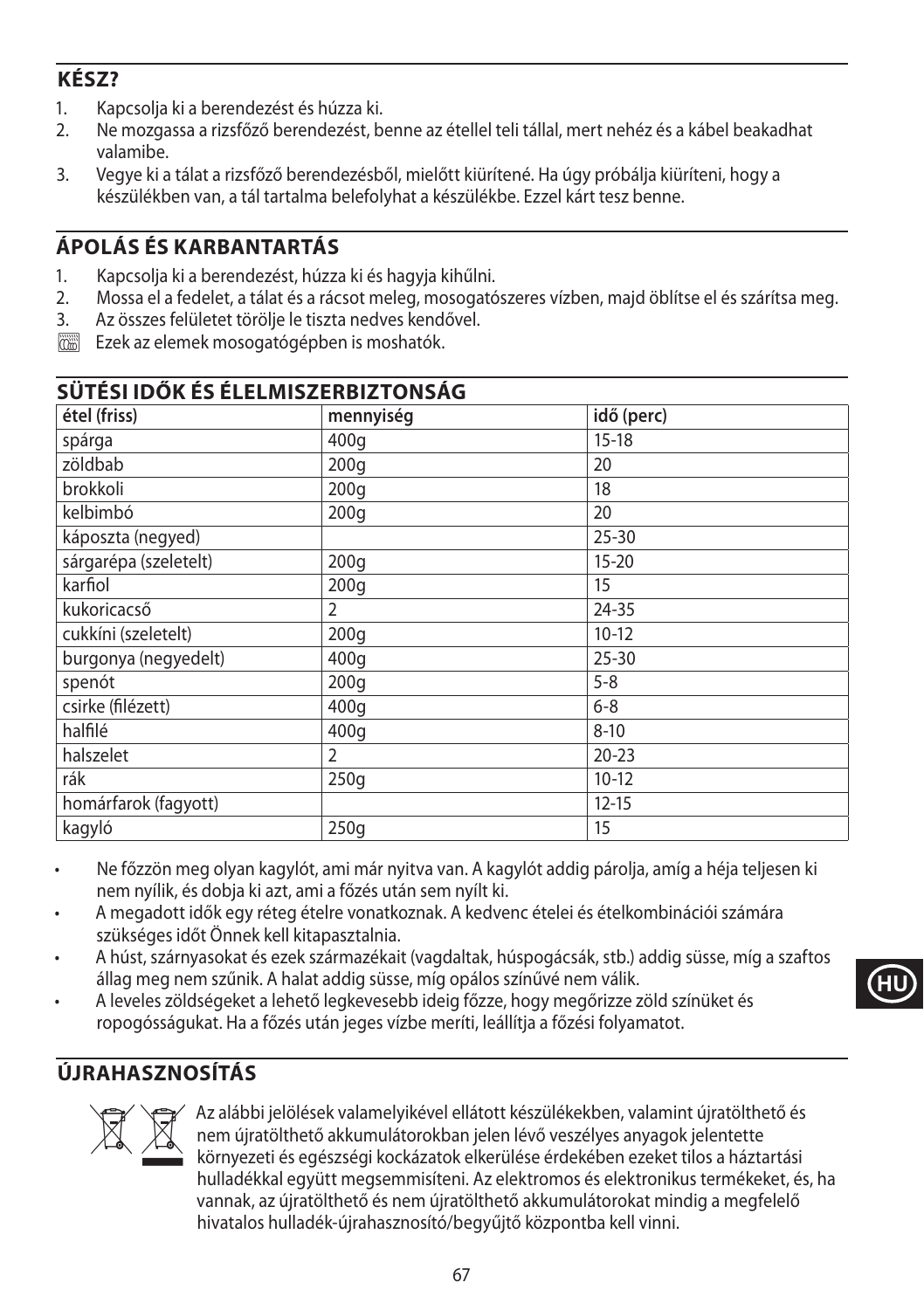Talimatları okuyun, güvenli bir yerde saklayın, cihazın el değiştirmesi halinde cihazla birlikte aktarın. Kullanmadan önce cihazın tüm ambalajını çıkarın.

# **ÖNEMLİ GÜVENLİK KURALLARI**

Aşağıdakiler dahil, tüm temel güvenlik önlemlerini izleyin:

Bu cihaz, 8 yaş ve üzeri çocuklar ve yetersiz fiziksel, duyumsal veya zihinsel kapasitelere sahip veya deneyim ve bilgisi bulunmayan kişiler tarafından, sadece denetim/talimat altında olmaları ve içerilen tehlikeleri anlamaları kaydıyla kullanılabilir. Çocuklar cihazla oyun oynamamalıdır. Temizlik ve kullanıcı bakımı işlemleri, 8 yaşın üzerinde ve denetim altında olmadıkları taktirde, çocuklar tarafından gerçekleştirilmemelidir. Cihazı ve kablosunu 8 yaşın altındaki çocuklardan uzak tutun.

Hasarlı elektrik kabloları, güvenlik açısından sadece üretici, üreticinin yetkili servisleri veya benzer niteliklere sahip kişiler tarafından değiştirilmelidir. Cihazın yanlış biçimde kullanılması, yaralanmalara yol açabilir.

Bağlantı parçalarını kuru tutun.

- </u> △ Cihazın yüzeyleri çok ısınabilir. Kalan ısı, yüzeyleri kullanımdan sonra sıcak tutmaya devam edecektir.
- L Bu cihazı banyo küvetleri, duş tekneleri, lavabolar veya su içeren diğer kapların yakınında kullanmayın.
- Cihaza dondurulmuş et veya tavuk koymayın kullanmadan önce tamamen çözdürün.
- Eti, kümes hayvanlarını ve türevlerini (kıyma, burger köfte, vb.) özsuları tamamen çekilene dek pişirin. Balığı etli kısmı tamamen matlaşıncaya dek pişirin.
- Tencerenin gövdesinde herhangi bir şey pişirmeye çalışmayın sadece çıkarılabilen kasede pişirin.
- Cihazın üzerinden uzanmayın ve ellerinizi, kollarınızı, yüzünüzü, vb. çıkan buhardan uzak tutun.
- En az 1 fincan suyla doldurun.
- Dolum işaretininin üzerinde doldurmayın.
- Cihazın üzerini örtmeyin veya üzerine herhangi bir şey yerleştirmeyin.
- Kullanılmadığı zamanlarda cihazın fişini prizden çekin.
- Size sağladığımız aksesuar ve ek parçalar dışındaki ürünleri kullanmayın.
- Cihazı, bu talimatlarda belirtilenler dışında bir amaçla kullanmayın.
- Hasarlı veya arızalı cihazları çalıştırmayın.

# **SADECE EV IÇI KULLANIM**

# **ÇIZIMLER**

- 1. Tutacak
- 2. Kapak
- 3. Sepet
- 4. Dolum işareti
- 5. Kase
- 6. Düğmesi
- 7. Lambalar
- 8. Spatula
- 9. Ölçüm kabı
- 10. On/off (açık/kapalı) düğmesi<br>
Film Bu parcaları bulasık makinesi
- ` Bu parçaları bulaşık makinesinde de yıkayabilirsiniz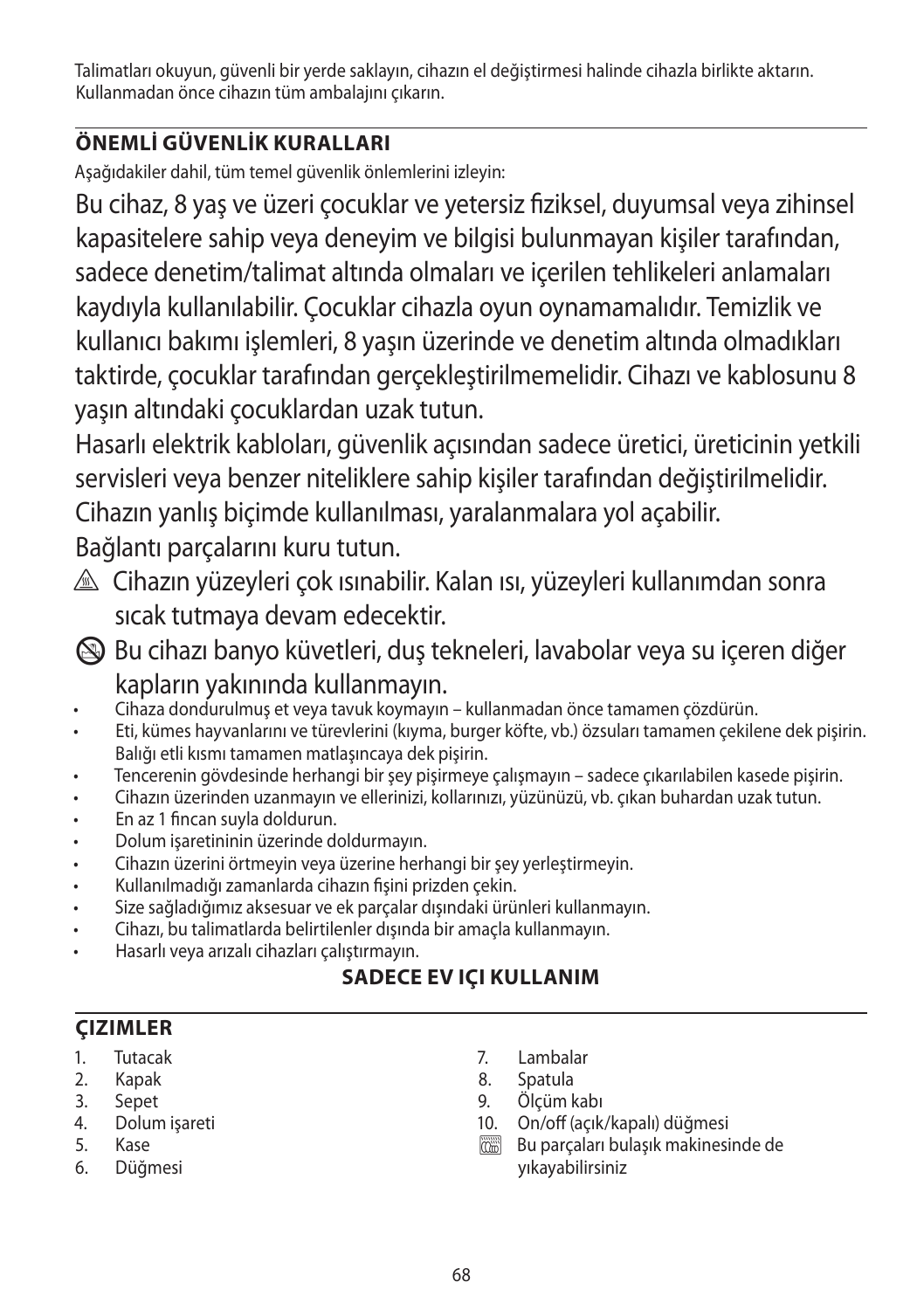## **İLK KULLANIMDAN ÖNCE**

Kaseyi, kapağı ve sepeti ılık sabunlu suda yıkayın, durulayın ve kurulayın.

#### **HAZIRLAMA**

- 1. Cihazı sabit, düz, ısıya dayanıklı bir zemin üzerine yerleştirin.
- 2. Cihazı perdelerin, rafların, dolapların veya çıkan buhardan zarar görebilecek herhangi bir şeyin yakınına veya altına koymayın.
- 3. Kaseyi tutmak için fırın eldivenleri (veya bir bez) ve pişirme sonrasında üzerine koymak için ısıya dayanıklı bir mat veya yemek tabağı kullanın.
- 4. Kaseyi tencerenin içine yerleştirin.

### **PİŞİRME**

- 1. Pirinci kaseye koymak için ölçüm kabını kullanın.
- 2. Kaseyi, pirinç için kullanılan fincan sayısına karşılık gelen sayıda suyla doldurun.
- 3. Kasenin tabanının ısıtma devreleri ile tam temas etmesini sağlamak için, kaseyi her iki yönde bir çeyrek tur kadar döndürün.
- 4. Kapağı kasenin üzerine kapatın.
- 5. Fişi prize takın. On/off (açık/kapalı) düğmesini **I** konumuna getirin. Düğmesini Ş konumuna getirin. Ş lambası yanacaktır.
- 6. Kumandayı W işaretine getirin. Slambası sönecektir.
- 7. Pilav piştiğinde, kumanda Sişaretine gelecek, SS lambası sönecek ve Slambası yanacaktır.
- 8. Pilavın demlenmesi için yaklaşık 10 dakika bekleyin, sonra pişiriciyi kapatın ve fişini elektrik prizinden çekin.
- 9. Fırın eldivenlerini giyin.
- 10. Kapağı kaldırdığınızda buhar ve sıcak hava çıkacaktır. Buharı kendinizden uzaklaştırmak için, kapağı hafifçe eğimli tutun.
- 11. Kaseyi yukarı kaldırarak çıkarın ve ısıya dayanıklı bir mat veya yemek tabağının üzerine koyun.
- 12. Pilavı çevirmek ve karıştırmak ve tüm buharın çıkmasını sağlamak için spatulayı kullanın.
- Bazen, kase ile temas eden pirinçler bir kabuk tabakası oluşturabilir.
- Bunu tercih etmiyorsanız, pilavı servis yaptıktan sonra bu kabuk tabakasını bir spatula ile temizleyebilirsiniz.

#### **EK MALZEMELER**

- Herhangi bir ek malzeme ilave edecekseniz (kuru üzüm, meyve, ceviz-fındık, vb.), emecekleri su miktarını telafi etmek için pirinç miktarını azaltmalısınız.
- Kuru üzüm ve kurutulmuş meyveler pirinç kadar su emecektir, bu nedenle onları da pirinçle birlikte ölçme kabına koyun.
- Ceviz-fındık türü kuruyemişler genelde çok su emmediklerinden, onları pirinci ölçtükten sonra normal şekilde ekleyebilirsiniz.

## **TENCEREYİ BİR BUHAR MAKİNESİ OLARAK KULLANMA**

- 1. Gereken miktarda su ilave edin Yukarıda açıklanan 1. veya 2. yöntemi kullanın.
- 2. Sepeti kasenin üzerine yerleştirin ve yiyecekleri sepetin içine koyun.
- 3. Yiyeceğin eşit oranda pişmesi için, tüm yiyecek parçalarını aşağı yukarı aynı boyutta kesin.
- 4. Taze fasulye, bezelye gibi kırılabilecek veya suya dağılabilecek yiyecekleri alüminyum folyoyla sararak paketleyin.
- 5. Paketi çıkarırken dikkatli olun fırın eldivenleri giyin ve plastik maşa/kaşık kullanın.
- 6. Kapağı sepetin üzerine kapatın.
- 7. Tencereyi, aynen pilav pişirirken yaptığınız gibi çalıştırın.
- 8. Buharda pişme sürelerini takip edin.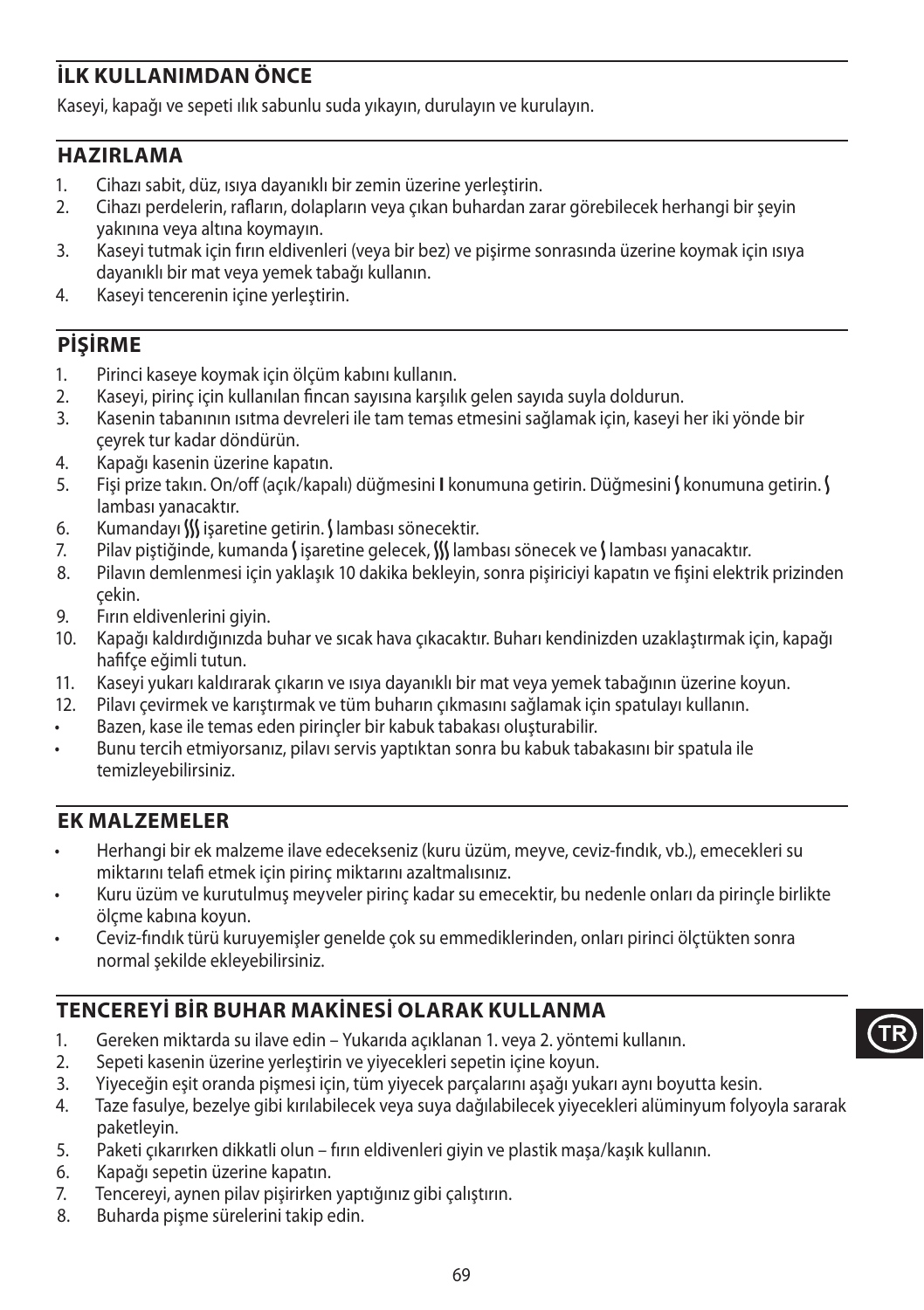- 9. Buharla pişirme sonrasında tencerede yiyecek bırakmayın yiyecekler sulu olacaktır.
- 10. Yiyeceğin türünü ve miktarını ve su miktarını not edin. Bir sonraki pişirmenizde, su miktarını ayarlayın ve süreyi ayarlama işini tencereye bırakın.

### **BİTTİ Mİ?**

- 1. Cihazı kapatın ve fişini elektrik prizinden çekin.
- 2. Pilav tenceresini, içinde dolu kase varken hareket ettirmeyin. Ağır olabilir ve kablosu, hareketiniz sırasında herhangi bir yere takılabilir.
- 3. Kaseyi pilav tenceresinden boşaltmadan çıkarın. Eğer kaseyi, pilav tenceresinin içindeyken boşaltmaya çalışırsanız, pilav tenceresinin içine yiyecek parçaları düşürebilirsiniz. Bu, ona zarar verecektir.

### **TEMİZLİK VE BAKIM**

- 1. Cihazı kapatın, fişini elektrik prizinden çekin ve soğuması için bekleyin.<br>2. Kapağı, kasevi ve rafı ilik sabunlu suda yıkayın, durulayın ve kurulayın.
- 2. Kapağı, kaseyi ve rafı ılık sabunlu suda yıkayın, durulayın ve kurulayın.
- 3. Tüm yüzeyleri nemli bezle silin.
- $\overline{\binom{m}{n}}$  Bu parçaları bulaşık makinesinde de yıkayabilirsiniz.

#### **PIŞIRME SÜRELERI VE GIDA EMNIYETI**

| yiyecek (taze)               | miktar           | süre (dakika) |
|------------------------------|------------------|---------------|
| kuşkonmaz                    | 400q             | $15-18$       |
| taze fasulye                 | 200q             | 20            |
| brokoli                      | 200q             | 18            |
| brüksel lahanası             | 200q             | 20            |
| lahana (dörde bölünmüş)      |                  | $25 - 30$     |
| havuc (dilimlenmis)          | 200 <sub>g</sub> | $15 - 20$     |
| karnabahar                   | 200q             | 15            |
| mısır koçanları              | 2                | $24 - 35$     |
| kabak (dilimlenmiş)          | 200q             | $10-12$       |
| patates (dörde bölünmüş)     | 400q             | $25 - 30$     |
| <b>Ispanak</b>               | 200q             | $5 - 8$       |
| tavuk (kemiksiz)             | 400q             | $6 - 8$       |
| balık fileto                 | 400q             | $8 - 10$      |
| balık bifteği                | $\overline{2}$   | $20 - 23$     |
| karides                      | 250q             | $10-12$       |
| ıstakoz bacağı (dondurulmuş) |                  | $12 - 15$     |
| midye                        | 250q             | 15            |

- Pişirmeden önce açık durumda olan midyeleri kullanmayın. Kabuklar tamamen açılana dek buharda pişirin ve pişirdikten sonra açılmayanları atın.
- Bu süreler, tek tabaka yiyecek için geçerlidir. En sevdiğiniz yiyeceklere ve yiyecek kombinasyonlarına uygun süreleri, deneyerek bulmalısınız.
- Eti, kümes hayvanlarını ve türevlerini (kıyma, burger köfte, vb.) özsuları tamamen çekilene dek pişirin. Balığı etli kısmı tamamen matlaşıncaya dek pişirin.
- Lifli sebzeleri, yeşil ve diri kalmaları için mümkün olduğunca az pişirmelisiniz. Bunları buzlu suya daldırmak, pişirme sürecini durduracaktır.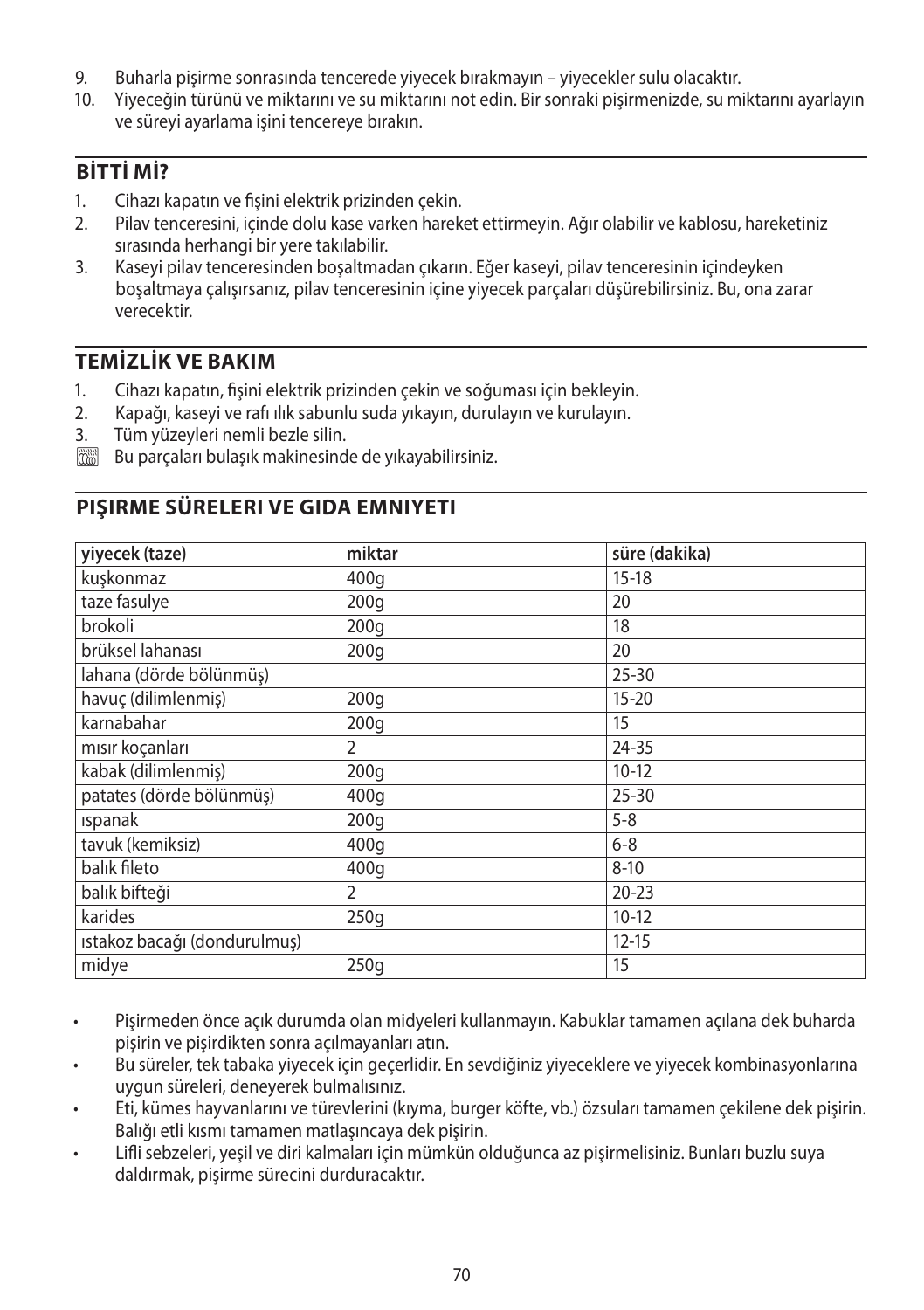## **GERİ DÖNÜŞÜM**



WTEhlikeli maddelerin yol açacağı çevre ve sağlık sorunlarını önlemek için, şu<br>sembollerden biri ile işaretlenmiş cihazlar ve şarj edilebilir ve tek kullanımlık<br>genel evsel atıklarla birlikte çöpe atılmamalıdır. Elektrikli sembollerden biri ile işaretlenmiş cihazlar ve şarj edilebilir ve tek kullanımlık piller genel evsel atıklarla birlikte çöpe atılmamalıdır. Elektrikli ve elektronik ürünleri ve ilgili olabilecek şarj edilebilir ve tek kullanımlık pilleri her zaman resmi, uygun bir geri dönüşüm/toplama noktasına bırakın.

Bakanlıkça tespit ve ilan edilen kullanım ömrü 7 yıldır

Taşıma ve nakliye sırasında dikkat edilecek hususlar : Ürünü düşürmeyiniz Darbelere maruz kalmamasını sağlayınız Cihazı nakliye sırasında orijinal ambalajında taşıyınız.

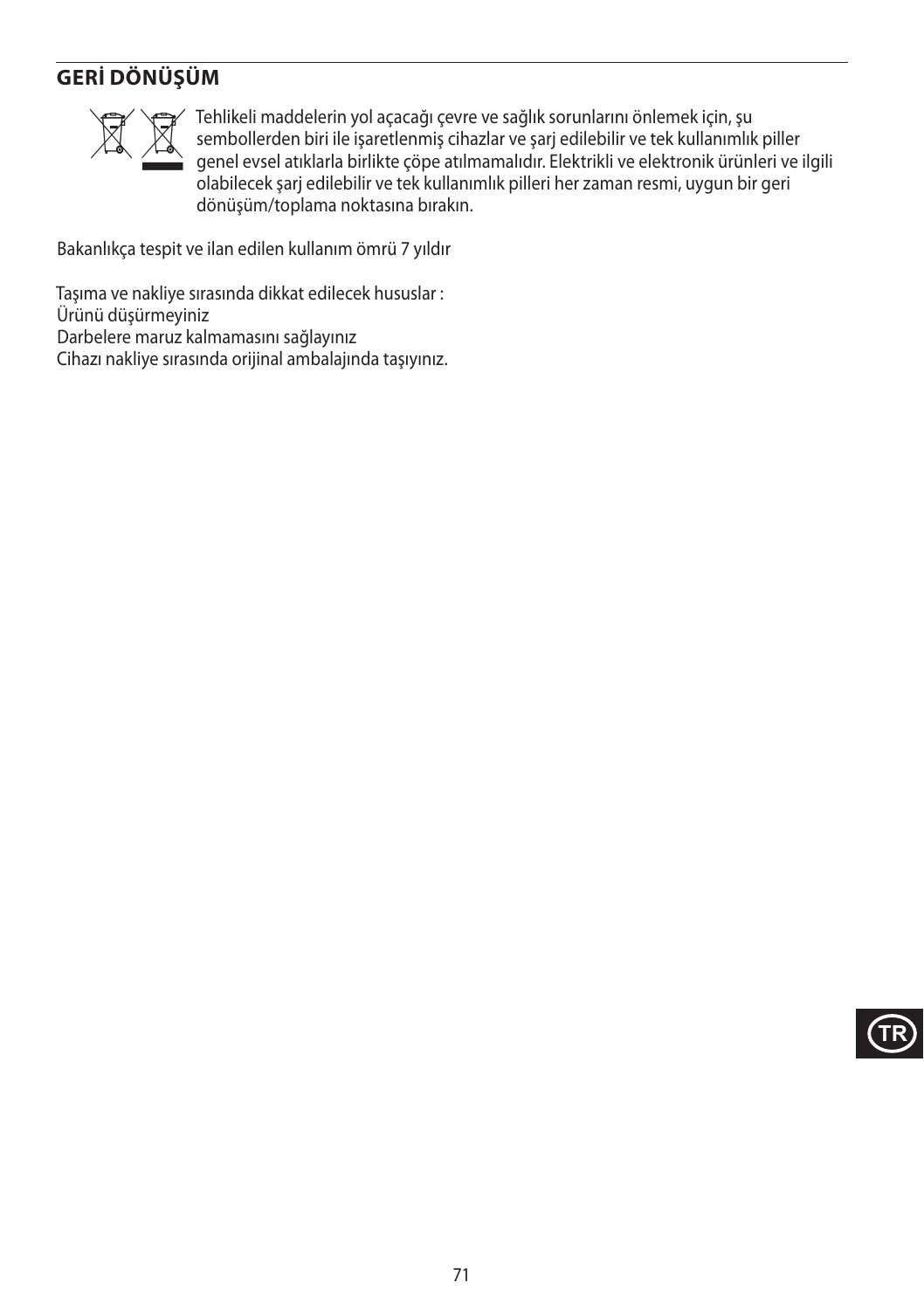Citiți instrucțiunile, păstrați-le într-un loc sigur; dacă dați aparatul altcuiva, nu uitați să dați și instrucțiunile. Îndepărtați toate ambalajele înainte de folosire.

## **PREVEDERI IMPORTANTE DE SIGURANŢĂ**

Respectați măsurile de siguranță de bază, inclusiv:

Aparatul poate fi folosit de copii în vârstă de 8 ani sau mai mari și de către persoane cu capacități fizice, senzoriale sau mentale reduse sau lipsă de experiență și cunoștințe dacă sunt supravegheați/instruiți și înțeleg pericolele la care se supun. Copiii nu trebuie să se joace cu aparatul.

Curățarea și utilizarea de către utilizator nu trebuie efectuate de copii decât dacă aceștia au peste 8 ani și sunt supravegheați. Nu lăsați aparatul și cablul la îndemâna copiilor sub 8 ani.

În cazul în care cablul este deteriorat, trebuie înlocuit de către fabricant, agentul de service sau orice altă persoană calificată, pentru a evita accidentele.

Utilizarea incorectă a aparatului poate produce leziuni.

Nu udati conectorii.

- $\triangle$  Suprafetele aparatului se vor încinge. Căldura reziduală va păstra suprafetele fierbinti după utilizare.
- L Nu folosiţi acest aparat lângă cadă, duş, chiuvetă sau alte recipiente ce contin apă.
- Nu puneți carnea sau puiul congelat în aparatul de gătit cu aburi decongelați complet înainte de utilizare.
- Gătiti carnea, puiul sau derivatele (mici, burgeri etc.) până când se evaporă sucul. Gătiti pestele până când carnea devine opacă.
- Nu încercați să gătiți alimente în unitatea principală a aparatului de gătit folosiți pentru aceasta doar vasul detașabil.
- Nu vă aplecați deasupra aparatului și feriți mâinile, brațele, fața etc. de aburul care iese din vas.
- Umpleți cu cel puțin o ceașcă de apă.
- Nu depășiți semnul de umplere.
- Nu acoperiti aparatul sau nu asezati nimic pe el.
- Scoateti aparatul din priză atunci când nu îl folositi.
- Nu folosiţi alte accesorii sau ataşamente decât cele furnizate de noi.
- Nu folositi aparatul în niciun alt scop decât cel descris în aceste instructiuni.
- Nu operaţi aparatul dacă este stricat sau nu funcţionează corect.

### **EXCLUSIV PENTRU UZ CASNIC**

## **SCHIŢE**

- 1. Buton
- 2. Capac
- 3. Coș
- 4. Semn de umplere
- 5. Vas
- 6. Buton
- 7. Becuri
- 8. Spatulă
- 9. Măsură
- 10. Buton de pornire/oprire<br>
Puteti spăla aceste comp
- ` Puteți spăla aceste componente în mașina de spălat vase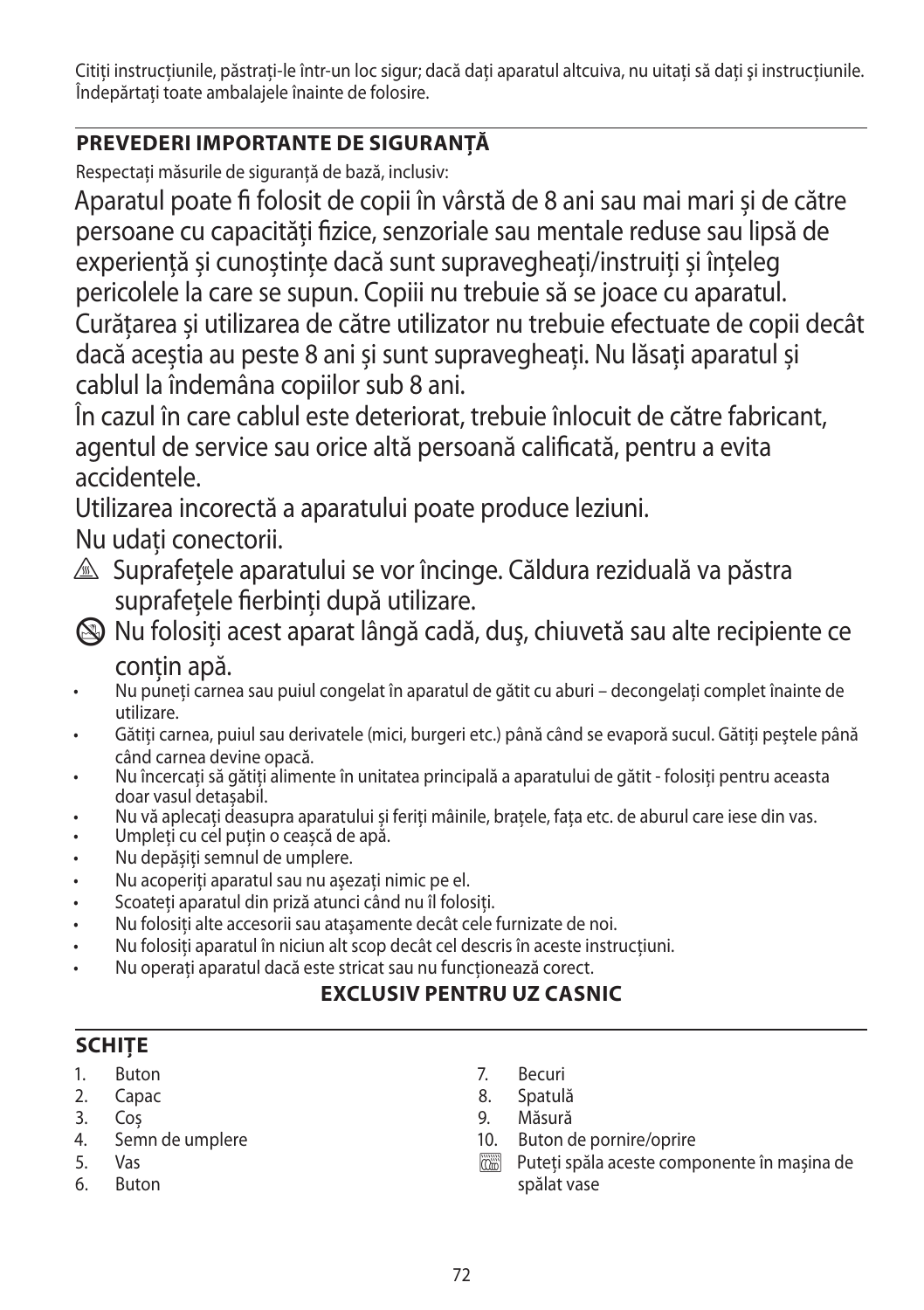# **ÎNAINTE DE PRIMA UTILIZARE**

Spălați vasul, capacul și coșul cu apă caldă și detergent, clătiți-le și uscați-le.

#### **PREPARARE**

- 1. Asezați aparatul pe o suprafață stabilă, nivelață, termorezistentă.
- 2. Nu folosiți aparatul lângă sau sub perdele, etajere, dulapuri sau orice alt obiect ce ar putea fi deteriorat de aburul care iese.
- 3. Țineți la îndemână mănuși de bucătărie (sau un prosop) și o rogojină termorezistentă sau o farfurie întinsă pentru a așeza vasul pe ea după preparare.
- 4. Introduceți vasul în aparatul de gătit.

#### **PREPARAREA**

- 1. Folosiți măsura pentru a introduce orez în vas.<br>2. LUmpleti vasul cu apă până la numărul ce cores
- Umpleti vasul cu apă până la numărul ce corespunde numărului de cești de orez folosite.
- 3. Rotiți vasul un sfert de rotație în fiecare direcție, pentru a vă asigura că fundul vasului face contact corect cu elementul.
- 4. Puneți capacul pe vas.
- 5. Băgați întrerupătorul în priză. Comutați butonul de pornire/oprire pe poziția **I**. Comutați butonul pe pozitia S. Becul S se va aprinde.
- 6. Comutați comanda de control pe  $\frac{1}{2}$ . Becul se va stinge.
- 7. Când orezul este gata, comanda de control se va comuta pe S, becul SS se va stinge, iar becul S se va aprinde.
- 8. Lăsaţi orezul să se odihnească aproximativ 10 minute, apoi scoateți aparatul de gătit din priză.
- 9. Puneți-vă mănușile de bucătărie.
- 10. Când capacul va fi ridicat, din vas va ieși abur și aer fierbinte. Înclinați-l ușor pentru a îndrepta aburul în direcția opusă dvs.
- 11. Ridicați vasul și așezați-l pe o rogojină termorezistentă sau pe o farfurie întinsă.
- 12. Folosiți spatula pentru a întoarce și amesteca orezul, pentru a permite pătrunderea aburului.
- Uneori, stratul de orez care intră în contact cu vasul va forma o crustă.
- Dacă nu vă place, puteți să o îndepărtați cu spatula, după ce ați servit orezul.

#### **INGREDIENTE SUPLIMENTARE**

- Dacă adăugați alte ingrediente (struguri, fructe, nuci etc.), trebuie să reduceți cantitatea de orez pentru a compensa cantitatea de apă pe care acestea le vor absorbi.
- Strugurii și fructele uscate vor absorbi la fel de multă apă ca și orezul, prin urmare puneți-le în măsură împreună cu orezul.
- În general, nucile u vor absorbi multă apă, ala că le puteți adăuga în mod normal după ce ați măsurat orezul.

# **FOLOSIREA APARATULUI DE GĂTIT PENTRU PREPARAREA CU ABURI**

- 1. Adăugați cantitatea necesară de apă Folosiți metoda 1 sau 2 de mai sus.
- 2. Așezați coșul peste vas și puneți mâncarea în coș.
- 3. Pentru o gătire uniformă, tăiați alimentele în bucăți cam de aceeași mărime.
- 4. Pentru mazăre, sau orice aliment care se desface sau cade în apă, înfășurați coșul cu folie din aluminiu
- 5. Fiți atenți când îndepărtați folia folosiți mănuși de bucătărie și clești/linguri de plastic.
- 6. Puneți capacul peste coș.
- 7. Operați aparatul de gătit în același mod în care o faceți când gătiți orez.
- 8. Respectați timpii de preparare la abur.
- 9. Nu lăsați alimentele în aparat după ce ați gătit cu abur se vor umezi.

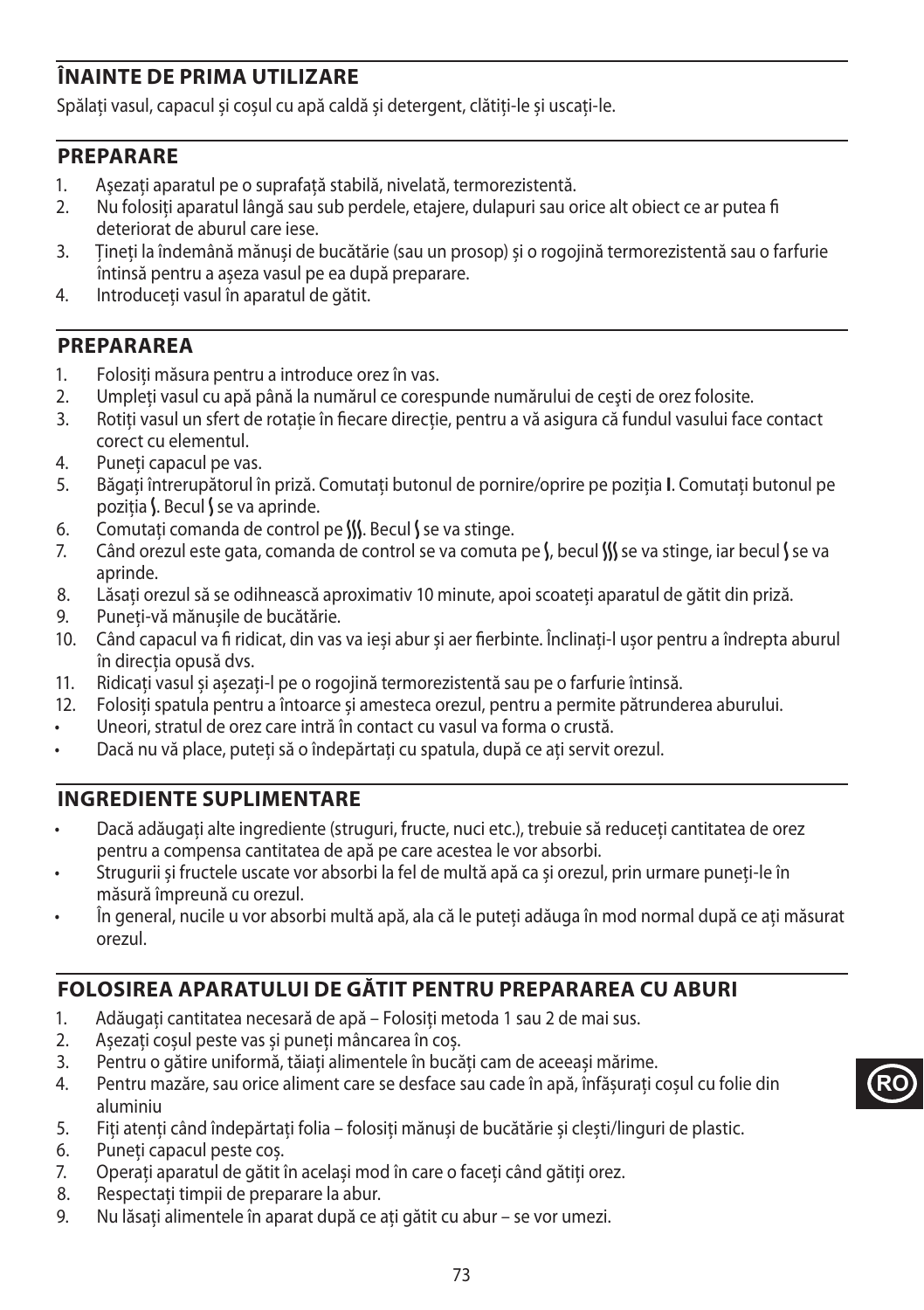10. Notați tipul și cantitatea de alimente și cantitatea de apă. Data viitoare, ajustați cantitatea de apă și lăsați aparatul de gătit să meargă singur.

#### **GATA?**

- 1. Opriti aparatul și scoateți-l din priză.
- 2. Nu mutate aparatul de gătit orez dacă are vasul în interior. Va fi greu, iar cablul se poate agăța de vreun obiect în timp ce-l mutați.
- 3. Scoateți vasul din aparatul de gătit înainte de a-l goli. Dacă încercați să scoateți mâncarea din vas în timp ce acesta este încă în aparat, s-ar putea ca conținutul să cadă în aparat. Acest lucru îl va deteriora.

# **ÎNGRIJIRE ŞI ÎNTREŢINERE**

- 1. Opriti aparatul, scoateti-l din priză și lăsati-l să se răcească.
- 2. Spălați capacul, vasul și coșul cu apă caldă și detergent, clătiți-le și uscați-le.
- 3. Ştergeţi suprafeţele exterioare cu o cârpă umedă curată.
- $\overline{\binom{m}{n}}$  Puteti spăla aceste componente în mașina de spălat vase

| alimente (proaspete)       | cantitate        | timp (minute) |  |  |
|----------------------------|------------------|---------------|--|--|
| asparagus                  | 400q             | $15 - 18$     |  |  |
| fasole verde               | 200q             | 20            |  |  |
| broccoli                   | 200q             | 18            |  |  |
| varză de Bruxelles         | 200q             | 20            |  |  |
| varză (sferturi)           |                  | $25 - 30$     |  |  |
| morcovi (felii)            | 200q             | $15 - 20$     |  |  |
| conopidă                   | 200q             | 15            |  |  |
| coceni de porumb           | 2                | 24-35         |  |  |
| dovlecei (felii)           | 200 <sub>g</sub> | $10-12$       |  |  |
| cartofi (tăiati în patru)  | 400q             | $25 - 30$     |  |  |
| spanac                     | 200 <sub>g</sub> | $5 - 8$       |  |  |
| pui (dezosat)              | 400q             | $6 - 8$       |  |  |
| file de pește              | 400q             | $8 - 10$      |  |  |
| friptură de pește          | $\overline{2}$   | $20 - 23$     |  |  |
| creveți                    | 250q             | $10-12$       |  |  |
| coadă de homar (înghețată) |                  | $12 - 15$     |  |  |
| midii                      | 250q             | 15            |  |  |

## **TIMPI DE GĂTIRE ŞI SIGURANŢA ALIMENTELOR**

- Nu folosiți midii care au fost deschise înainte de gătire. Lăsați-le în aparatul de gătit cu aburi până când scoicile se deschid complet și aruncați-le pe cele care nu s-au deschis după ce le-ați gătit.
- Acești timpi sunt pentru un singur strat de alimente. Va trebuie să exersați pentru a descoperi durata potrivită pentru alimentele dvs. și combinațiile de alimente favorite.
- Gătiţi carnea, puiul sau derivatele (mici, burgeri etc.) până când se evaporă sucul. Gătiţi peştele până când carnea devine opacă.
- Vă recomandăm să gătiți legumele cu frunze cât mai puțin, pentru a le păstra verzi și crocante. Dacă le introduceți în apă cu gheață, se va întrerupe procesul de preparare.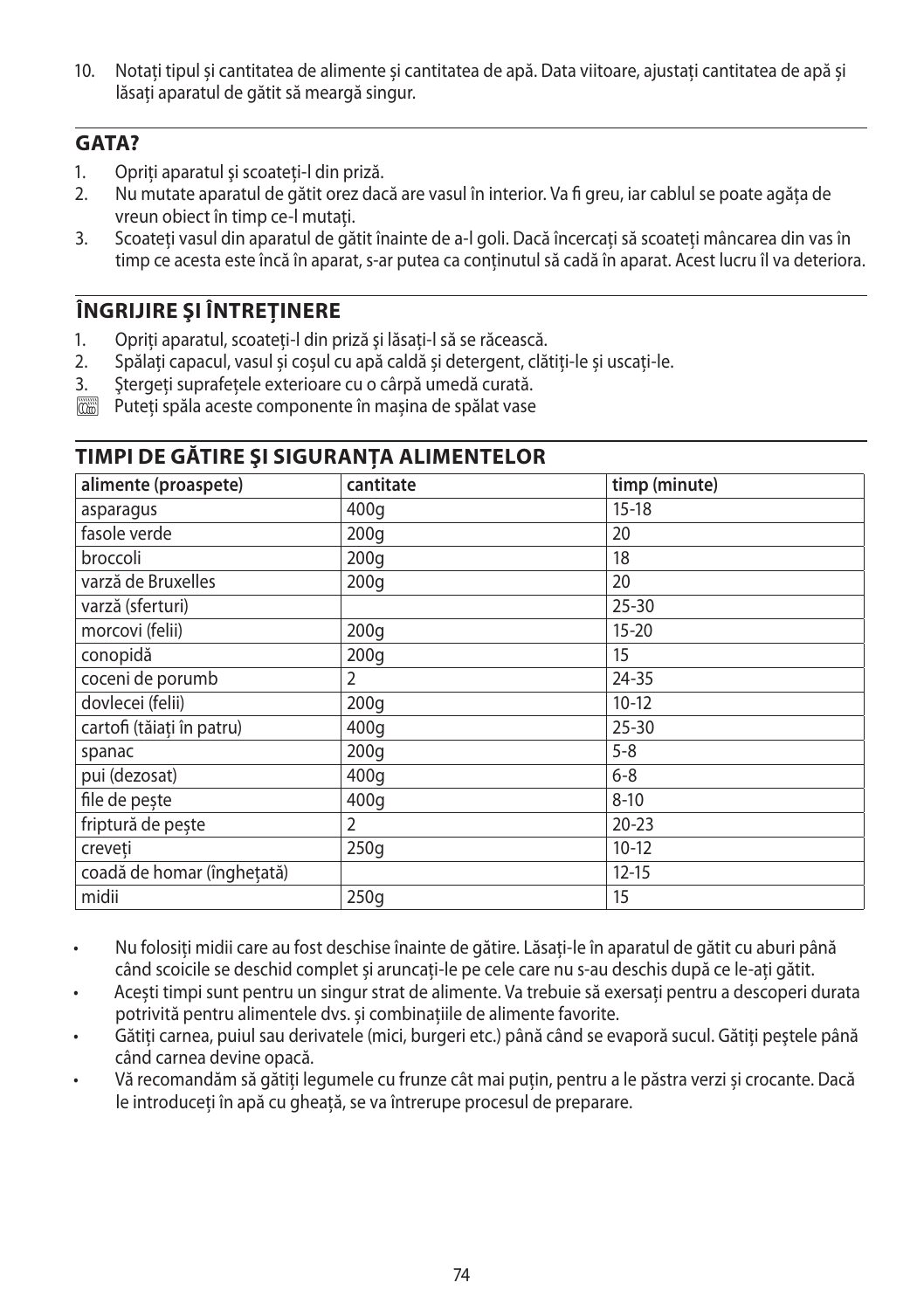# **RECICLAREA**



Pentru a evita problemele de mediu și de sănătate cauzate de substanțele periculoase,<br>aparatele și bateriile reîncărcabile și cele obișnuite marcate cu unul dintre aceste<br>simboluri, nu trebuie eliminate împreună cu deșeuri aparatele și bateriile reîncărcabile și cele obișnuite marcate cu unul dintre aceste simboluri, nu trebuie eliminate împreună cu deșeurile municipale nesortate. Eliminați întotdeauna produsele electrice și electronice și, după caz, bateriile reîncărcabile și cele obișnuite, la un punct de reciclare/colectare corespunzător.

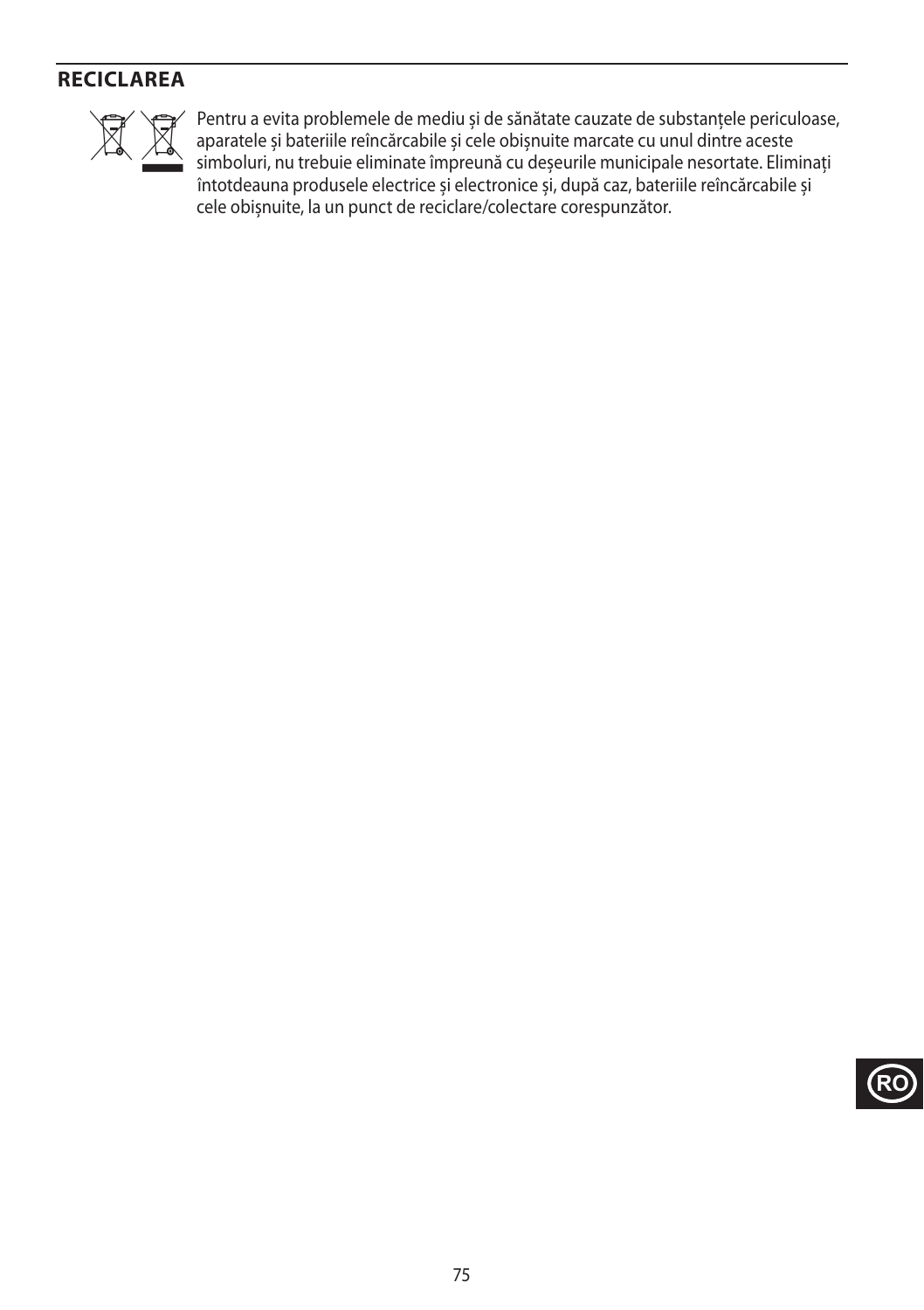Прочетете инструкциите, запазете ги и ги предавайте, ако предавате и уреда. Отстранете всички опаковки преди употреба.

# **ВАЖНИ ПРЕДПАЗНИ МЕРКИ**

Следвайте основните мерки за безопасност, включително:

Този уред може да се използва от деца над 8-годишна възраст, както и от хора с ограничени физически, сетивни или умствени способности, или липса на опит и познания, ако са наглеждани/инструктирани и разбират опасностите. С уреда не трябва да играят деца. Почистването и поддръжката не трябва да се извършват от деца, освен ако те не са над 8-годишна възраст и някой ги наглежда. Пазете уреда и кабела от деца под 8-годишна възраст.

Ако кабелът е повреден, той трябва да се подмени от производителя, негов представител за сервизно обслужване или друго квалифицирано за тази цел лице, за да се избегне всякакъв риск. Неправилната употреба на уреда може да доведе до нараняване. Поддържайте конекторите сухи

- ¬ Повърхността на уреда ще се нагорещи. Остатъчната топлина ще поддържа повърхностите нагорещени след употреба.
- L Не використовуйте цей пристрій поблизу ван, душів, басейнів та інших резервуарів із водою.
- Не слагайте замразено месо или птиче месо в уреда размразете напълно преди употреба.
- Гответе месо, домашни птици и производни (кайма, шницели и др.), докато при бодване потече сок без кръв. Рибата се готви, докато месото добие непрозрачен вид.
- Не се опитвайте да готвите нищо в тялото на съда за готвене гответе само в подвижната купа.
- Не посягайте към уреда и пазете дланите, ръцете, лицето и др. от излизащата пара.
- Напълнете с поне 1 чаша вода.
- Не превишавайте обозначението за пълнене.
- Не покривайте уреда и не поставяйте нищо отгоре му.
- Когато не използвате уреда, изключете от контакта.
- Не използвайте аксесоари или приставки, различни от тези, предоставени от нас.
- Не използвайте уреда за други цели, освен тези, описани в настоящите инструкции.
- Не използвайте уреда, ако е повреден или не работи изрядно.

# **САМО ЗА ДОМАШНА УПОТРЕБА**

## **ИЛЮСТРАЦИИ**

- 1. Копче
- 2. Капак
- 3. Кош
- 4. Обозначение за пълнене
- 5. Купа
- 6. Прекъсвач
- 7. Лампички
- 8. Лъжица
- 9. Мерителна чаша
- 10. Превключвател за вкл./Изкл.
- $\overline{\mathbb{C}\mathbb{C}\mathbb{C}\mathbb{C}}$  Можете да измиете тези части в съдомиялни машина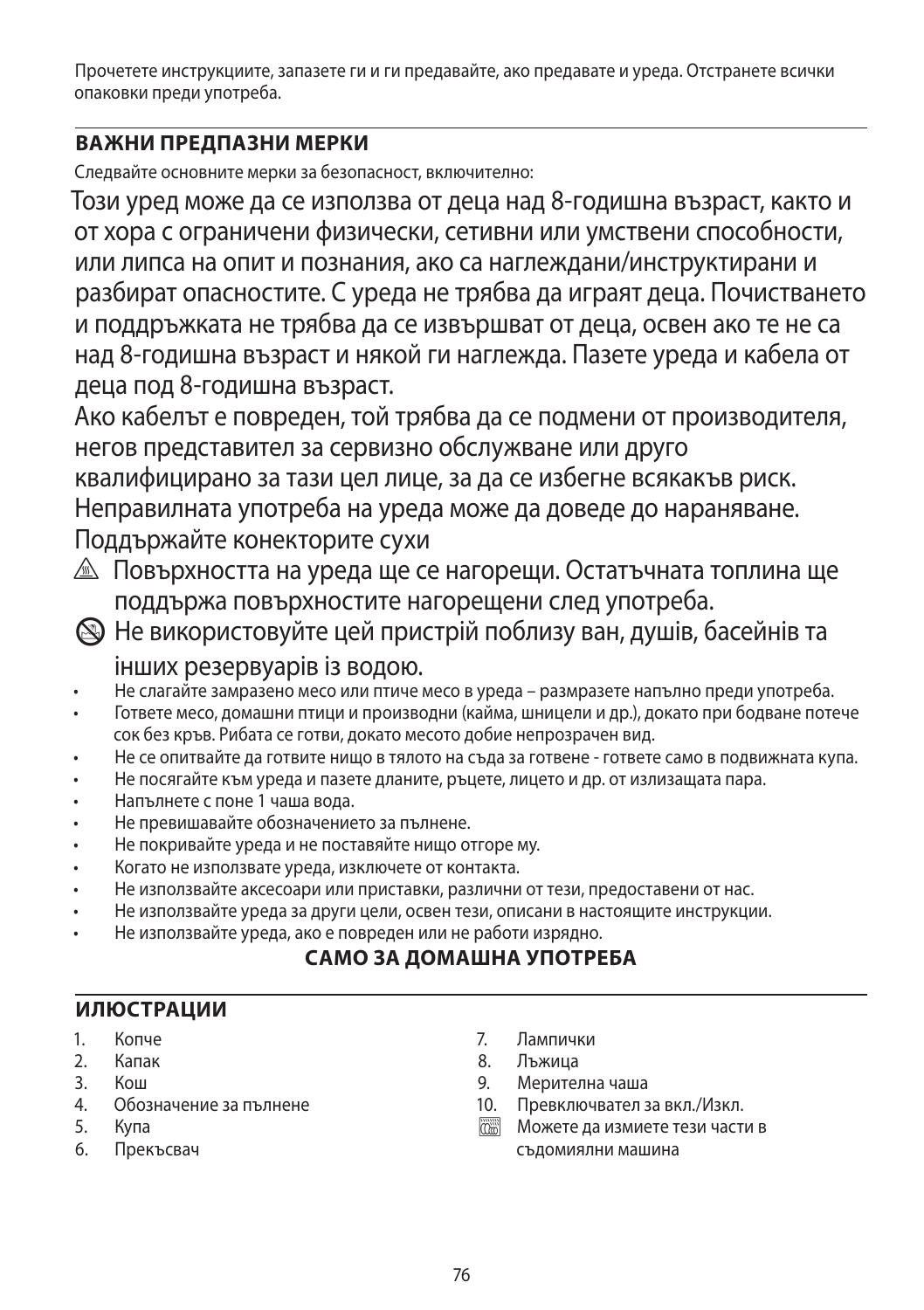# **ПРЕДИ ПЪРВОНАЧАЛНО ИЗПОЛЗВАНЕ**

Измийте уреда, капака и коша с топла сапунена вода, изплакнете и подсушете.

## **ПОДГОТОВКА**

- 1. Поставете уреда на твърда, равна, топлоустойчива повърхност.
- 2. Не използвайте уреда в близост или под завеси, рафтове, шкафове или нещо друго, което може да бъде повредено от излизащата пара.
- 3. Дръжте под ръка ръкавици за фурна (или кърпа), подложка или чиния, за да сложите купата след готвене.
- 4. Поставете купата в съда за готвене.

#### **ГОТВЕНЕ**

- 1. Използвайте мерителната чаша, за да сложите ориза в купата.
- Напълнете купата с вода до цифрата, отговаряща на броя използвани чаши с ориз.
- 3. Осигурете на купата еднакво разстояние от всички страни , за да сте сигурни, че дъното на купата прави добър контакт с нагревателя.
- 4. Поставете капака на купата.
- 5. Включете щепсела в захранващия контакт. Поставете превключвателя за вкл./изкл. на позиция **I**. Поставете прекъсвача на позиция S. Лампичката S ще светне.
- 6. Преместете прекъсвача до *SS*. Лампичката С ще изгасне.
- 7. Когато оризът е сварен, прекъсвачът ще се премести до  $\int$ , лампичката  $\int \int \mu$ е изгасне, а лампичката У ше светне.
- 8. Оставете ориза да отпочине за около 10 минути, след което изключете уреда от контакта.
- 9. Сложете ръкавици за фурна.
- 10. Когато вдигнете капака, ще излязат пара и горещ въздух. Наклонете го леко, за да насочите потока далеч от вас.
- 11. Извадете купата и я поставете върху топлоустойчива подложка или чиния.
- 12. Използвайте лъжицата, за да обърнете и смесите ориза, за да може да излезе парата.
- Понякога тази част от ориза, която е в контакт с купата образува коричка.
- Ако не я искате, след сервиране на ориза я премахнете с лъжицата.

## **ДОПЪЛНИТЕЛНИ СЪСТАВКИ**

- Ако добавите съставки (стафиди, плодове, ядки и др.), трябва да намалите количеството ориз, за да компенсирате количеството вода, което те ще поемат.
- Стафидите и сушените плодове поемат толкова вода, колкото и ориза, затова ги сложете в мерителната чаша, заедно с ориза.
- Като цяло ядките не поемат много вода, затова ги добавяйте след като премерите ориза.

## **ИЗПОЛЗВАНЕ НА СЪДА ЗА ГОТВЕНЕ НА ПАРА**

- 1. Добавете необходимото количество вода Използвайте гореспоменатите метод 1 и ли 2.
- 2. Поставете коша върху горната част на купата и сложете храната в него.
- 3. За равномерно готвене, нарежете храната на приблизително еднакви парчета.
- 4. Ако готвите грах или нещо друго, което може да се разпилее и да падне във водата, обвийте в алуминиево фолио.
- 5. Внимавайте, когато премахвате фолиото сложете ръкавици за фурна и използвайте пластмасови щипки/лъжици.
- 6. Сложете капака върху коша.
- 7. Използвайте съда за готвене по същия начин, както когато готвите ориз.
- 8. Спазвайте времето за готвене на пара.

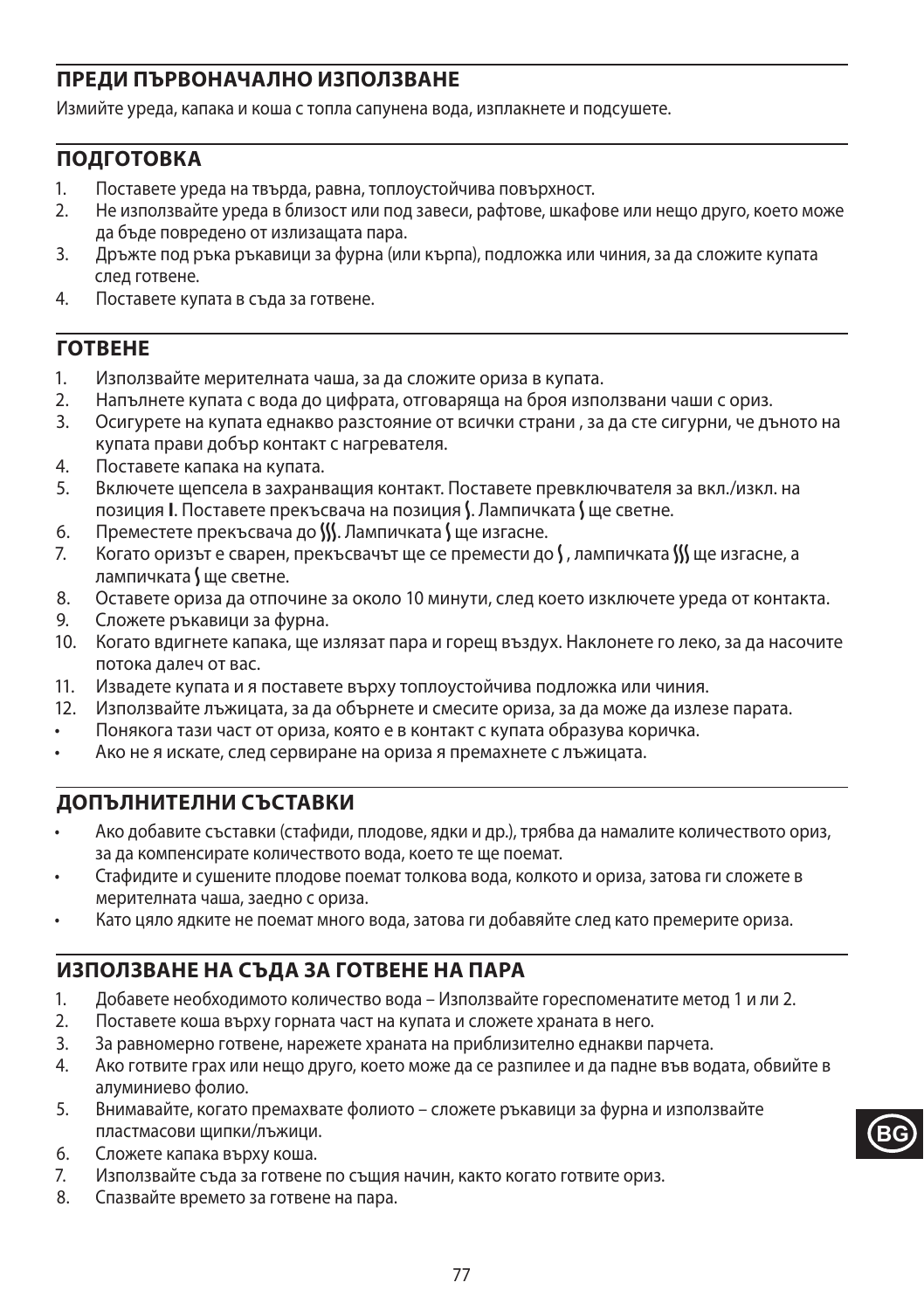- 9. Не оставяйте храна в съда след готвене на пара ще стане лепкава.
- 10. Запишете си вида и количеството храна и вода. Следващият път използвайте точното количество вода и задайте времето за готвене.

#### **ГОТОВО?**

- 1. Изключете уреда и извадете щепсела от контакта.
- 2. Не местете съда за готвене на ориз, ако купата вътре в него в пълна. Той тежи и кабелът може да се закачи някъде, докато се движите.
- 3. Извадете купата от съда за готвене на ориз преди да преди да я изпразните. Ако се опитате да извадите храната от купата, докато е в съда, можете да изсипете съдържанието в съда. Това ще го повреди.

#### **ГРИЖИ И ПОДДРЪЖКА**

- 1. Изключете уреда, извадете щепсела от контакта и оставете уреда да изстине.
- 2. Измийте капака, купата и решетката с топла сапунена вода, изплакнете и подсушете.

| храна (прясна)             | количество | време (минути) |
|----------------------------|------------|----------------|
| аспержи                    | 400q       | $15-18$        |
| грах                       | 200q       | 20             |
| броколи                    | 200q       | 18             |
| брюкселско зеле            | 200q       | 20             |
| зелка (четвърт)            |            | $25 - 30$      |
| моркови (на кръгчета)      | 200q       | $15 - 20$      |
| цветно зеле                | 200q       | 15             |
| царевица (кочан)           | 2          | 24-35          |
| тиквички (на кръгчета)     | 200q       | $10-12$        |
| картофи (на кубчета)       | 400q       | $25 - 30$      |
| спанак                     | 200q       | $5 - 8$        |
| пиле (обезкостено)         | 400q       | $6 - 8$        |
| рибешко филе               | 400q       | $8 - 10$       |
| риба на парче              | 2          | $20 - 23$      |
| скариди                    | 250g       | $10-12$        |
| опашка на омар (замразена) |            | $12 - 15$      |
| МИДИ                       | 250q       | 15             |

3. Почистете всички повърхности с чиста влажна кърпа.

4. Не поставяйте която и да е част от уреда в миялна машина.

## **ВРЕМЕ ЗА ГОТВЕНЕ И БЕЗОПАСНОСТ НА ХРАНИТЕ**

- Не използвайте миди, които са отворени преди готвене. Гответе на пара, докато се отворят напълно и изхвърлете тези, които не са се отворили.
- Това са видовете времетраене за единични пластове храна. Ще трябва да експериментирате, за да откриете подходящото време за любимите ви ястия и хранителни комбинации.
- Гответе месо, домашни птици и производни (кайма, шницели и др.), докато при бодване потече сок без кръв. Рибата се готви, докато месото добие непрозрачен вид.
- Листните зеленчуци трябва да се готвят възможно най-малко, за да се запазят зелени и хрупкави. Ако си изсипете във ледена вода, ще спрете процеса на готвене.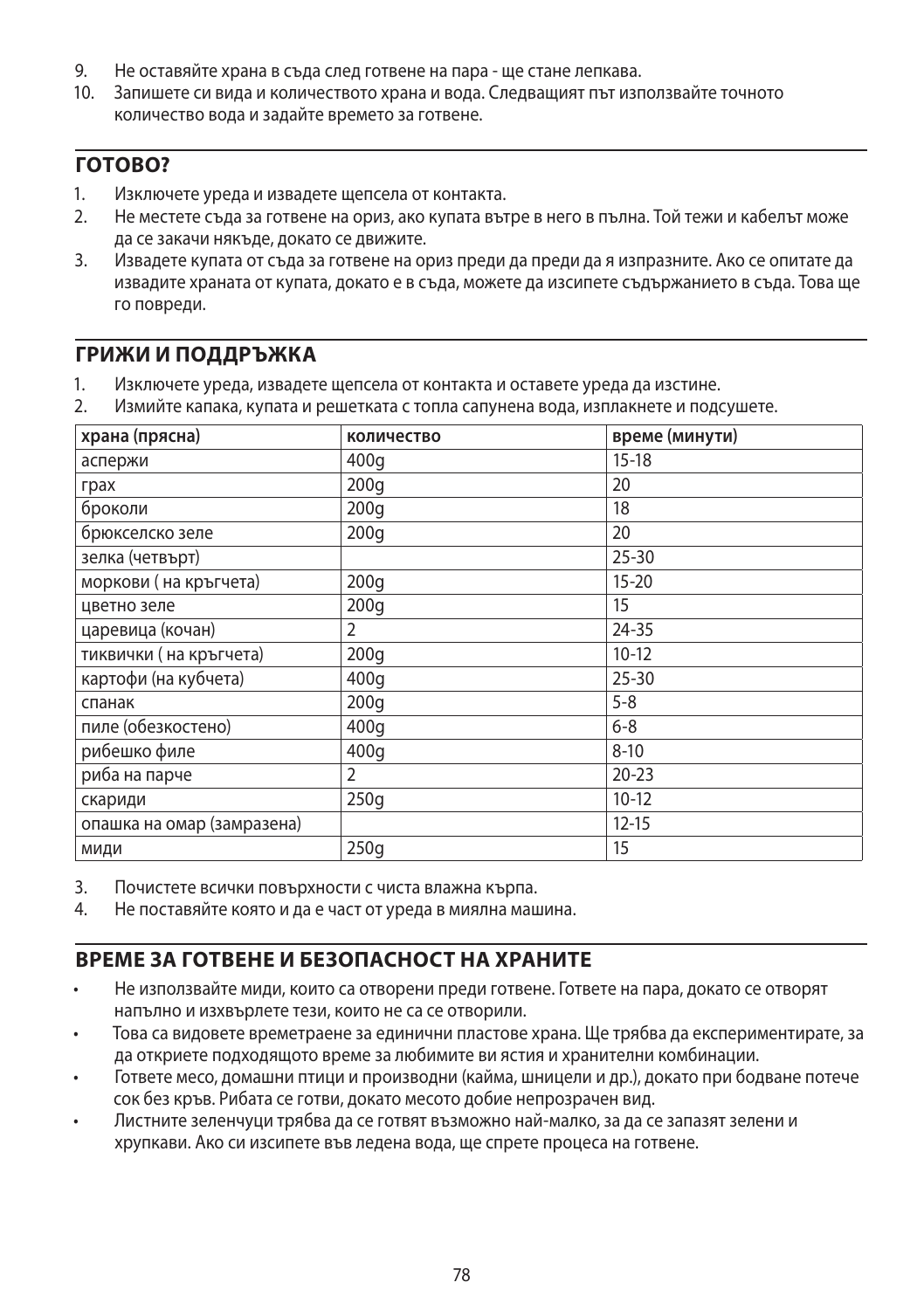## **РЕЦИКЛИРАНЕ**



WSA 3a да се избегнат екологични и здравни проблеми поради наличие на опасни<br>субстанции, уредите, акумулаторните и неакумулаторните батерии, обозначе<br>един от тези символи, не трябва да се изхвърлят заедно с несортирани об субстанции, уредите, акумулаторните и неакумулаторните батерии, обозначени с един от тези символи, не трябва да се изхвърлят заедно с несортирани общински отпадъци. Винаги изхвърляйте електрически и електронни продукти и, където е приложимо, акумулаторни и неакумулаторни батерии, на подходящо официално място за рециклиране/събиране.

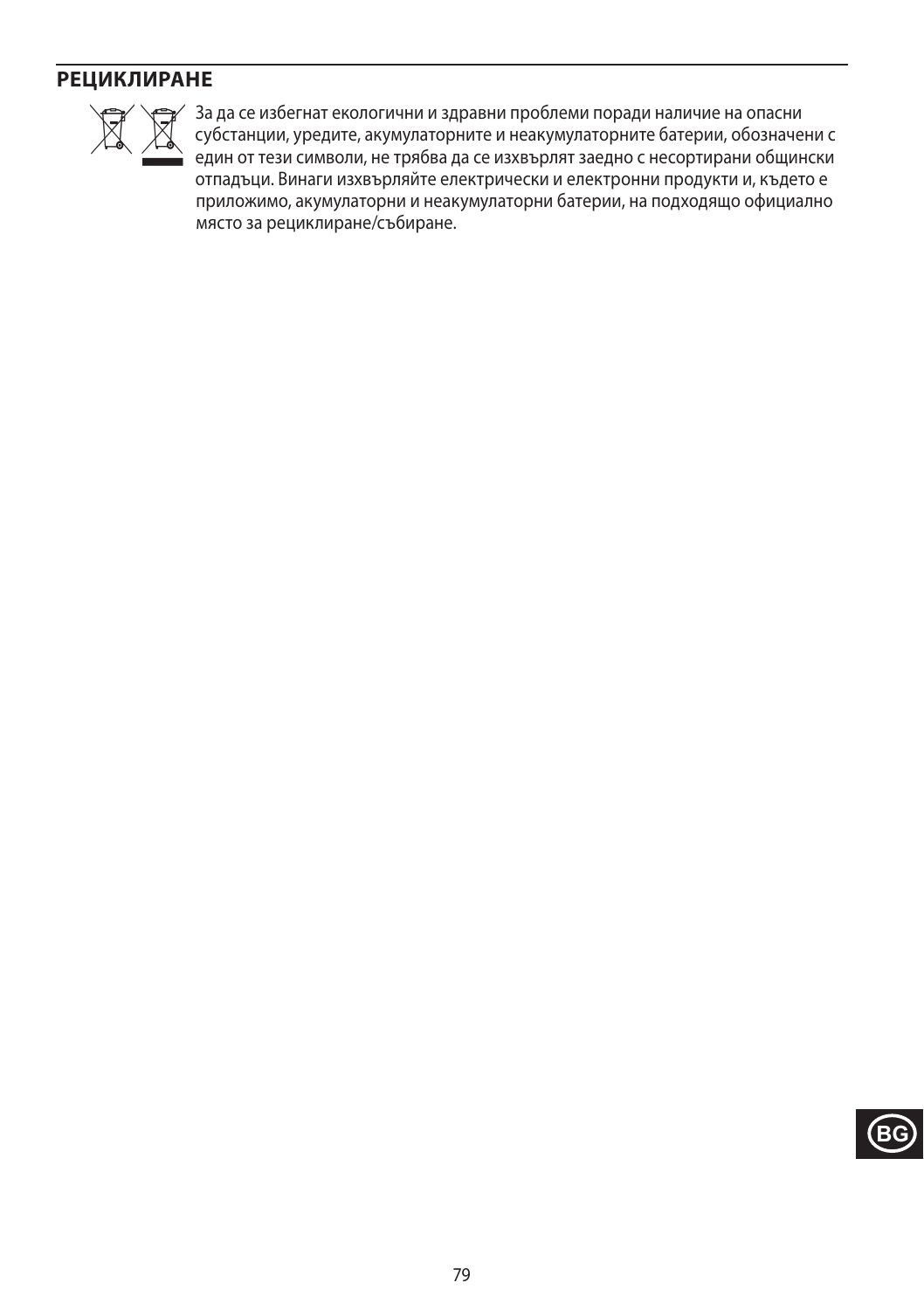اقرأ التعليمات واحفظها في مكان آمن. في حالة اهداء الجهاز لشخص آخر ارفق معه التعليمات. يجب ازالة جميع األغلفة قبل االستعمال. **اجراءات أمان ضرورية** يجب اتخاذ اجراءات األمان األساسية التالية: يمكن استخدام هذا الجهاز بواسطة األطفال الذين تتراوح أعمارهم من 8 سنوات فما فوق واألشخاص ذوي القدرات الجسمانية أو الحسية أو العقلية المنخفضة أو عديمي الخبرة والمعرفة إذا تم اإلشراف عليهم/تعليمهم ويفهمون المخاطر المعنية. يجب إلا يعبث الأطفال بالجهاز . يجب عدم قيام األطفال بالتنظيف والصيانة إال إذا كانوا أكبر من 8 سنوات مع اإلشراف عليهم. اجعل الجهاز والكبالت بعيدا عن متناول األطفال دون سن 8 سنوات. إذا كان السلك متضررا فاطلب استبداله في الشركة المصنعة في مكتبها للبيع أو عن ّ طريق مهني محترف، لمنع أي حادث ممكن. h سوف تصبح أسطح الجهاز ساخنة. سوف تبقي الحرارة المتبقية األسطح ساخنة بعد االستخدام. L ال تستخدم هذا الجهاز بالقرب من أحواض االستحمام أو الحمامات أو أي أحواض أخرى تحتوي على ماء ال تضع اللحوم المجمدة أو الدواجن في الجهاز – قم بتذويبها تماما قبل االستخدام. قم بطبخ اللحم والدجاج ومشتقاتهم )المفروم، البرغر، وغيرها( حتى جفاف العصارة. قم بطبخ األسماك حتى يصبح لحمها غير نافذ. ال تحاول طهي أي شيء في جسم جهاز الطبخ - اطبخ فقط في وعاء قابل للنقل. ال تقترب من أعلى الجهاز وحافظ على اليدين والذراعين والوجه وما إلى ذلك خالية من البخار المتسرب. امأل بما ال يقل عن كوب من الماء. ال تغطي الجهاز أو تضع أي شيء فوقه. افصل الجهاز عن التيارعند عدم االستعمال. ال تستخدم أي أداة غير التي تكون مع الجهاز. ال تستخدم الجهاز ألغراض غير مقررة في التعليمات. ال تستخدم الجهاز إذا كان تالفا أو ال يعمل بصورة صحيحة. **لالستعمال المنزلي فقط لرسوماتر**<br>1 مقبض مقبض 2. الغطاء<br>3. سلة سلة .7 لمبات .8 ملعقة صيدلي .9 كوب قياس 10. مفتاح التشغيل/الإيقاف

- 4. علامة الملء<br>5. وعاء .5 وعاء
- .6 أداة التحكم

**قبل االستعمال للمرة األولى**

اغسل الوعاء والغطاء والسلة في ماء صابوني دافئ واشطف وجفف.

**التحضير**

ضع الجهاز على سطح ثابت ومستوي ومقاوم للحرارة.فال تضع الجهاز بالقرب من الستائر أو تحت األرفف أو الخزائن أو بالقرب من أي شيء يمكن أن يتعرض للتلف من جراء خروج البخار.

` ويمكنك غسل هذه األجزاء في غسالة صحون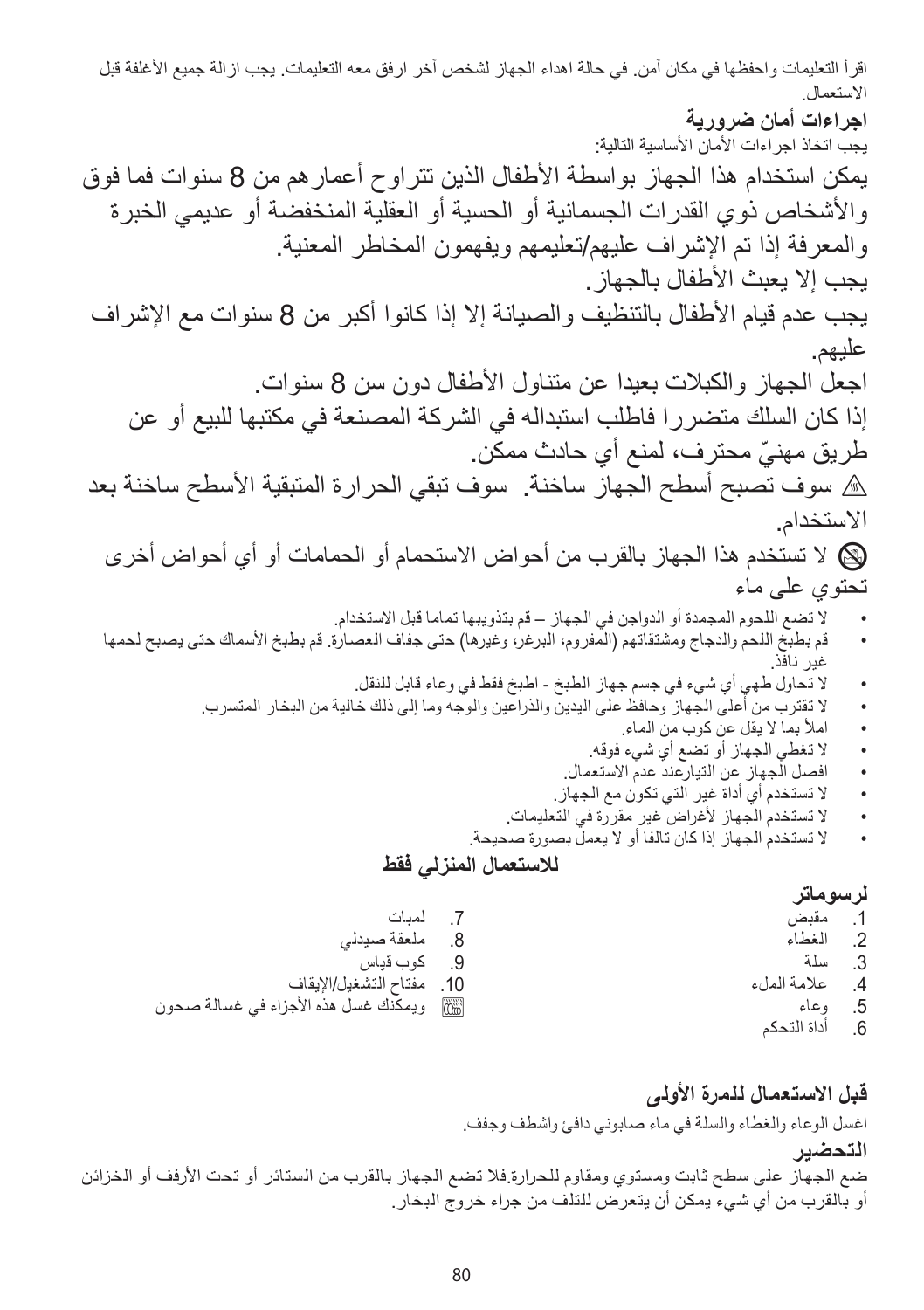- .1 استخدم قفازات جهاز الطبخ )أو قطعة قماش( للتناول وحصيرة مقاومة للحرارة أو لوحة عشاء لوضع الوعاء بعد الطبخ.
	- .2 ضع الوعاء داخل جهاز الطبخ.

# ا**لطبخ**<br>1. ا

استخدم كوب القياس لوضع الحبوب (الأرز والشوفان، الخ) في الوعاء. .2 قم بملء الوعاء بالماء إلى الرقم المناظر لعدد أكواب األرز المستخدمة. 3. أدر الوعاء ربع لفة في كل اتجاه لضمان تلامس أسفل الوعاء جيدا مع العنصر.<br>4. ضم الغطاء على الوعاء. .4 ضع الغطاء على الوعاء. .5 أوصل قابس الجهاز بالتيار الكهربائي. ضع مفتاح التشغيل بوضعية **I**. 6. سوف تضئ اللمبة **}**<br>7. انقل أداة التحكم إلى } .7 انقل أداة التحكم إلى P. 8. سوف تنطفئ اللمبة ك. .9 عند طبخ األرز، سوف تنتقل أداة التحكم إلى N وسوف تنطفئ اللمبة P وسوف تضئ اللمبة N. 10 ـ اترك بقية الأرز حوالي 10 دقائق ثم افصل جهاز الطبخ. 11. قم بارتداء قفازات جهاز الطبخ. 12. سوف يخرج البخار والهواء الساخن عند رفع الغطاء. فقم بإمالته قليلا لتوجيه البخار بعيدا عنك. 13. ارفع الوعاء وضعه على حصيرة مقاومة للحرارة أو لوحة عشاء. 14. استخدم ملعقة لتقليب وخلط الأرز للسماح بخروج جميع بخار. في بعض الأحيان تكون طبقة الأرز الملامسة للوعاء قشرة. وإذا كنت لا تر يدها، يمكنك إزالتها بالملعقة بعد تقديم الأرز .

#### **المكونات اإلضافية**

- إذا قمت بإضافة أي مكونات إضافية (زبيب وفواكه ومكسرات، الخ)، يجب تقليل كمية الأرز لتعويض كمية الماء التي ستمتص.
	- وسوف يمتص الزبيب والفواكه المجففة كميات كبيرة من الماء كالأرز ولذلك ضعه في كوب قياس مع الأرز .
		- عموما لن تمتص المكسرات كميات كبيرة من الماء ولذلك يمكنك عادة إضافتها بعد األرز المقاس.

#### **استخدام جهاز الطبخ كقدر بخاري**

- ال تقلق كثيرا بخصوص الطبخ الزائد التبخير طريقة لطيفة نسبيا للطبخ وعموما ال تؤثر بضع دقائق إضافية.
	- 1. أضف كمية الماء المطلوبة.<br>2. ضم السلة فوق الوعاء وضع
	- .2 ضع السلة فوق الوعاء وضع الطعام في السلة.
	- .3 للطبخ المنتظم، اقطع كل قطعة من الطعام بنفس الحجم تقريبا.
	- 4. للبازلآء أو أي شّيء يتكسر أو يسقط في الماء، قم بلفه برقائق الألمونيوم<br>5. توخي الحذر عند إخراج الرزمة قم بارتداء قفازات جهاز الطبخ واستخد
	- .5 توخي الحذر عند إخراج الرزمة قم بارتداء قفازات جهاز الطبخ واستخدم مالعق بالستيكية بمالقط.
		- .6 ضع الغطاء فوق السلة.
		- 7. قم بتشغيل جهاز الطبخ بنفس الطريقة عند طبخ الأرز .<br>8. اتدم مرات التدخدر .
			- اتبع مرات التبخير.
		- .9 ال تترك الطعام في جهاز الطبخ بعد التبخير فسوف يتشبع بالبخار.
- 10. لاحظ نوع وكمية الطعام وكمية الماء. وفي المرة التالية، قم بضبط كمية الماء ودع جهاز الطبخ يراعى التوقيت.

#### **هل انتهيت؟**

- .1 افصل الجهاز.
- .2 ال تحرك جهاز طبخ األرز بالوعاء الممتلئ بداخله. فسوف يكون ثقيال وقد يشتبك الكبل بأي شيء وأنت تتحرك.
- 3. أخرج الوعاء من جهاز طبخ الأرز قبل تفريغه. وإذا حاولت إخراج الطعام من الوعاء أثناء وجوده في جهاز طبخ الأرز، فقد تنسكب المحتويات في جهاز طبخ الأرز. وهذا سيعرضه للتلف.

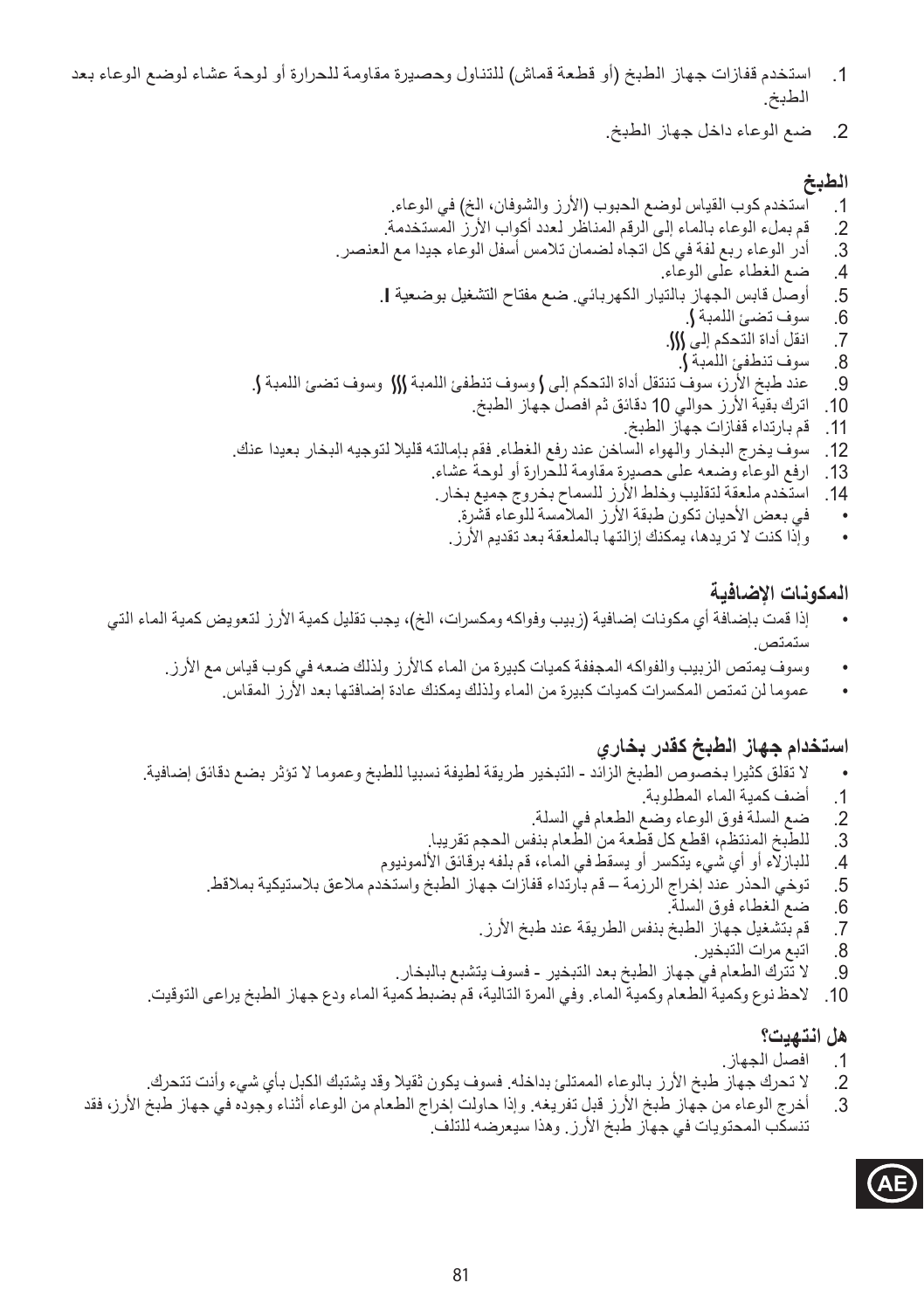# ا**لعناية والصيانة**<br>1. أوقف الجهاز وا

- 1. أوقف الجهاز وافصله ودعه يبرد.<br>2. اغسل الأجزاء القابلة للنقل في ما
- 2. اغسل الأجزاء القابلة للنقل في ماء صابوني دافئ واشطف وجفف.<br>3. قم بمسح جميع الأسطح بقطعة قماش مبللة.
	- .3 قم بمسح جميع األسطح بقطعة قماش مبللة.
	- ` ويمكنك غسل هذه األجزاء في غسالة صحون.

| بالدقيقة (الوقت) | الكمية           | الطعام (طارج)     |
|------------------|------------------|-------------------|
| $15 - 18$        | 400g             | نبات المليون      |
| 20               | 200 <sub>g</sub> | الفاصوليا الخضراء |
| 18               | 200 <sub>g</sub> | البروكلي          |
| 20               | 200 <sub>g</sub> | كرنب بروكسيل      |
| 25-30            |                  | (الملفوف (ربع     |
| $15 - 20$        | 200 <sub>g</sub> | (الجزر (شرائح     |
| 15               | 200 <sub>g</sub> | القرنبيط          |
| 24-35            | 2                | كيزان الذرة       |
| $10 - 12$        | 200 <sub>g</sub> | (الكوسة (شرائح    |
| 25-30            | 400 <sub>g</sub> | (البطاطس (أرباع   |
| $5 - 8$          | 200 <sub>g</sub> | السبانخ           |
| $6 - 8$          | 400 <sub>g</sub> | (الدجاج (بدون عظم |
| $8 - 10$         | 400g             | السمك الفيليه     |
| 20-23            | 2                | شرائح السمك       |
| $10 - 12$        | 250g             | القريدس           |
| $12 - 15$        |                  | ذيل الكركند       |
| 15               | 250g             | بلح البحر         |

- ال تستخدم بلح البحر المفتوح قبل الطهي. قم بالتبخير إلى أن تنفتح القشور تماما وتجاهل أي قشور غير مفتوحة بعد الطهي.
- هذه األوقات لطعام الطبقة الواحدة. وستحتاج إلى التجربة لمعرفة األوقات التي تناسب أطعمتك المفضلة وتشكيالت الطعام.
	- قم بطبخ اللحم والدجاج ومشتقاتهم )المفروم، البرغر، وغيرها( حتى جفاف العصارة. قم بطبخ األسماك حتى يصبح لحمها غير نافذ.
	- يجب طهي الخضروات الورقية أقل قدر ممكن إلبقائها خضراء وغضنه. وسوف يوقف وضعها في ماء مثلج عملية الطبخ.

#### **عادة التدوير**

لتجنب المشاكل البيئية والصحية الناجمة عن المواد الخطرة، يجب عدم التخلص من الاجهزة، والبطاريات<br>التجنب الفائلة لإعادة الشحن والبطاريات غير القابلة لإعادة الشحن التي تحمل علامة واحدة من هذه الرموز مع<br>العطل المسلم المسلم المس القابلة إلعادة الشحن والبطاريات غير القابلة إلعادة الشحن التي تحمل عالمة واحدة من هذه الرموز مع ً نفايات البلدية غير المصنفة. يجب دائما التخلص من المنتجات الكهربائية واإللكترونية، وكذلك إذا أمكن، البطاريات القابلة إلعادة الشحن وغير القابلة إلعادة الشحن، في نقطة رسمية مناسبة إلعادة التدوير/تجميع المخلفات.